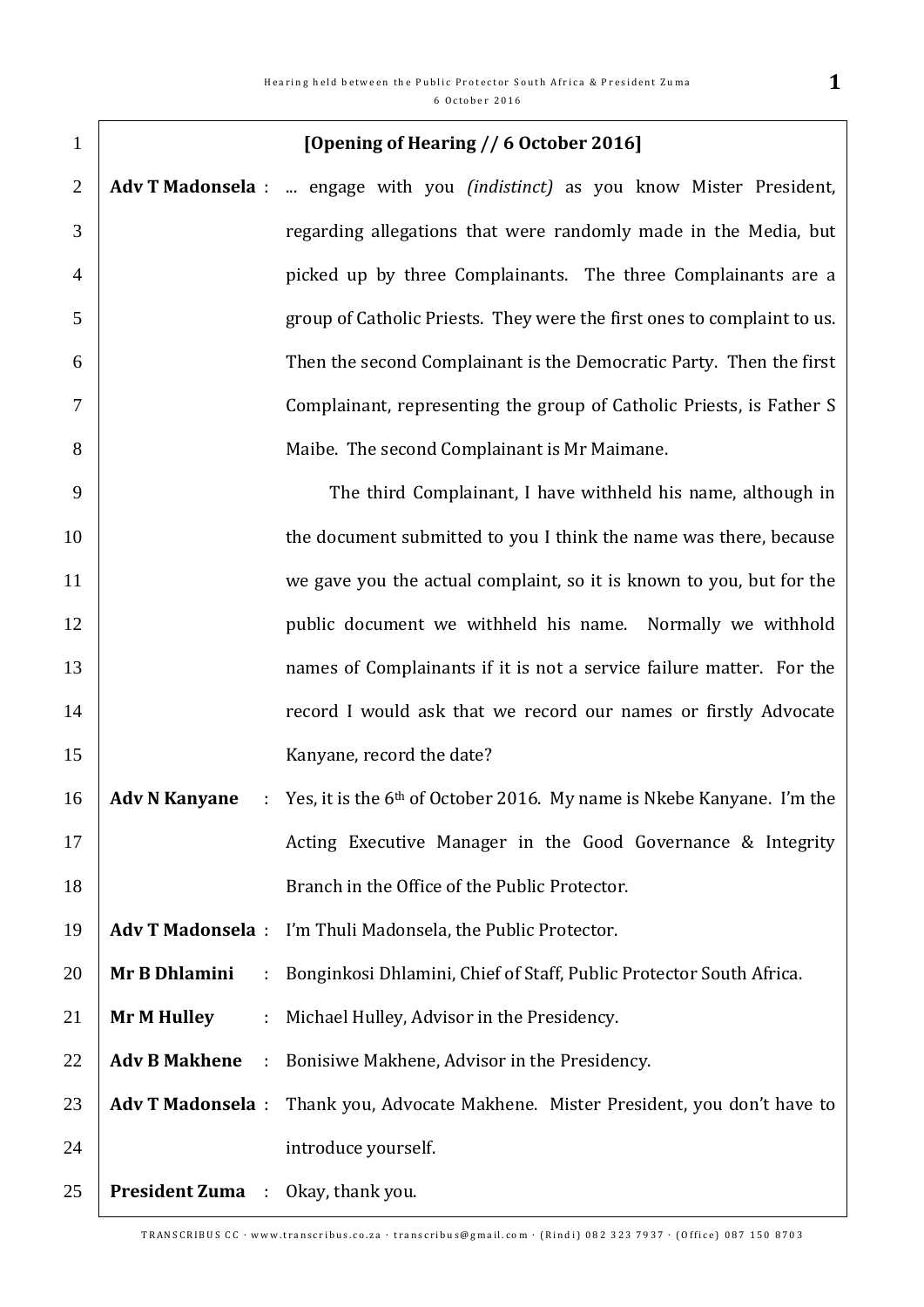| 1              | <b>Adv T Madonsela</b> : Thank you, Sir. As I was indicating, the Complainants, basing their |
|----------------|----------------------------------------------------------------------------------------------|
| 2              | allegations on Media reports, alleged that Mr  that you may have                             |
| 3              | violated the Executive Ethics Code by allowing the Gupta Family to                           |
| $\overline{4}$ | approach Mr Mcebisi Jonas and offer him a position of the Minister of                        |
| 5              | They also  that is the second Complainant. He also<br>Finance.                               |
| 6              | suspected that if Mr Jonas was offered the post of the Minister of                           |
| $\overline{7}$ | Finance, then the same family that offered him the post of the                               |
| 8              | Minister of Finance would have been involved in the removal of                               |
| 9              | Minister Nene and his replacement with Mr Des van Rooyen on the                              |
| 10             | 9 <sup>th</sup> of December.                                                                 |
| 11             | That would be the second complaint lodged in terms of the                                    |

 Executive Members' Ethics Act. I'm clarifying that because there is a question mark around why do this investigation ... when we are still 14 | sitting with investigations such as Modupi Pesile(?), is incomplete 15 15 and other investigations that are incomplete at this stage, including **the one that came back of PetroSA that the Supreme Court of Appeal** 17 asked us to redo?

 Mister President, the Executive Members' Ethics Act requires 19 Whoever is the Public Protector to investigate any allegation that is **duly made by the Member of Parliament regarding the violation of the Executive Ethics Act, whether suspected or alleged.** It doesn't 22 give me discretion, Sir. It is a must. If the report is filed in terms of **the Public Protector Act, as was done in the first complaint by Father** 24 Moyebe, then that gives me discretionary power to say I will 25 | investigate or I will not investigate. I may not investigate because I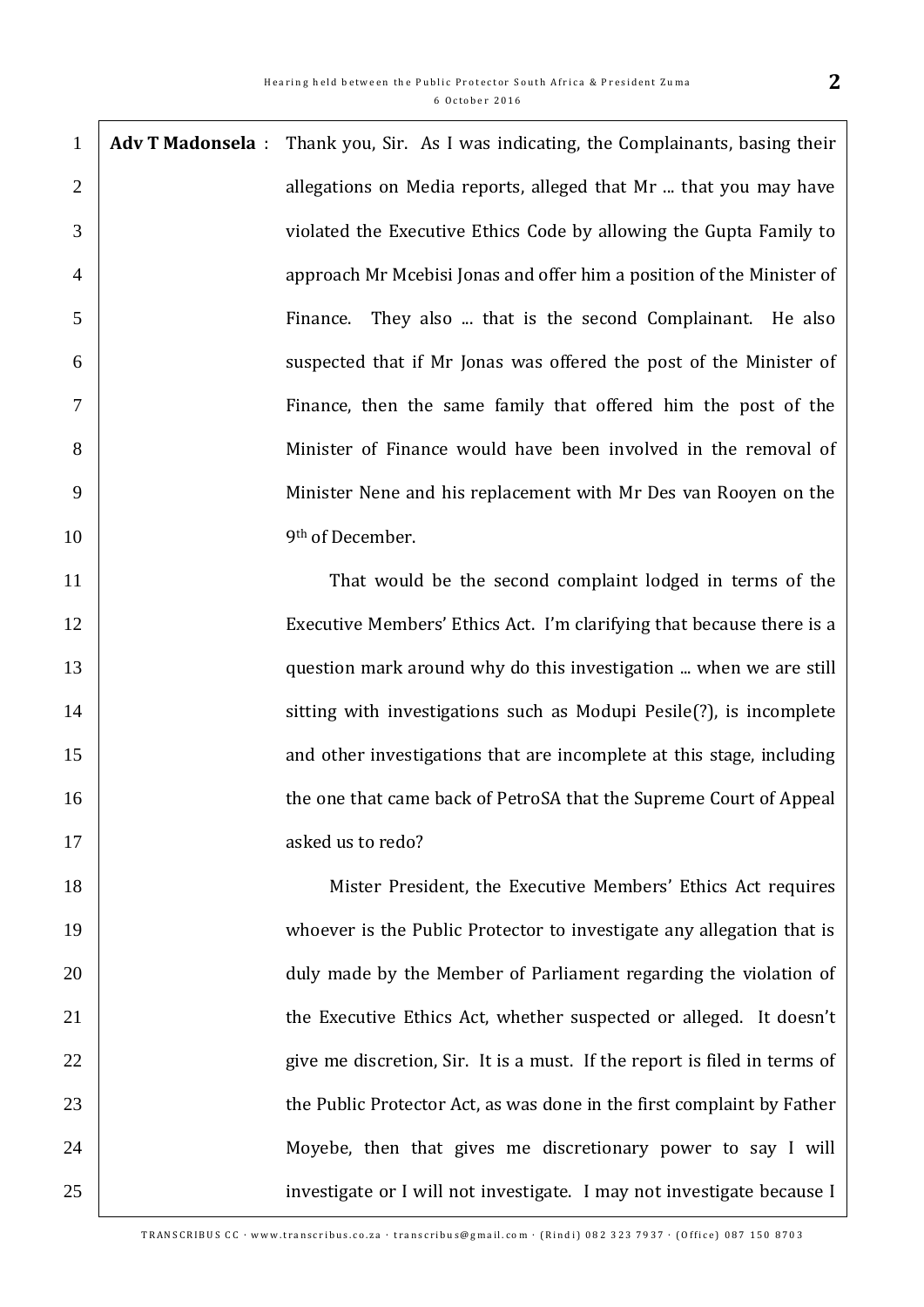don't have resources. I may ask that this matter be investigated by SIU, I may recommend to the President to appoint a Judicial Commission of Enquiry, but unfortunately if it is filed in terms of the Executive Members' Ethics Act I don't have those powers. That is why we investigated. The second thing was, if it is filed in terms of the Executive Members' Ethics Act, it must be done within 30 days **Fig. 2** and if we can't complete it within 30 days, we have to report to you **b** that we can't complete it within 30 days.

 However, even if we can't complete it within 30 days, the 10 10 anderstanding is that we should complete it soon thereafter and over **the years we have struggled to complete these matters in 30 days,** 12 hence we now have appointed a person fulltime to take care of Executive Members' Ethics Act matters. However, when this investigation came, that person had not yet assumed duties, hence we then requested to Government resources, we requested that we **be given money to employ a group that is similar to a Commission of** 17 Enquiry.

 Having done this investigation, I do believe that we were right, that we should have been given resources to appoint a structure **Solution** 1 similar to a Commission of Enquiry, because the vast amounts of **paper that have to be perused and the number of witnesses that have to be looked into are extensive, and it is a serious matter, Mister** 23 President. Why is it serious? It is not so much serious for other people. It is very serious for Mr Jonas, because Mr Jonas is a Member **Fig. 25** of Executive. He is required in terms of the Executive Ethics Code to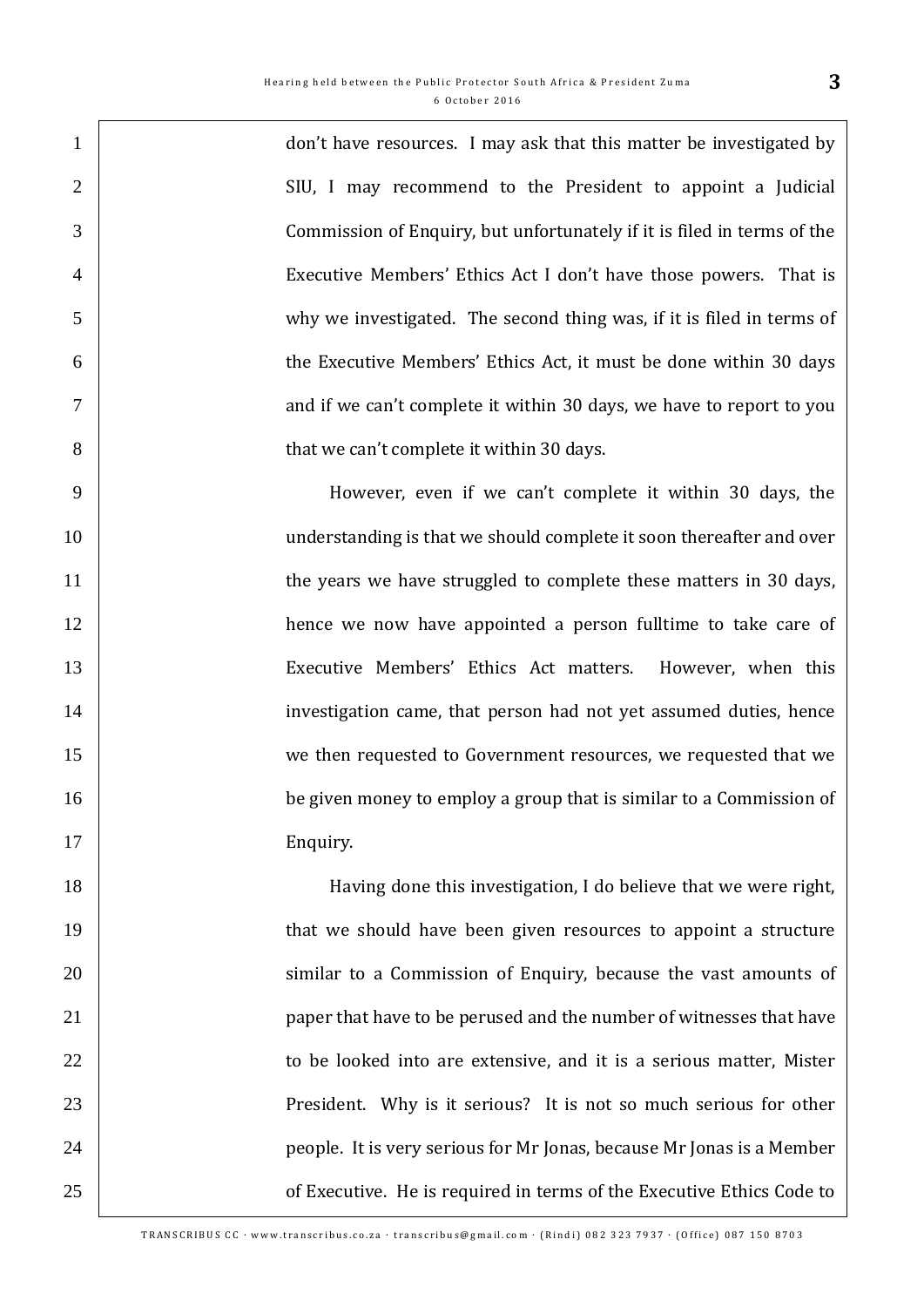1 abide by the Code, to not allow his personal interests to conflict with 2 his official interests, to put the public interests first, to put his Constitutional interest first and he has now made this allegation that 4 should have been tested. Whether it were tested by us or they were tested by a Commission of Enquiry, they should have been tested, because at the end of the day if they remain untested and people are accusing him of lying or he is lying, you have an uncertainty that needs to be cleared about is he lying? If he is lying, then what it is going to happen to him?

 That is the seriousness of it, why we thought a Commission of Enquiry. It is less serious or equally serious, but less serious of Ms Mentor, because she is not at the moment employed by the Executive. She is a private citizen. Even if it turns out that she is lying, the consequences are not so dire. Even if nobody tests her **allegations**, they can be subjected to the Criminal Justice System and 16 She has lodged a complaint in the Criminal Justice System. Mr Jonas 17 being a Member of the Executive, he himself is bound by the very **Same Code that we are doing this investigation under.** The same Code that we are doing this investigation under.

 That is one of the things we just needed to clarify. The second **complaint is ... no, so the first complaint was that the two people**  were offered jobs and that you allowed this ... you may have allowed 22 1 **Same people, is that the Gupta Family has used the power given by** same people, is that the Gupta Family has used the power given by **these relationships that are established with Ministers and Board** Members to get tenders and to get preferential treatment in terms of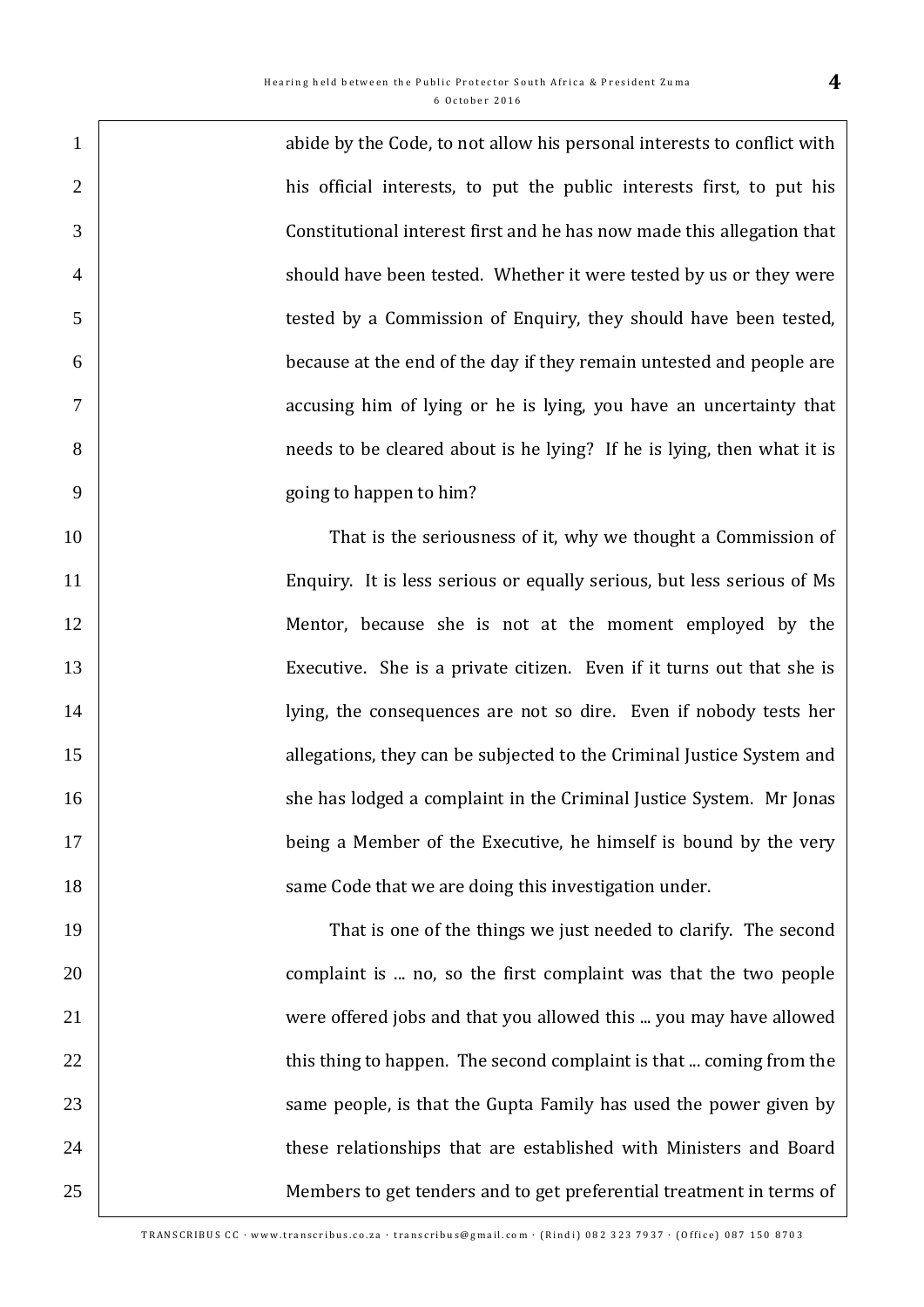how those tenders are processed. It is a two-stage process, it is the 2 2 **appointment of Ministers ... of these two Ministers and appointment**  of Board Members, and then thirdly the award of tenders and these Dominican Order Catholic Bishops or Priests also asked us to look into licences that may have been given to the Gupta Family. We haven't looked into that. It will not be part of this phase of the report. They asked us to look into State contracts. We haven't looked into the entire set of State contracts.

 That again will not be part of this report. We only looked at State contracts that were mentioned specifically in the documents 11 | that they provided to us. They mentioned Eskom, Transnet, Denel. 12 They also mentioned SAA, but we haven't looked at SAA again fully, **13** other than just to confirm that the route was cancelled, but we don't **have information at this stage as to the process followed in cancelling** 15 that route, so we are not in a position at this stage to proceed, but if **there is any information we can get from your side, we will get ... the third complaint came much later.** 

18 | It is not an allegation to the Lawyers. It is a suspicion and the Constitution allows the Public Protector to investigate both an **allegation** ... suspected or alleged improper conduct. He asks **President ... and this one can be clarified just to explanation. He asks**  why did Cabinet get involved in the conflict between the Gupta **Fig. 23** companies and the banks, and why these matters were not dealt with **by the National Consumer Commission or with the Banking Ombud?** 25 | Is it normal that Cabinet gets involved in these matters? Then he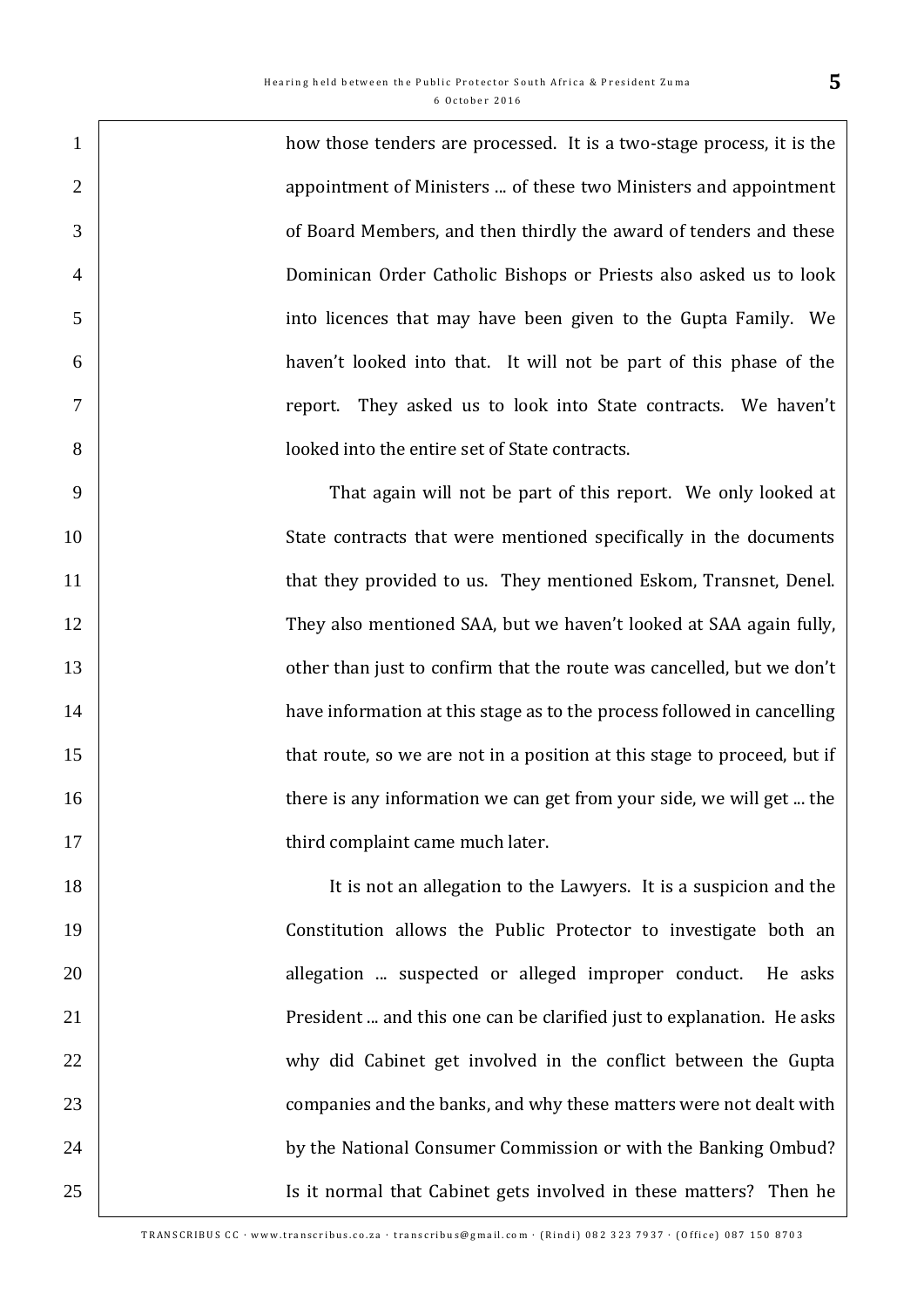1 | makes ... it is a very short report. He makes then a remark if there 2 may be corruption? He doesn't say there is corruption. He just says we should look into whether there may be corruption? So that is the 4 | only complaint. It is not really allegations. It is a suspicion. The person is just asking us to enquire and find out if this happened? That is basically ... we have submitted to the Presidency a set of questions based on the issues we have identified and at this stage I want to leave it at that, because I have clarified the process.

9 The second thing maybe I would like to clarify Sir, is what have 10 we done to date, because there was an allegation this morning ... you 11 Sent me something that suggests that a Journalist said I made a ... I 12 | said there is a report. There is no report. There is no single report 13 that this team has at this stage. There are reports in different places, 14 | so there isn't a report and the report on the evidence we have 15 gathered, none of those reports talk to findings. When we sent you 16 | the Section 7(9) Notice, we were very careful based on the 17 **EXECUTE:** EXPERIENCES we have had with people that the Section 7(9) Notice 18 **doesn't say these are findings.** 

19 It says we are giving you a sense of what do we have and we are 20 20 asking you what is your response to those things? If we don't get any 21 **function** further information, we could make adverse findings. We don't even 22  $\parallel$  say what those adverse findings are going to be. That is how we have 23 **framed it this time to avoid the possibility that there is a sense that** 24 we have pre-concluded these matters. There is no finding against 25 25 anybody at this stage, there is no finding against any single person.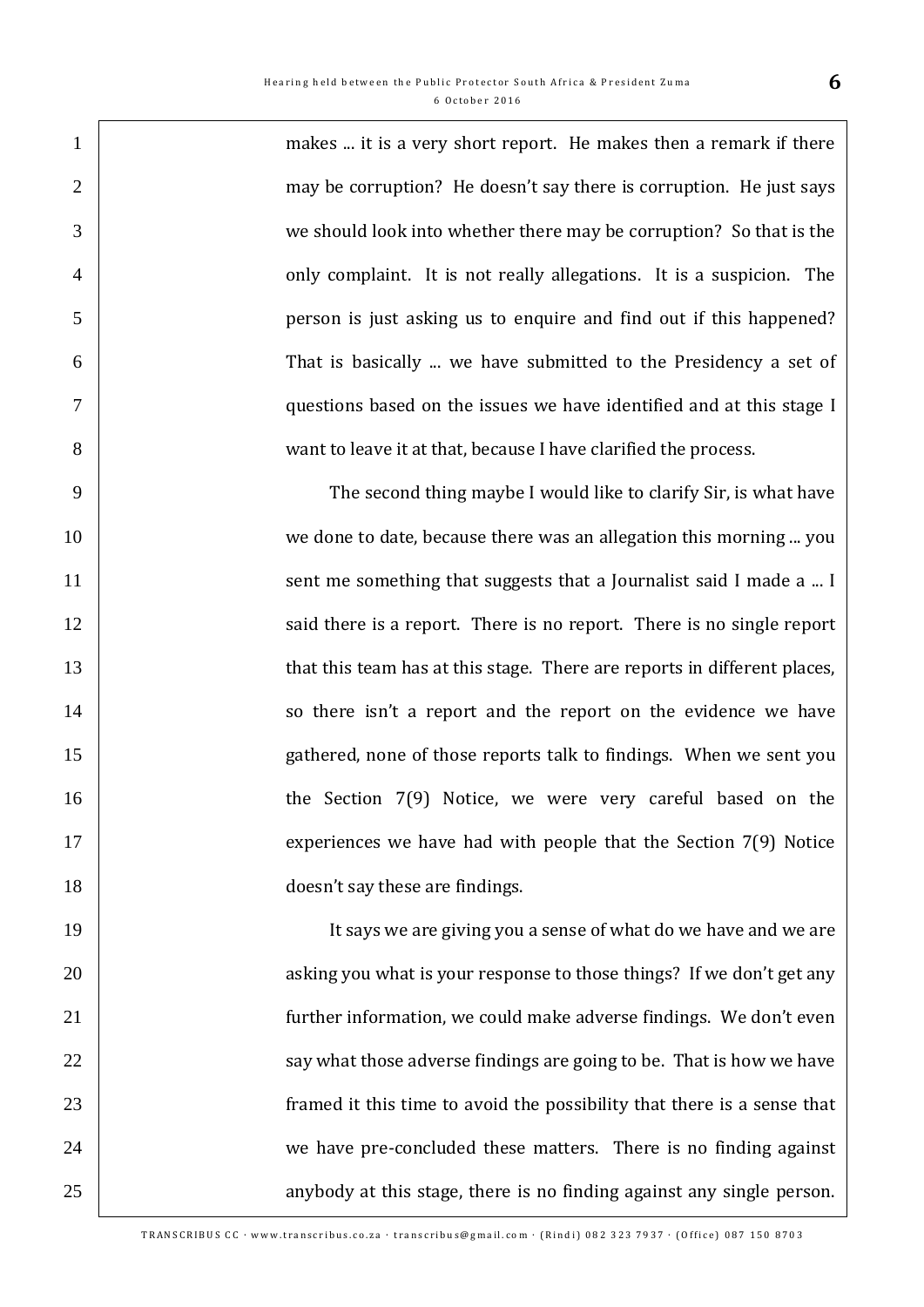1 Ne have just interviewed people and we have asked for example ... 2 the starting point was always in a situation like this – the two Lawyers can confirm that, Sir – is that you always start with the people who are accusers. So our journey has started with interviews ... with subpoenas of Ms Mentor and Mr Jonas. Then we went to the people they claim could verify their version and documents that could verify their version, we did that and then any other witnesses.

 The last phase then has been to interview some of the people who have been implicated during the evidence that we have gathered, and we asked the Gupta brothers to be interviewed. Unfortunately two of them are out of the country and we are still **lack looking at ways and means of overcoming that hurdle. We are going to interview young Mr Zuma.** It is fair to him that we hear his side of 14 the story, because he has been mentioned by the witnesses in favour **of the allegations.** He has also been mentioned by Mr Ajay Gupta and **ightarrow it is only fair that we then hear his side of the story. Mr Hlongwane, I** 17 Was informed that ... he wrote a letter to us and I thought he had **declined to be interviewed.** 

19 It turns out that the person who had declined to be interviewed 20 was Mr Ben Martins. It wasn't Mr Hlongwane and he is being 21 | subpoenaed today, so that he can provide his evidence under oath. 22 The reason everyone's evidence has to be provided under oath Sir, is 23 1 24 **been issued outside oath and somebody issued theirs under oath, the** 25 25 one who tells us a story under oath stands the possibility of going to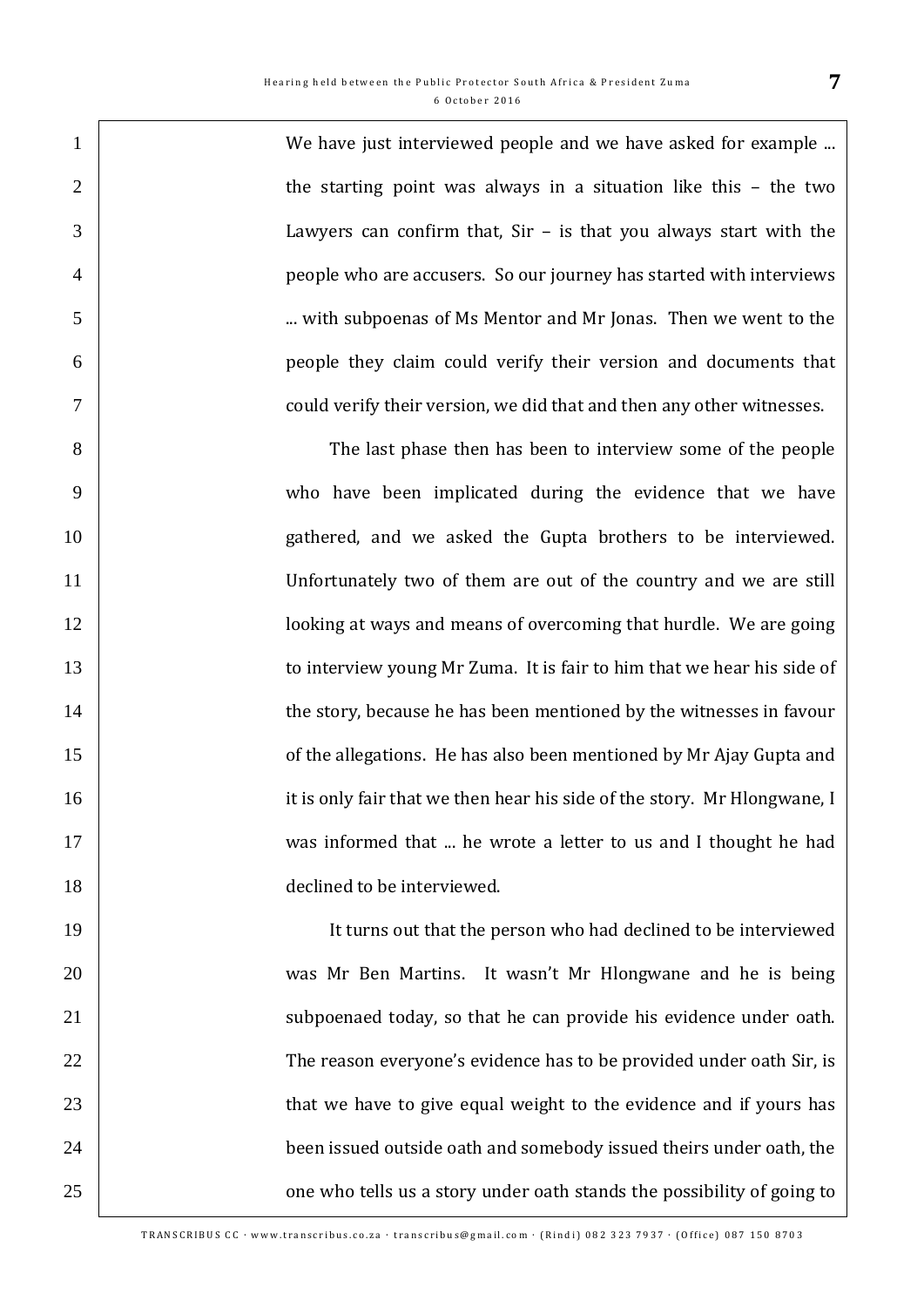| $\mathbf{1}$   |                         | jail for perjury, and the one who gives their evidence outside the    |
|----------------|-------------------------|-----------------------------------------------------------------------|
| $\overline{2}$ |                         | system doesn't stand the possibility of going to jail, and you can't  |
| 3              |                         | give equal weight then to these two sets of evidence. We will then    |
| $\overline{4}$ |                         | ask Mr Hlongwane, using the Canadian approach that says,              |
| 5              |                         | "Anywhere, anytime we can meet you, because of the timelines that     |
| 6              |                         | we have". That is basically how far we have gone, Sir and I just want |
| $\tau$         |                         | for the record to say there are no findings at this stage against     |
| 8              |                         | anyone that we have investigated. We have just informed some          |
| 9              |                         | people of what we have collected, that implicates them or touches on  |
| 10             |                         | their name, because we are required to do so in terms of Section 7(9) |
| 11             |                         | of the Public Protector Act.                                          |
| 12             |                         | Before I go then to the actual interview, I'm going to ask Mister     |
| 13             |                         | Hulley, if you want to make representations?<br>Ordinarily in         |
| 14             |                         | investigations like this we require that people speak for themselves, |
| 15             |                         | because it says "assisted" and then the Lawyers clarify when there    |
| 16             |                         | are legal issues, but since you say you have prepared a               |
| 17             |                         | representation that you would like to make, I think it is proper that |
| 18             |                         | we listen to it and then we agree on how to proceed after we heard    |
| 19             |                         | you.                                                                  |
| 20             | <b>Mr M Hulley</b>      | Thank you very much. These are in fact legal submissions              |
| 21             | <b>Adv T Madonsela:</b> | Okay, that is perfect.                                                |
| 22             | <b>Mr M Hulley</b>      | and they are submissions, which President Zuma would associate        |
| 23             |                         | himself with. They have been prepared in consultation with him. He    |
| 24             |                         | understands the import and the nature of the submissions, which are   |
| 25             |                         | to be made. The submissions largely deal with procedural aspects, to  |
|                |                         |                                                                       |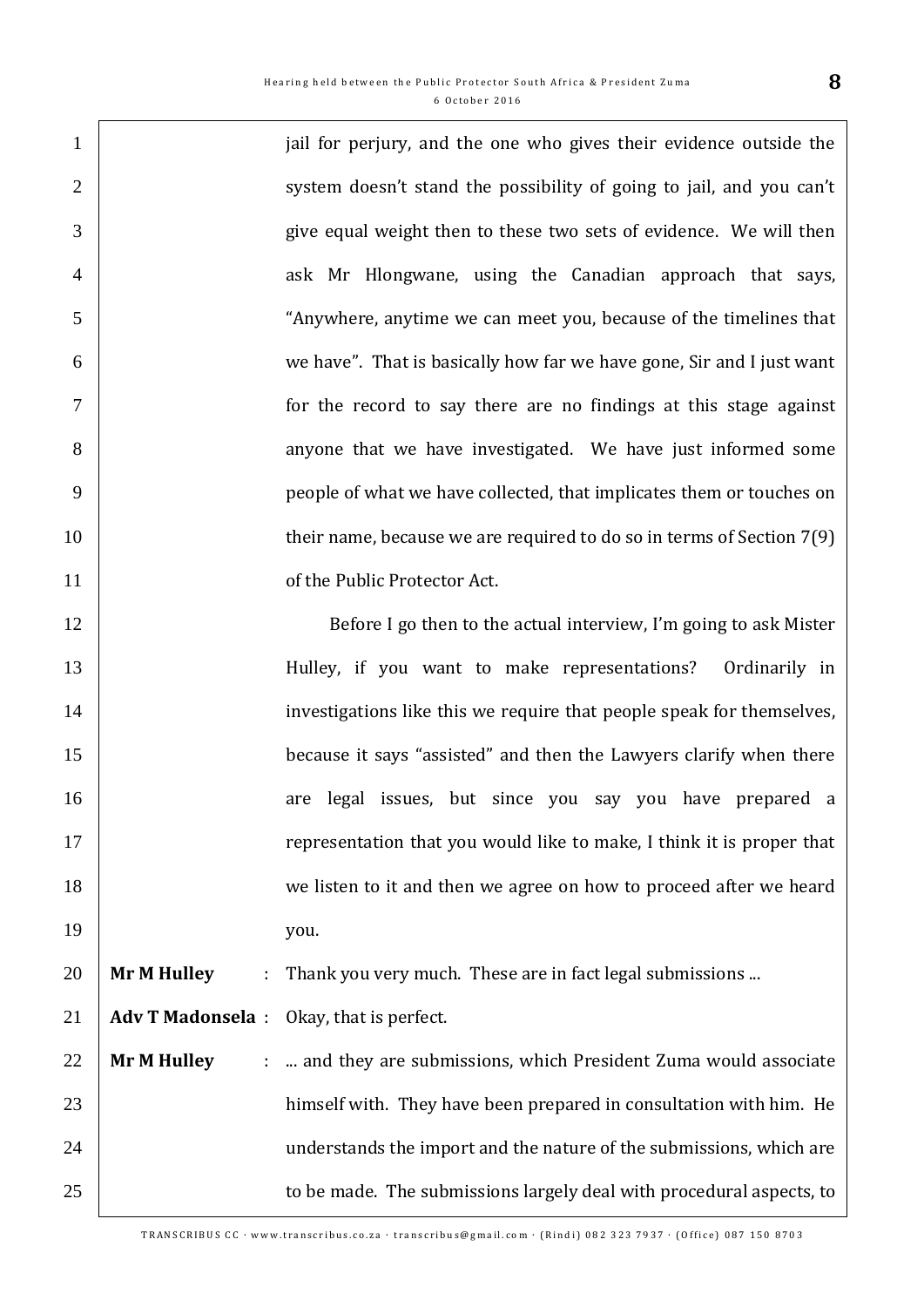1 the extent that we intend to demonstrate that the Enquiry or the 2 interview in terms of Section 7(9) of the Public Protector Act is premature and we would like to demonstrate to you why it is that we make that submission, and in those circumstances it renders such a meeting procedurally unfair in a way that doesn't speak to the import of how these matters ought to be conducted, and we would like to demonstrate to you through the Act, as well as through judgments, which we think are supportive of those submissions. I think it might well be necessary to start when the first  $\parallel$  10  $\parallel$  10  $\parallel$  10  $\parallel$  22nd  $\parallel$  notification was received and that was on the 22<sup>nd</sup> ... pardon me, I'm 11 just battling a bit with the flue and that was on the  $22<sup>nd</sup>$  of March when a letter was direct to His Excellency, President Zuma, advising him that there was such an investigation that was taking place. The **14 next that the matter was drawn to the attention of the President was 15** on the 13<sup>th</sup> of September, where in essence a meeting was requested **16** and the purpose of that meeting was described in paragraph 2, 17 Where it reads – and I quote: *"I would like to have a meeting with you to brief you about the investigation into allegations of State capture. The meeting will also enable me to afford you an opportunity to answer to the allegations made against you, to the effect that you ought to have known and/or allowed your son, Mr Duduzane Zuma, to exercise enormous undue influence in strategic ministerial appointments as Board appointments at State-owned entities."*  25 So that was the request and the request was responded to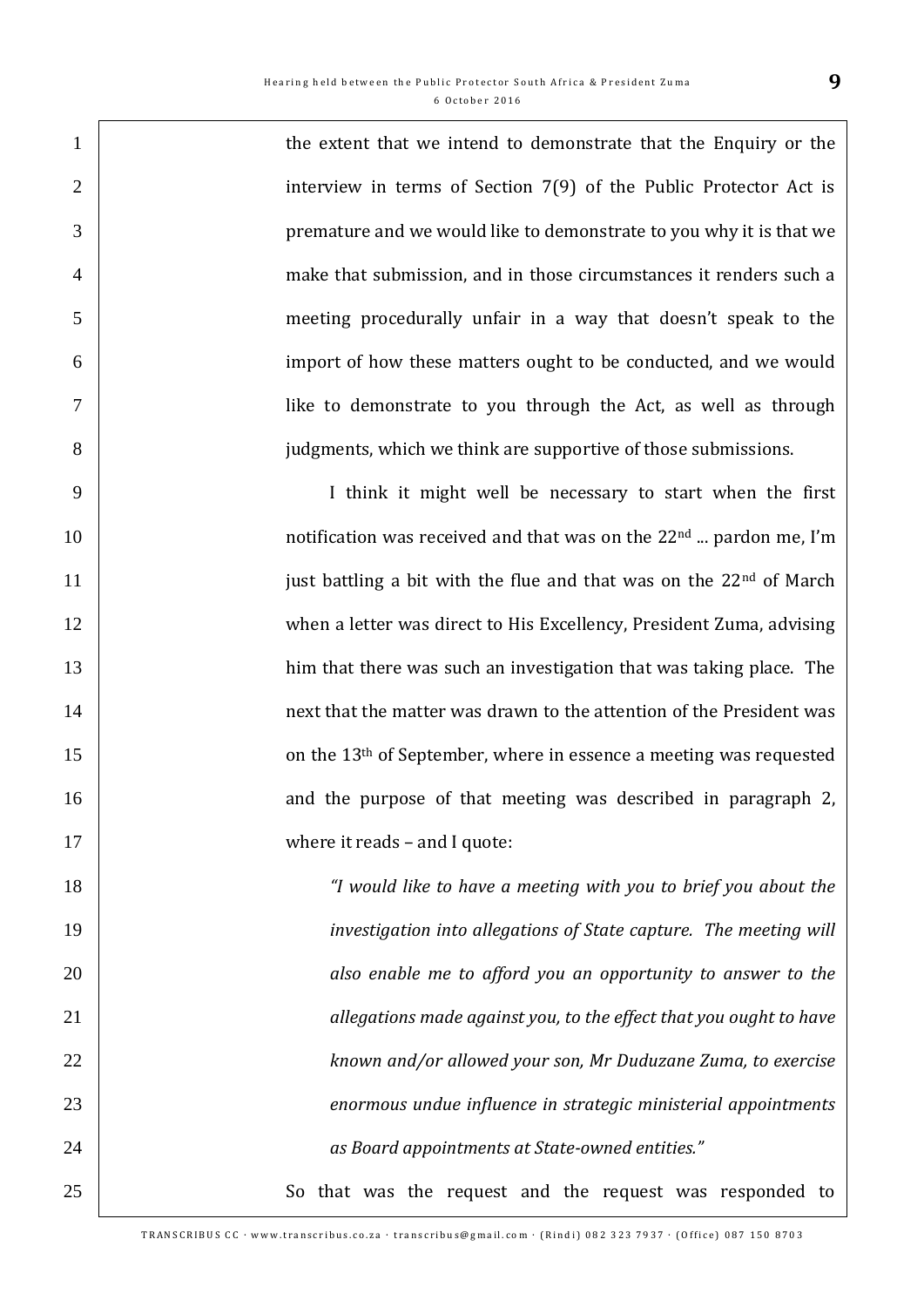undercover of an acknowledgement, and subsequently a letter dated  $\vert$  the 21st of September, wherein the Director General, Dr Lubisi,  $\overline{3}$  indicated the date to discuss those matters would be the 6<sup>th</sup> of October, which is today's date. Subsequently a letter was directed to Adv Madonsela, wherein a request was made for copies of the complaint, as well as any other documents that would speak to the content of paragraph 2, which I reiterate was the purpose of the 8 meeting as set out in that correspondence dated the 13<sup>th</sup> of 9 September.

10 Subsequent to that, two and a half days before today's date.  $\parallel$  there was a letter received dated the  $2<sup>nd</sup>$  of October, a 20-page letter, wherein was set out quite explicit and detailed allegations. For the first time the Notice in terms of Section 7(9) of the Public Protector 14 14 Act of 1994 was given and I think for the purpose of the record it is **15 necessary to note what those provisions are – and I quote:** 

 *"If it appears to the Public Protector during the course of an investigation that any person is being implicated in the matter being investigated and that such implication may be to the detriment of that person or that an adverse finding pertaining to that person may result, the Public Protector shall afford such person an opportunity to respond in connection therewith, in any manner that may be expedient under the circumstances."* 

23 We understood the letter of the  $2<sup>nd</sup>$  of October, with the nature of the 24 24 complaint that was set out there, as well as the detailed matters upon 25 which President Zuma was called on to respond, were set out there,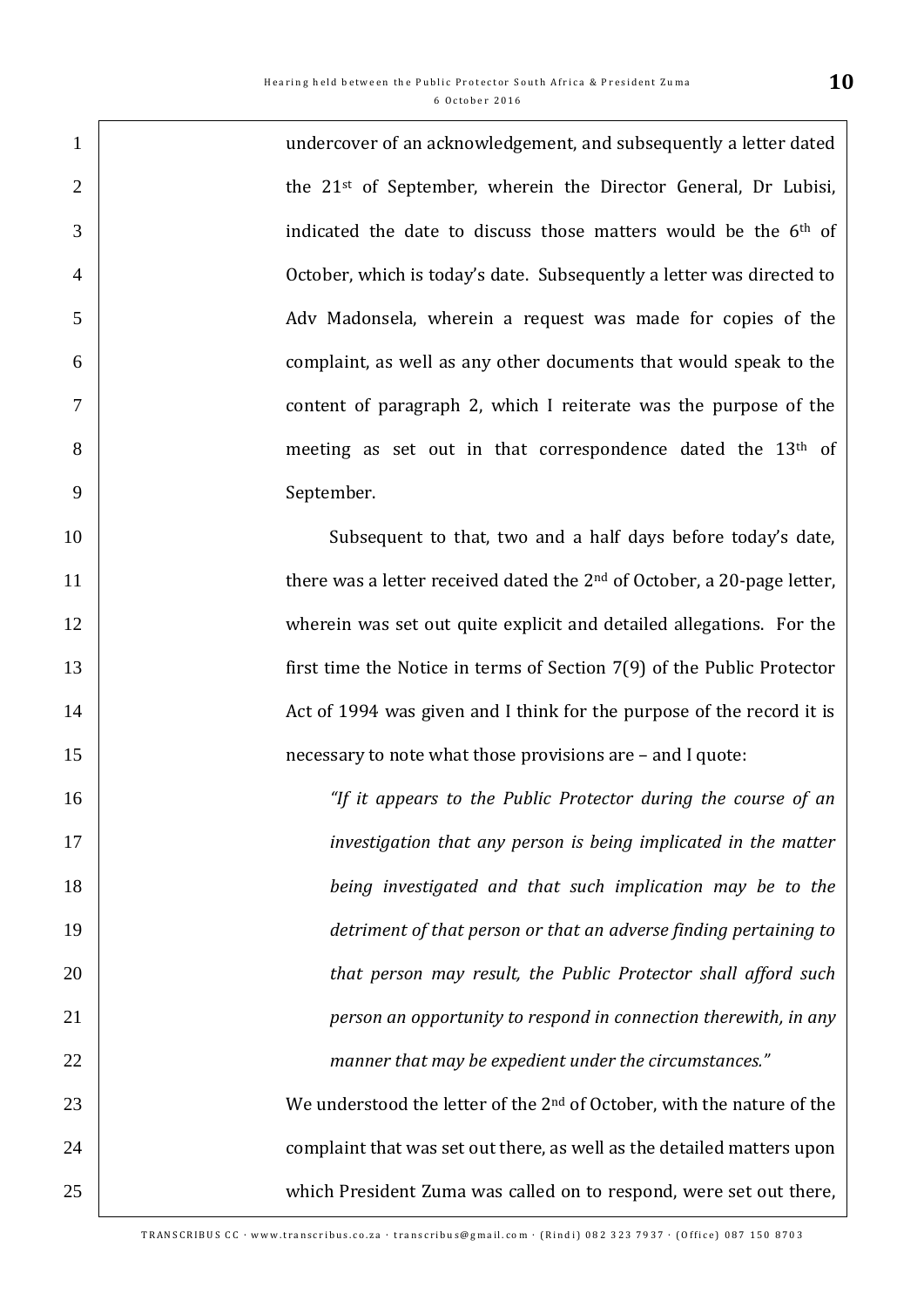| $\mathbf{1}$   | in our view the time period of two and a half days is plainly an                     |
|----------------|--------------------------------------------------------------------------------------|
| $\overline{2}$ | inadequate period of time. We say so for the fact that you would                     |
| 3              | have gaged from the response and the indication that the President                   |
| $\overline{4}$ | gave when he was requested to, that you would have seen the lead                     |
| 5              | time is on average about two weeks. The President's diary of course                  |
| 6              | is fixed well in advance.                                                            |
| $\overline{7}$ | It impedes on his ability to traverse all those allegations and to                   |
| 8              | come up with a substantive response, under pain of the seriousness                   |
| 9              | of the investigation, which is being actually carried out and we think               |
| 10             | that the expediency that is referred to in Section 9  sorry, Section                 |
| 11             | $8(9)(a)$ cannot be at the expense of one being given an adequate                    |
| 12             | opportunity to deal with the detail, with the gravity and the                        |
| 13             | seriousness that such matters deserve.                                               |
| 14             | There was a further letter that was sent to the Public Protector                     |
| 15             | and that letter was dated  sorry, that was under the hand of the                     |
| 16             | Director General, that was sent on the 5 <sup>th</sup> of October and in that letter |
| 17             | - as the Public Protector has referred to earlier - reference was                    |
| 18             | made to comments attributed to the Public Protector in a daily                       |
| 19             | Those comments  and I quote  and this we<br>newspaper.                               |
| 20             | understood was with reference to this meeting, which is convened                     |
| 21             | today and I quote the following:                                                     |
| 22             | "We will hear his version of events and he may have information                      |
| 23             | for us that we need to consider against our own findings."                           |
| 24             | And $(2)$ :                                                                          |
| 25             | "Refers to a denial of the allegations made by the Honourable                        |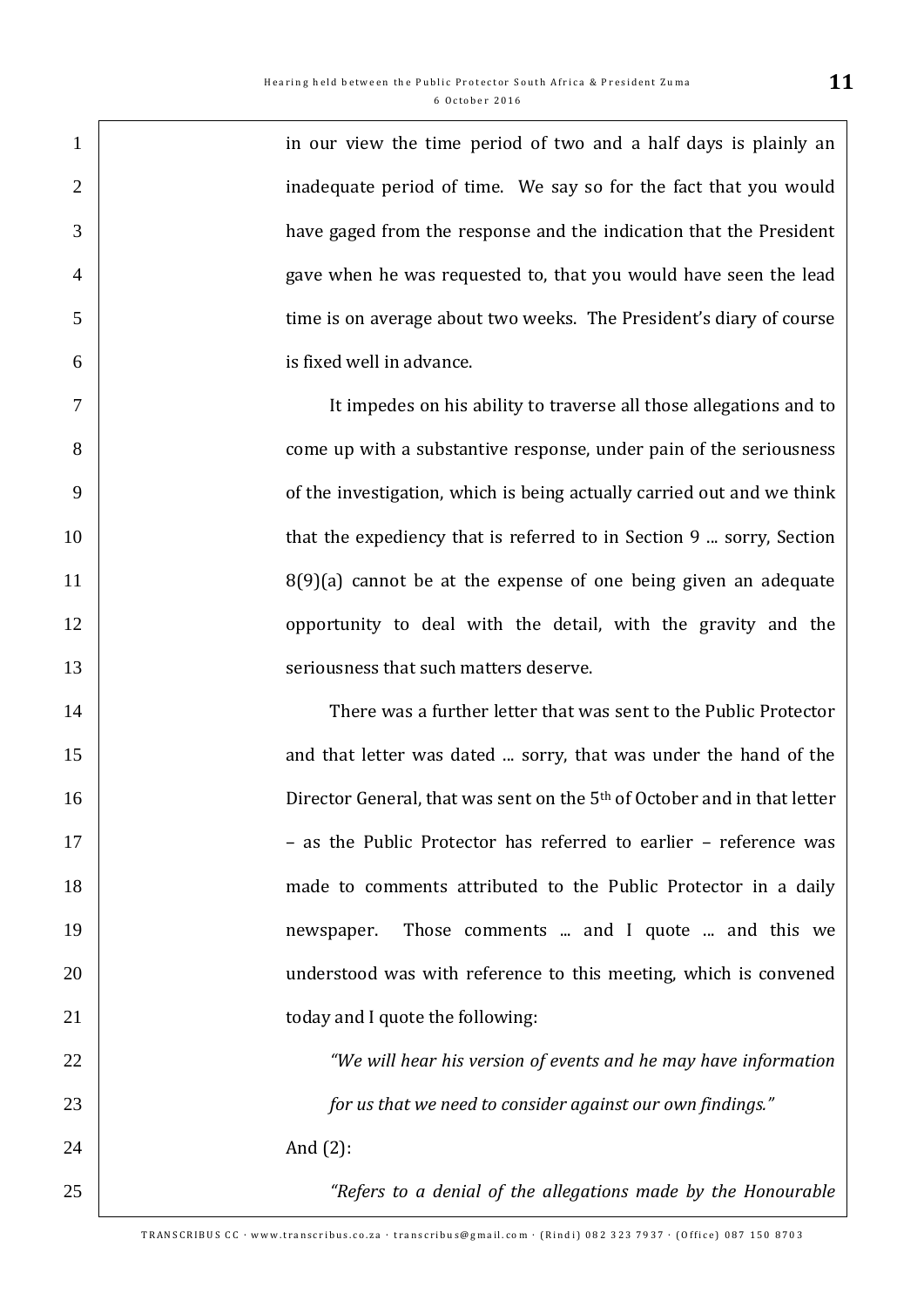| $\mathbf{1}$   | Deputy Minister, Mr Mcebisi Jonas by one Mr Hlongwane."                     |
|----------------|-----------------------------------------------------------------------------|
| $\overline{2}$ | The correspondence goes on to say that:                                     |
| 3              | "These are a matter of concern and we would like to know (a),               |
| $\overline{4}$ | the findings which have already been made, and (b), whether the             |
| 5              | veracity of Mr Jonas' comments have been ventilated and                     |
| 6              | investigated."                                                              |
| 7              | Now we understand the trigger, as it were, for paragraph  for               |
| 8              | Section $7(9)(a)$ , that it must appear to the Public Protector during      |
| 9              | the course of an investigation that any person is being implicated in a     |
| 10             | matter being investigated. Now we think the word "appear" has a             |
| 11             | judicial meaning and that is, the Public Protector must hold a <i>prima</i> |
| 12             | <i>facie</i> belief that the person whom she seeks to question has been     |
| 13             | implicated by one or other witness. In our view that determination          |
| 14             | couldn't possibly have been made and we say so for the following            |
| 15             | reasons - and I want to attribute a quotation to the Public Protector,      |
| 16             | which was reported on the electronic media - and I quote as follows:        |
| 17             | "At this stage I don't know who is lying. The only way I'm going            |
| 18             | to take Mr Hlongwane's version, is if he comes and testifies under          |
| 19             | oath. There is no way that this letter means anything for this              |
| 20             | investigation, unless he comes in person and presents evidence              |
| 21             | under oath."                                                                |
| 22             | I think the important aspect that we want to dwell on, with reference       |
| 23             | to the Subsection that I have read, is the pertinent comment of the         |
| 24             | Public Protector where she says she doesn't know who is lying. In           |
| 25             | other words, we read into that comment an establishment of  or a            |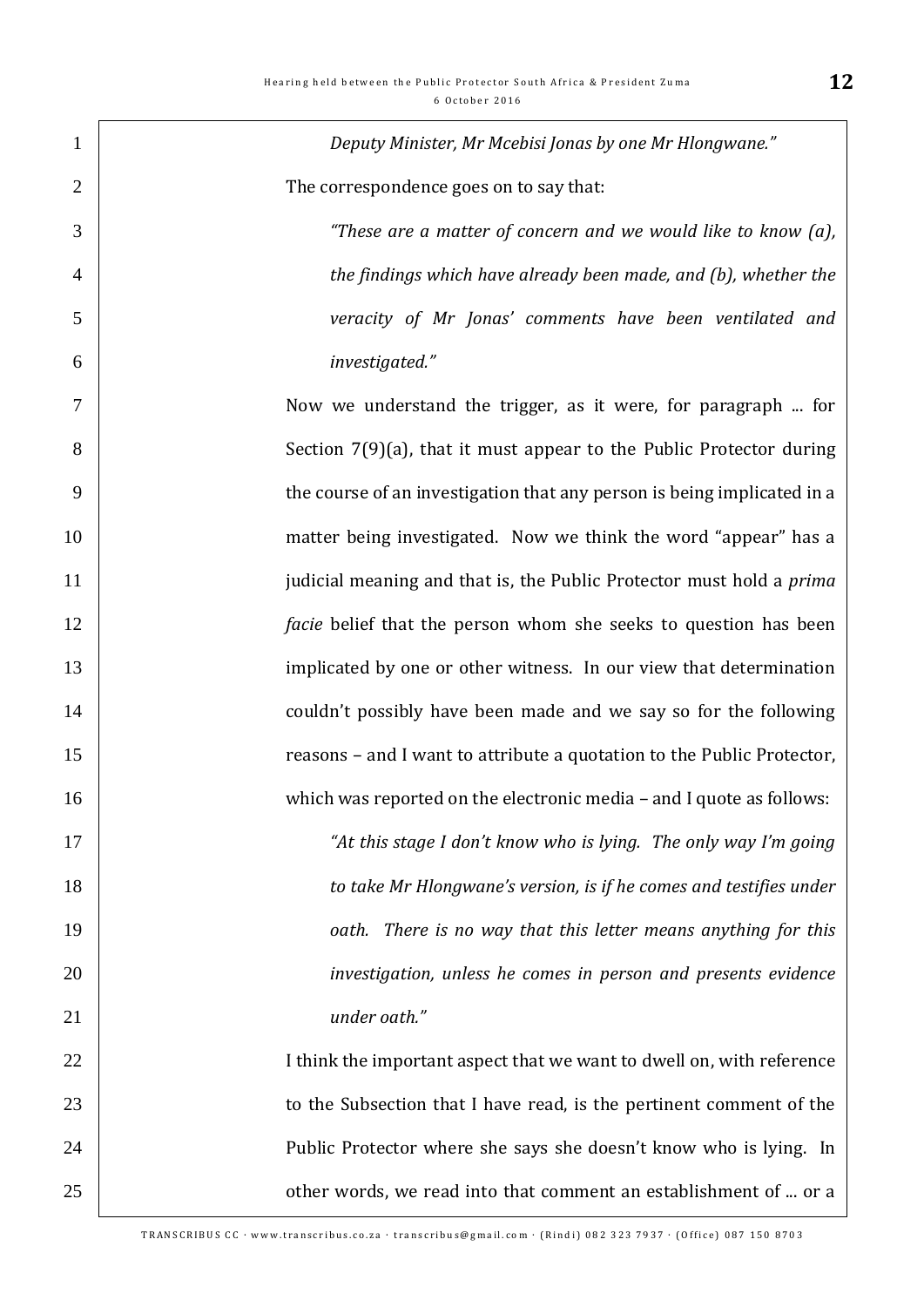| $\mathbf{1}$   | lack of establishment of what is anticipated in Section 7(9), which     |
|----------------|-------------------------------------------------------------------------|
| $\overline{2}$ | calls on an implicated party. "Implicated" has a very specific English  |
| 3              | usage and it means that someone has examined the veracity of what       |
| $\overline{4}$ | has been said and satisfies themselves that it calls on someone to      |
| 5              | venture a response, and we think in light of that comment that can't    |
| 6              | possibly be the case. I go on to make reference to a further quote      |
| $\tau$         | that was given at the same time, and it reads as follows:               |
| 8              | "We will get some of the truths now. I don't think that in the next     |
| 9              | 7 days we will get to the full truth. I have picked up in the last      |
| 10             | interviews we have done that there were a lot of holes that will        |
| 11             | need to be plugged. Because of that, we worked out an exit              |
| 12             | strategy that we report"  sorry, "that the report will say in           |
| 13             | terms of the way forward."                                              |
| 14             | Now the reference once more in connection with the previous point       |
| 15             | that was made is the acknowledgement that "There are a lot of holes     |
| 16             | and that will take time", and that fits into the early or the primary   |
| 17             | representation that me make and that is premature. It is premature      |
| 18             | to put these matters, where on a plain reading - and we must            |
| 19             | understand in its plain sense - that the Public Protector has not       |
| 20             | satisfied herself sufficiently that Mr Zuma  President Zuma is an       |
| 21             | implicated person. The second point that we make is, even if we are     |
| 22             | wrong on either of those, even if we have difficulty with entering into |
| 23             | the mind of the Public Protector and satisfying ourselves from where    |
| 24             | we sit that she had the requisite evidence to formulate that Section    |
| 25             | $7(9)$ or then to be invoked, we think it is premature for a second     |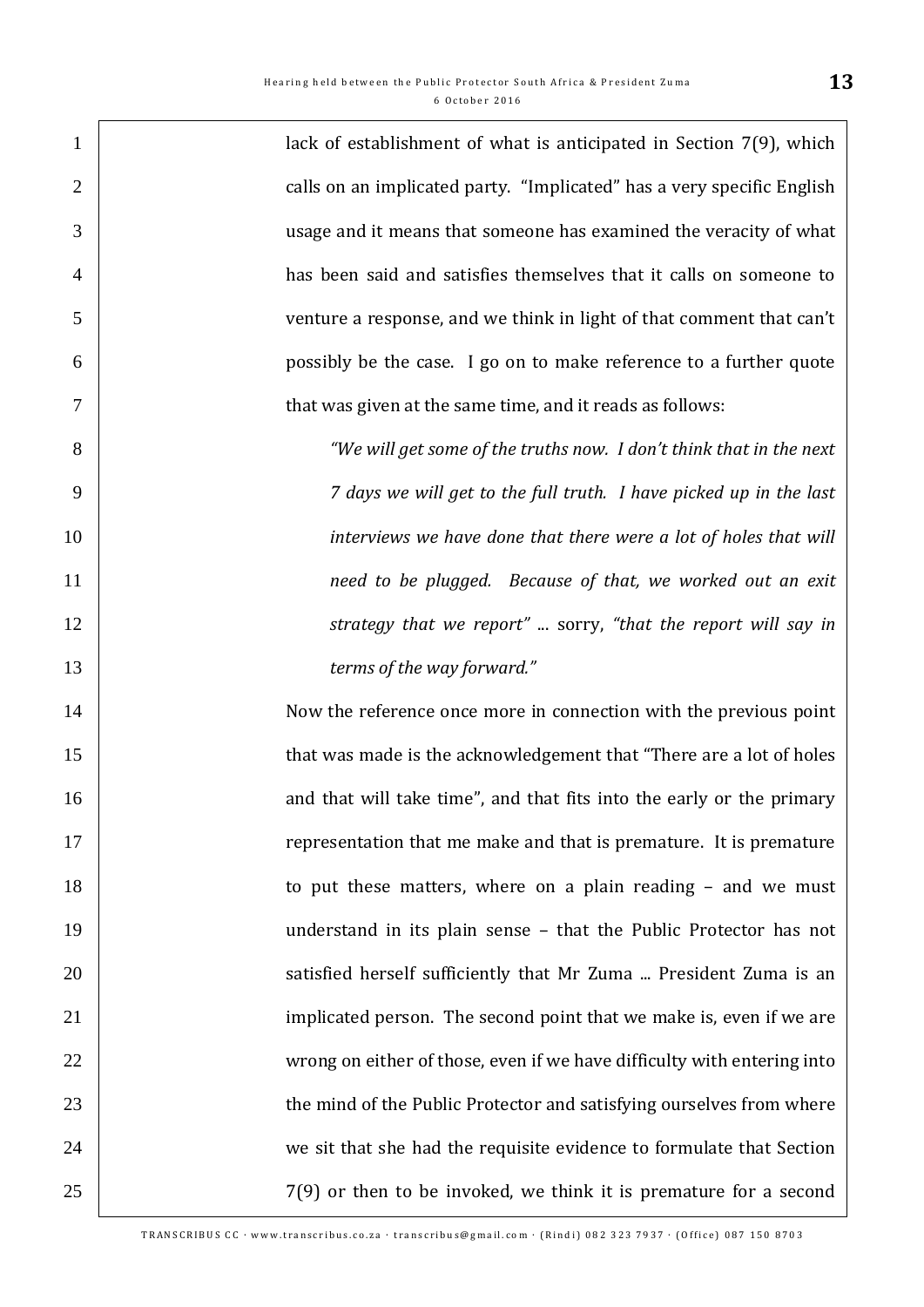| $\mathbf{1}$   | reason and that is we haven't been provided with the evidence,                    |
|----------------|-----------------------------------------------------------------------------------|
| $\overline{2}$ | which is referred to undercover of the letter of the 2 <sup>nd</sup> of October.  |
| 3              | We think as a rule of nature justice it is not proper only to set out             |
| $\overline{4}$ | explicitly what the allegations are, it is important to set out the               |
| 5              | founding documents and the evidence to which you make mention.                    |
| 6              | There is a very practical reason for all of that, because (a) it                  |
| $\overline{7}$ | reveals the identity of the person who was making the allegations,                |
| 8              | (b) it shows the context under which those allegations are in fact                |
| 9              | made, and it points to all the other circumstantial and intricate                 |
| 10             | matters, which an affidavit of any other form undiluted it, so that one           |
| 11             | is able to make a comparison whether the allegation, which is being               |
| 12             | put, is in fact supported by the evidence which is in the possession of           |
| 13             | the Public Protector. We haven't had an opportunity to address that               |
| 14             | matter with you.                                                                  |
| 15             | We would have liked to, but because of the program of                             |
| 16             | President Zuma and our opportunity to consult with him, it is the                 |
| 17             | first that we are able to draw your attention to the fact that we deem            |
| 18             | your letter dated the 2 <sup>nd</sup> of October to be insufficient insofar as it |
| 19             | doesn't contain the evidence upon which the allegations are based.                |
| 20             | The further point that we make, why we think the matter is                        |
| 21             | premature, is because of the provisions of Section $7(9)(b)(2)$ and I             |
| 22             | read in as follows - and I quote:                                                 |
| 23             | "Such person or his or her Legal Representative shall be entitled,                |
| 24             | through the Public Protector, to question other witnesses,                        |
| 25             | determined by the Public Protector, who have appeared before                      |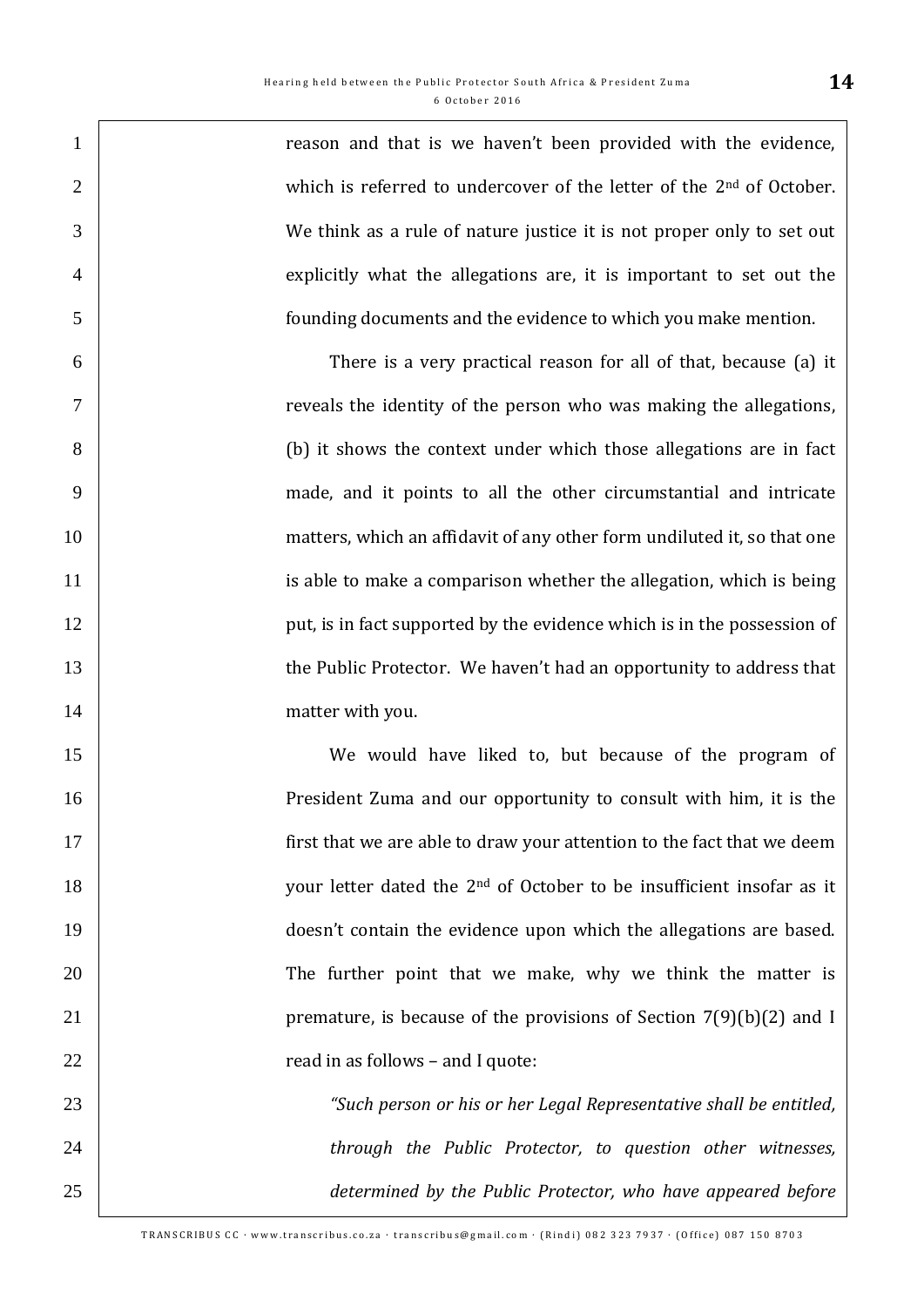| $\mathbf{1}$   | the Public Protector in terms of this Section."                         |
|----------------|-------------------------------------------------------------------------|
| $\overline{2}$ | We understand the reference to "such persons", meaning such             |
| 3              | persons that implicate President Zuma and we understand that the        |
| $\overline{4}$ | meaning of "through the Public Protector", that the Public Protector    |
| 5              | will host an opportunity where either directly Mr Zuma  sorry,          |
| 6              | President Zuma or his Legal Representatives will have an                |
| $\tau$         | opportunity to examine those witnesses and in so doing, assist the      |
| 8              | Public Protector in determining what she referred to earlier on when    |
| 9              | she says, "At this stage I don't know who is lying". We would have      |
| 10             | and important and vital interest in assisting you in making such a      |
| 11             | determination.                                                          |
| 12             | So in the sequencing, as we understand it, is that that would           |
| 13             | have to predate any opportunity which Mr Zuma now has for an            |
| 14             | opportunity to put his version of the events as he understood it, as he |
| 15             | would now better understand - based on the evidence and based on        |
| 16             | the answers that would have been elicited in examination $-$ as to      |
| 17             | what matters he needs to respond to, the seriousness and the import     |
| 18             | of them, the context in which they were given and all the other         |
| 19             | matters which flow from an examination of a witness, to their credit    |
| 20             | and to their discredit, the Public Protector would now be in a much     |
| 21             | better position to make such an assessment. We fear that if we were     |
| 22             | to proceed with the interview, it might well satisfy the schedule that  |
| 23             | you might with respect have in mind and that is to allow everyone an    |
| 24             | opportunity to be heard, and we appreciate that, but in our view it     |
| 25             | must be a fair opportunity, it is must be exercised judiciously. In     |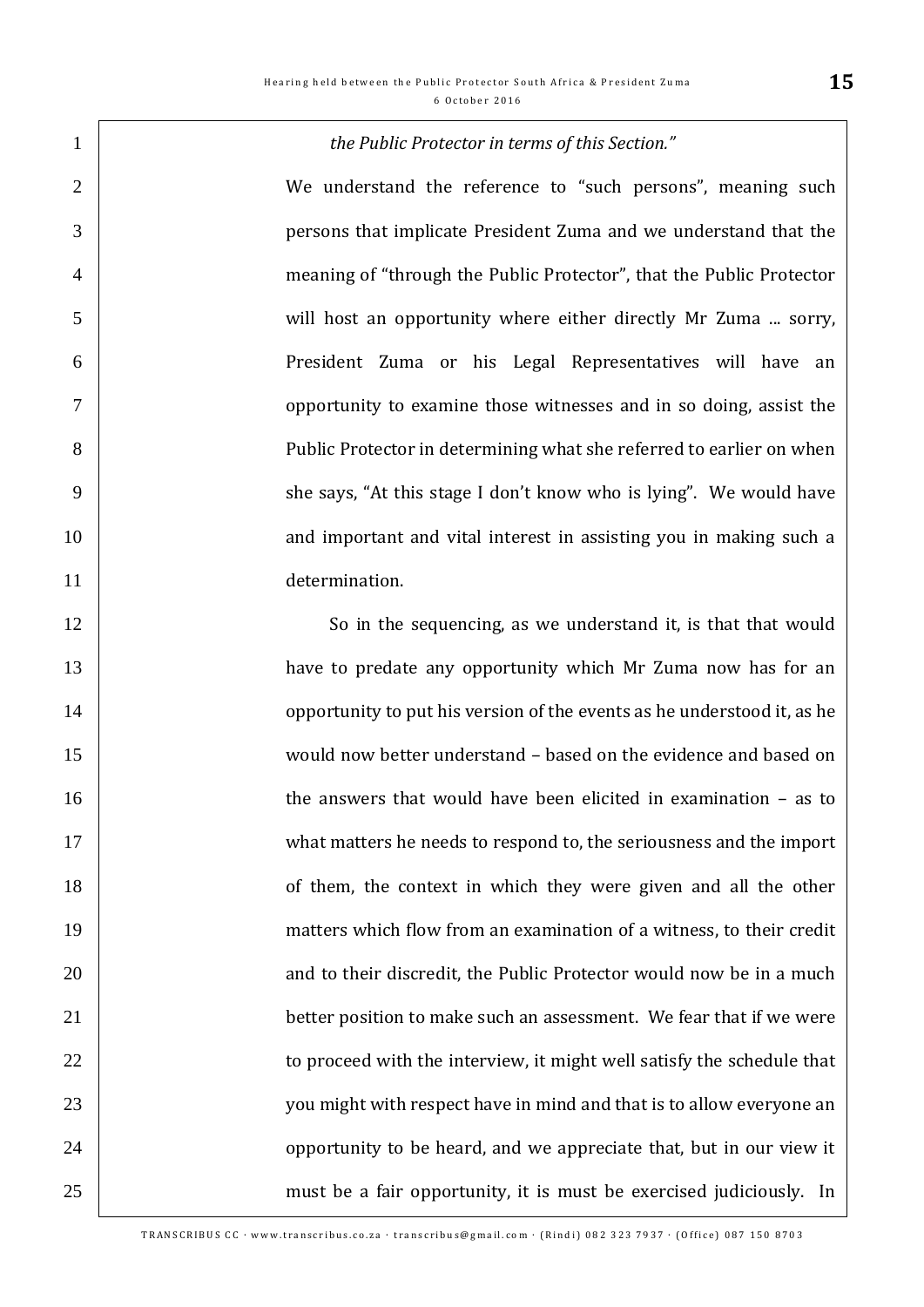**1 constructs** other words, the person who has been implicated ... and of course in 2 the ordinary usage we know what that means, if the Head of the Executive has been implicated in a matter which has serious import 4 and concern, then with respect to the procedure all the evidence, whatever transcripts of what had transpired earlier – if there is no good reason why they ought to be withheld – then they ought to be provided. I can't give you the quotation, but there is a seminal judgment by Ngcobo J, as he then was in the NPD, the case of Tshabalala ... *State v Tshabalala*, which establish as a rule of fairness 10 where if someone is going to be implicated in the commission of an **b** offence – and I'm minded this is not a criminal Enquiry – then whatever documentation has been relied on to demonstrate his **complicity**, must be made available to him, unless there is good 14 cause. Now I understand in respect of one of the Complainants, whether their identity was mistakenly shown or otherwise of course 17 | we will treat that with the respect that it deserves – but in our view 18 even in respect of that witness there are mechanisms which our **Fig. 2.1** courts have employed to protect the identity of persons, but that the **fact that they are so-called whistleblowers does not shield them from** 21 21 21 an examination of whether they are lying, whether they are telling 22 1 23 make. Now one is minded by the distinction which you draw with **24 respect between the different complaints and reference made to that**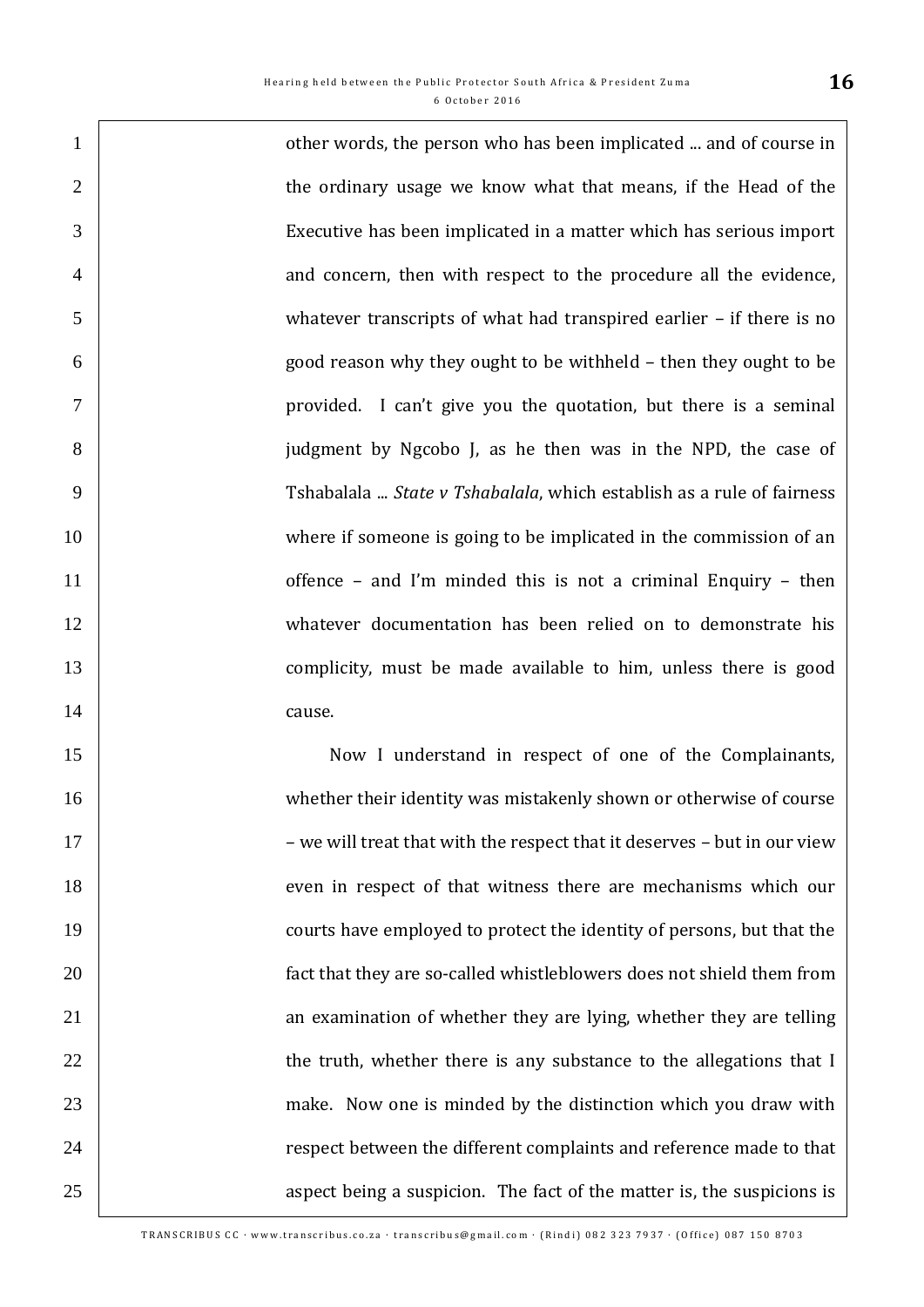| $\mathbf{1}$   | either well founded or it is not and President Zuma must have an          |
|----------------|---------------------------------------------------------------------------|
| $\overline{2}$ | opportunity to demonstrate whether it is well founded or whether it       |
| 3              | Suspicion still brings with it a negative connotation, still<br>is not.   |
| $\overline{4}$ | brings with it a negative finding and I dare say for both personal        |
| 5              | reasons, but also for the reasons of good governance and the proper       |
| 6              | conduct of the Executive, President Zuma is not minded to let any         |
| $\overline{7}$ | adverse suspicion sail on by without having been given the proper         |
| 8              | opportunity to address it, to examine it and in turn when he is called    |
| 9              | on to give evidence on it, to be able to put it in its proper context and |
| 10             | to give a proper explanation, as he understands it, under pain of an      |
| 11             | adverse ruling after the entire process having been embarked on of a      |
| 12             | ruling having been made. Now of course we are very new in living          |
| 13             | with the ruling that emanated from the matter of the EFF and the          |
| 14             | Speaker of Parliament in the Constitutional Court.                        |
| 15             | We now know the importance of whatever the conduct of the                 |
| 16             | Public Protector says and does, we know the import of the findings        |
| 17             | that are there. Now that having been said, we are also minded by the      |
| 18             | ruling in the SCA of Nugent J in the matter of Mail & Guardian v The      |
| 19             | Public Protector, where your predecessor's report was reviewed and        |
| 20             | set aside, and the court made some very cogent or poignant                |
| 21             | comments about the manner in which the investigation ought to be          |
| 22             | conducted. I don't want to labour the point, but I think the last point   |
| 23             | is to be made – and I don't think it should be an elephant in the room    |
| 24             | - the fact of the matter is that President Zuma has today announced       |
| 25             | the appointment of your successor and that there is a new Public          |

 $\mathsf{l}$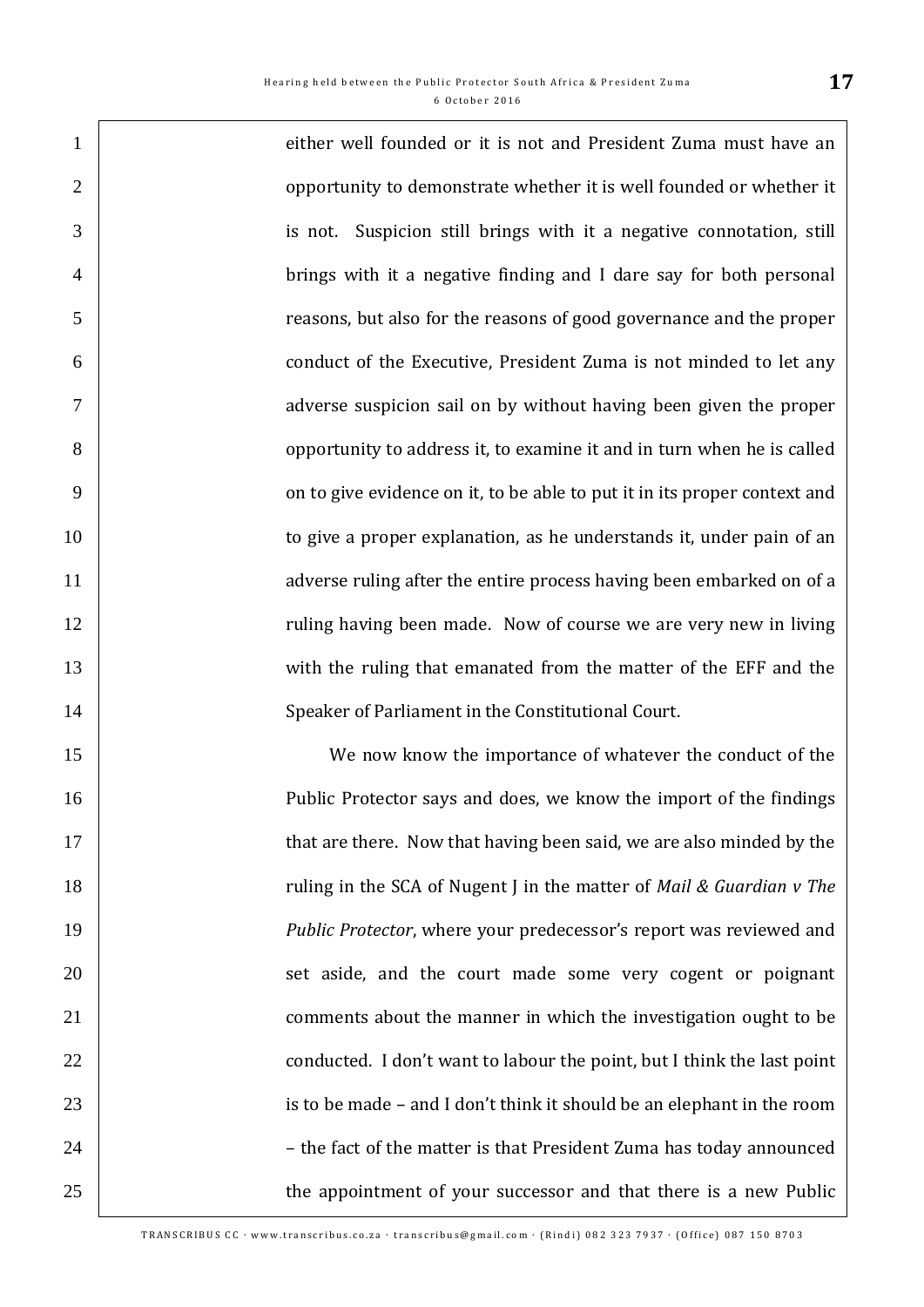Protector that would be ... that would take office on a designated 2 date. We know well that there is a very shortened period in terms of which you are able to exercise the responsibility that you have. We 4 don't think that that brings about any urgency with having to deal with this matter expeditiously. That there is a general urgency, that it is a matter of sufficient public interest, but we don't think that that urgency is accelerated by your term of office with respect. In respect of this matter there is a Supervisor who has been actually designated for this matter, as we understand it, a competent 10 person. We understand that there is a team, we understand there is 11 1 an external team that is there to assist you as well. We have noted 12 your very gracious comments about the import of your team in helping you with your work and we don't say that almost as a **poisoned chalice, but we know given the seriousness of these types of allegations, anyone would be** *(indistinct)* to try to undertake an **Exercise** like that on their own. We think that that matter in and of itself, particularly where an incumbent is in the *(indistinct)*, has been identified, there has been a Parliamentary process, which has been engaged with, there can be no uncertainty that the work of the Public Protector would continue 21 21 21 and we think the fact of your vacating office in another 6 or 7 days 22 2 cannot be a matter which unduly creates urgency, which means that **these matters which were brought to your attention ought then to be** 24 24 given lesser value to for the sake of finalising the report on a certain 25 date. We are a little bit troubled that the reference is made to an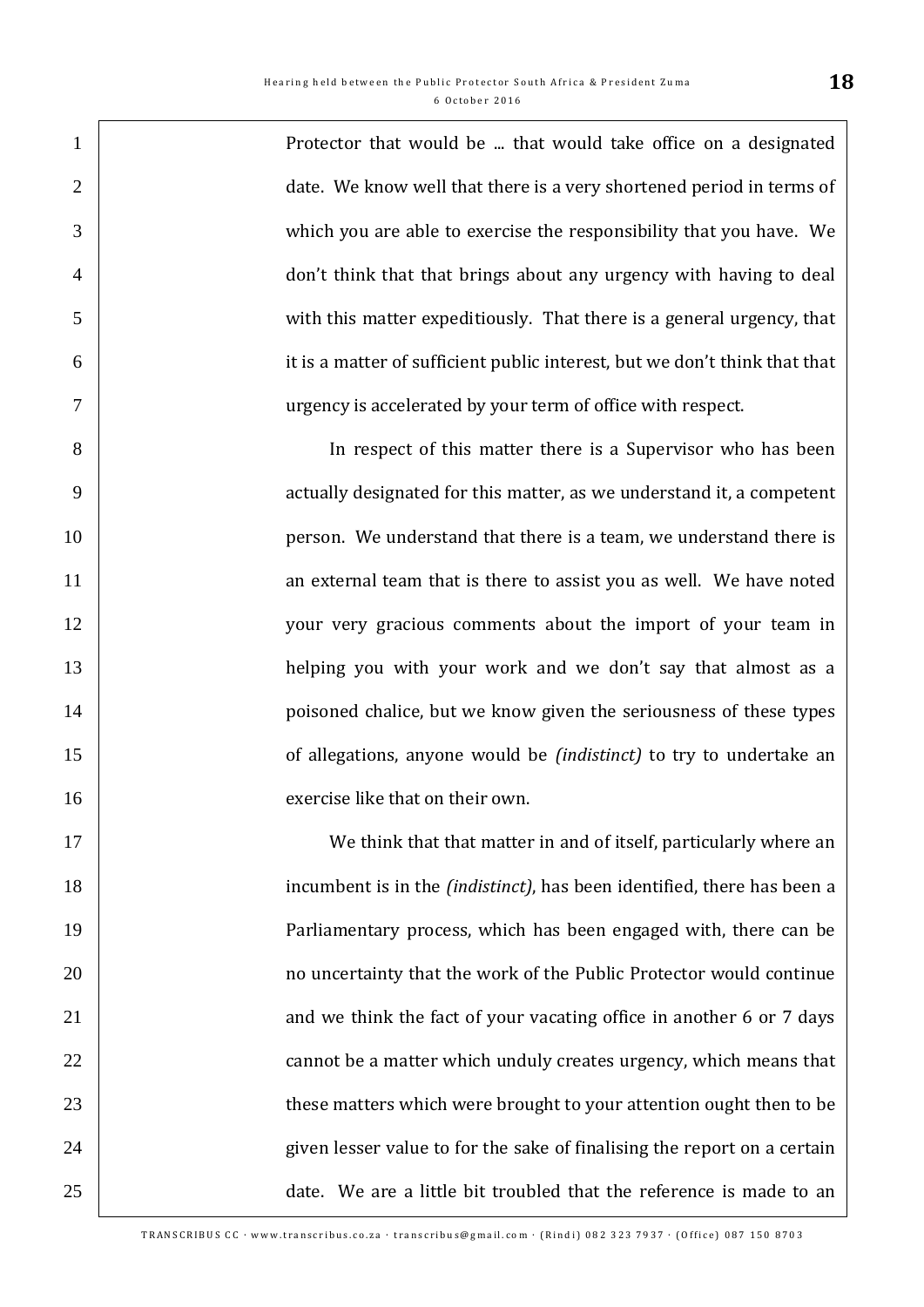$\Gamma$ 

| $\mathbf{1}$   |                         | "exit strategy". The Office of the Public Protector is not going          |
|----------------|-------------------------|---------------------------------------------------------------------------|
| $\overline{2}$ |                         | anywhere, there is no exit. They are there, they are a Chapter 9          |
| 3              |                         | Institution, charged as we understand through the rulings that have       |
| $\overline{4}$ |                         | emanated, through the empowering legislation, both in the Act and in      |
| 5              |                         | the Constitution, with a very important part of underpinning our          |
| 6              |                         | Constitutional Democracy. That institution is going to remain there.      |
| $\overline{7}$ |                         | Parliament in its wisdom will make sure it has the necessary capacity     |
| 8              |                         | to undertake its work, balanced as it is against all the other resource   |
| 9              |                         | issues that we face.                                                      |
| 10             |                         | So in those circumstances and in summary the reason why we                |
| 11             |                         | haven't refused to meet  and I must point out that President Zuma         |
| 12             |                         | has been suffering with the flue, that he has been undertaking all his    |
| 13             |                         | engagements and I hope I don't embarrass him by actually                  |
| 14             |                         | mentioning so, but the fact of the matter is we have an interest in       |
| 15             |                         | participating in this matter, we have an interest in making sure that     |
| 16             |                         | if there is need for concern, that it is properly addressed, but if there |
| 17             |                         | are persons who are making spurious allegations, which impact on          |
| 18             |                         | one of our spires of Government or one of our spires in terms of our      |
| 19             |                         | separation of powers, it is a matter of concern, it is a matter of        |
| 20             |                         | proper investigation.                                                     |
| 21             |                         | Those would be the submissions that we would like to make at              |
| 22             |                         | this stage and we ask that you give them consideration.                   |
| 23             | <b>Adv T Madonsela:</b> | Thank you, Mister Hulley, for that very well thought-out and              |
| 24             |                         | elaborate representation. I just want to know before I respond if Adv     |
| 25             |                         | Makhene or the President would like to add anything in support of         |
|                |                         |                                                                           |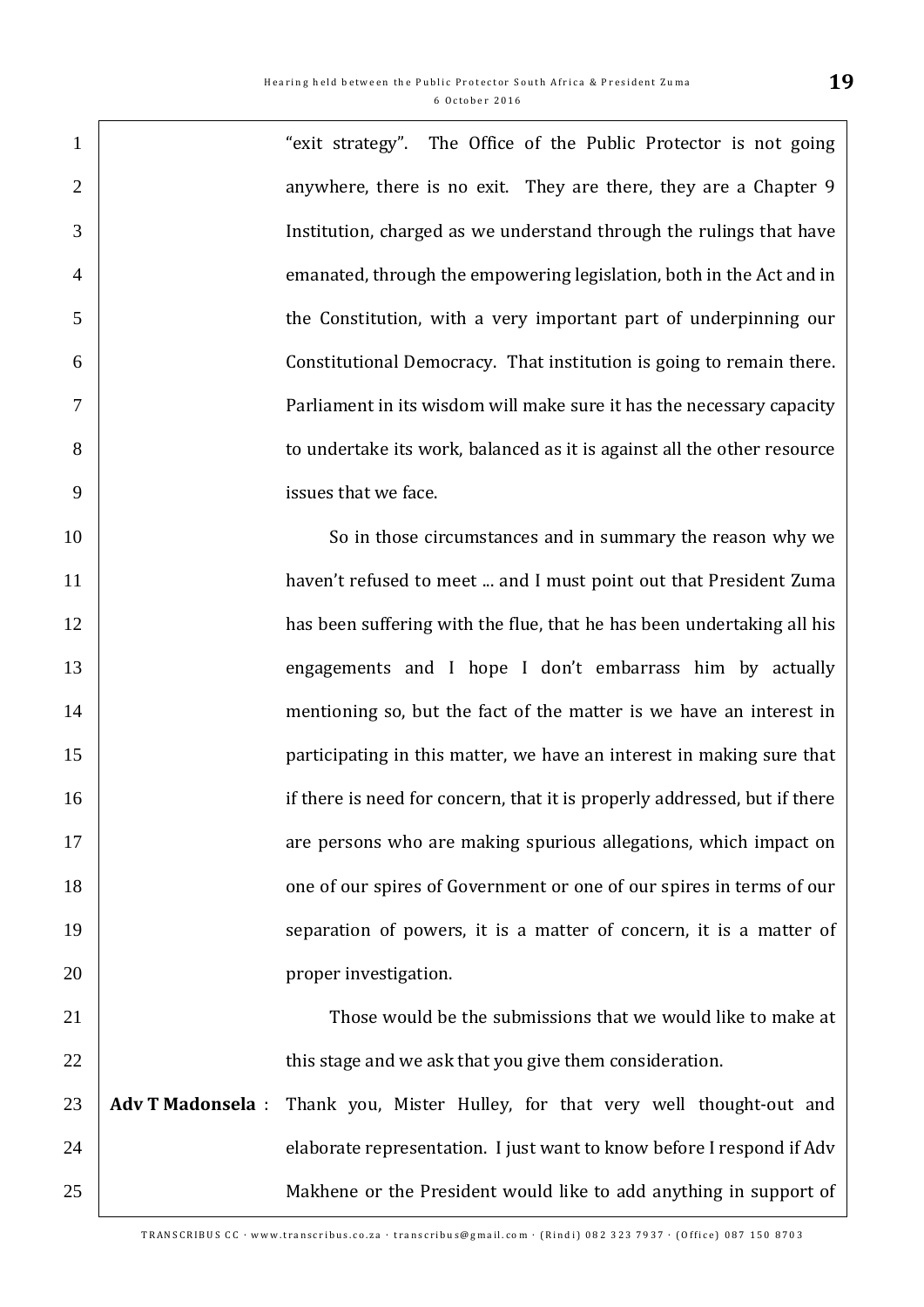| $\mathbf{1}$   |                                   | what Mr Hulley has presented for my consideration?                                  |
|----------------|-----------------------------------|-------------------------------------------------------------------------------------|
| $\overline{2}$ | Adv B Makhene : No.               |                                                                                     |
| 3              | <b>Adv T Madonsela</b> : Nothing? |                                                                                     |
| $\overline{4}$ |                                   | <b>Adv B Makhene</b> : I think he has traversed all the issues.                     |
| 5              |                                   | Adv T Madonsela : Thank you. In that case regarding the principles of fair process, |
| 6              |                                   | which come from the point of view of common law from the                            |
| $\overline{7}$ |                                   | principles that we call the old principles of administrative justice, the           |
| 8              |                                   | principles of due process, the right to be heard when you are accused               |
| 9              |                                   | of some things is certainly an important right.                                     |
| 10             |                                   | In South Africa and certainly most of the commonwealth we                           |
| 11             |                                   | have a system of adversarial justice, but even in that system of                    |
| 12             |                                   | adversarial justice the right to be heard comes earlier than at the                 |
| 13             |                                   | point when you have now <i>prima facie</i> evidence against you. I hope             |
| 14             |                                   | you would agree with me, Advocate Makhene and Advocate  and                         |
| 15             |                                   | Mister Hulley, is that the right to be heard  the moment somebody                   |
| 16             |                                   | accuses you of something you have that right and that right                         |
| 17             |                                   | immediately becomes material, and whoever is listening to your                      |
| 18             |                                   | accuser needs to hear you.                                                          |
| 19             |                                   | That is just generally in our adversarial justice system. In our                    |
| 20             |                                   | adversarial justice system also once the accusing parties have                      |
| 21             |                                   | finished their case and presented witnesses in support of their case,               |
| 22             |                                   | then the accused person or Respondent can respond. We call our                      |
| 23             |                                   | adversarial system an accusatorial system and if for example the                    |
| 24             |                                   | people who are accusing you and the people they have brought to                     |
| 25             |                                   | support the accusation, and the evidence they have provided to                      |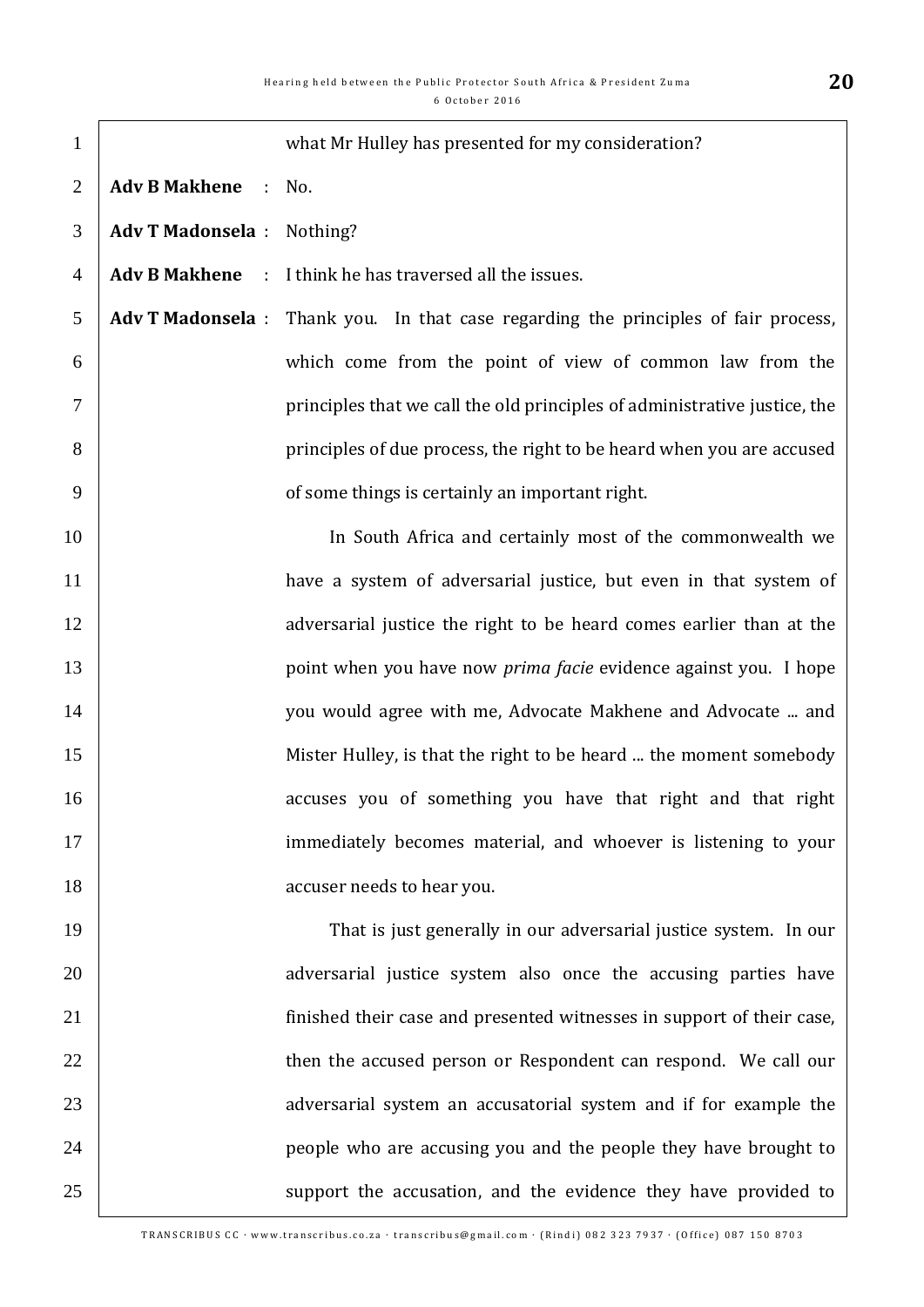1 support that accusation reaches a point where no conclusion can be **drawn** that you did anything wrong, in the normal court system, in the normal adversarial justice system your Attorney or your Legal 4 | Representative can approach the court and say, "We request a discharge, because there is no case to answer". That is the inquisitorial ... that is the accusatorial justice system and it is adversarial in nature. It is a system that says if those who are accusing you provide nothing and put nothing on the table, you owe nothing to the process.

 Until they present all the pieces of the puzzle and there is a **complete picture, the court can close shop.** Mister President, that 12 system is like a game of chess – as you being a chess player – as they move, you move and if they haven't moved and they haven't put you **in a situation where you have to move, the game waits until they have done that, and unfortunately the system we are operating with is an inquisitorial justice system, which is the European approach and I know it is an oddity, Mister Hulley.** 

18 | I have had to deal with this for 7 years and even before I became Public Protector it is one of the things I had looked at from **buyier 20** an administrative law point of view, that this institution is an oddity, because it is really a tiny island of inquisitorial justice in a system **that is predicated on adversarial justice and accusatorial justice.** So **in accusatorial justice you place the burden ... and in fact the Public Protector operated exactly the way Mister Hulley, you are asking us** 25 1 to operate. That is why we landed in court in the Oilgate matter,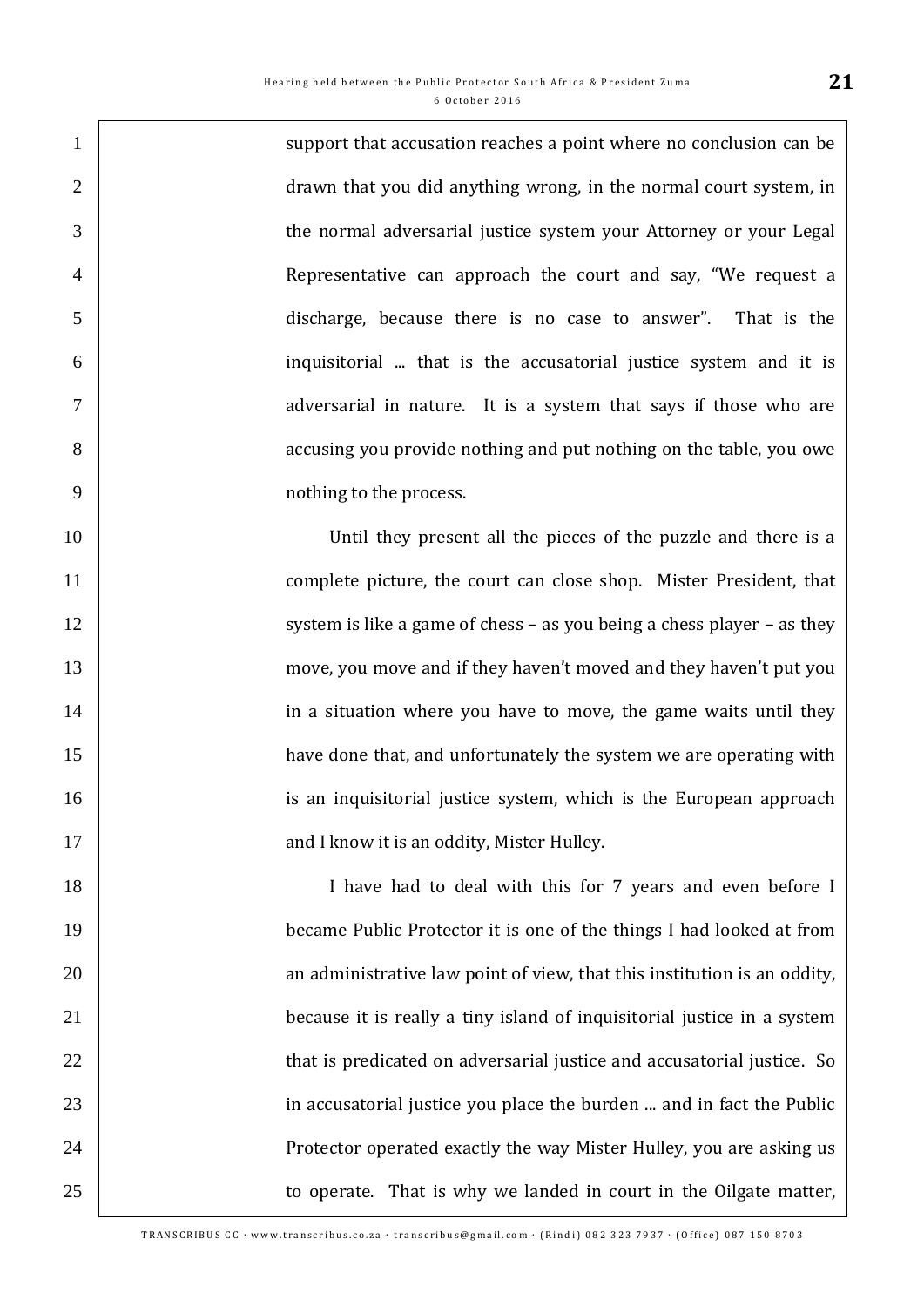1 because what the Public Protector used to do was, you look at what 2 1 3 investigate, but if you proceed, you proceed with the understanding 4 that the Complainant must provide the pieces of the puzzle and most 5 of the reports that I used to see would say the evidence has not been 6 able to provide sufficient evidence and then we issue a closing 7 report.

8 I think some of that language would be found in the so-called 9 "Oilgate Case" and it was then sent to the SCA, and the SCA came back 10 10 and said, "Public Protector, you are not a Judge, you can't sit there 11 1 and wait for evidence to reach you. You have got to find it wherever 12 **ightarrow** it is and yours is supposed to be an inquisitorial justice process". 13 **One of the things the SCA said, Mister Hulley, was you have to keep** 14 14 an open mind. One of the things they have highlighted in that case is 15 you have to keep an open mind and I want to underline that, that I 16 16 16 16 16 am certain that sitting in this room if I had said to the Media, "The 17 evidence I have implicates this one, implicates this one", we would be 18 **discussing a different story, which is ...** 

19 In the last case that I dealt with it was said in the Section 7(9) 20 Notice we had said that already we have conclusions and therefore 21 21 | we prejudged this matter, and then coming to ask you questions is a 22 **charade.** So I carefully drafted the Section 7(9) Notice to avoid that 23 **Fig. 23** accusation that we have now made any conclusions and I carefully 24 worded my statements to the public, not to say that we have any 25 25 conclusions at this stage, because even if we do have, the public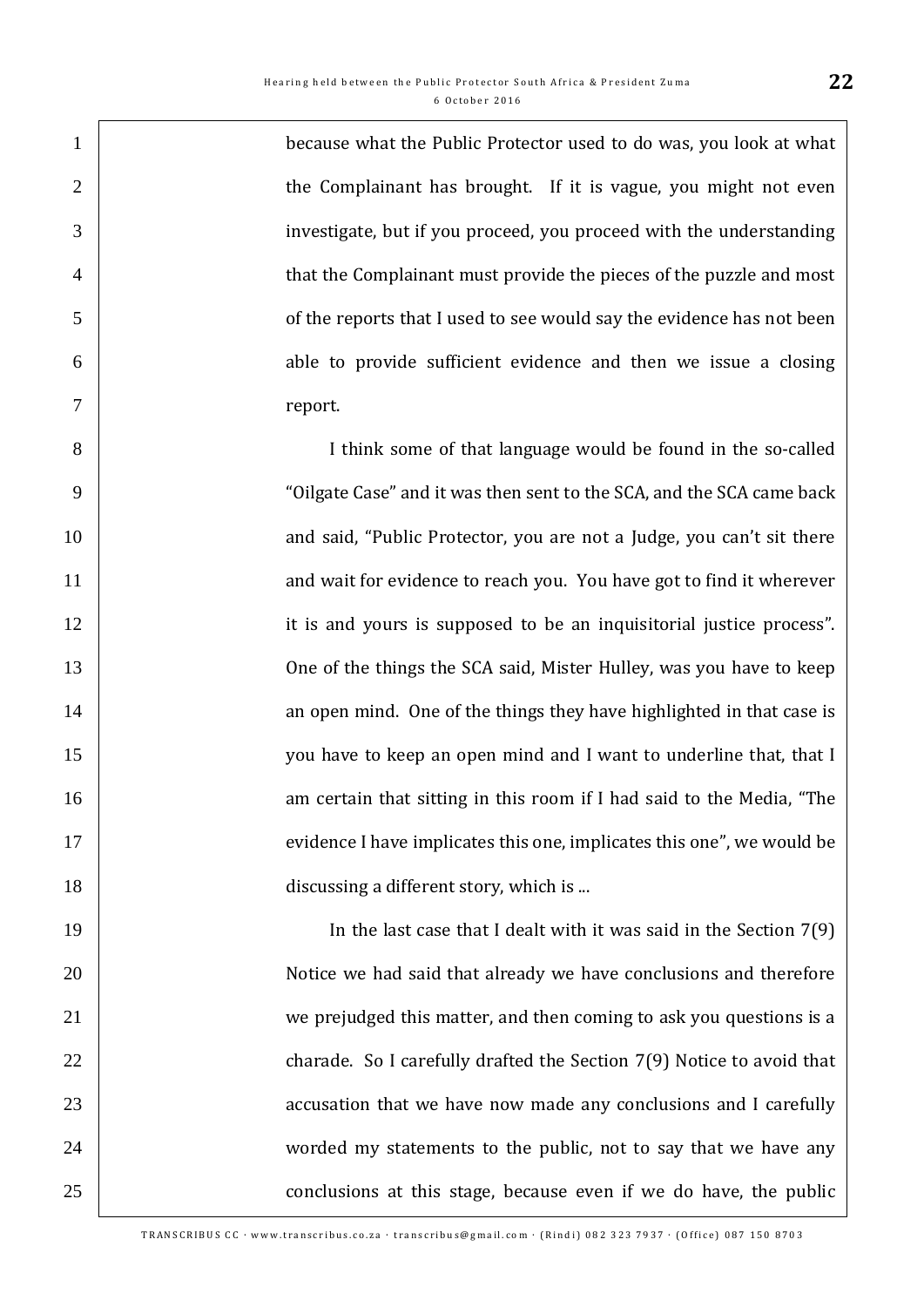| $\mathbf{1}$   | doesn't know the idea of a <i>prima facie</i> case. If you say now so and so |
|----------------|------------------------------------------------------------------------------|
| $\overline{2}$ | is implicated, to the public that person is guilty. If you come back         |
| 3              | tomorrow  our reports have been leaked previously. If we change              |
| $\overline{4}$ | whatever we were thinking of, the public comes back and says, "We            |
| 5              | are intimidated, we had a deal", something wrong happened that               |
| 6              | made us change our case.                                                     |
| $\tau$         | So to avoid all of this and taking into account that it is not an            |
| 8              | accusatorial justice system, it is an inquisitorial justice system, you      |
| 9              | can take all of these things parallel to each other, we then decided         |
| 10             | that  much as we have formulated some thoughts on some of the                |
| 11             | ideas that are emerging, those are thoughts. They are thoughts               |
| 12             | nonetheless that provide  if you read the Section $7(9)$ , you will          |
| 13             | notice that there are very specific issues that the President can            |
| 14             | answer without preparation.                                                  |
| 15             | I want to come to the issue of preparation. You are right Sir,               |
| 16             | that you can't ambush a person, especially when there are serious            |
| 17             | allegations against that person. That is why the President was the           |
| 18             | first person I wrote to and there is nothing new in the Section $7(9)$       |
| 19             | Notice that differs from the letter I wrote on the 22 <sup>nd</sup> .        |
| 20             | The only thing that differs there is that we now provide some                |
| 21             | background information that contextualises the story. We also                |
| 22             | provide specifics around who said who, but these matters have been           |
| 23             | in the public domain since March this year. Everything that Mr Jonas         |
| 24             | said has been in the public domain since March and to the extent that        |
| 25             | that information was given to us, we provided it in the letter to the        |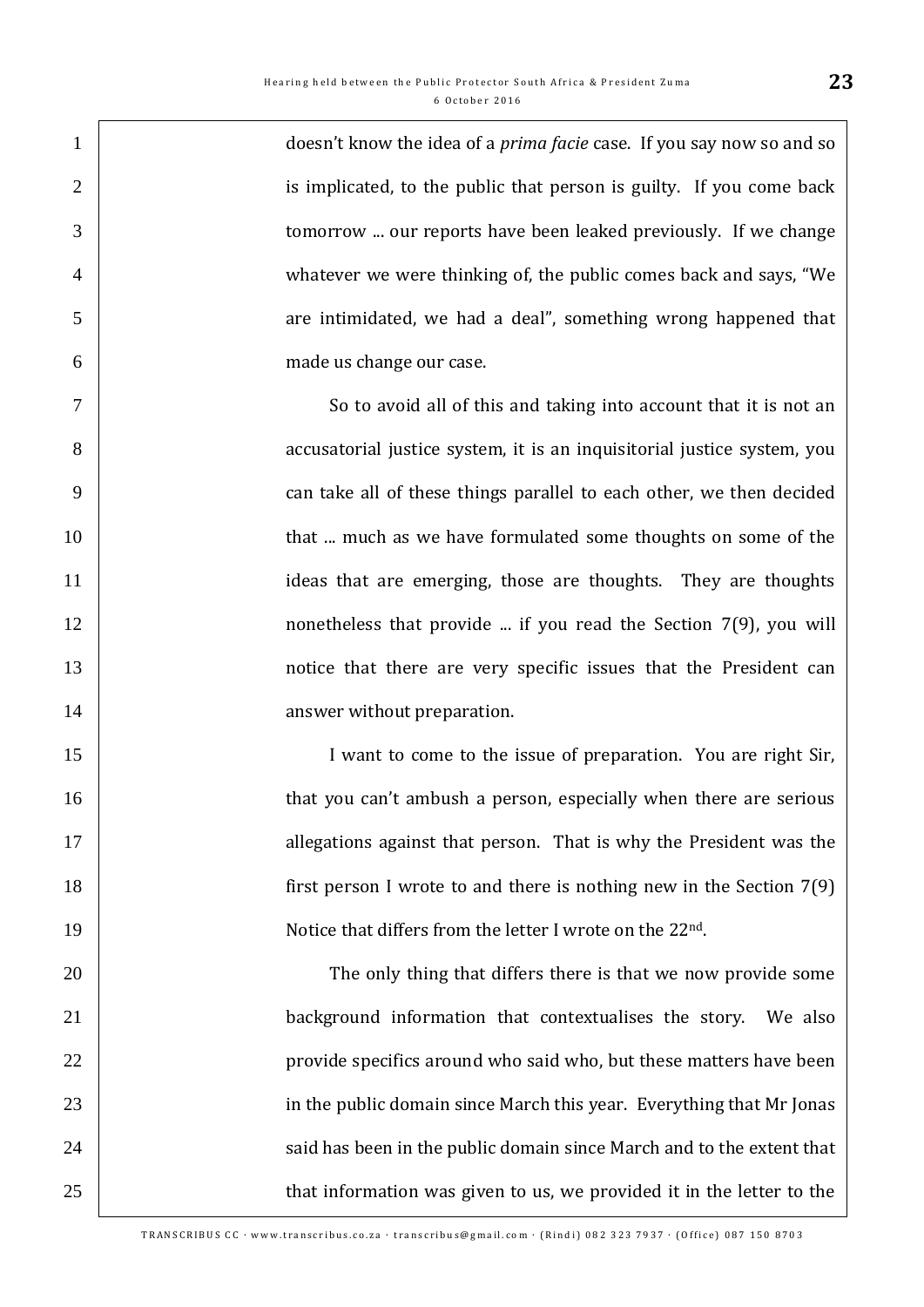1 . President on the  $22^{nd}$ . So there is not going to be anything new than 2 | what was in the public domain. Everything that Miss Mentor said is in the public domain. The only person you could say the accusations by him are not in the public domain, but the issue *per se* is in the public domain ... I guess what I'm saying is, in inquisitorial justice you don't have to ... you don't have a right not to say anything until somebody has solidified a case against you. Inquisitorial justice 8 system gives everyone a fair chance to speak when there are no closed ideas.

10 In the normal accusatorial justice system for example once you have a *prima facie* case, it means that you have a prejudgement that **Says** if for example you say, "I choose to say nothing", we can issue **that prejudgement and say whatever you are accused of.** I just want **to answer that one last question Mister Hulley, Mister President and**  Advocate Makhene, around the suspicion, around the Complainant, **16 around the context.** The Public Protector may investigate on own 17 initiative. In fact we don't need to provide any of the complaints.

18 18 All we have to provide is what we think is answerable, you are 19 1 20 how the Constitution is formulated, because this is supposed to be 21 your internal integrity agency to monitor ethical conduct in 22 Government, not criminal conduct outside there. Once it goes 23 **Fig. 23** outside there, it is a different story. Here we are talking about people 24 who are employees of the State, who are answerable to the State 25 because the State is ... it is their employer, when there is a suspicion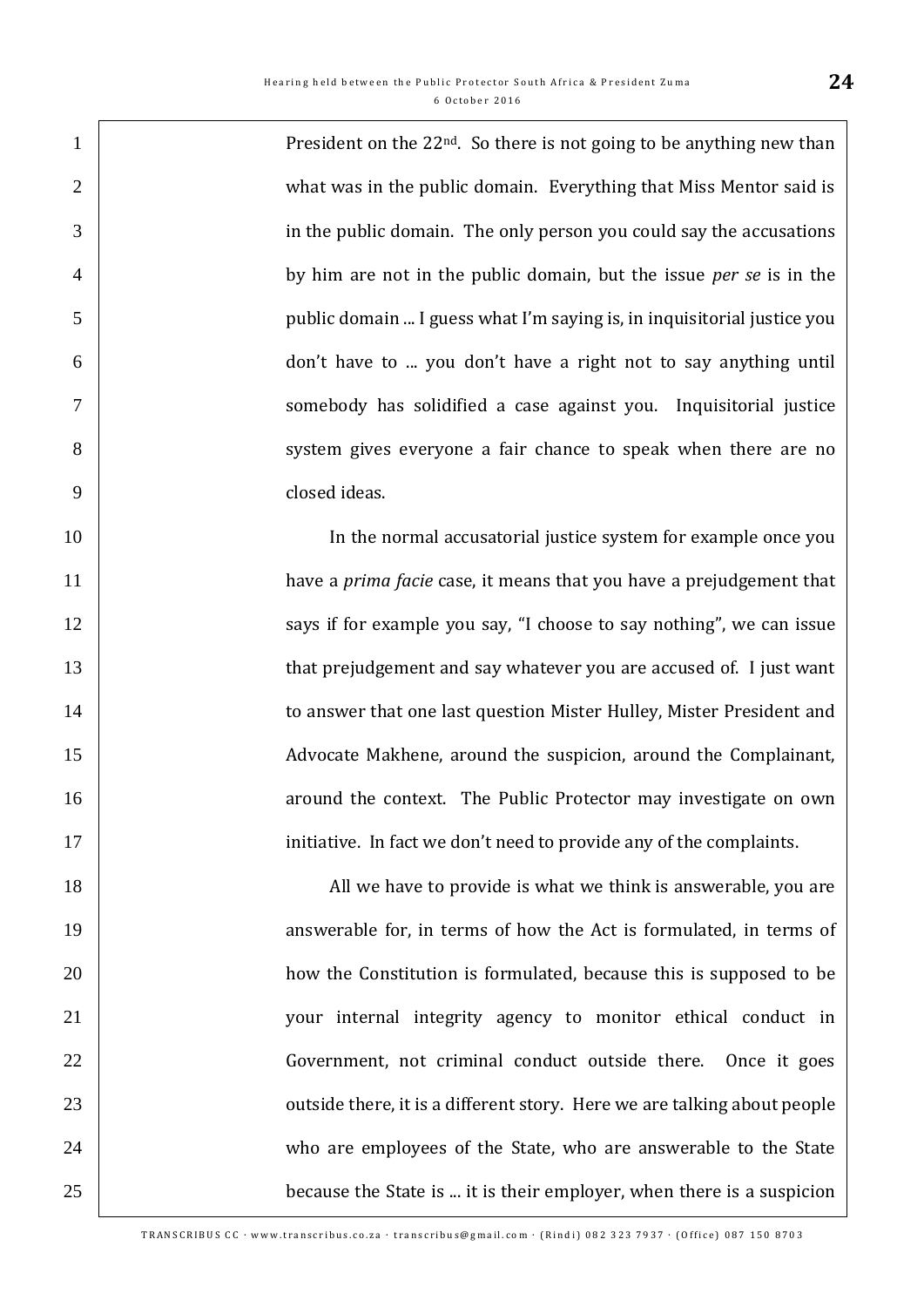| $\mathbf{1}$   |                         | that they may have done something wrong and of course if they                 |
|----------------|-------------------------|-------------------------------------------------------------------------------|
| $\overline{2}$ |                         | explain themselves and say, "I didn't do these things that you are            |
| 3              |                         | accusing me of, here is my version", then that is it. We met with             |
| $\overline{4}$ |                         | one of the people who are accused for example is Mr Gupta. We met             |
| 5              |                         | with him for more than 4 and a half hours. He gave us his version of          |
| 6              |                         | what he knows and we have taken what he has to do, and we are                 |
| $\tau$         |                         | putting it in this basket, because that is not accusatorial justice,          |
| 8              |                         | where you have this side and this side, and they have to match. In            |
| 9              |                         | inquisitorial justice you have one basket of facts from everyone who          |
| 10             |                         | is supposed to provide information.                                           |
| 11             |                         | Regarding the Section 7(9) Notice we were asked to provide for                |
| 12             |                         | the second time the information we had  that we had provided,                 |
| 13             |                         | because we had provided to the President  from the letter of the              |
| 14             |                         | 22 <sup>nd</sup> I stated exactly what those people were saying, so there was |
| 15             |                         | nothing more. When there was a request that we should provide and             |
| 16             |                         | also provide any information we had, we had to provide that                   |
| 17             |                         | information then in terms of Section $7(9)$ , because that information        |
| 18             |                         | some of it implicates. "Implicating" doesn't mean  concludes that             |
| 19             |                         | you did something wrong.                                                      |
| 20             | <b>Mr M Hulley</b>      | Sorry, if I could just interject? The 7(9) Notice hadn't been issued by       |
| 21             |                         | then. It was only subsequent to that, when there was a request from           |
| 22             |                         | the DG in the Presidency saying, "Provide me with the information"            |
| 23             | <b>Adv T Madonsela:</b> | That is what I'm explaining exactly, Sir. I'm saying we issued the            |
| 24             |                         | Section $7(9)$ on that request. If you see, the Section $7(9)$ responds to    |
| 25             |                         | the letter from the DG, it does that. The Section $7(9)$ Notice was           |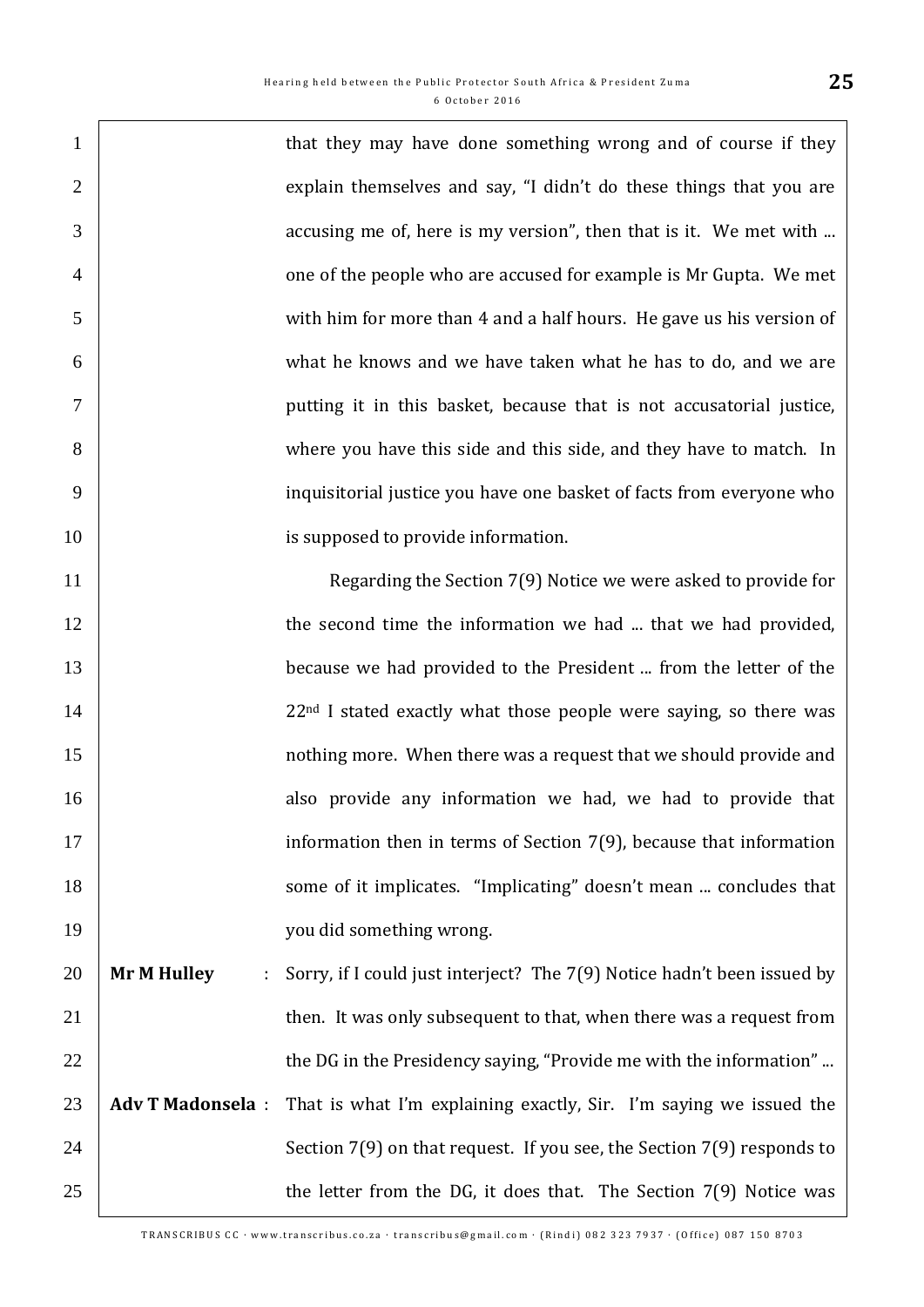|                                      | issued after we received a letter from the DG that was requesting us                  |
|--------------------------------------|---------------------------------------------------------------------------------------|
|                                      | in fact it had requested the information by Friday that week, but I                   |
|                                      | was out of the country and we battled  I remember being out of the                    |
|                                      | country and for the whole day working with the team to try and meet                   |
|                                      | this requirement, and because we are now asked to provide the                         |
|                                      | information we had to then contextualise it in the Act, which is                      |
|                                      | Section 7(9) says if there is evidence that implicates you. We then                   |
|                                      | provided the information requested by the Presidency under Section                    |
|                                      | $7(9)$ .                                                                              |
|                                      | My understanding is that my Section 7(9) provides context, but                        |
|                                      | my understanding was that the documents that were also requested                      |
|                                      | were provided by the office. Initially the Section 7(9) had referred to               |
|                                      | annexures, but because we ended up sending these documents at                         |
|                                      | different times, we removed the part that talks about annexures, but                  |
|                                      | that information was provided, not with the Section 7(9). It was                      |
|                                      | provided before the Section 7(9), the evidence part. Am I right?                      |
| Adv N Kanyane : Yes, it was sent.    |                                                                                       |
|                                      | Adv T Madonsela : Yes. Yeah, because the Section 7(9) was delayed because of me       |
|                                      | having to quality assure things and carefully wanting to word  to                     |
|                                      | delete exactly the things that you would like me to put on a Section                  |
|                                      | 7(9), but I would ask you, Mister Hulley, to read your letter to me in                |
|                                      | response to Nkandla, where the accusation was the opposite of what                    |
|                                      | now I'm being accused of.                                                             |
| <b>Mr M Hulley</b><br>$\mathbb{C}^2$ | Sorry, I'm not with you?                                                              |
|                                      | Adv T Madonsela : I'm saying Sir, go back to the letter you wrote to me, very erudite |
|                                      |                                                                                       |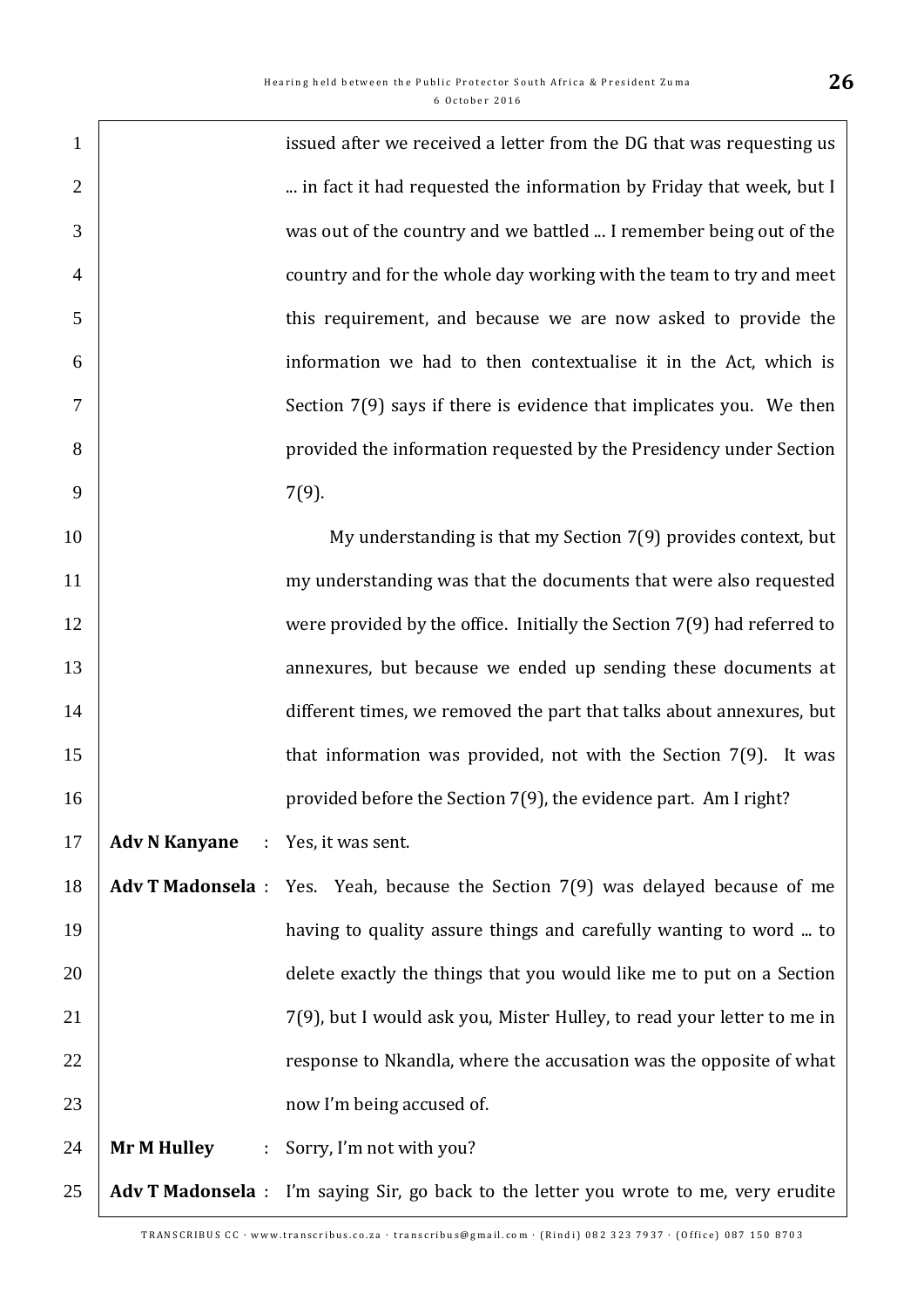**letter that you wrote to me in response to the Nkandla Section 7(9).** 2 The accusation was the opposite of today's accusation and in response to that then we have tried ... but it is not just in response to 4 that. It is in response to the climate in the country, that people feel 5 that if the Section 7(9) says you have already done it, it locks them into a finding and it makes them feel that your open mind ... that **Fig. 2.1** open mind that the Supreme Court of Appeal said we should have in the Oilgate Case becomes a closed mind.

 It is a perceptions issue and what we are trying to do is to manage perceptions, and it is not just the perceptions of the accused **person**, it is also the perceptions of somebody who lands with a 12 Section 7(9) Notice, because we cannot always guarantee who ends up getting these documents. If now you have a Section 7(9) Notice **that conclusively said you have done one, two, three and it goes** 15 Somewhere, to them that is the report, that is a finding and that is 16 why we haven't crafted it that way. So Mister President, my ... and **then you said the Public Protector can conclude this matter.** 

18 | I agree with you that the Public Protector could conclude this matter, but it would take time. Even for the most experienced Public **Protector to conclude this matter it would take time, because you are** 21 | Saying there is a Supervisor. No, the Supervisor is the Public **Protector.** It is more like having your Commission of Enquiry and 23 1 to be easy for the new Judge to carry the matter forward. They will do their best, but it is going to be difficult. That is why in the judicial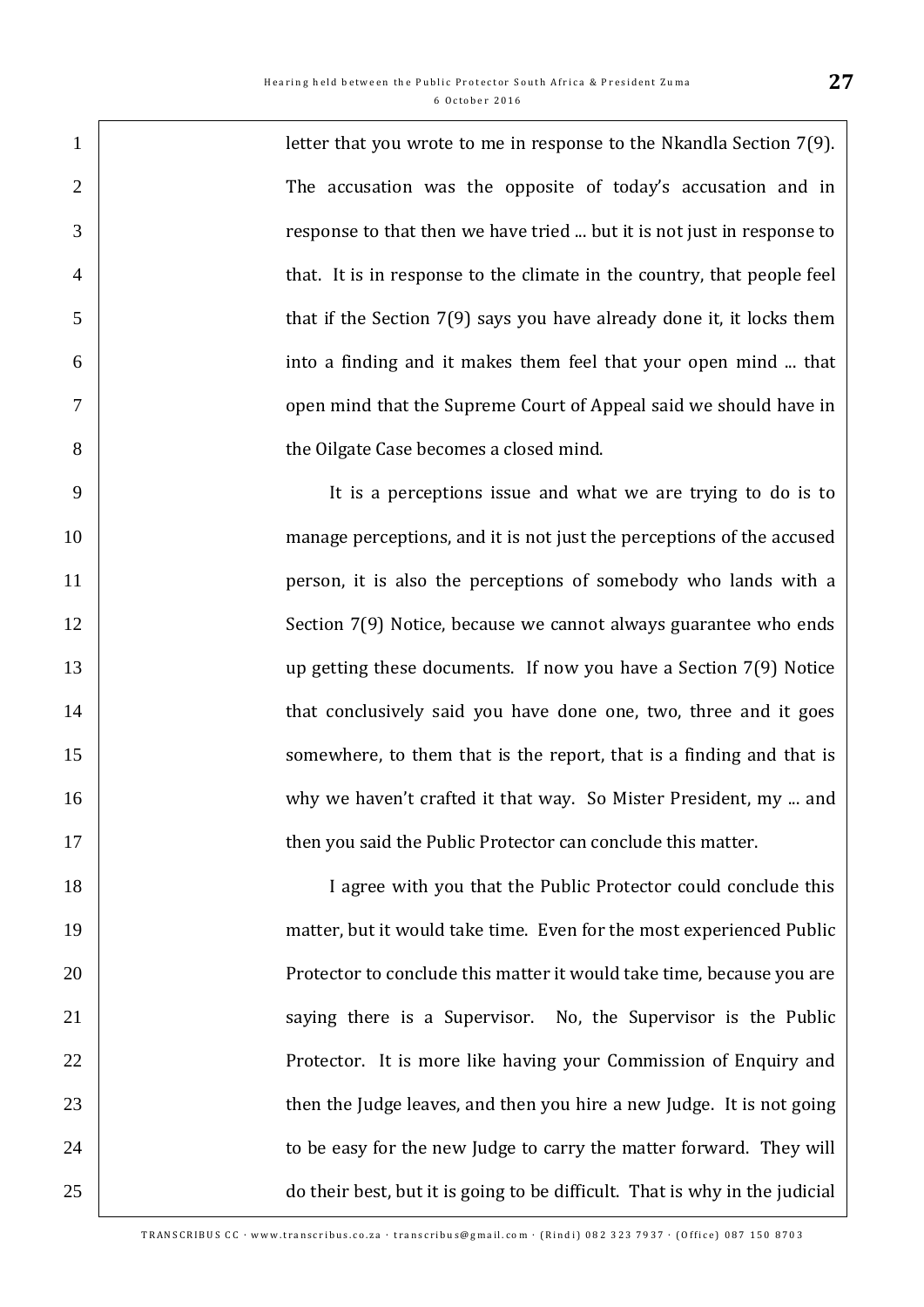1 system you have part-heard matters finished by Judges. That is 2 | something we were discussing actually and saying that in the Judiciary when the Judge leaves, the part-heard matter is not dealt with by a different Judge, because you bring your brain into it, you bring memory. I have been part of the interviews, so I have context to everything that has happened. So it is not just the paperwork, I have context. So I have to use that to present what I have.

 Part-heard matters are not possible with the Public Protector, because the Public Protector has a fixed-term contract and you can't 10 show up two weeks later and say, "I have to finish it", because Constitutionally it wouldn't make sense because you are no longer **Public Protector.** That is the anomaly. We even thought about in the near future can you change it? No, you can't even change it, because **the Constitution makes it a fixed-term contract.** In other countries, because the Public Protectors do only service failure – they don't do **conduct failure – they are appointed for life and therefore if you are appointed for life, even if you are in retirement, you can finish the part-heard.** 

19 So I do disagree with you, Sir, that it doesn't matter who **finishes the matter and I'm certain that even a Court of Law would** 21 agree with me, because that is why they bring back their retired 22 Judges. Even if they had somebody acting as a Judge and they are no 23 | longer acting, they still bring them in to do part-heard matters and **that explains ... I just want to explain Mister Hulley, Sir, before I give** 25 25 you an opportunity, about the exit strategy. The exit strategy that we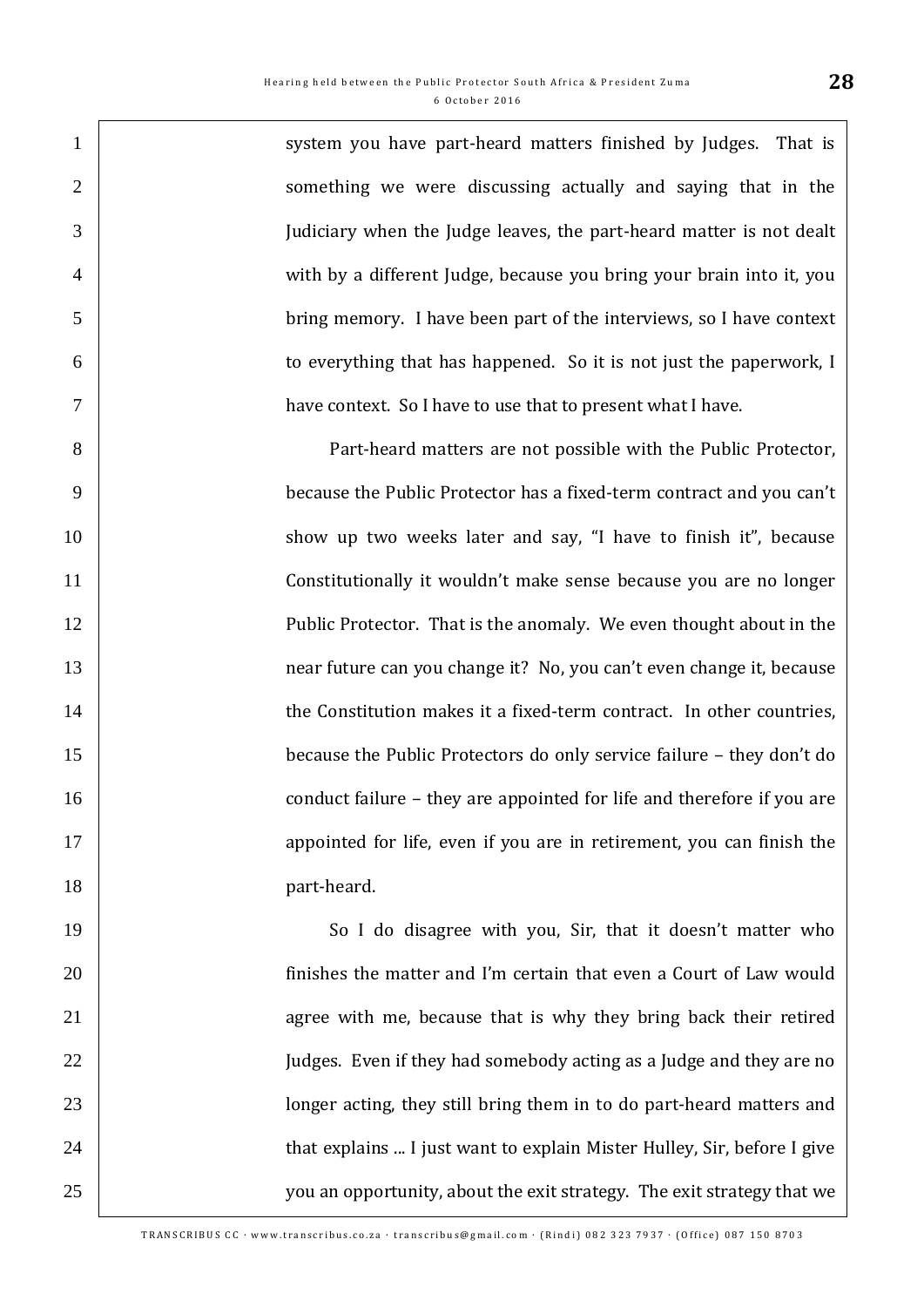1 are looking at ties up what is it that I can conclude fairly in terms of 2 the law and leave(?) there, and how do I then manage the process 3 going forward? Until ... yes, a new Public Protector has been 4 **appointed, but that new Public Protector, Sir, is appointed with effect**  $5 \parallel$  from the 15<sup>th</sup> of October this year, which is her job starts on Saturday 6 next week. Until then I am the Public Protector and whatever 7 decisions I have to make, I have to make them in the best interest of 8 all of the parties involved.

 It is not just President Zuma's reputation that is on the line. The reputation of young Mr Zuma is on the line, the reputation of Mr Gupta, Ajay Gupta, who was very much sad about what has happened **12 and incredibly emotional about this matter, is also on the line and so in the line and so** 13 are the reputations of the accusers. That information ... yes, **Example 2** everything is transcribed, the new Public Protector would have to 15 Teach that, but with due respect the Public Protector that you have **16 appointed only operated as a Senior Investigator in the Public** 17 Protector's Office.

18 | That is a level junior to her current position and she is acting at 19 19 a senior position. So she herself will still have to acclimatise to this 20 20 | 21 21 21 and quality assure everything that they have to say. I'm just saying if 22 we now bring the new Public Protector *per se*, that is not even a 23 | solution, but I'm saying even the most qualified of Judges, common 24 > 24 sense has taught the judicial system that a part-heard matter is 25 better finished by the person who is hearing it, but that is not the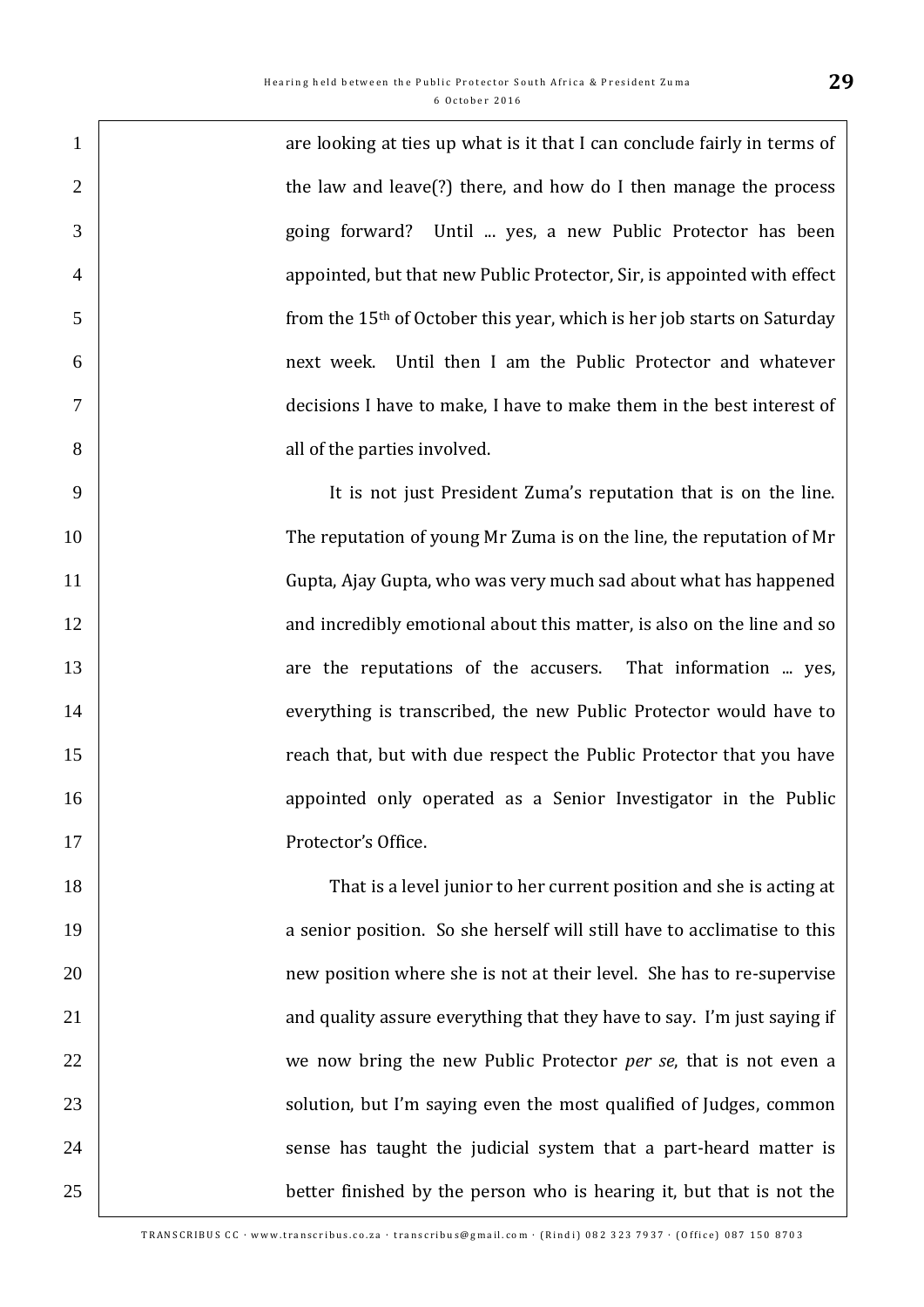| $\mathbf{1}$   |                          | reason we are rushing this case. From day one we cut this case into           |
|----------------|--------------------------|-------------------------------------------------------------------------------|
| $\overline{2}$ |                          | two. When we were saying there are holes, those holes                         |
| 3              | <b>Mr M Hulley</b><br>÷. | Well, maybe we should just cut to the chase and find out why there is         |
| $\overline{4}$ |                          | a rush? With respect let's find out why it is that you are rushing it         |
| 5              |                          | out of your own (indistinct - speaking simultaneously)?                       |
| 6              | <b>Adv T Madonsela:</b>  | I'm rushing it because I'm the Public Protector until the 14 <sup>th</sup> of |
| 7              |                          | October. I'm rushing it because I am supposed to have finished this           |
| 8              |                          | matter within 30 days. I'm rushing it because I have institutional            |
| 9              |                          | memory relating this case. As I have indicated, if I were a Judge I           |
| 10             |                          | would have been recalled from wherever I am, because I have heard             |
| 11             |                          | this matter, to conclude it. So because of that I have the memory,            |
| 12             |                          | having heard this matter, to finish it.                                       |
| 13             |                          | That is the only reason that I'm rushing it and I'm saying this on            |
| 14             |                          | the record, which record may go to a Court of Law, I'm saying what I          |
| 15             |                          | am doing is not different from the principles that are responsible for        |
| 16             |                          | why part-heard matters are heard by the same Judges that were                 |
| 17             |                          | dealing with this matter, unless of course the Judge dies or he is in         |
| 18             |                          | hospital, but even then it becomes difficult to conclude this matter.         |
| 19             |                          | CCMA they do the same thing, part-heard matters are heard by a                |
| 20             |                          | Commissioner, they come back and finish it, unless of course they are         |
| 21             |                          | sick, out of the country or dead.                                             |
| 22             | <b>Mr M Hulley</b><br>÷. | May I with respect venture to suggest that there are other ways that          |
| 23             |                          | one can ameliorate the situation that has been set out. The fact of the       |
| 24             |                          | matter is of course you have been there a long while, there is                |
| 25             |                          | institutional memory. I'm sure that personalities bring with them             |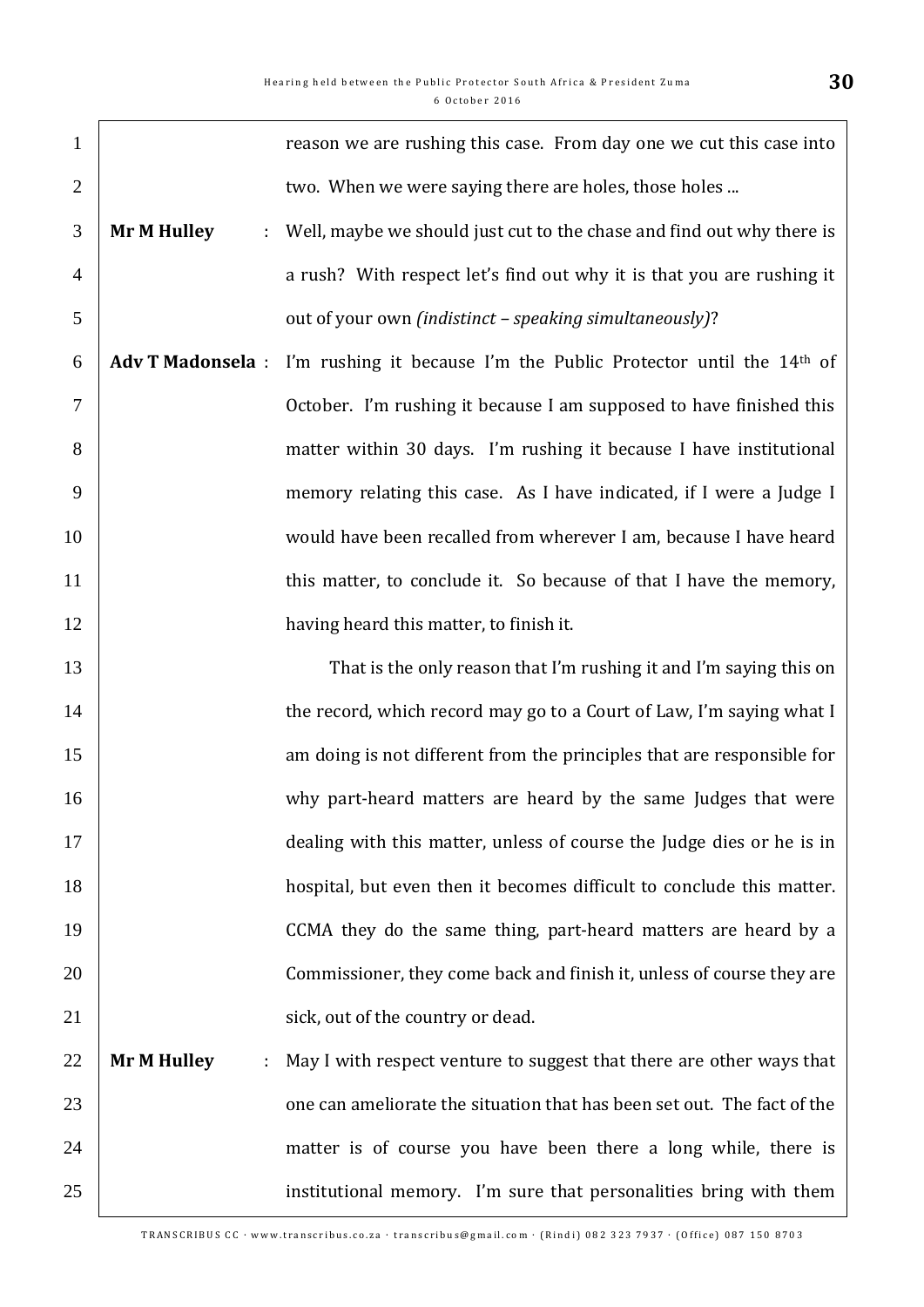| $\mathbf{1}$   |                          | their own style and their own manner of doing things. I think with                           |
|----------------|--------------------------|----------------------------------------------------------------------------------------------|
| $\overline{2}$ |                          | respect Parliament went through a thorough process in appointing                             |
| 3              |                          | the incumbent, satisfied itself that                                                         |
| $\overline{4}$ | <b>Adv T Madonsela:</b>  | Sir, can we not deal with that? I know that the process has been a                           |
| 5              |                          | duly proper process, so I'm not questioning the process of                                   |
| 6              |                          | Parliament.                                                                                  |
| $\tau$         | <b>Mr M Hulley</b>       | : Sorry, I'm just making a comment.                                                          |
| 8              | <b>Adv T Madonsela:</b>  | That is why I have  but it is not necessary, because I have given you                        |
| 9              |                          | an example of the Judiciary, so it is not about the integrity or capacity                    |
| 10             |                          | of the new person. It is about a process where a part-heard matter is                        |
| 11             |                          | completed by the next person, but I could ask you the same question,                         |
| 12             |                          | why are you so persistent on having the new Public Protector                                 |
| 13             |                          | complete this case? But I don't even want you to answer it                                   |
| 14             | <b>Mr M Hulley</b><br>÷  | No, maybe I should.                                                                          |
| 15             |                          | <b>Adv T Madonsela</b> :  but I'm just saying I would ask you the same question and say, why |
| 16             |                          | are you so persistent? We asked President Zuma to respond, Sir. We                           |
| 17             |                          | asked you, Sir, 22 March to respond to the issues that are being                             |
| 18             |                          | raised. That was April, May, June, July, August, September, 7 months.                        |
| 19             |                          | There were 7 months for us to receive a version from the President.                          |
| 20             | <b>Mr M Hulley</b><br>÷. | Can I just carry on making the submissions that I had started                                |
| 21             |                          | making?                                                                                      |
| 22             |                          | Adv T Madonsela : I thought you had concluded, Sir?                                          |
| 23             | <b>Mr M Hulley</b><br>÷  | No, I hadn't, I was interrupted. The point was quite simply this, is to                      |
| 24             |                          | say  is to suggest and that is to say, I understand that you are in a                        |
| 25             |                          | rush and want to complete it during your term of office, and you have                        |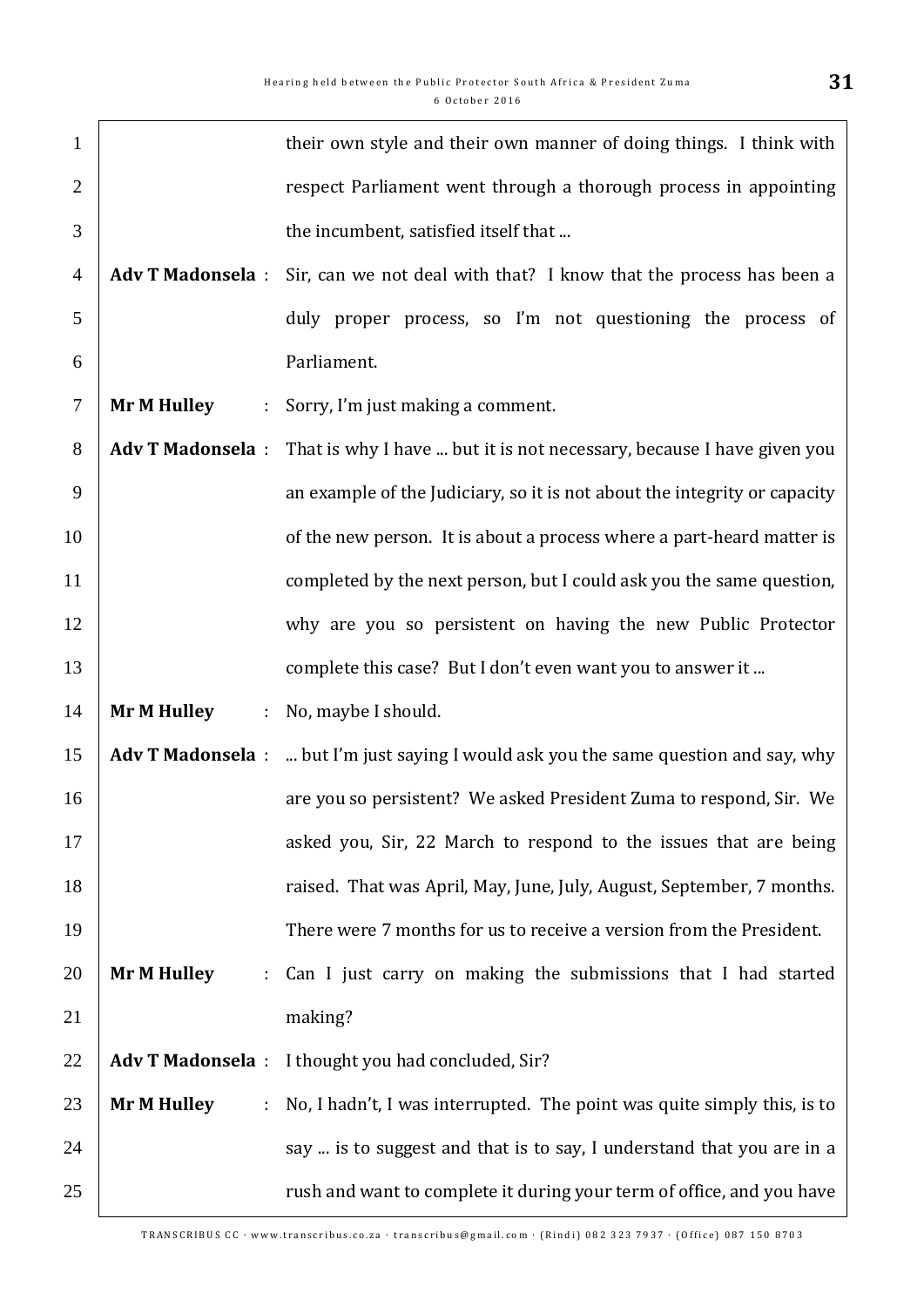| $\mathbf{1}$   |                          | set out all the reasons why it is convenient for the same person who                          |
|----------------|--------------------------|-----------------------------------------------------------------------------------------------|
| $\overline{2}$ |                          | heads the institution or a Judge who is sitting on a matter. The point                        |
| 3              |                          | that we make in balancing the rights of those persons who are                                 |
| $\overline{4}$ |                          | implicated, as opposed to the difficulty that might otherwise ensue,                          |
| 5              |                          | where a new incumbent comes into the office with their own                                    |
| 6              |                          | personality, with their own style, their own modus and manner of                              |
| 7              |                          | doing things, sometimes in institutions if there is a proper handover                         |
| 8              |                          | of case management, it might set off whatever otherwise might                                 |
| 9              |                          | negative against the work that was then done.                                                 |
| 10             |                          | I would venture to suggest that in all the other pending                                      |
| 11             |                          | matters, where you have expectant parties, just like you have in this                         |
| 12             |                          | matter, who also want to see justice, who also want to see their                              |
| 13             |                          | matters ventilated, they have no lesser rights or are not treated                             |
| 14             |                          | differently than this in                                                                      |
| 15             |                          | Adv T Madonsela : I agree with you, Sir                                                       |
| 16             | <b>Mr M Hulley</b>       | : Sorry, if I can just                                                                        |
| 17             |                          | <b>Adv T Madonsela</b> :  and that is why I am trying to finish those as well. The ones where |
| 18             |                          | I have been part of the Hearings we are trying to finish them, we                             |
| 19             |                          | have prepared Section 7(9) Notices and we are preparing Section                               |
| 20             |                          | 7(9) Notices.                                                                                 |
| 21             | <b>Mr M Hulley</b><br>÷. | So therefore, when balancing whether it is fair and reasonable to give                        |
| 22             |                          | a person two and a half days to deal with serious allegations, which                          |
| 23             |                          | are dealt with in far greater detail in the letter of the 2 <sup>nd</sup> , and I would       |
| 24             |                          | like to point possibly to an example of that, where in  sorry, if you                         |
| 25             |                          | could just bear with me, I will find my notation, where at paragraph                          |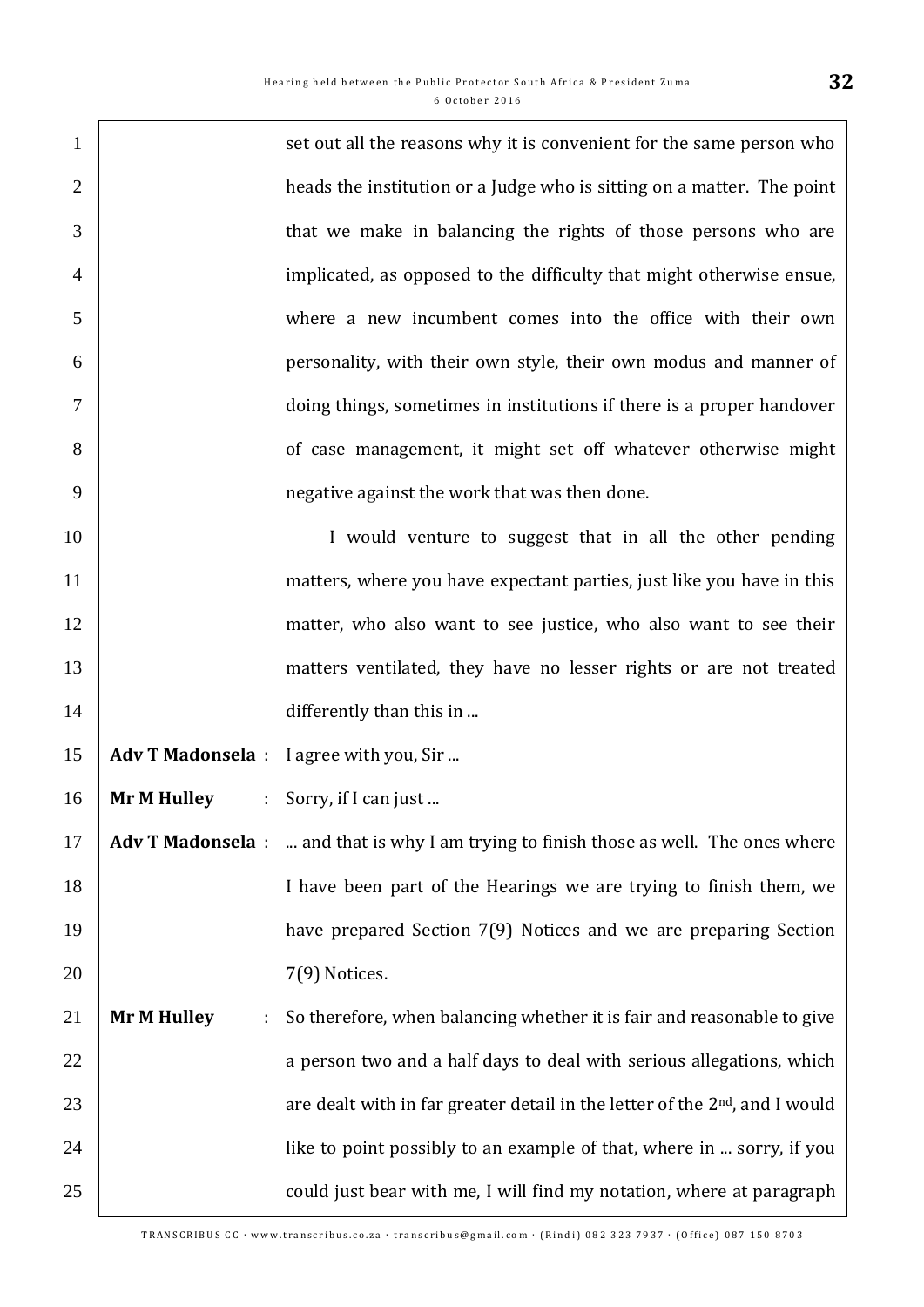| $\mathbf{1}$   |                         | $20(a)$ – and I quote:                                                                  |
|----------------|-------------------------|-----------------------------------------------------------------------------------------|
| $\overline{2}$ |                         | "The evidence of Mr Jonas in his statement and other"  sorry,                           |
| 3              |                         | "and further obtained during his interview by the Investigating                         |
| $\overline{4}$ |                         | Team, confirms the offer was made to him by Mr Athol Gupta at                           |
| 5              |                         | the Gupta house in Saxonwold, that the meeting was arranged by                          |
| 6              |                         | the President's son, Mr Duduzane Zuma, who was present when                             |
| 7              |                         | the offer was made. The person that he claims to have informed                          |
| 8              |                         | before the removal and replacement of Minister Nene have                                |
| 9              |                         | confirmed that he advised him about the offer before Minister                           |
| 10             |                         | Nene was removed and replaced with Mr Des van Rooyen."                                  |
| 11             |                         | We would have an interest in requesting particularity of the                            |
| 12             |                         | statement which Mr Jonas made, so that we are able to put context                       |
| 13             |                         | and content into that statement.                                                        |
| 14             |                         | Adv T Madonsela : It is really not necessary to give context.                           |
| 15             | <b>Mr M Hulley</b>      | : We are also interested to ask                                                         |
| 16             |                         | Adv T Madonsela : No, sorry, Sir, there is no need for the President to have context to |
| 17             |                         | that. As I have said, it is not accusatorial, it is inquisitorial. It is a              |
| 18             |                         | simple issue of honesty. The President would  well, we have                             |
| 19             |                         | specific questions that we are going to ask the President. Mister                       |
| 20             |                         | President, there is no suggestion that you were there at that meeting,                  |
| 21             |                         | so we are not going to ask you were you there, do you know which of                     |
| 22             |                         | the Guptas did that                                                                     |
| 23             | <b>Mr M Hulley</b><br>÷ | But there is reference made to an "offer". What is the offer? It is not                 |
| 24             |                         | clear from this paragraph what the offer was?                                           |
| 25             | <b>Adv T Madonsela:</b> | No, but it is not made by the President.                                                |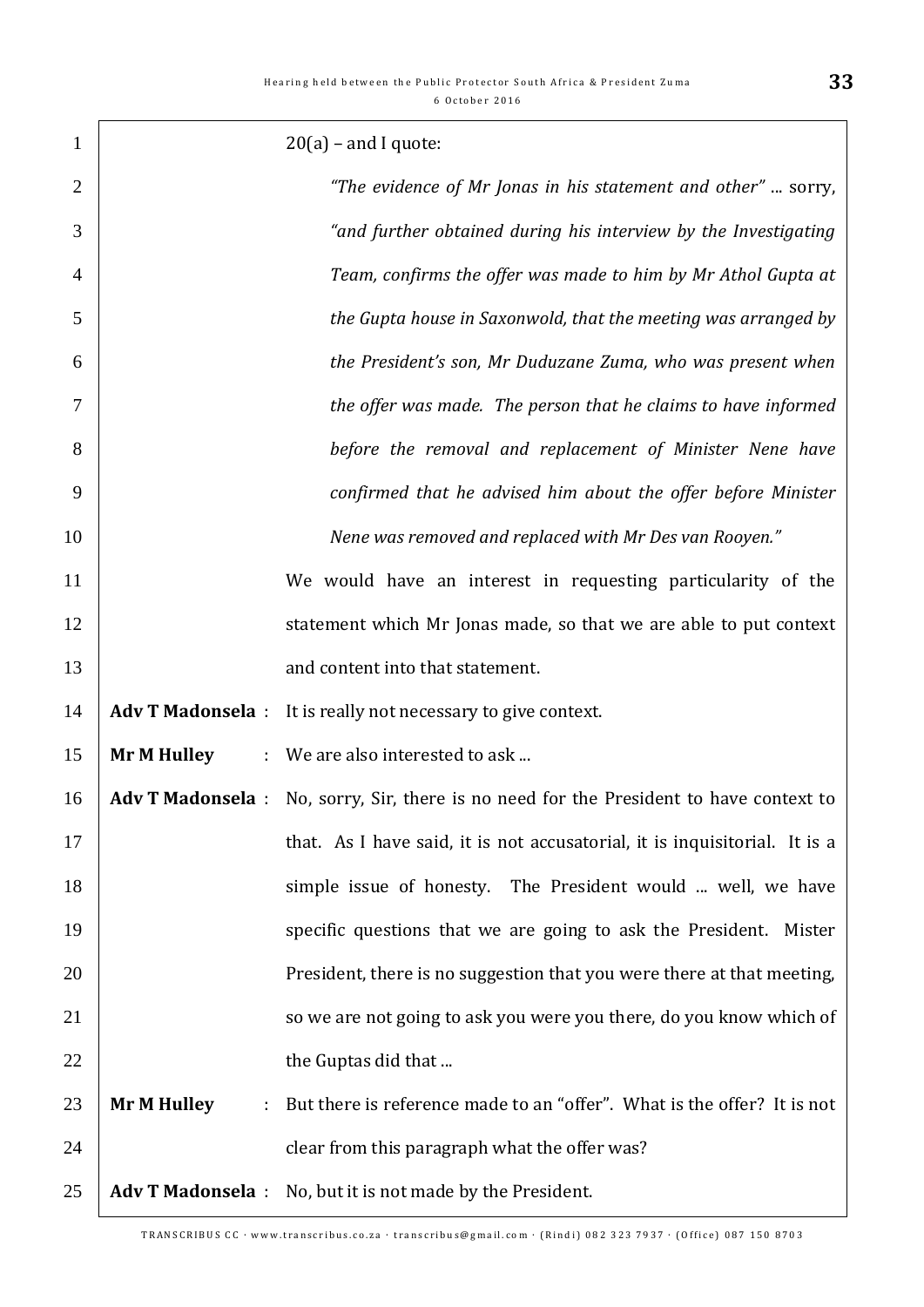| $\mathbf{1}$   | <b>Mr M Hulley</b><br>$\ddot{\phantom{a}}$        | But we would like insight into it, so that we can give the context.                     |
|----------------|---------------------------------------------------|-----------------------------------------------------------------------------------------|
| 2              |                                                   | Adv T Madonsela : Okay, then if you were to allow the interview to happen, you will get |
| 3              |                                                   | the context, because                                                                    |
| $\overline{4}$ | <b>Mr M Hulley</b><br>$\mathcal{I}^{\mathcal{I}}$ | No, with respect, with respect, if I might just make the submission?                    |
| 5              | <b>Adv T Madonsela:</b>                           | No, can I just make a ruling here? Allow                                                |
| 6              | <b>Mr M Hulley</b><br>÷.                          | Can you make the ruling after I make the submission?                                    |
| $\tau$         |                                                   | Adv T Madonsela : Please. Okay, can you make the submission, so that I can proceed?     |
| 8              | <b>Mr M Hulley</b><br>$\mathcal{L}^{\mathcal{L}}$ | I will, thank you very much. The submission is quite squarely this,                     |
| 9              |                                                   | insofar as the letter dated the 2 <sup>nd</sup> of October is meant to be a             |
| 10             |                                                   | response to the initial letter that was sent, in our submission that can                |
| 11             |                                                   | hardly be the case. I have pointed out to you in the letter of the 13 <sup>th</sup>     |
| 12             |                                                   | of September two matters are brought under President Zuma's                             |
| 13             |                                                   | consideration. The first is to say:                                                     |
| 14             |                                                   | "The purpose of this meeting, why we are gathered here today, is                        |
| 15             |                                                   | to brief you about the investigation into allegations of State                          |
| 16             |                                                   | <i>capture,"</i> not to question you, to brief you.                                     |
| 17             |                                                   | The further point is:                                                                   |
| 18             |                                                   | "The meeting will also enable me to afford you an opportunity to                        |
| 19             |                                                   | answer the allegations made against you, to the effect that you                         |
| 20             |                                                   | ought to have known or allowed your son, Mr Duduzane Zuma, to                           |
| 21             |                                                   | exercise enormous undue influence in strategic Ministerial                              |
| 22             |                                                   | appointments, as well as Board appointments at State-owned                              |
| 23             |                                                   | entities."                                                                              |
| 24             |                                                   | Adv T Madonsela : Thank you, can we do that then?                                       |
| 25             | <b>Mr M Hulley</b><br>$\mathcal{L}^{\mathcal{L}}$ | With respect, if I can make the submission, I think that you might                      |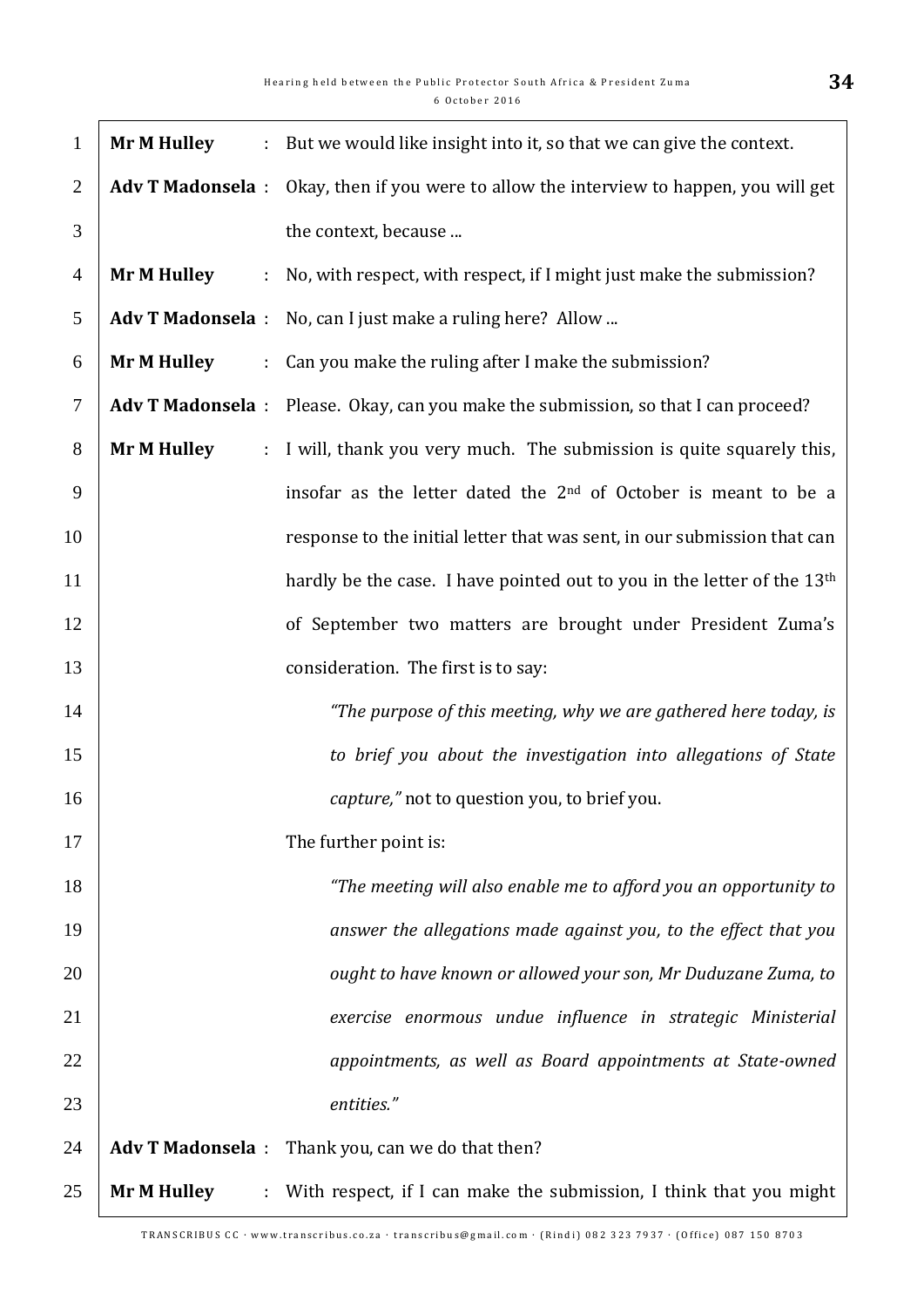| $\mathbf{1}$   |                                                   | find it easier then to make your ruling?                                          |
|----------------|---------------------------------------------------|-----------------------------------------------------------------------------------|
| $\overline{2}$ | <b>Adv T Madonsela</b> : Yes, Sir?                |                                                                                   |
| 3              | <b>Mr M Hulley</b><br>÷,                          | I think if you have a look at the contents of the letter, it traverses a          |
| $\overline{4}$ |                                                   | whole range of matters, none of which are foreshadowed by that                    |
| 5              |                                                   | letter, which was sent on the 13 <sup>th</sup> of September. The import of all of |
| 6              |                                                   | that, as we come here prepared and we have had our consultations                  |
| 7              |                                                   | during the latter part of last week, where we had an opportunity and              |
| 8              |                                                   | awaited the documentation on Friday, which was not<br>we                          |
| 9              |                                                   | forthcoming, no one said there was any difficulty and that there was              |
| 10             |                                                   | a need for a few more days.                                                       |
| 11             |                                                   | So in terms of the President's scheduling we scheduled that by                    |
| 12             |                                                   | that date we will have had the necessary  off my own bat I remained               |
| 13             |                                                   | in Gauteng, I had a consultation with President Zuma on Sunday                    |
| 14             |                                                   | evening in anticipation of finally traversing all the information,                |
| 15             |                                                   | which he would be able to respond to, given the fact that his schedule            |
| 16             |                                                   | in the course of the preceding days, leading up to this, would not                |
| 17             |                                                   | permit us to have a consultation.                                                 |
| 18             |                                                   | We now are faced two days prior to the Hearing with a plethora                    |
| 19             |                                                   | of allegations, where we haven't had an opportunity to traverse                   |
| 20             |                                                   | them. I don't know what my instructions in respect of any of those                |
| 21             |                                                   | matters are and in those circumstances                                            |
| 22             |                                                   | Adv T Madonsela : You don't need any instructions, Sir.                           |
| 23             | <b>Mr M Hulley</b><br>$\mathcal{I}^{\mathcal{I}}$ | it renders the process procedurally unfair and we cannot                          |
| 24             |                                                   | understand why there would be this rush to make sure these matters                |
| 25             |                                                   | are dealt with? Our plea to you                                                   |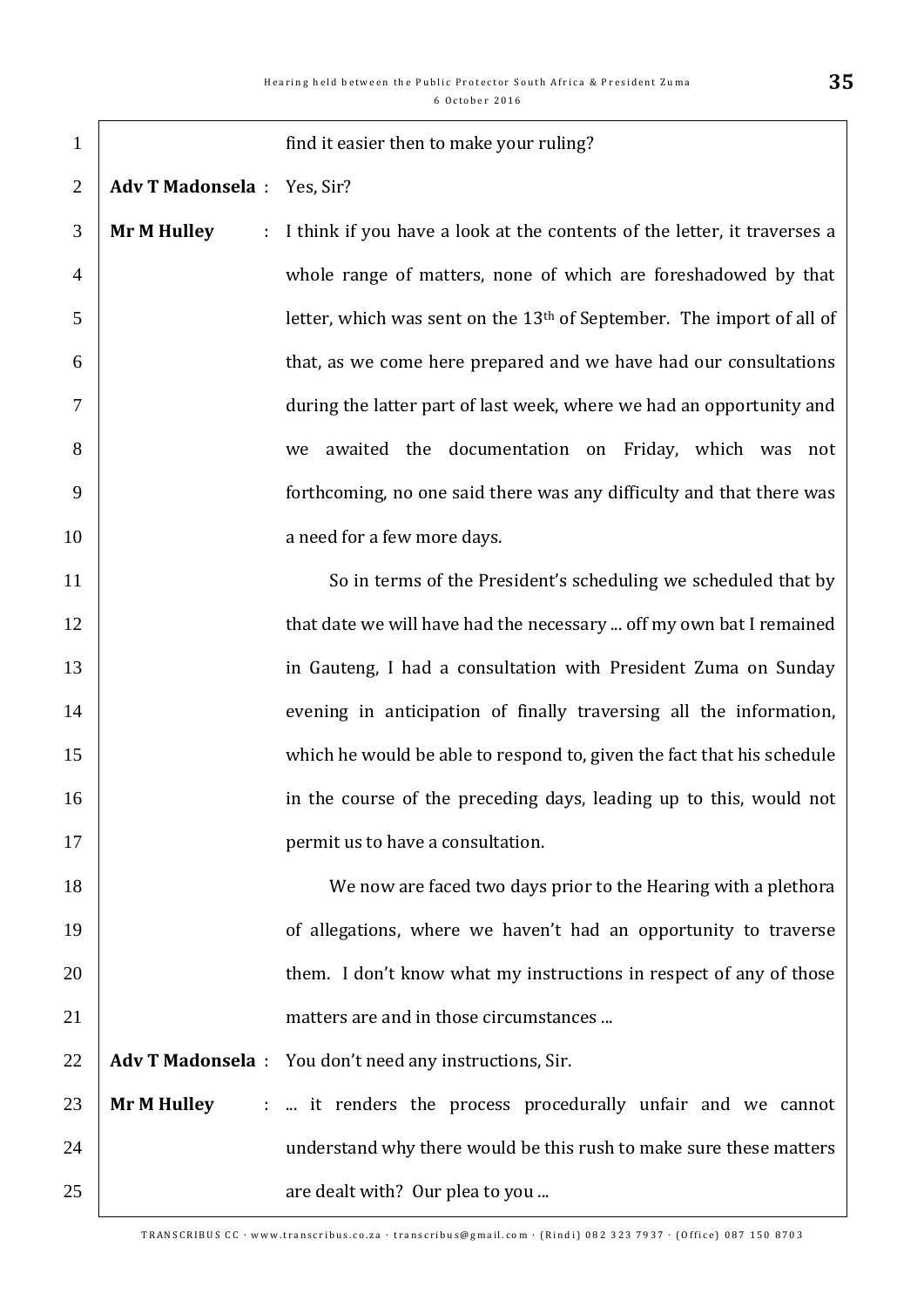| $\mathbf{1}$   |                          | Adv T Madonsela : Okay, thank you. Can I now make a ruling Sir, because I'm worried |
|----------------|--------------------------|-------------------------------------------------------------------------------------|
| $\overline{2}$ |                          | about time?                                                                         |
| 3              | <b>Mr M Hulley</b><br>÷. | I will be one minute longer, if you would indulge me?                               |
| $\overline{4}$ | <b>Adv T Madonsela:</b>  | Yes.                                                                                |
| 5              | <b>Mr M Hulley</b><br>÷  | Our plea to you is to allow us an opportunity, where we are able to                 |
| 6              |                          | traverse all the evidence, which you allude to in your letter and an                |
| 7              |                          | opportunity  if that is not within your ruling and judgment, a proper               |
| 8              |                          | opportunity to go through all the allegations with the background                   |
| 9              |                          | that you have set out in your 20-page letter, so that Mr Zuma is                    |
| 10             |                          | properly prepared and able to deal with it, because under the current               |
| 11             |                          | circumstances he won't be able to participate, because he hasn't had                |
| 12             |                          | an opportunity to traverse all the allegations, given the timeline that             |
| 13             |                          | we had proposed the date of the meeting, given the timeline which                   |
| 14             |                          | we proposed the additional information would be forthcoming, given                  |
| 15             |                          | the cramped period where the further information was granted some                   |
| 16             |                          | two and a half days ago. Quite frankly we are ill-prepared to assist                |
| 17             |                          | you in the investigation and if you would                                           |
| 18             | <b>Adv T Madonsela:</b>  | Right  yes.                                                                         |
| 19             | <b>Mr M Hulley</b><br>÷  | Sorry, those would be the submissions.                                              |
| 20             | <b>Adv T Madonsela:</b>  | Thank you so much. I think that is very helpful and the ruling I'm                  |
| 21             |                          | going to make is that I'm going to treat the President the same way                 |
| 22             |                          | that we have treated other witnesses, including Mr Gupta, that the                  |
| 23             |                          | President will be able to answer the questions that he can answer. If               |
| 24             |                          | there are questions where he needs  he doesn't have the evidence                    |
| 25             |                          | and he can't recall, we will record that and we will request you assist             |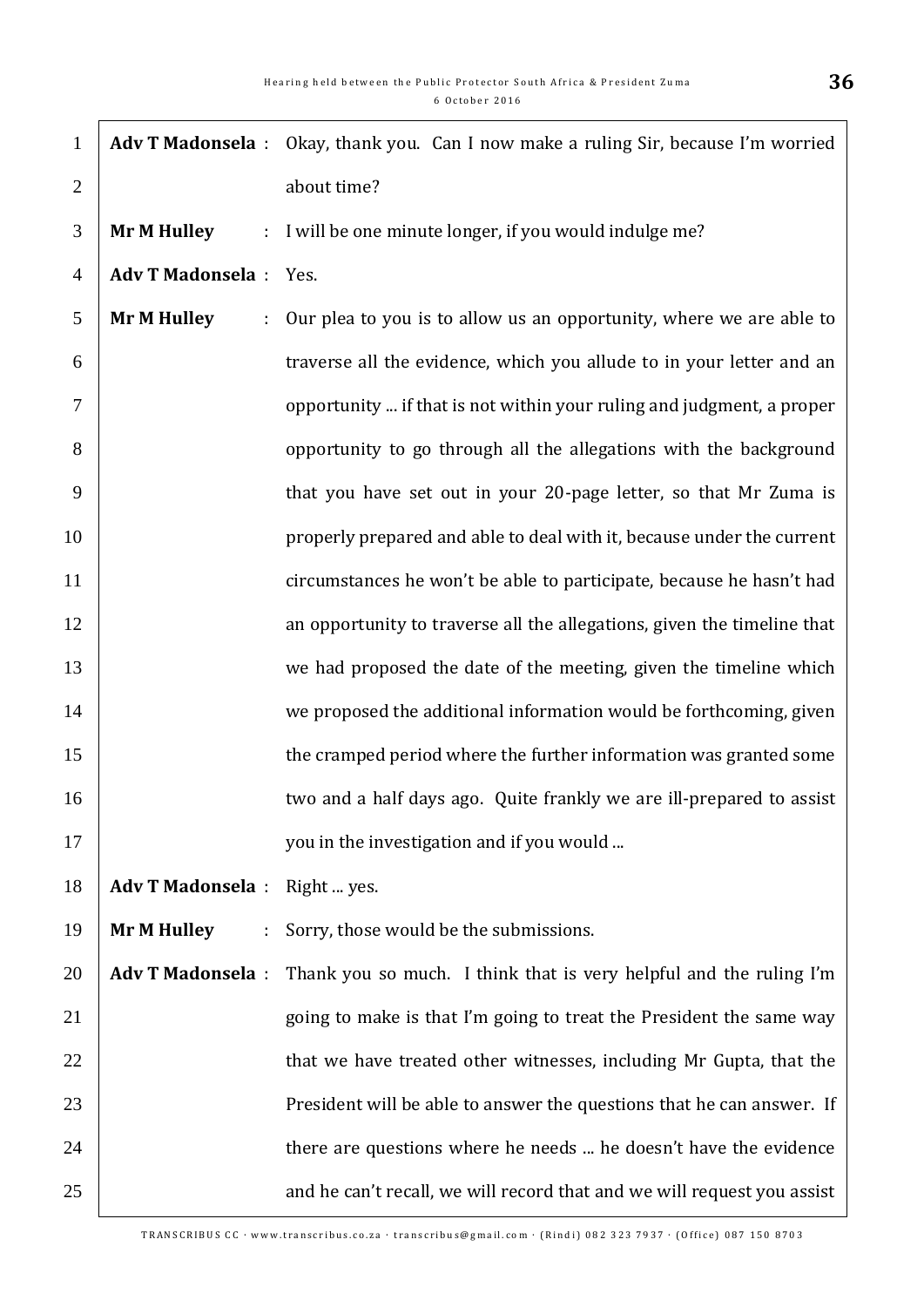| $\mathbf{1}$   |                         | him to provide written representations in that regard. Can we                        |
|----------------|-------------------------|--------------------------------------------------------------------------------------|
| $\overline{2}$ |                         | proceed then?                                                                        |
| 3              | <b>Mr M Hulley</b><br>÷ | In light of that may I ask that we have a short<br>Thank you.                        |
| $\overline{4}$ |                         | adjournment to give some consideration to your ruling, so that we                    |
| 5              |                         | have an opportunity to consult with President Zuma? It is an                         |
| 6              |                         | indulgence that I think will take us about 5 to 10 minutes.                          |
| $\tau$         |                         | Adv T Madonsela : I am concerned though that President, you are the President of the |
| 8              |                         | Republic of South Africa and you are employee number one.                            |
| 9              |                         | Normally when we are dealing with people who are responsible for                     |
| 10             |                         | the State, we deal with them and the Lawyers they come in where                      |
| 11             |                         | necessary, because it is you who is accountable, Sir. It is you who are              |
| 12             |                         | employed by the State as its most important employee and then you                    |
| 13             |                         | employ the rest.                                                                     |
| 14             |                         | I'm just worried that we are engaging with your Lawyer  in                           |
| 15             |                         | fact it is firstly unusual, because the Act talks about you have a right             |
| 16             |                         | to legal assistance, not representation. So we talk with you and we                  |
| 17             |                         | have had Ministers accused, we talk with them and their Lawyer                       |
| 18             |                         | assists where necessary. So I would want, when you go out, that the                  |
| 19             |                         | decision that has to be made Sir, be made by you with the advice of                  |
| 20             |                         | your Lawyers.                                                                        |
| 21             |                         | The offer that has been made to everyone, because nobody is                          |
| 22             |                         | above the law, is we had offered you an opportunity to respond. It is                |
| 23             |                         | not true what your Lawyer is telling you now, was telling this                       |
| 24             |                         | investigation, that you did not have an opportunity to respond. We                   |
| 25             |                         | sent you the request for an investigation in March and we asked you                  |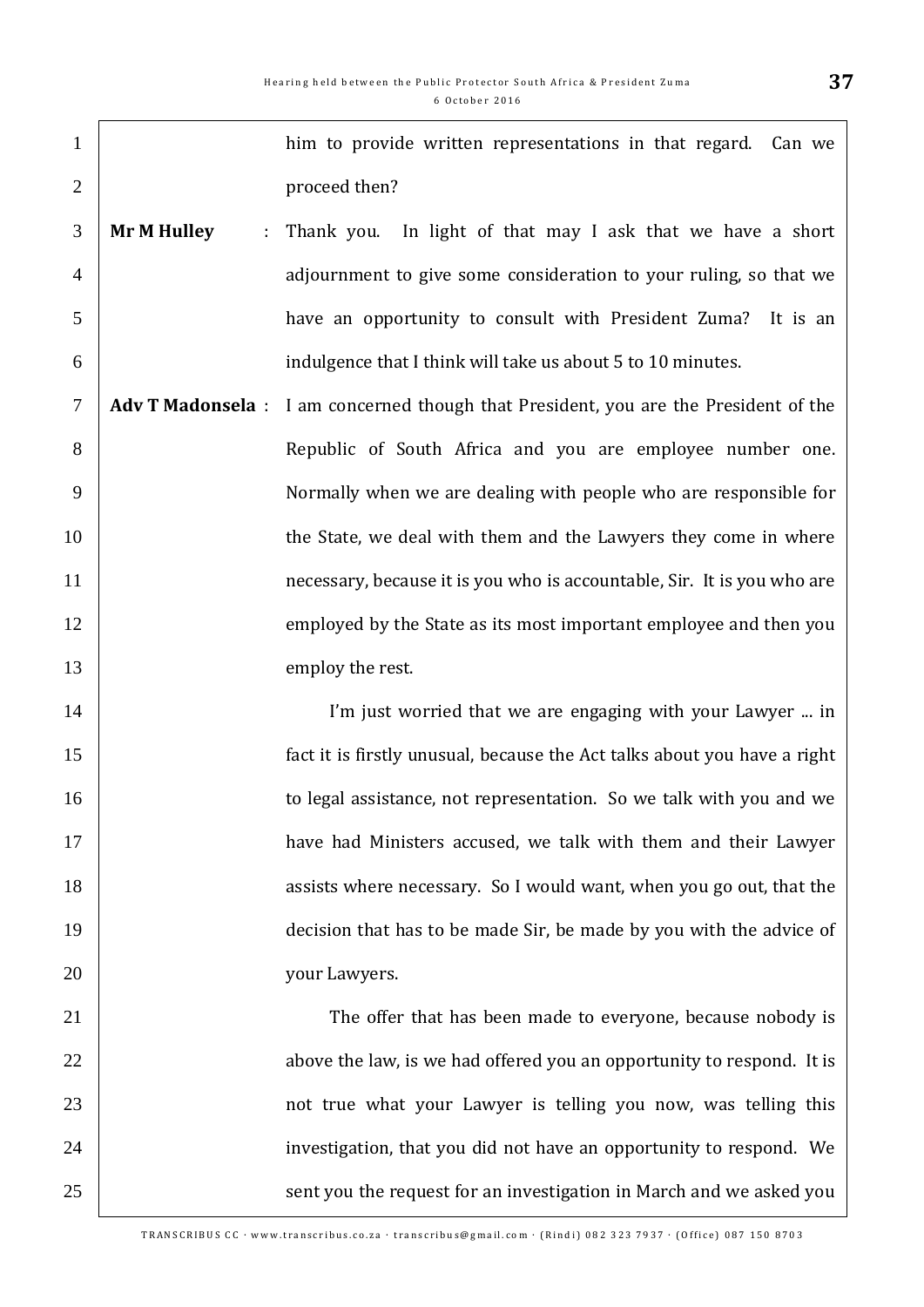| $\mathbf{1}$   |                                | if you have any comments in response to the accusations? What we             |
|----------------|--------------------------------|------------------------------------------------------------------------------|
| $\overline{2}$ |                                | have since gotten are the details of the accusations, but there is           |
| 3              |                                | nothing that is an ambush. The Section 7(9) Notice that your                 |
| $\overline{4}$ |                                | Lawyer, Sir, is referring to anticipates two instances of evidence.          |
| 5              |                                | There is a case where you already are the person who had been                |
| 6              |                                | fingered – rightly or wrongly – and then during the investigation the        |
| $\tau$         |                                | evidence surfaces, and at that stage you are then notified that of that      |
| 8              |                                | accusation that has been made we now have this evidence, and in              |
| 9              |                                | that case since you have been part of this process the evidence  you         |
| 10             |                                | don't need many days.                                                        |
| 11             |                                | I have been involved in arbitration, I have been involved in                 |
| 12             |                                | court processes, 4 days is a provision of documents. The documents           |
| 13             |                                | that we are talking about were provided on Sunday.                           |
| 14             | <b>Adv N Kanyane</b><br>$\sim$ | On Saturday.                                                                 |
| 15             |                                | Adv T Madonsela : They were provided on Saturday. They had been asked for on |
| 16             |                                | Friday. We kept them abreast, to say we are battling and then we             |
| 17             |                                | decided precisely because we wanted you to have the advantage,               |
| 18             |                                | since you had asked for the documents - only you hadn't asked for            |
| 19             |                                | the documents that we had to provide $-$ so the documents were               |
| 20             |                                | provided on Saturday.                                                        |
| 21             |                                | The context only was provided two and a half days ago, so it is              |
| 22             |                                | not true, but secondly, it is not an ambush because you had known            |
| 23             |                                | the  these very same accusations you have known them since March             |
| 24             |                                | this year. Section 7(9) Notice also anticipates people who had never         |
| 25             |                                | been in that before, who in the context of this investigation their          |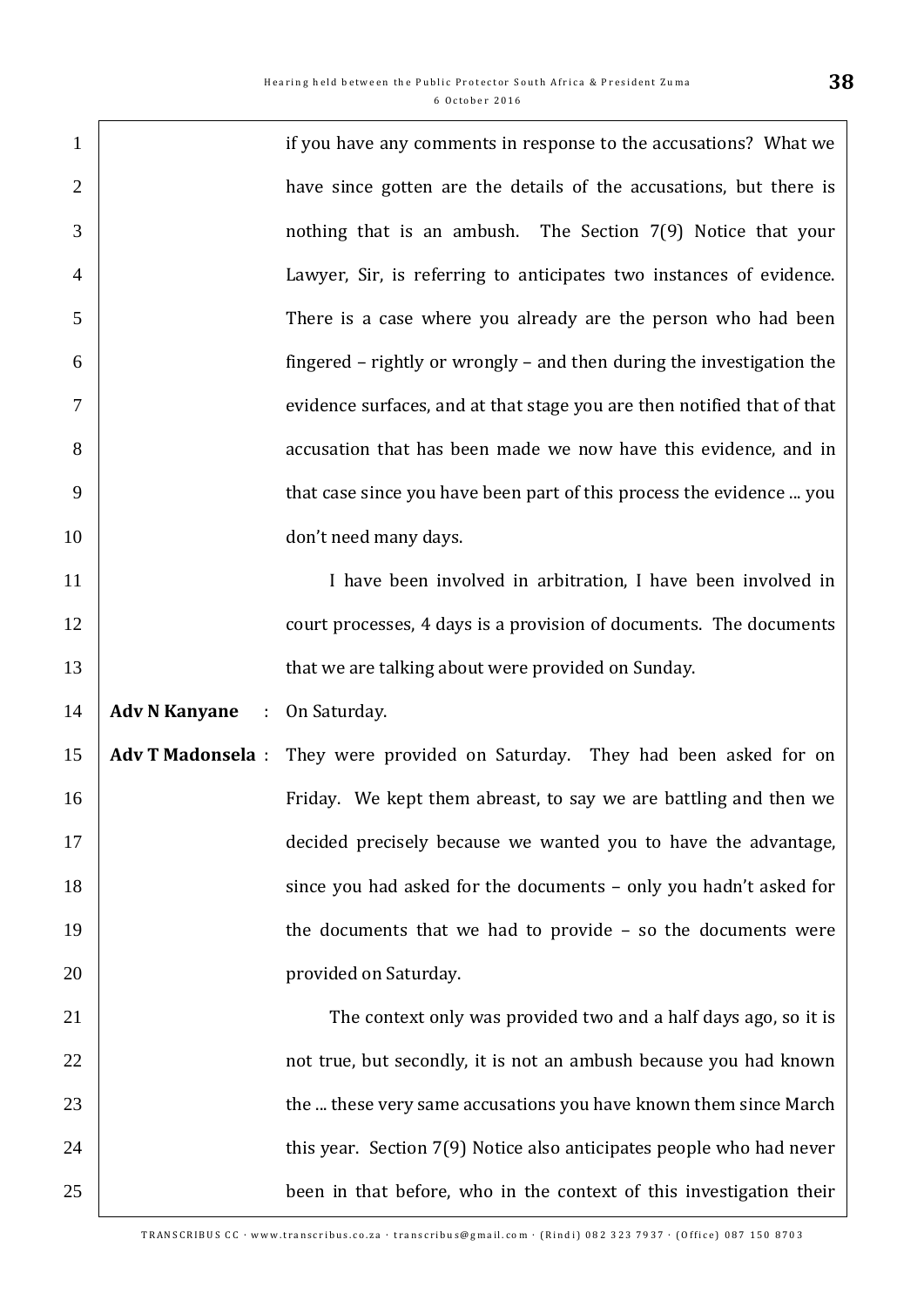| $\mathbf{1}$   | names come up. We have had Ministers in this investigation who                  |
|----------------|---------------------------------------------------------------------------------|
| $\overline{2}$ | nobody made these public accusations. Maybe some of them were                   |
| 3              | even mentioned superficially and suddenly evidence emerges about                |
| $\overline{4}$ | them. We have now then served them with Section 7(9) Notices and                |
| 5              | say, "Your name has come up, this document implicates you", but                 |
| 6              | that is specific documents. With you, you were not there at the Gupta           |
| 7              | house, nobody says you were there.                                              |
| 8              | So some of these issues  we are not going to ask you were you                   |
| 9              | there? The questions that we are going to ask you are specific to the           |
| 10             | issues that we have sent to you, which is what did you know and you             |
| 11             | have a duty Sir, to tell us what you knew? This is not a criminal               |
| 12             | justice process where you have the right to remain silent. It is an             |
| 13             | inquisitorial process, where telling us what you know should not be a           |
| 14             | problem, but I'm going to leave it there, Sir and then say you can take         |
| 15             | the break.                                                                      |
| 16             | My ruling at this stage is that we proceed, you tell us what you                |
| 17             | know and a lot of it has nothing to do with documents, because you              |
| 18             | were not  nobody is suggesting that you did anything that is                    |
| 19             | documented. You will tell us what you know. What you don't know                 |
| 20             | or what you deny, you will deny. That is all that we expect from you,           |
| 21             | Sir. Thank you.                                                                 |
| 22             | <b>Mr M Hulley</b><br>Thank you very much. May we be excused for a short<br>ł,  |
| 23             | [Go off record // Short adjournment // Back on record]                          |
| 24             | Adv T Madonsela : Thank you, Advocate Makhene and Mister Hulley. I would rather |
| 25             | request, if it is acceptable to the Lawyers, that the response                  |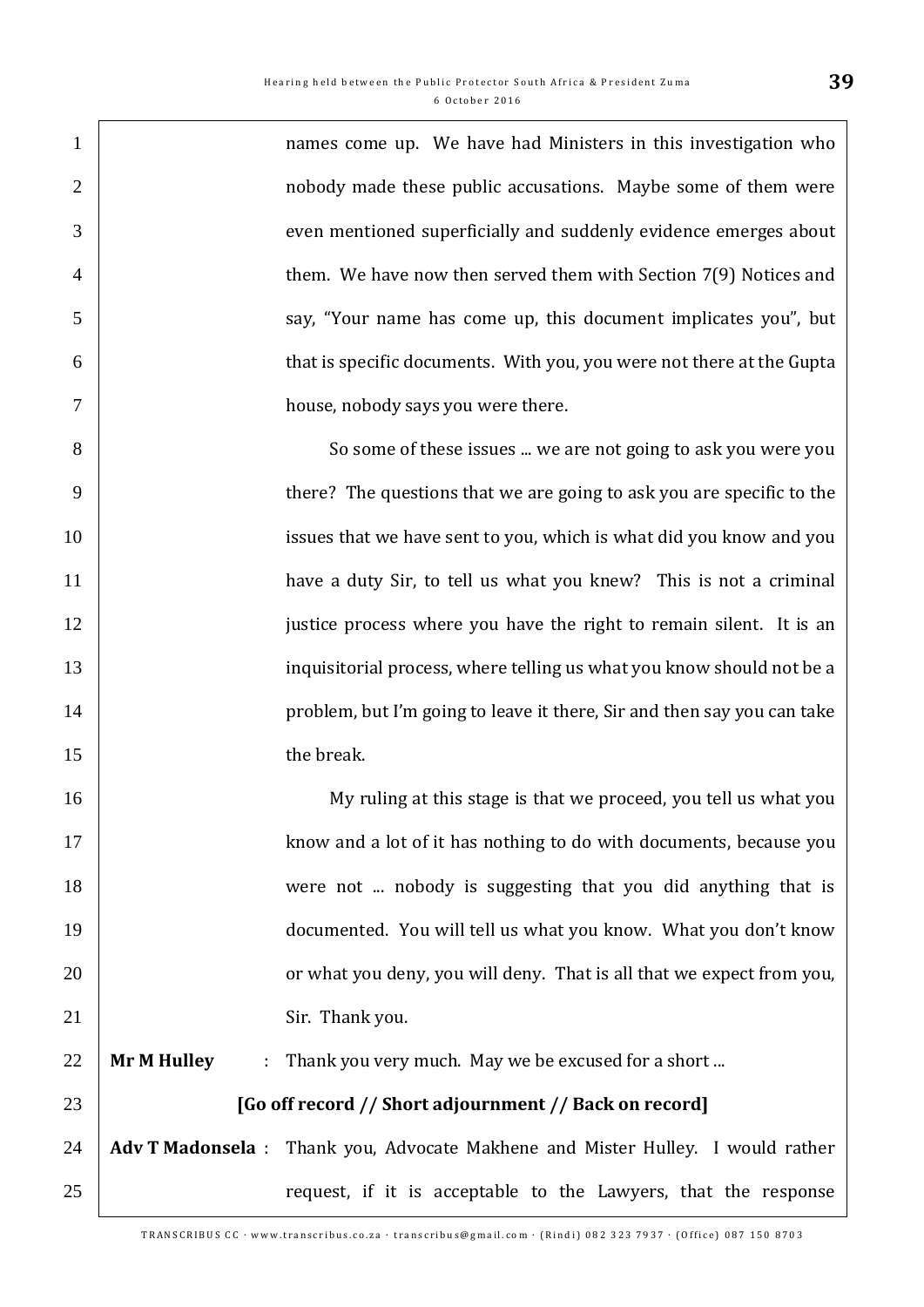| $\mathbf{1}$   |                                       | regarding where do we go now be given by the President, because             |
|----------------|---------------------------------------|-----------------------------------------------------------------------------|
| $\overline{2}$ |                                       | Sir, it is your name that has been used in this investigation and it is     |
| 3              |                                       | you who will be held accountable for this process.                          |
| $\overline{4}$ | <b>President Zuma</b><br>$\mathbf{r}$ | No, thank you. Thank you very much, Public Protector. You will also         |
| 5              |                                       | excuse me, I have got a very heavy flue, which has changed my voice         |
| 6              |                                       | a little bit.                                                               |
| $\tau$         |                                       | Adv T Madonsela : Sorry Sir, we are still just discussing the process only. |
| 8              |                                       | <b>President Zuma</b> : Yes. Yes, the process.                              |
| 9              | Adv T Madonsela : Thank you.          |                                                                             |
| 10             | <b>President Zuma</b>                 | : Yes. Now I think as you made the point that the matter is about me        |
| 11             |                                       | and my advisors are employed to advise me, I'm definitely willing to        |
| 12             |                                       | answer the questions, because I have now come to know that I am             |
| 13             |                                       | implicated. Public Protector referred to the letter of March, that I        |
| 14             |                                       | was aware of it and besides the letter, I'm sure you will appreciate        |
| 15             |                                       | that the issue of the capture has been on for a long time in the air. It    |
| 16             |                                       | is not a new issue at all.                                                  |
| 17             |                                       | My understanding of the letter of March was informing me that               |
| 18             |                                       | there is a complaint that has come about the issue of State capture         |
| 19             |                                       | and the Guptas, and that the Public Protector was looking at it,            |
| 20             |                                       | almost assessing it and what it says I think towards the end is that if I   |
| 21             |                                       | had any comment to make, I can do so. It was not necessarily saying,        |
| 22             |                                       | "Can you respond to these issues?" and therefore we did not                 |
| 23             |                                       | understand it as saying, "Look at it, prepare yourself, you will have to    |
| 24             |                                       | come". I could have made any comment, as the letter  so it did not          |
| 25             |                                       | give the impression that at some point I will have to come in. I didn't     |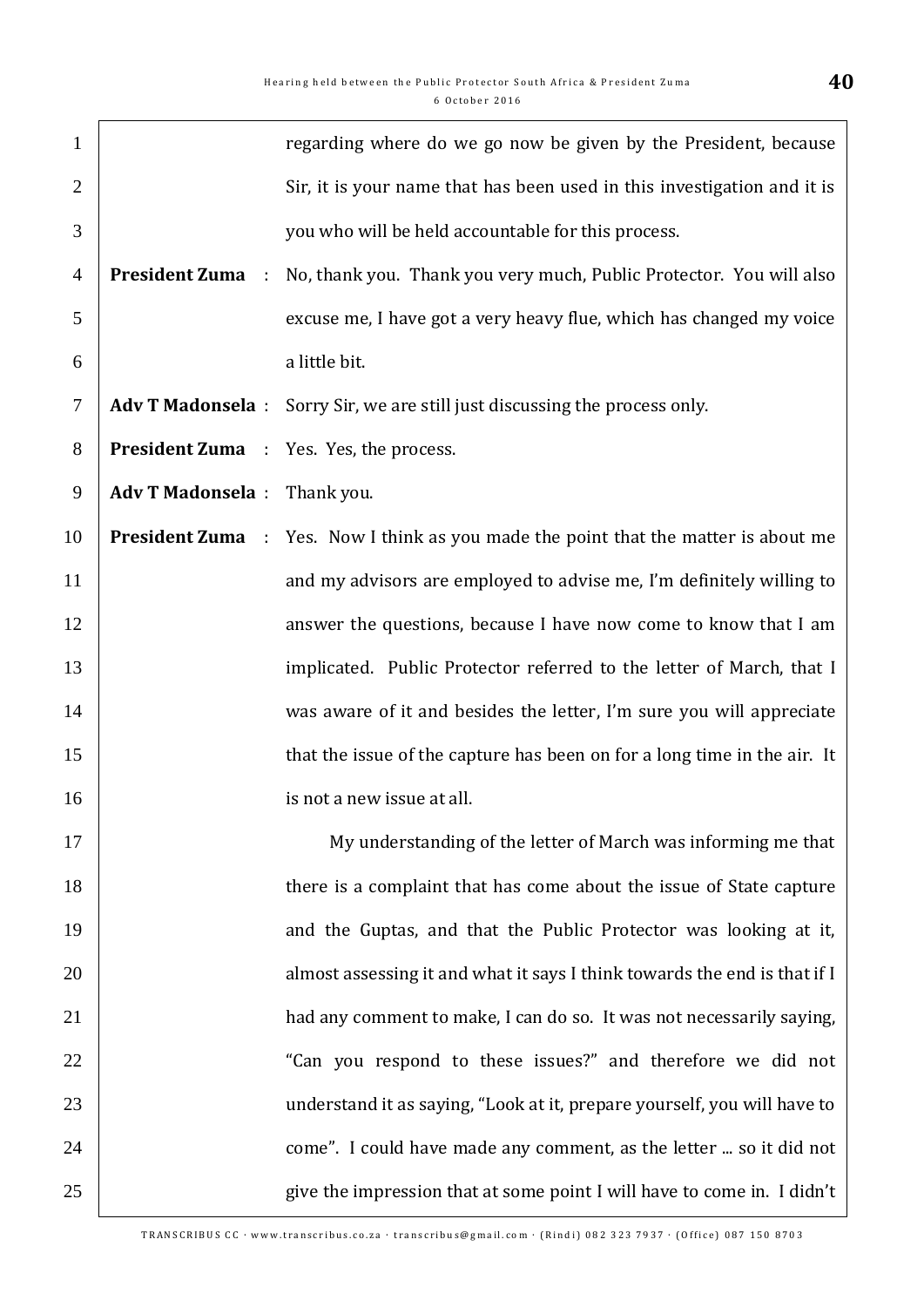have it. Perhaps if the matter was on, hence it has been on for some 2 | time, at some people might complaint that there should be investigation. No one could tell at the end who will ... come out if the investigation started, who would be implicated? I think it is different from then what comes in that says, "You are implicated, we would therefore need to have a meeting with you". The one ... the initial letter, not now this one, the one that came after that said it will be briefing and the second point was that we will then discuss the young Zuma, Duduzane.

 The issue of answering questions came a few days from now. 11 That is when then we were saying if that is the case, the questions 12 that would be asked I need to get an advice from the legal team how **to handle the matter, particularly because of its nature out there.** It **is not like a small case, you can just answer anyhow.** You have to **consider your answers very well, given the fact that people have said** 16 16 a number of things, including for an example the ... initially I was 17 1 meeting that triggered his actions, why am I implicated?

 Therefore, I'm willing to answer the questions, but I think I do **need legal advice with the matter.** It is not a simple matter. I would **be fair if I know ... if people have said things about me. There are 1** many things that people say about me in the majority of times that I **have never done and never said, not only in matters of this nature,** 24 even politically people say many things about me. I have done things 25 in the past where some legal people have challenged to give them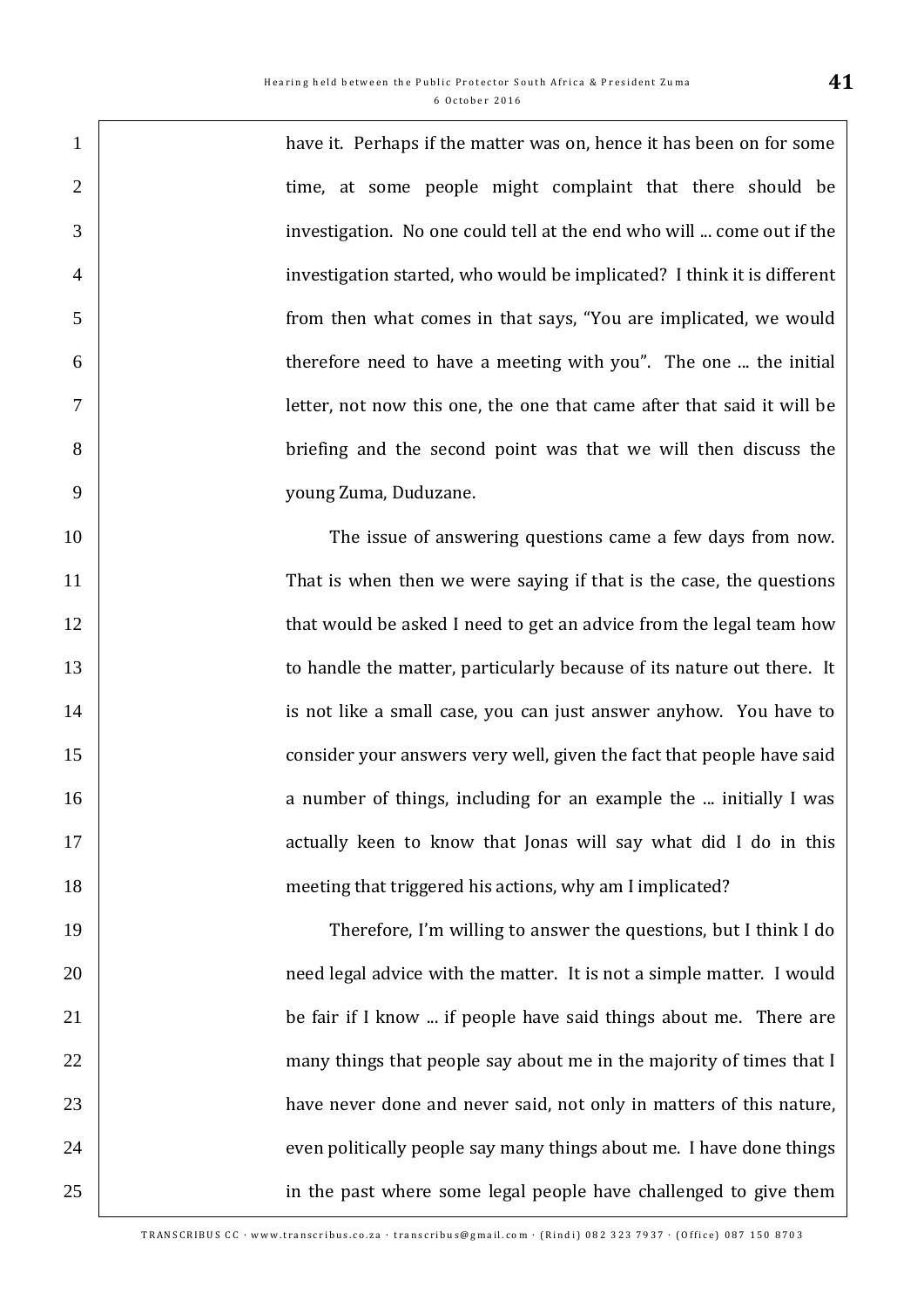**proper thought ... what is the word, "Was there rationale in what you** 2 did?". From that point of view I would really request that you give me some time to look and get the advice from my legal people as well, and look and read, because I have not even read the allegations that have come, what is in the papers that have been there. Legal people were looking at them and we could arrange for me to then answer the questions after this, but for today I would be really ill-8 prepared.

 If the question was like the initial letter that was, as you say, a 10 Simple matter for me to say how Duduzane ... how do I know Duduzane how he came to this family, etcetera, what did he say to 12 me as a son, but not knowing what else that has been said by other people, I think is a little bit difficult. I would really even love to look **into those questions myself and then we can arrange the time.** It 15 might not take long, but just really to be in a good frame of mind that **16** we deal with those matters.

17 So really I would request ... I'm willing to answer, but I would 18 request some time to look at the matters that had been given to me 19 **19 and also get advice, legal advice.** 

20 **Adv T Madonsela** : Thank you, Mister President. I note with gratitude your response, 21 your willingness to respond at a future date, which basically was 22 What Mr Hulley was asking, that we postpone today's proceedings 23 23 and rather go at a future date. I note also your reasons for that, in 24 24 24 that you are saying we may ask you questions that you are not 25 **prepared for, because you thought that the questions that would be**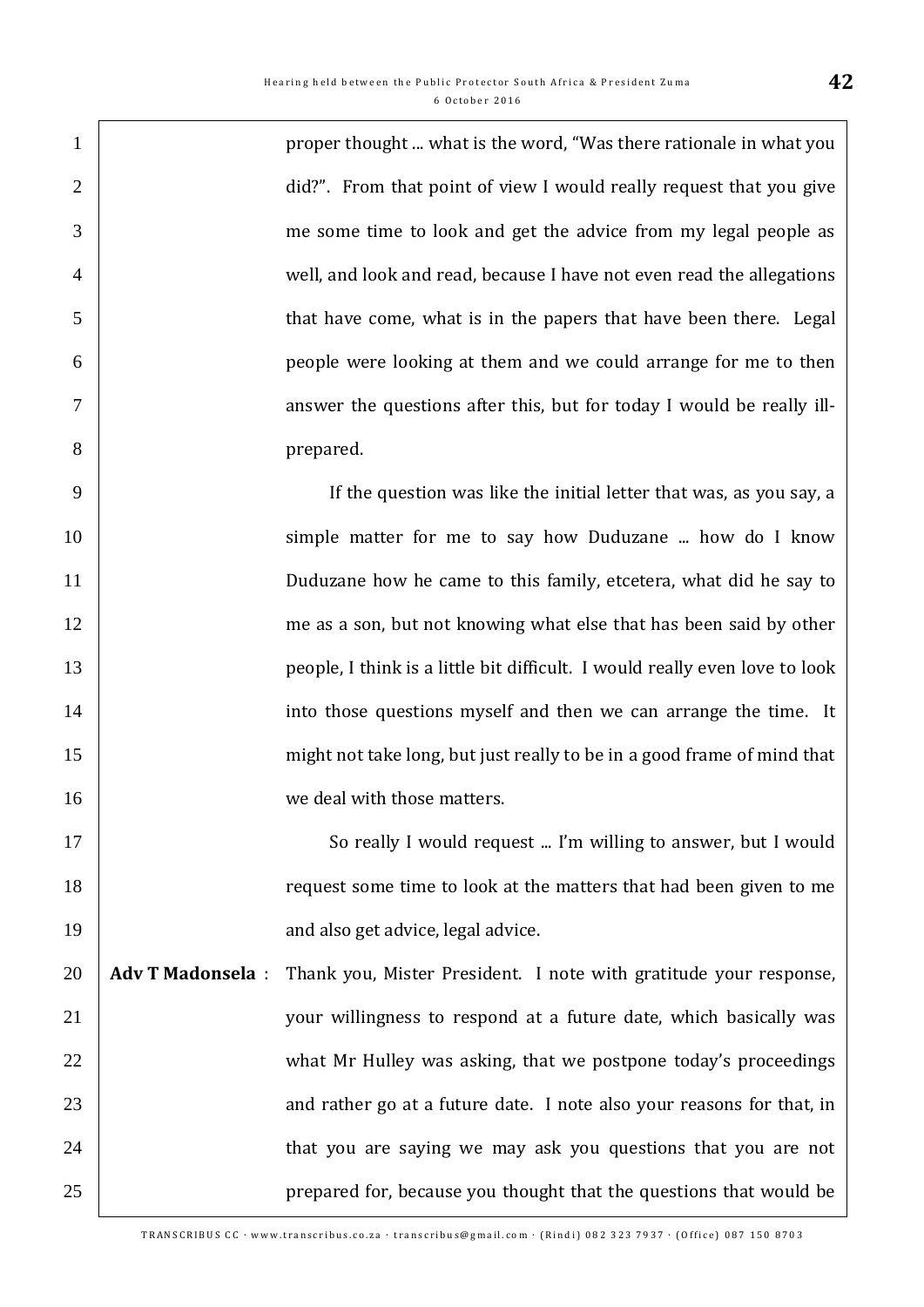| $\mathbf{1}$   | asked would have to do with Duduzane's relationship with the            |
|----------------|-------------------------------------------------------------------------|
| $\overline{2}$ | Guptas and what may have been said at that meeting. The questions       |
| 3              | will not  will include the relationship between Duduzane, they will     |
| $\overline{4}$ | also include your relationship with the Gupta Family, because the       |
| 5              | stuff that we are dealing with is only the stuff that was in the Media. |
| 6              | I understand President, that you are a very busy person, I know that    |
| $\tau$         | you also struggle to cover all bases.                                   |
| 8              | I'm just surprised that neither the legal team, nor the                 |
| 9              | Presidency team that came for a briefing with us, assisted you to get   |
| 10             | the newspaper clippings, which in my letter I referred to, to say       |
| 11             | everything is based in the newspaper  on the newspaper clippings,       |
| 12             | which I assume you have and I said in the letter if you don't have, we  |
| 13             | can supply you with those, which newspaper clippings had always         |
| 14             | had the story of Mr Jonas, the story of Ms Mentor, the story of Mr      |
| 15             | Themba Maseko, which was always just a simple allegation and the        |
| 16             | story of Ministers claiming they were appointed. I don't know what      |
| 17             | else would be of assistance?                                            |
| 18             | For us it is not about you refuting people's allegations, Sir. It is    |
| 19             | about you just telling us what do you know? For example my first        |
| 20             | question would say, if you can explain what is your relationship with   |
| 21             | the Gupta Family, how it started, when and how did you meet the         |
| 22             | Gupta Family? I would ask you to describe your relationship with        |
| 23             | the Gupta Family and if they are your friends, and if they are your     |
| 24             | friends, for how long have they been friends? I would ask how often     |
| 25             | do you visit them? So that has nothing to do with any document that     |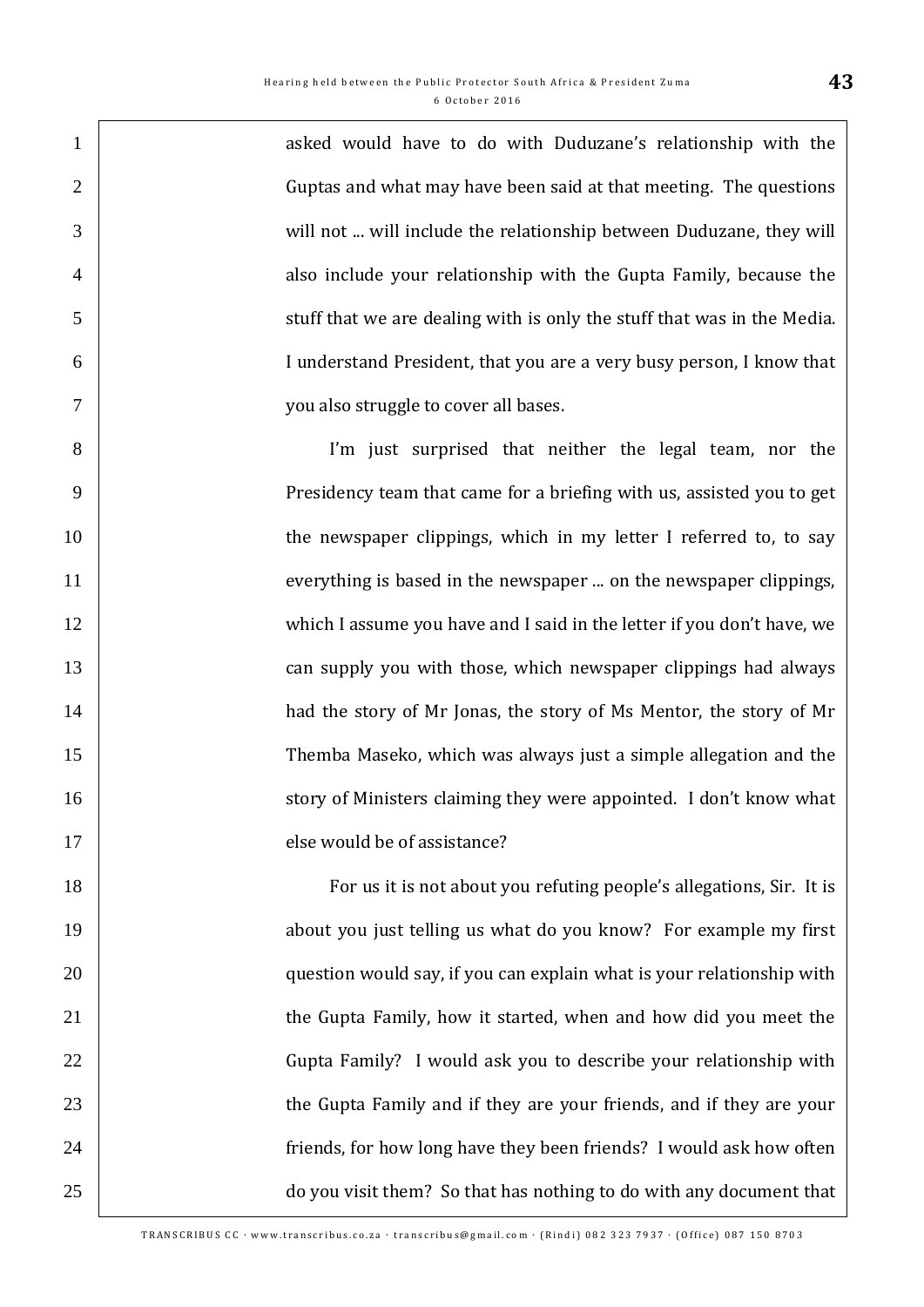you may have to study. I would ask, besides visiting the Gupta Family, have you been to Saxonwold and what was the purpose? I would ask if the Gupta Family has ever given you any gift? So those 4 are just simple questions. You don't need a Lawyer to advise you. None of them are legal in their nature. They are just factual questions. I would ask you to tell us about the relationship between Duduzane Zuma and the Gupta Family, and I would ask you how did he start working for Sahara Computers and the capacity in which he was employed?

10 10 Of course if you don't know any of these, because this relates to young Mr Duduzane Zuma, you would say, "No, I don't know that". I would also ask about their being appointed to Directorships in the Gupta family and I would just ask you did you know about this or did 14 x you not know about this, and if you were involved in any way? Then 15 | I would ask you if you know about Duduzane residing in Saxonwold? I would ask you about allegations, that Mr Ajay Gupta made Mr Duduzane Zuma a billionaire?

 We have got a version from Mr Ajay Gupta. I would ask you **19** about if you are aware of the companies that Mr Duduzane is **involved in?** I would tell you what allegations are made against the 21 | Gupta Family and find out if you are aware of those allegations, and I would ask you if you were present – because this allegation has been **there all along and even the Media asked you about Ms Mentor**  $\vert$  saying you were there in the room – I would ask you were you there **Fig. 25** or were you not there? I would ask you if you saw the Media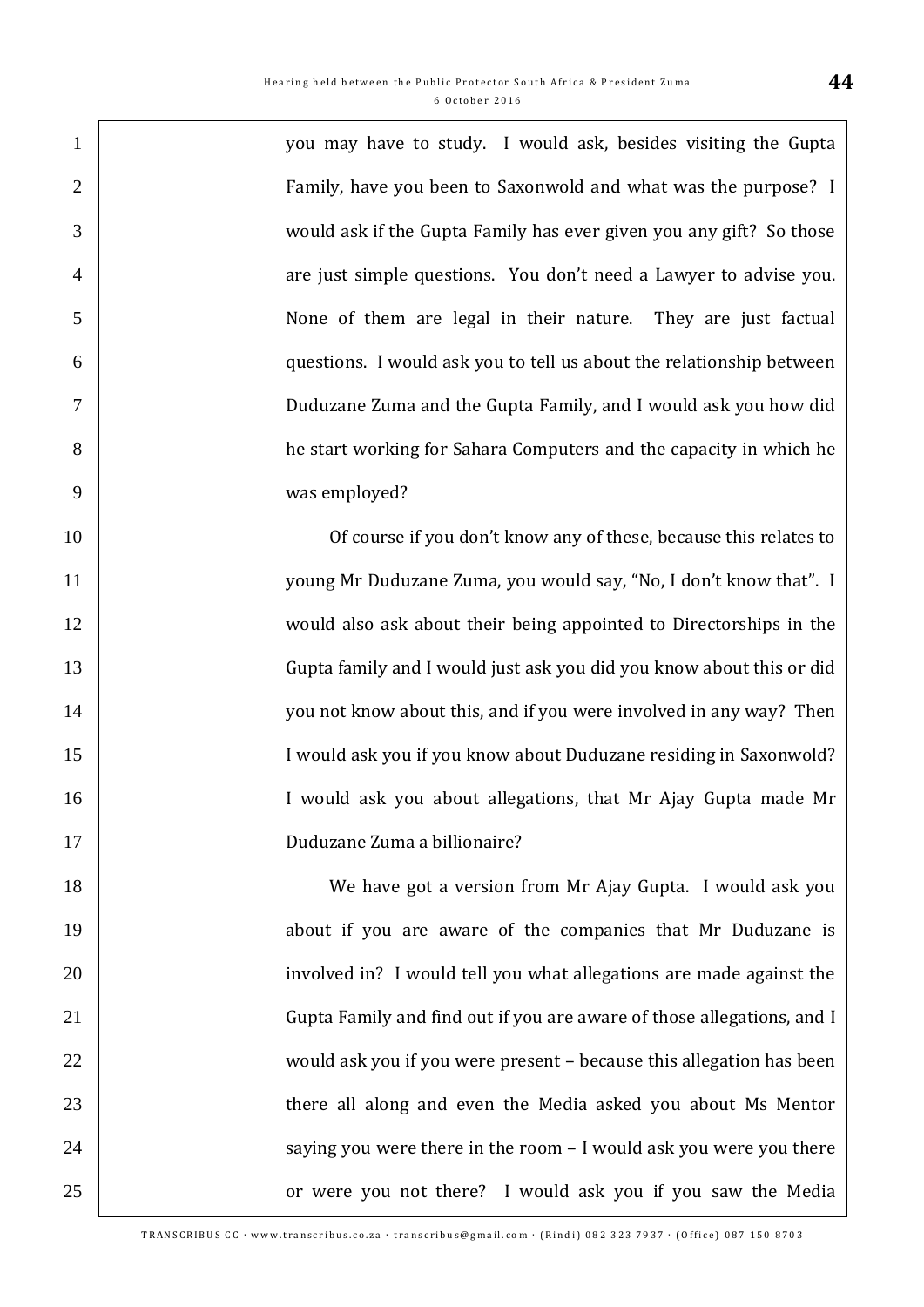| $\mathbf{1}$   | statement by Minister Jonas and what would be your response?              |
|----------------|---------------------------------------------------------------------------|
| $\overline{2}$ | Then I would ask you about Mr Themba Maseko, if you are aware             |
| 3              | that he said you asked him to help the Gupta Family, and did you and      |
| $\overline{4}$ | if you didn't, that would be it. I would ask you about Mr Malema          |
| 5              | alleging that Mr Fikile Mbalula said he heard he was going to be a        |
| 6              | Sports Minister from the Media, if you know anything about that? I        |
| $\tau$         | would ask you if you know about Ministers that have visited the           |
| 8              | Gupta residence and if you know about such visits, and if you have        |
| 9              | been concerned about it?                                                  |
| 10             | I would ask you about an allegation that one of your wives was            |
| 11             | assisted to get allegation(?) in Waterkloof by the Gupta Family and if    |
| 12             | you are aware of that? So it is all simple questions, nothing really out  |
| 13             | of the ordinary. I would ask you why you removed Minister Nene?           |
| 14             | That you have told the world, just I would want it on the record, why     |
| 15             | you removed Minister Nene? I would ask you why you appointed Mr           |
| 16             | Des van Rooyen? I would ask you why you removed Mr Van Rooyen?            |
| 17             | Those information about  then I would ask you about your                  |
| 18             | responsibilities under the Executive Ethics Act, which is conflict of     |
| 19             | interest and things like that. Then I would ask you if you have ever      |
| 20             | considered that your son's relationship with the Gupta Family and         |
| 21             | your alleged friendship might pose a conflict of interest? But that       |
| 22             | would depend on what was the answer earlier and depending on              |
| 23             | whether you confirmed that relationship or not, this question would       |
| 24             | arise. So they are just factual questions really, nothing legal, no legal |
| 25             | It is an inquisitorial thing, which with or without a<br>questions.       |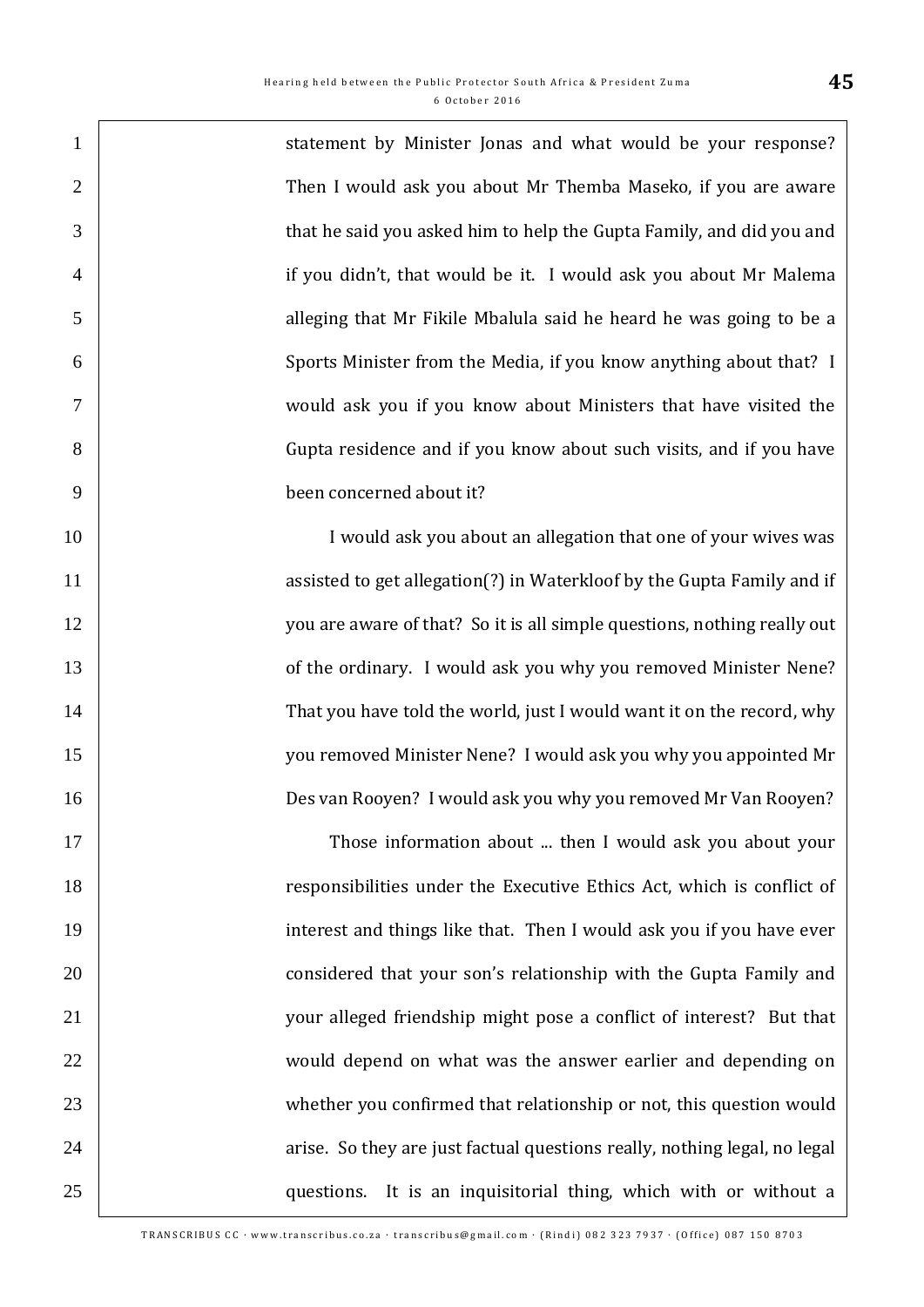| $\mathbf{1}$   |                          | Section 7(9) I would have asked you these questions about  and I          |
|----------------|--------------------------|---------------------------------------------------------------------------|
| $\overline{2}$ |                          | would ask you about declarations, because we have looked at your          |
| 3              |                          | declarations and just on the declarations there is really the issue of    |
| $\overline{4}$ |                          | the house only, and then there is the issue of the owner of this other    |
| 5              |                          | house, or who is the owner? It is just really simple things and that      |
| 6              |                          | would be it. Then the issue of your own house has emerged. That           |
| 7              |                          | would be all. I don't quite understand, because these are not  so as      |
| 8              |                          | you can see here it is not us accusing  saying so and so has accused      |
| 9              |                          | you of that. It is us, because it is an inquisitorial, trying to find out |
| 10             |                          | what do you know?                                                         |
| 11             | <b>Mr M Hulley</b><br>÷  | I think with respect                                                      |
| 12             | <b>Adv T Madonsela:</b>  | Because that is not the Criminal Justice System where we can say,         |
| 13             |                          | "Respond to this one having accused you". It is us getting to know        |
| 14             |                          | what in your version has been happening (indistinct - background          |
| 15             |                          | noise) and then we take that version directly from you, and we move       |
| 16             |                          | That is how we operate with everyone, just get their<br>forward.          |
| 17             |                          | version of what they know about these things and then  we have            |
| 18             |                          | done that with all of the witnesses.                                      |
| 19             | <b>Mr M Hulley</b><br>t, | I think with respect I don't think that the President is asking for any   |
| 20             |                          | different treatment. I think he has expressed himself and he said         |
| 21             |                          | that he is unable to deal with those as simplistically as you may         |
| 22             |                          | (indistinct - speaking simultaneously).                                   |
| 23             | <b>Adv T Madonsela:</b>  | But Mister Hulley, with due respect the President had said that there     |
| 24             |                          | are legal issues that he needs advice on, so I have indicated the whole   |
| 25             |                          | set of questions. I think it would be proper at this stage to say the     |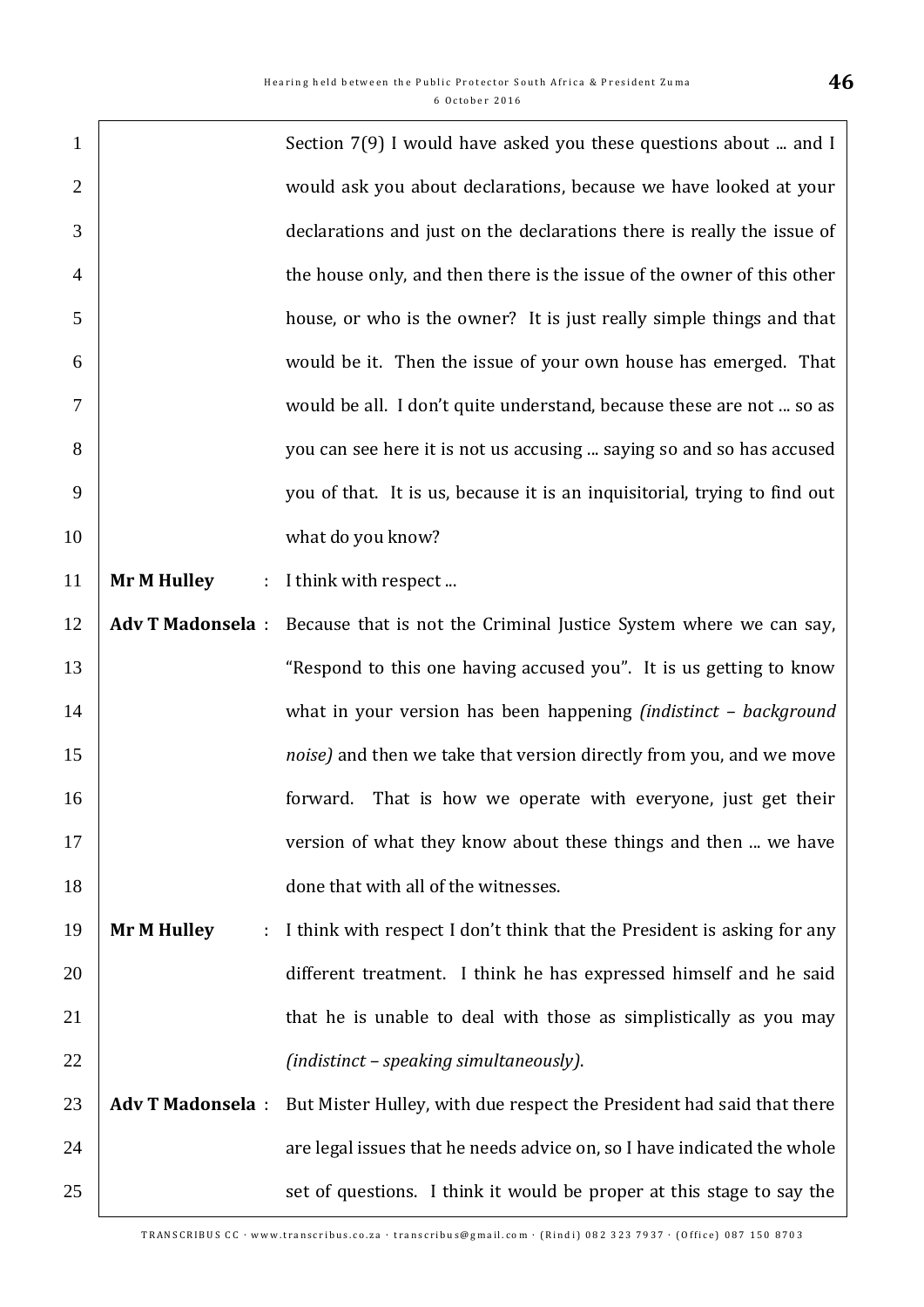| $\mathbf{1}$   |                         |    | President does he need a Lawyer to help him to remember these                             |
|----------------|-------------------------|----|-------------------------------------------------------------------------------------------|
| $\overline{2}$ |                         |    | things, because they are factual issues, they are not legal issues?                       |
| 3              | <b>Mr M Hulley</b>      | ÷. | With respect I don't think at  I think it needs to be couched in its                      |
| $\overline{4}$ |                         |    | proper framework. The fact of the matter is, Section 7(9) has been                        |
| 5              |                         |    | invoked and you have set that plainly out in the notice.<br>The                           |
| 6              |                         |    | questions may be simple, but there are implications to their answer,                      |
| $\overline{7}$ |                         |    | legal implications and those are the implications.                                        |
| 8              | <b>Adv T Madonsela:</b> |    | Can I ask you a direct question, Mister Hulley?                                           |
| 9              | <b>Mr M Hulley</b>      |    | : Yes.                                                                                    |
| 10             |                         |    | Adv T Madonsela : What difference would it make between today and any other day in        |
| 11             |                         |    | how the President recalls these issues? If we are starting with for                       |
| 12             |                         |    | example why did you remove Minister Nene, why do you need                                 |
| 13             |                         |    | somebody to legally advise you, because that is a decision you took                       |
| 14             |                         |    | yourself without legal advice? You took that decision, exercising                         |
| 15             |                         |    | your power as an Executive.                                                               |
| 16             | <b>Mr M Hulley</b>      | ÷. | Legal power with respect.                                                                 |
| 17             |                         |    | Adv T Madonsela : Yes. No, but it is a decision you have already taken, so you don't need |
| 18             |                         |    | to be advised why you took it, because it is a decision  somebody                         |
| 19             |                         |    | advised you, you accepted their advice, you have already executed it,                     |
| 20             |                         |    | Sir. So now you just have to tell us why did you take that decision?                      |
| 21             | <b>Mr M Hulley</b>      | ÷  | With respect, Madam, the fact of the matter is that those  or the                         |
| 22             |                         |    | answer to those questions have legal import. There are provisions in                      |
| 23             |                         |    | Parliament                                                                                |
| 24             |                         |    | Adv T Madonsela : Yeah, but that doesn't change the honesty around those answers. All     |
| 25             |                         |    | I'm asking                                                                                |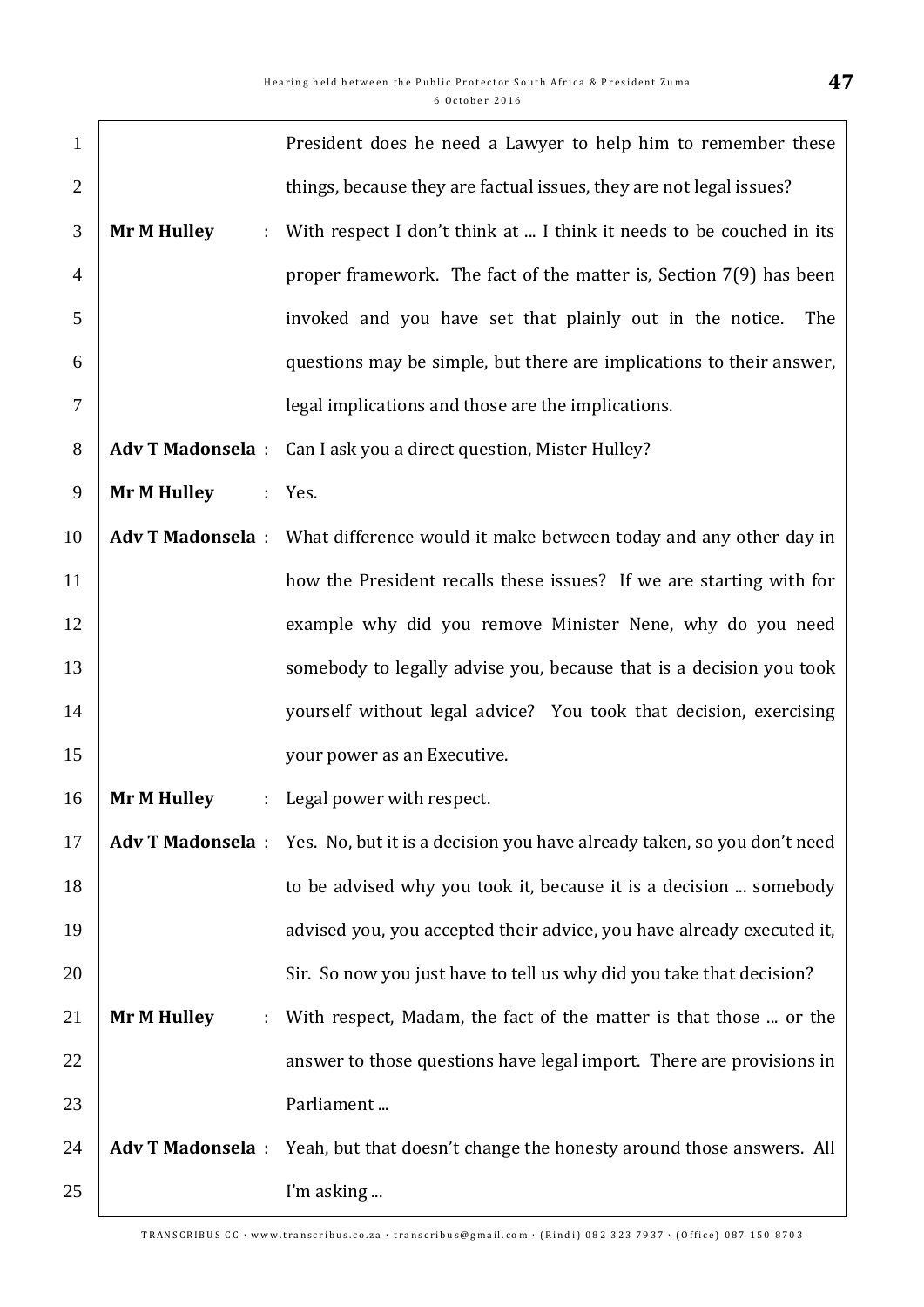| $\mathbf{1}$   | <b>Mr M Hulley</b>      |    | : If I can maybe answer the question, then you may have some insight?              |
|----------------|-------------------------|----|------------------------------------------------------------------------------------|
| $\overline{2}$ |                         |    | Adv T Madonsela : All I'm asking is for honest answers. Those answers can't change |
| 3              |                         |    | with legal advice, they can't. The President will tell me the honest               |
| $\overline{4}$ |                         |    | fact of why he removed Mr Nene and why he appointed Mr Van                         |
| 5              |                         |    | Rooyen? Sir, why do you need a Lawyer to advise you, because the                   |
| 6              |                         |    | Lawyers advised you then before you did that?                                      |
| $\tau$         | <b>Mr M Hulley</b>      | ÷. | With respect, with respect, with respect                                           |
| 8              |                         |    | Adv T Madonsela : Now why do you need a Lawyer to be able to tell me why you       |
| 9              |                         |    | removed any of those Ministers?                                                    |
| 10             | <b>Mr M Hulley</b>      | t. | With respect Madam, the fact of the matter is, the President has                   |
| 11             |                         |    | indicated what his election is and I think it calls for a ruling, either he        |
| 12             |                         |    | is going to be afforded the time or you think the reasons which he                 |
| 13             |                         |    | advances are spurious and doesn't warrant a postponement. I think                  |
| 14             |                         |    | for us to revisit with respect, they are                                           |
| 15             | <b>Adv T Madonsela:</b> |    | Okay, thank you, Sir. I'm making a ruling then. My ruling is when we               |
| 16             |                         |    | are dealing with those questions that you think legal  they need                   |
| 17             |                         |    | legal input, the President will indicate and they will be deferred.                |
| 18             | <b>Mr M Hulley</b>      | t. | Well, the President has indicated  sorry, if I might respond?                      |
| 19             | <b>Adv T Madonsela:</b> |    | Because he wasn't  but the President hasn't spoken, Mister Hulley,                 |
| 20             |                         |    | after I have indicated to him the nature of the questions, that they               |
| 21             |                         |    | really are about the historical facts coming to this. There is very few            |
| 22             |                         |    | issues here that relate to specific allegations and I am suggesting that           |
| 23             |                         |    | the way forward is the President would answer those questions that                 |
| 24             |                         |    | are easy to answer, and those that need legal advice, then the                     |
| 25             |                         |    | President can then say, "No, this one I don't have an answer right                 |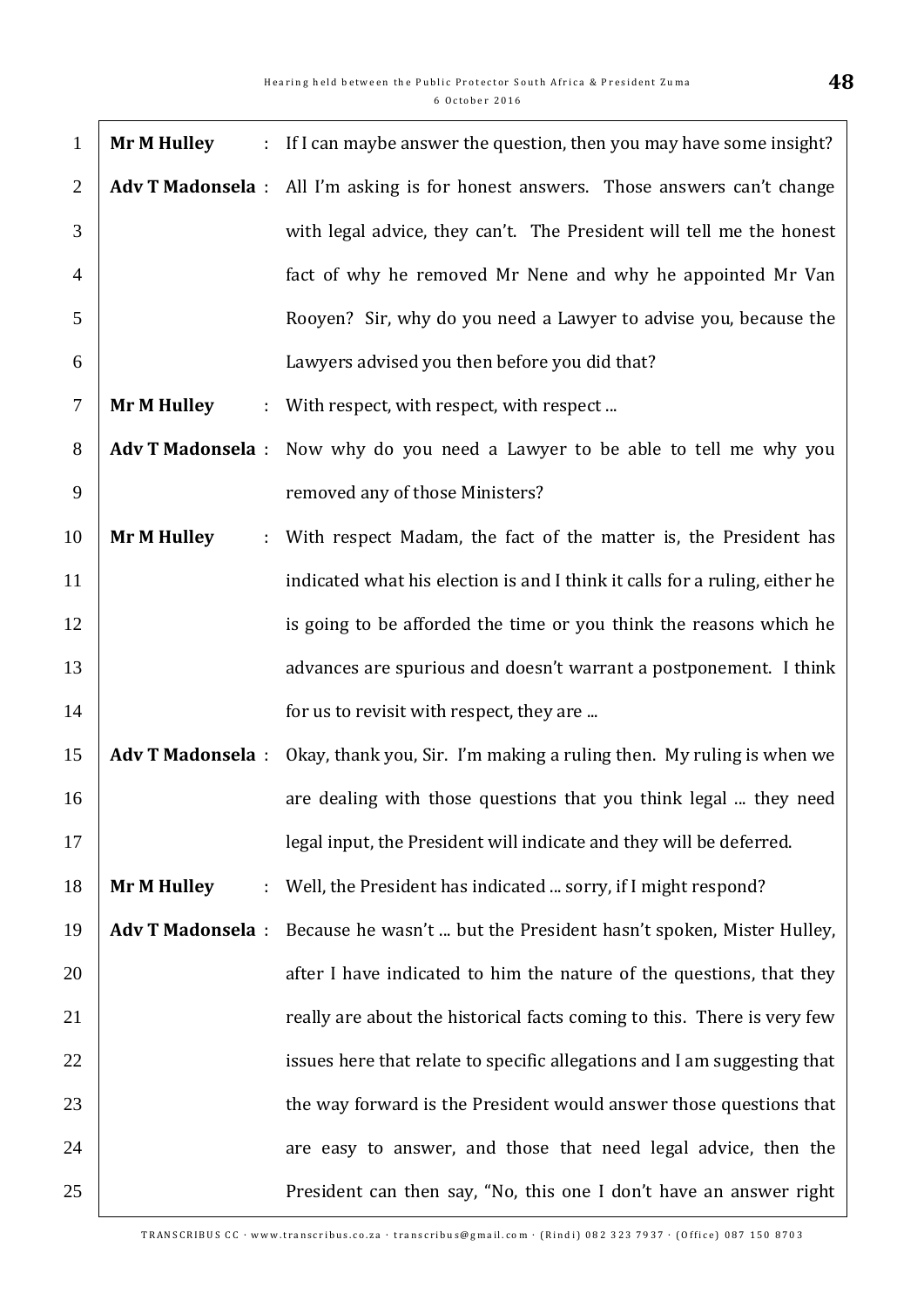| $\mathbf{1}$   |                         | now, we are going to provide you with an answer" and that for             |
|----------------|-------------------------|---------------------------------------------------------------------------|
| $\overline{2}$ |                         | example was an approach that was taken by Mr  in fact by virtually        |
| 3              |                         | everyone. In some cases they didn't remember the date on which            |
| $\overline{4}$ |                         | things were happening. They knew exactly what they did, because           |
| 5              |                         | all of this is about what you did and what you didn't do, and you         |
| 6              |                         | don't need                                                                |
| $\tau$         | <b>Mr M Hulley</b><br>÷ | May I then venture then to ask, those questions where the President       |
| 8              |                         | cannot answer, how would they then be dealt with?                         |
| 9              |                         | Adv T Madonsela : You can choose two things. One would be to make written |
| 10             |                         | representations. The other one is the request that has been made by       |
| 11             |                         | the President, that we agree on a mutually agreeable date that we         |
| 12             |                         | resume these proceedings and deal with those issues, which I believe      |
| 13             |                         | would be fewer than  because some of them are just run of the mill        |
| 14             |                         | questions really, like what is your relationship with the Gupta           |
| 15             |                         | Family? It is a run of the mill question that doesn't require legal       |
| 16             |                         | input.                                                                    |
| 17             | <b>Mr M Hulley</b>      | No, but in terms of the context of which other persons have stated        |
| 18             |                         | that that relationship is an undue one, we would have to give             |
| 19             |                         | consideration to the answer, not that it changes the answer, but it is    |
| 20             |                         | framed in a particular manner, which gives consideration to the           |
| 21             |                         | import of what the President's duties are, which gives import into        |
| 22             |                         | the allegations that have been made, where he has been properly           |
| 23             |                         | advised and with respect, the request is that there can be no             |
| 24             |                         | distinction made between simplistic answers and answers which are         |
| 25             |                         | a bit more complex. They all fit into the Enquiry, which the Public       |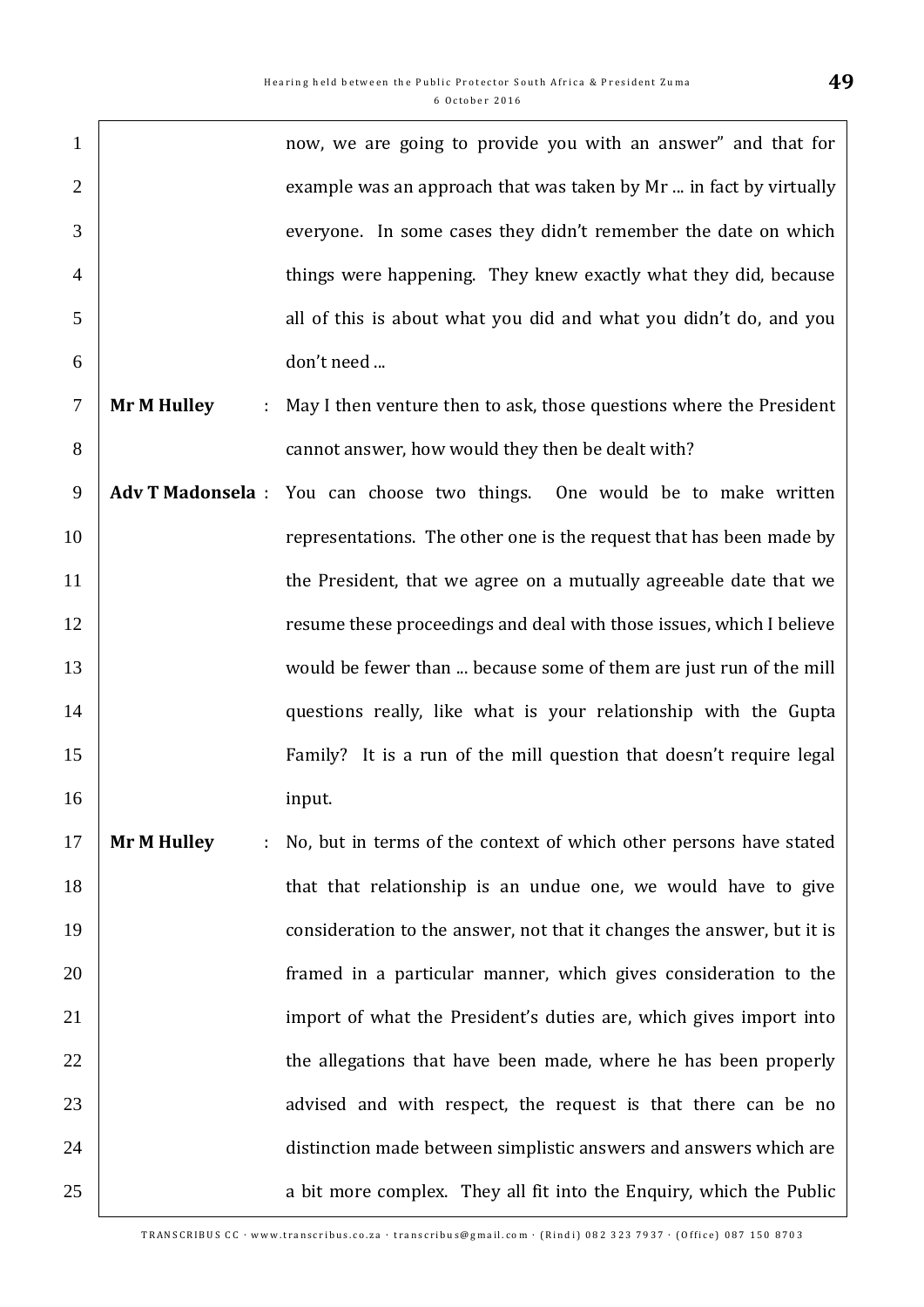| $\mathbf{1}$   |                          | Protector is conducting at the moment and in my submission if the                                      |
|----------------|--------------------------|--------------------------------------------------------------------------------------------------------|
| $\overline{2}$ |                          | Public Protector is willing to go on to a postponement in respect of                                   |
| 3              |                          | certain sort of questions, the balance of convenience in my view,                                      |
| $\overline{4}$ |                          | given the fact that the President has stated he has been unable to                                     |
| 5              |                          | traverse any of the questions - the first time that he will hear them is                               |
| 6              |                          | when you mouth them - the balance of convenience and fairness                                          |
| $\overline{7}$ |                          | would dictate that at that later opportunity you deal with fill gamut                                  |
| 8              |                          | of all the questions.                                                                                  |
| 9              | <b>Adv T Madonsela:</b>  | I'm sorry Mister Hulley, I have made a ruling. We will proceed,                                        |
| 10             |                          | unless the President refuses, because even before a Section $7(9)$ I                                   |
| 11             |                          | had a duty to ask the President, I presented that opportunity and the                                  |
| 12             |                          | President said his understanding was that it wasn't necessary to                                       |
| 13             |                          | answer, but allegation had already been made in the media and he                                       |
| 14             |                          | made a choice not to respond to those allegations. With due respect                                    |
| 15             |                          | Sir, my view is that we will proceed.                                                                  |
| 16             | <b>Mr M Hulley</b>       | Maybe we should wait for the President to enter a plea(?).                                             |
| 17             |                          | <b>Adv T Madonsela</b> : And of course it <i>(indistinct)</i> the President, but the ruling I'm making |
| 18             |                          | is you will pick up the ones that you think need further discussion                                    |
| 19             |                          | and we will then defer them. That then reduces the workload in                                         |
| 20             |                          | terms of what we need to do going forward.                                                             |
| 21             | <b>Mr M Hulley</b><br>÷. | I think that it has been palpably clear that that is not the way that we                               |
| 22             |                          | would like to deal with this.                                                                          |
| 23             | <b>Adv T Madonsela:</b>  | Of course I do understand and you are on the record, and that is all I                                 |
| 24             |                          | can offer you, is that we will give you a copy of the recordings and                                   |
| 25             |                          | the reasons I have given for why I don't think the President should                                    |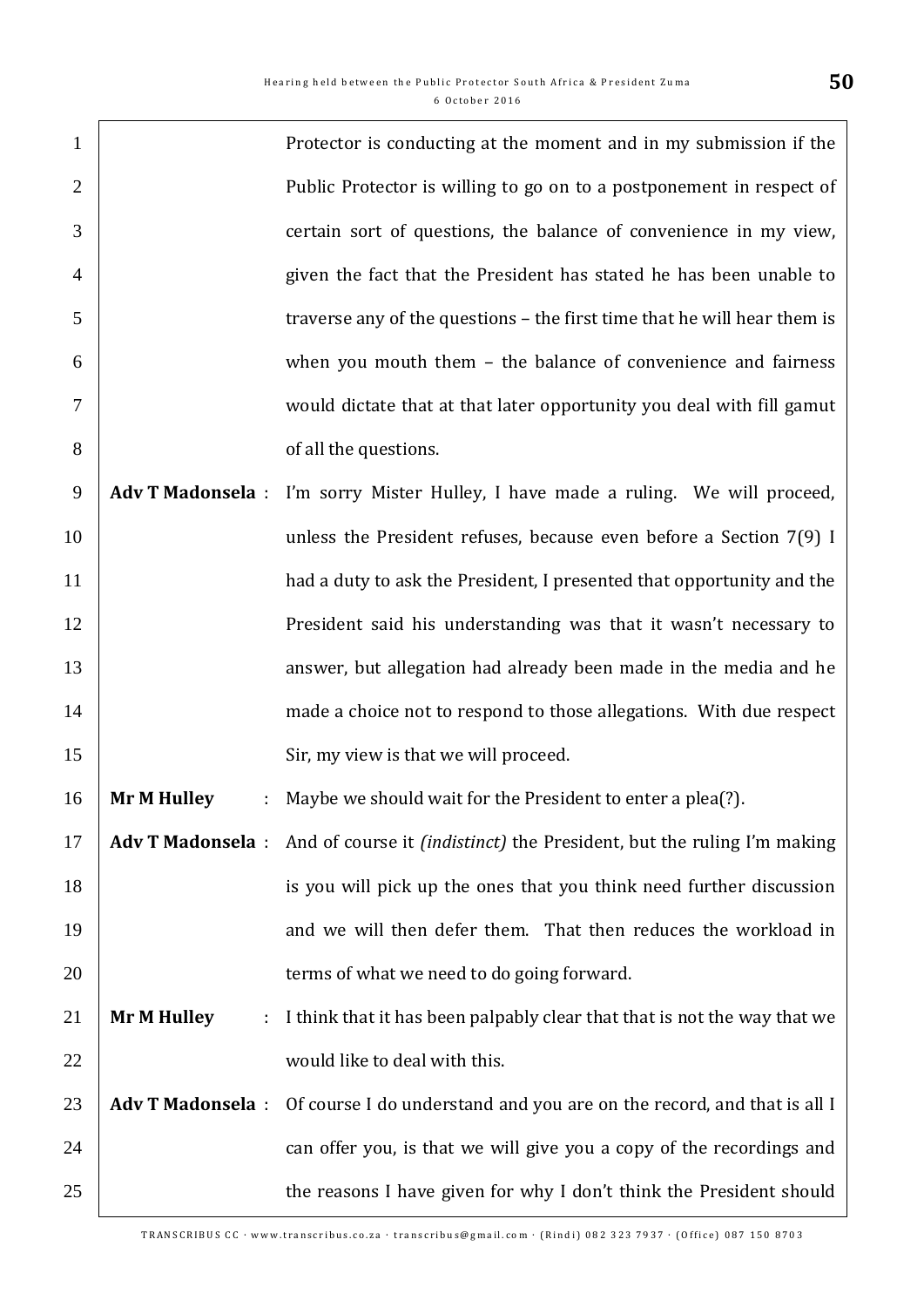| $\mathbf{1}$   |                                            | be given further time to reflect on these matters.                                      |
|----------------|--------------------------------------------|-----------------------------------------------------------------------------------------|
| $\overline{2}$ | <b>Mr M Hulley</b><br>÷                    | I think then it is worthy of mention in those circumstances and in the                  |
| 3              |                                            | context of the explanation that the President has proffered, and in                     |
| $\overline{4}$ |                                            | the manner that you want to compartmentalise, the President has                         |
| 5              |                                            | expressed his clear intention not to answer any of the questions and                    |
| 6              |                                            | to ask that all the questions be deferred to a later date.                              |
| 7              | <b>Adv T Madonsela</b> : Yes, thank you.   | Mister Hulley, I have then heard you as the                                             |
| 8              |                                            | President's Legal Representative and I have heard you, Mister                           |
| 9              |                                            | President. For me my ruling, which is a win-win approach, the way I                     |
| 10             |                                            | see it, is that you answer the questions that you can recall answers to                 |
| 11             |                                            | and the ones that you don't recall answer to and have complexities,                     |
| 12             |                                            | we defer them.                                                                          |
| 13             | <b>Mr M Hulley</b><br>÷.                   | I think my instructions are in this matter to convey to you that the                    |
| 14             |                                            | President does not want to participate                                                  |
| 15             | <b>Adv T Madonsela:</b>                    | $No$                                                                                    |
| 16             | <b>Mr M Hulley</b>                         | : Sorry, it I might                                                                     |
| 17             | Adv T Madonsela : But Mister Hulley        |                                                                                         |
| 18             | <b>Mr M Hulley</b><br>÷.                   | If I might have an opportunity to address you?                                          |
| 19             | <b>Adv T Madonsela:</b>                    | No, sorry, Sir, the President has a right to legal assistance, not legal                |
| 20             |                                            | representation. You have made that representation. I have now                           |
| 21             |                                            | made a ruling that we are going to proceed, but we will focus on the                    |
| 22             |                                            | things that the President is going to answer. I'm sorry Sir, I cannot                   |
| 23             |                                            | be bullied by you.                                                                      |
| 24             | <b>Mr M Hulley</b><br>$\ddot{\phantom{a}}$ | I beg your pardon, if that is the impression, I apologise.                              |
| 25             |                                            | Adv T Madonsela : I honestly cannot. If it coming across like that, because you are not |

 $\overline{\phantom{a}}$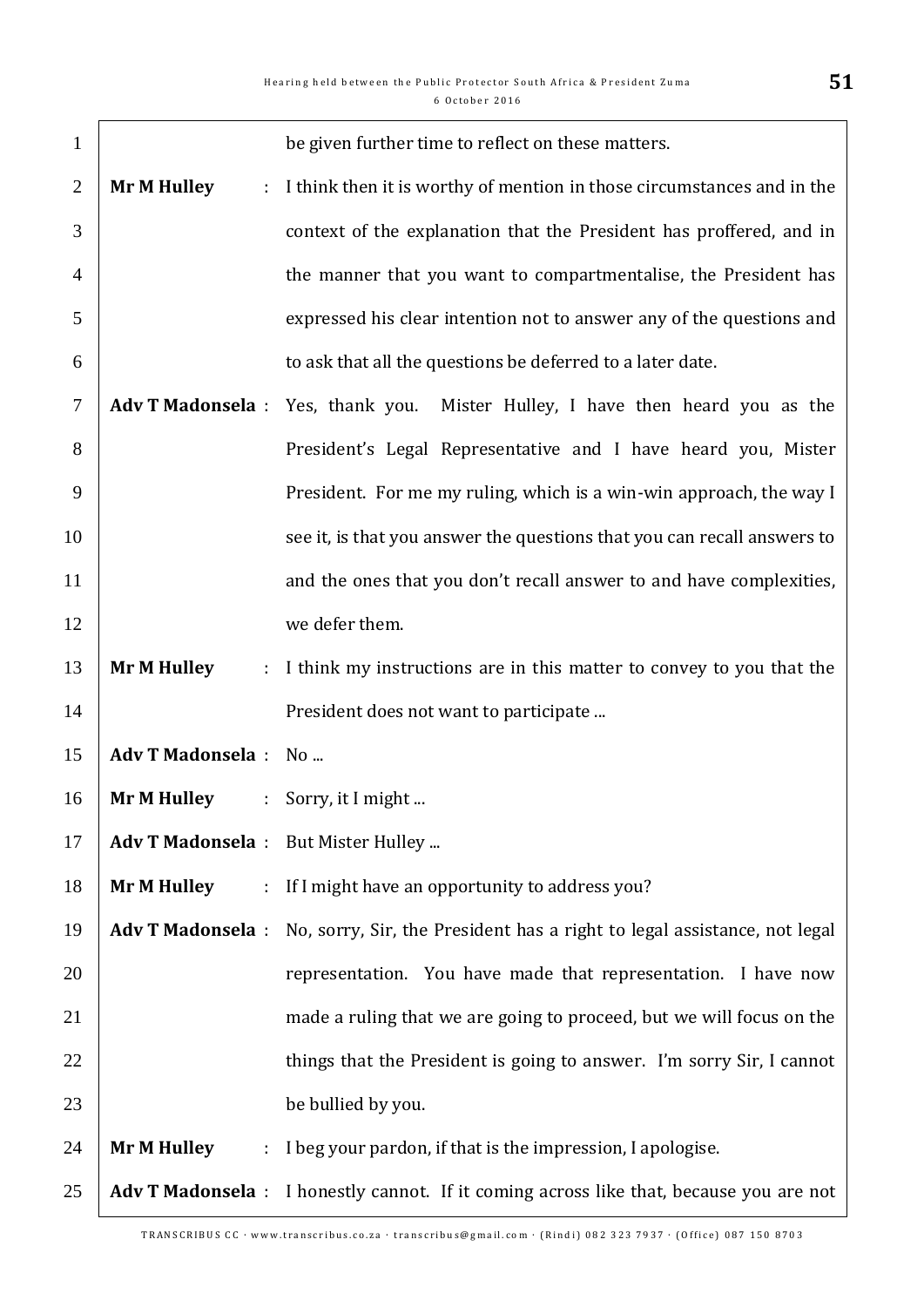| $\mathbf{1}$   |                             | even allowing the President of the Republic of South Africa to speak      |
|----------------|-----------------------------|---------------------------------------------------------------------------|
| $\overline{2}$ |                             | for himself. You keep insisting on a particular way. The President        |
| 3              |                             | has graciously and respectfully suggested that he hasn't had an           |
| $\overline{4}$ |                             | opportunity to be advised on the specific questions and because of        |
| 5              |                             | that he needs a future date. I have indicated what the questions are      |
| 6              |                             | and I have said these questions don't need a future date, but should      |
| 7              |                             | we come across one that the President thinks he cannot answer now,        |
| 8              |                             | I'm willing to skip that one. We then can agree as a team here about      |
| 9              |                             | when then can we meet?                                                    |
| 10             | <b>President Zuma</b><br>÷  | No, but Public Protector, as I said the issue of the Guptas, the capture, |
| 11             |                             | State, etcetera, is a big issue in the country. It is not a small matter. |
| 12             |                             | If I don't apply my mind, I can think the answer is very simple and it    |
| 13             |                             | might not be very simple. If it was just a matter, any other matter, I    |
| 14             |                             | would say no, perhaps it is an easy matter. As you say, I have            |
| 15             |                             | answered some of these questions in public.                               |
| 16             | Adv T Madonsela : Yes, Sir. |                                                                           |
| 17             | <b>President Zuma</b> :     | I was answering them to the Journalists, not the Public Protector,        |
| 18             |                             | who must at the end make a finding. I have answered the Nene issue,       |
| 19             |                             | gave a long answer as to what is it that happened, as well as the         |
| 20             |                             | appointment of Van Rooyen, but these matters  as you know Van             |
| 21             |                             | Rooyen's appointment raised emotions in the country. The issue            |
| 22             |                             | about Duduzane as my son has raised a lot of issues, impacting on his     |
| 23             |                             | own personal things that he does somewhere there, because he does         |
| 24             |                             | his own business, but what has happened is that he has been put in        |
| 25             |                             | the corner of the Guptas by people  some people have come to ask.         |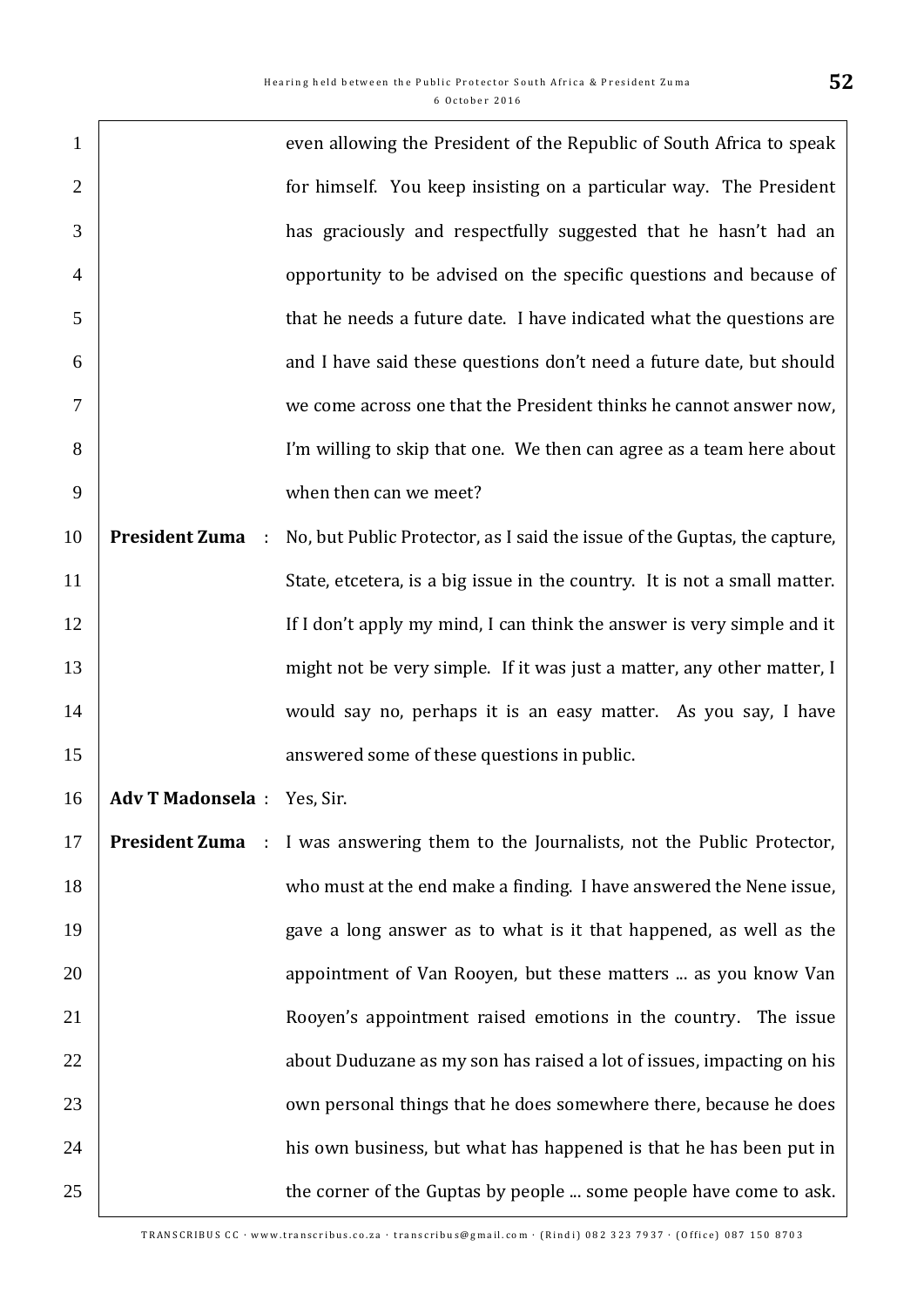| $\mathbf{1}$   |                                    | I have given explanations. Now what I think we may do, because I                  |
|----------------|------------------------------------|-----------------------------------------------------------------------------------|
| $\overline{2}$ |                                    | would need  even the questions I did not know how the questions                   |
| 3              |                                    | are.                                                                              |
| $\overline{4}$ |                                    | Adv T Madonsela : We don't give the questions in advance, Sir.                    |
| 5              |                                    | <b>President Zuma</b> : Yes, you don't. I agree and I'm saying now I have heard   |
| 6              |                                    | Adv T Madonsela : Because we want honest answers that are coming from your heart, |
| $\tau$         |                                    | not prepared answers.                                                             |
| 8              | <b>President Zuma</b><br>$\sim 10$ | Uhm and I will give honest answers to all of them, but I think if  I'm            |
| 9              |                                    | not saying I'm not going to answer the questions. I'm willing to                  |
| 10             |                                    | answer the questions. We can prepare and agree when in the near                   |
| 11             |                                    | future. Because even the people who are in the  as I said, on the                 |
| 12             |                                    | documents that have been sent or facts that are there, I haven't had              |
| 13             |                                    | an opportunity to look at them, because the questions may be                      |
| 14             |                                    | emerging from other people, what other people have said, which I                  |
| 15             |                                    | don't know. There have been people  there have been people                        |
| 16             |                                    | discussing in meetings about this State capture, etcetera, etcetera,              |
| 17             |                                    | including, as I was referring, they also referred to Jonas.                       |
| 18             |                                    | I mean when the Jonas thing came I did not know I will ever                       |
| 19             |                                    | have to answer any questions, because it had nothing to do with me,               |
| 20             |                                    | because people meeting and talking about whatever they talk about                 |
| 21             |                                    | and I would have thought the matters get to those people, deal with               |
| 22             |                                    | them and the matter is over, but if I have got to answer the question,            |
| 23             |                                    | I have to have given it a good thought, what does this mean? I mean               |
| 24             |                                    | the fellow, Jonas, was never appointed a Minister, but the issues that            |
| 25             |                                    | he was offered to become the Minister of Finance - he was a Deputy                |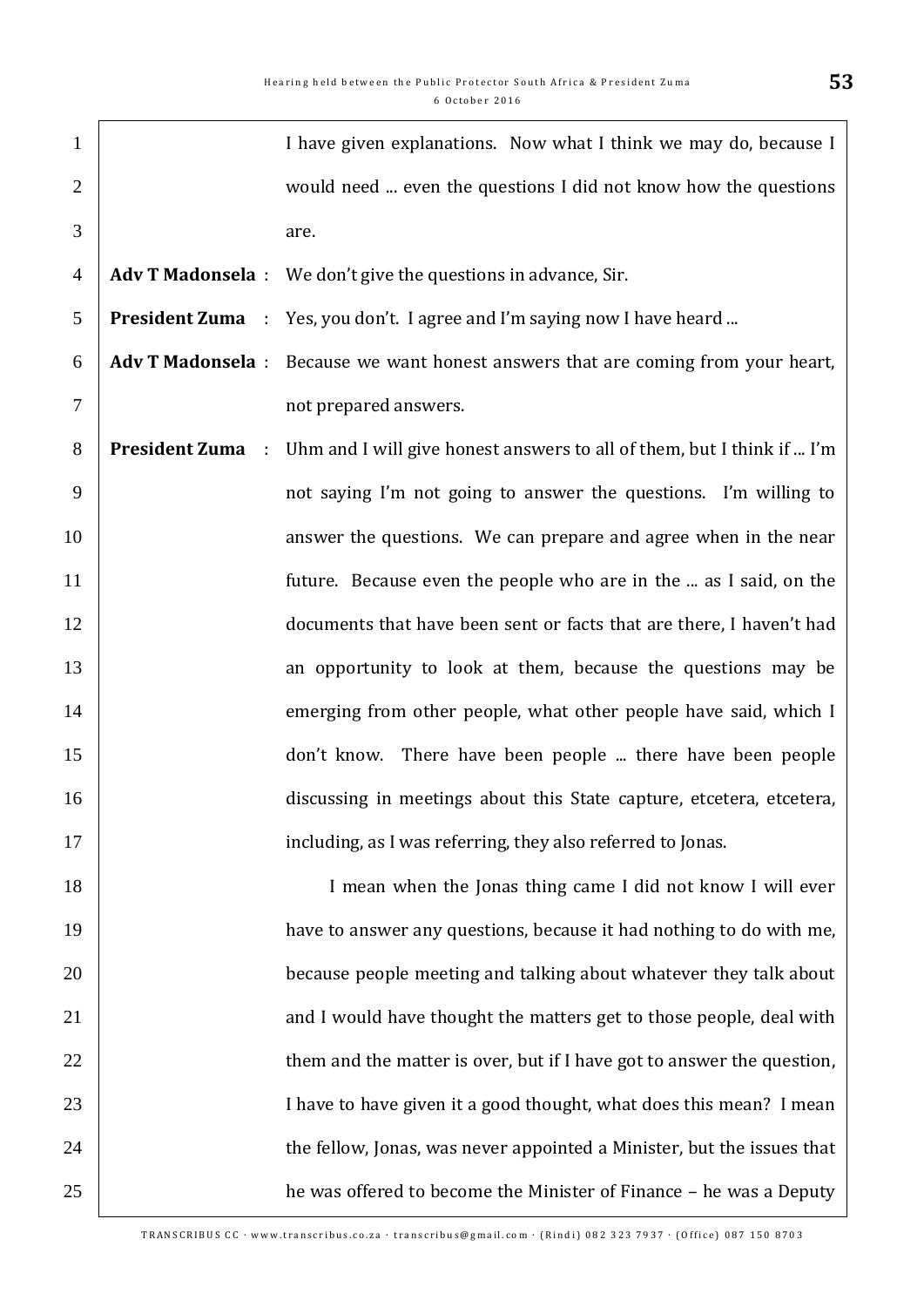| $\mathbf{1}$   |                         | Minister by that time - what does that mean really? I know that I'm     |
|----------------|-------------------------|-------------------------------------------------------------------------|
| $\overline{2}$ |                         | the only person who appoints Ministers. No other person can make        |
| 3              |                         | an offer to somebody about my responsibility. I'm just saying these     |
| $\overline{4}$ |                         | are things that I need to think about, why would such people make       |
| 5              |                         | such assumptions? What would it mean at the end?                        |
| 6              |                         | So my request was why don't I go through the papers that have           |
| 7              |                         | been sent, even if the answer  the questions are routine questions,     |
| 8              |                         | so that when I answer them I know exactly what other people have        |
| 9              |                         | said, than not knowing. It does not mean I'm going to change and        |
| 10             |                         | give the answer that is not honest, to be honest, but I will be knowing |
| 11             |                         | what had been the allegations that have been made against me or         |
| 12             |                         | they could be straight issues, as you are saying Public Protector, that |
| 13             |                         | "Are you friends?".                                                     |
| 14             |                         | I have been asked this question many times, not by a Public             |
| 15             |                         | Protector, by people who were wanting to know, since the matter         |
| 16             |                         | was out there. I have given honest answers how has this happened,       |
| 17             |                         | but in this case, because it is now Public Protector - it is not like a |
| 18             |                         | Journalist or a colleague or a friend – if I give an answer, when you   |
| 19             |                         | finally make up your mind, you will have to take into consideration     |
| 20             |                         | what I say, unlike a report who just reports, "This is what Zuma has    |
| 21             |                         | said". So I need to give it a bit of a thought I think.                 |
| 22             | <b>Adv T Madonsela:</b> | Okay, perhaps I should ask one question, Sir. Would the answers         |
| 23             |                         | that you give me, after I have given you an opportunity to reflect,     |
| 24             |                         | differ from the answers that you have given to the Media or any         |
| 25             |                         | other person who has ever asked you about the issues of Jonas,          |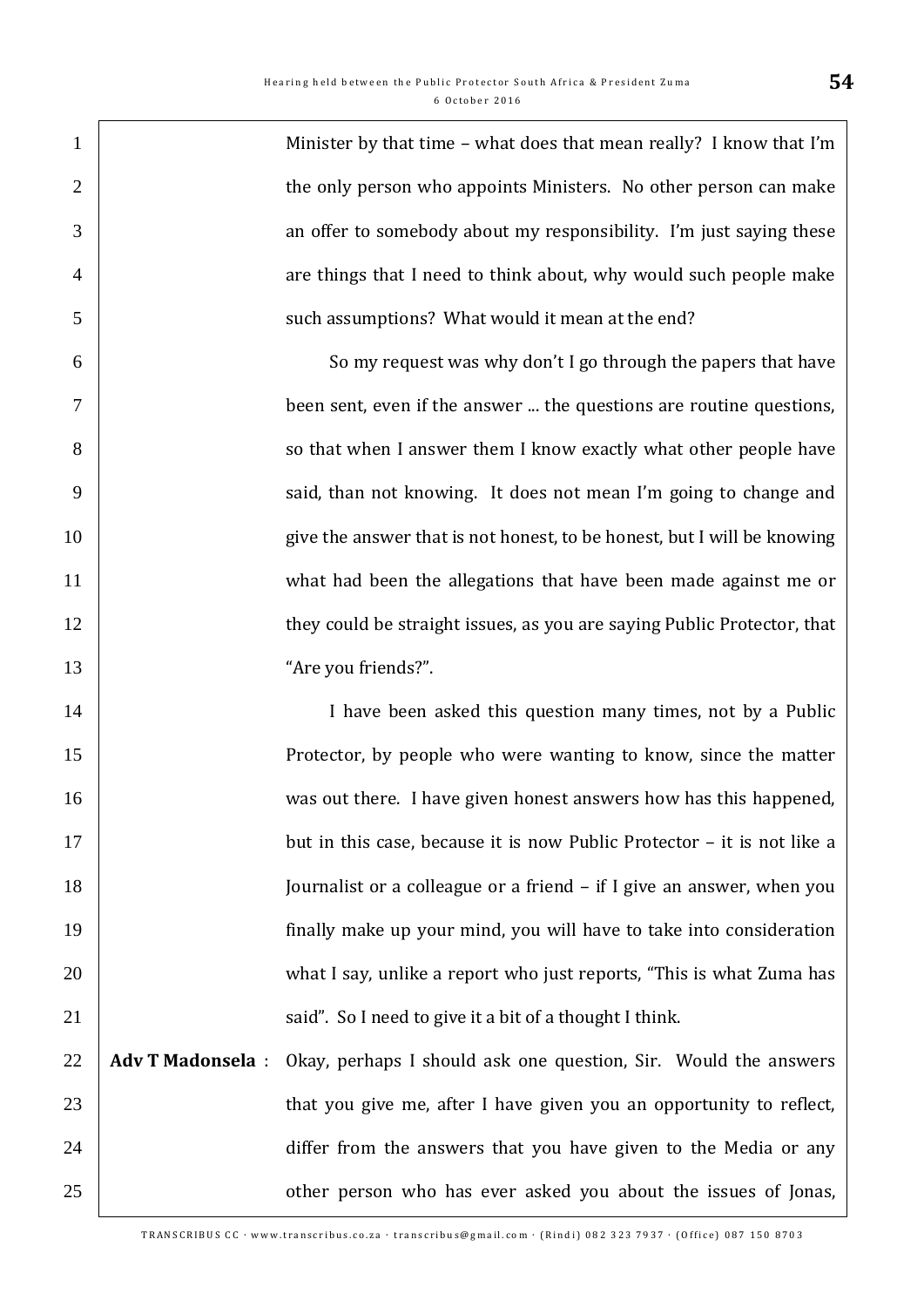| $\mathbf{1}$   |                                               | Mentor, Maseko and Guptas?                                                                       |
|----------------|-----------------------------------------------|--------------------------------------------------------------------------------------------------|
| $\overline{2}$ |                                               | <b>President Zuma</b> : No, they would not differ.                                               |
| 3              |                                               | Adv T Madonsela : Would you offer a different answer?                                            |
| 4              |                                               | <b>President Zuma</b> : No, I would not offer a different one. I wouldn't offer a different one. |
| 5              |                                               | <b>Adv T Madonsela</b> : So why do you want to defer it then if you are going to give me the     |
| 6              |                                               | exact answer you have given to the Media?                                                        |
| $\tau$         |                                               | <b>President Zuma</b> : No, as I say, giving an answer to a Journalist or to somebody is         |
| 8              |                                               | different than giving an answer to a Public Protector.                                           |
| 9              | <b>Adv T Madonsela:</b>                       | That is why I was asking Sir, if it would differ from the one you have                           |
| 10             |                                               | given to the Media? If it won't differ, what then would change from                              |
| 11             |                                               | today to the time we have that interview, if you are going to give me                            |
| 12             |                                               | exactly the same answer you have given to the Media or any other                                 |
| 13             |                                               | person has ever asked you about these matters?                                                   |
| 14             |                                               | <b>President Zuma</b> : Well, I don't know how to answer it again, because I say                 |
| 15             |                                               | Adv T Madonsela : I'm trying to understand you, Sir.                                             |
| 16             | President Zuma : No, no                       |                                                                                                  |
| 17             |                                               | Adv T Madonsela : If you are saying you have answered these questions before and I'm             |
| 18             |                                               | going to ask you the same questions, I'm struggling to understand it                             |
| 19             |                                               | and you are saying the answer won't be different from the one you                                |
| 20             |                                               | have given to the Media, I'm struggling to understand then what do                               |
| 21             |                                               | you need to rethink?                                                                             |
| 22             | <b>President Zuma</b><br>$\ddot{\phantom{a}}$ | No, if I give an answer to a friend or to a Journalist I can phrase it                           |
| 23             |                                               | anyway, saying exactly the same thing, but the words I use there, if it                          |
| 24             |                                               | is the Public Protector might say, "But what did you mean by this                                |
| 25             |                                               | word?" as you phrase your question. The Public Protector has got to                              |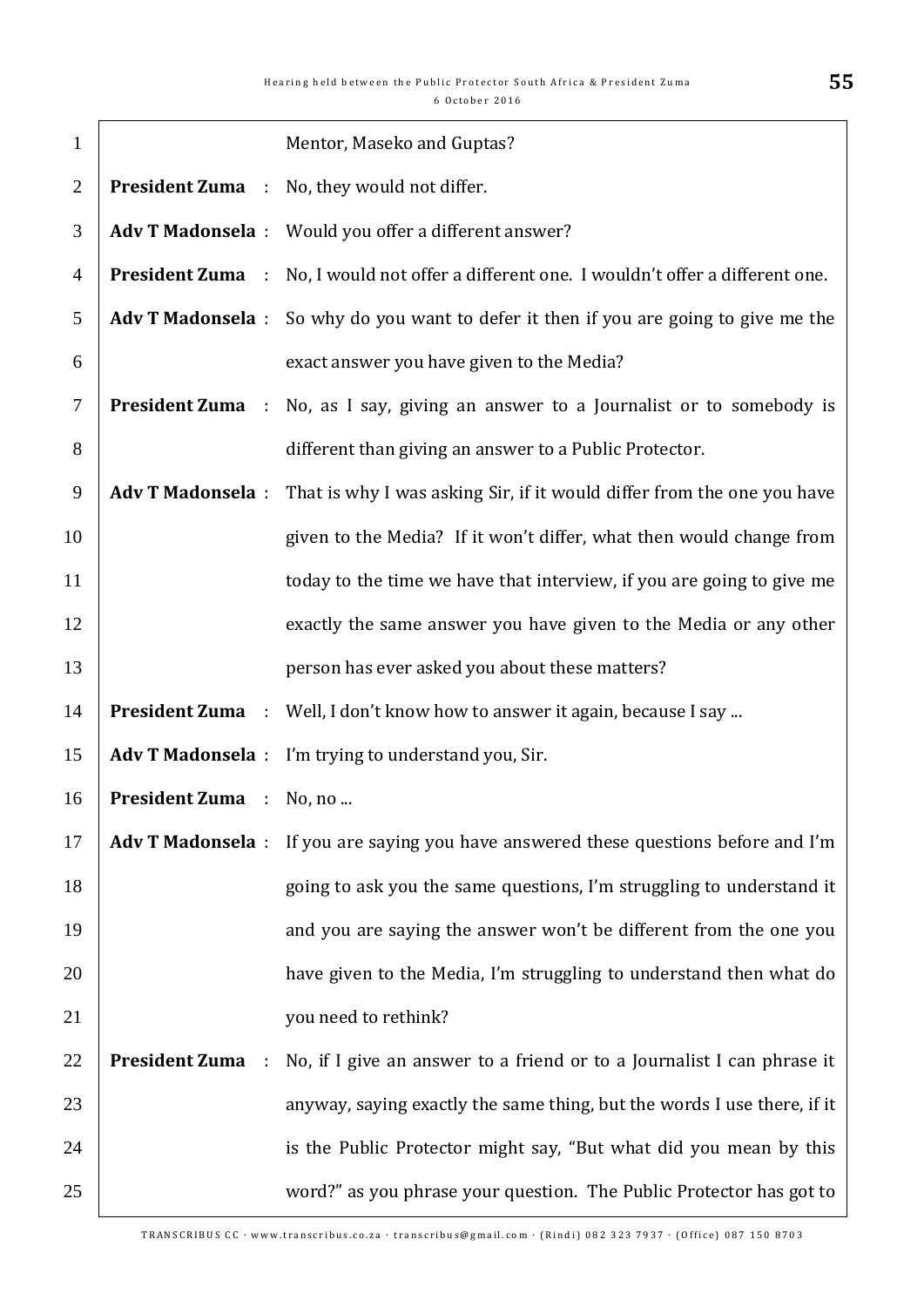| $\mathbf{1}$   |                             | consider this at the end and take a decision.                             |
|----------------|-----------------------------|---------------------------------------------------------------------------|
| $\overline{2}$ | Adv T Madonsela : Yes, Sir. |                                                                           |
| 3              | <b>President Zuma</b> :     | The people I have answered to they do not have to take a decision         |
| $\overline{4}$ |                             | about what I was answering them about, so I had to say anything           |
| 5              |                             | without serious thought, even if the answer was the same. This is all     |
| 6              |                             | I'm saying and that is why I say I need to understand what are the        |
| 7              |                             | allegations, because people have been making a lot of allegations out     |
| 8              |                             | there. Others have been correcting them, but it is not like  it is just   |
| 9              |                             | like when you are in court, if you are now in court I can't for an        |
| 10             |                             | example defend myself in court, no matter how much I know the             |
| 11             |                             | truth. I need a Lawyer, because now I am in court. Even if I tell the     |
| 12             |                             | truth, I don't think the Presiding Officers will accept it.               |
| 13             | <b>Adv T Madonsela:</b>     | I don't know, Sir, I think they will, but I don't want to get  to         |
| 14             |                             | disagree with you. You are the President, but I just think for me as a    |
| 15             |                             | Public Protector firstly what you are going to tell me I will consider it |
| 16             |                             | as your version of what you consider to be the truth and as you have      |
| 17             |                             | said yourself, that it would be the same version of the truth that you    |
| 18             |                             | have given to the other structures, because it is really what you         |
| 19             |                             | know.                                                                     |
| 20             |                             | There is no other knowledge you have, other than the                      |
| 21             |                             | knowledge you have and it shouldn't change. I'm battling Mister           |
| 22             |                             | President, with  I know that your Legal Representative feels very         |
| 23             |                             | strongly that you should only answer after this meeting has been          |
| 24             |                             | deferred. I'm battling, because these allegations have been made, but     |
| 25             |                             | maybe before  I had already made a ruling, that for me as a               |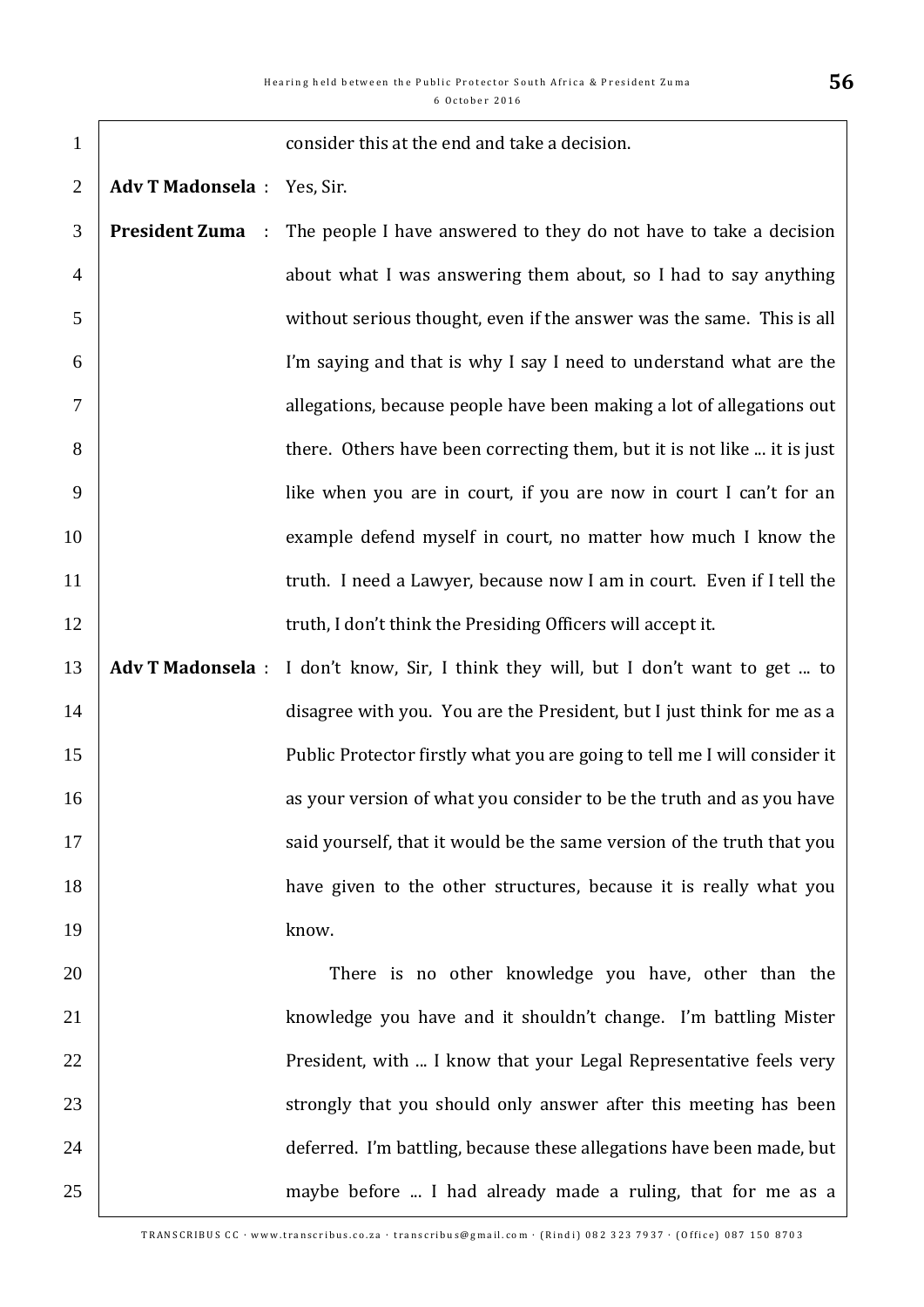| $\mathbf{1}$   |                                          | Presiding Officer at this stage I have made a ruling that we proceed,                         |
|----------------|------------------------------------------|-----------------------------------------------------------------------------------------------|
| $\overline{2}$ |                                          | but having said that, let me hear you about then if  also I think he                          |
| 3              |                                          | also argued very strongly that the matter should be deferred to the                           |
| $\overline{4}$ |                                          | next Public Protector and I indicated that                                                    |
| 5              | <b>President Zuma</b> : Who are you  oh. |                                                                                               |
| 6              |                                          | Adv T Madonsela : Your Legal Representative argued very strongly that the matter              |
| $\overline{7}$ |                                          | should be deferred to the next Public Protector and therefore I'm                             |
| 8              |                                          | hoping that this deferment is not making it inevitable for us to arrive                       |
| 9              |                                          | at any conclusion right now. So let me hear you then Sir, about when                          |
| 10             |                                          | do you  will you have the next time, because we have had an                                   |
| 11             |                                          | excellent amount of time today in a very busy schedule?                                       |
| 12             | <b>President Zuma</b>                    | : Yes.                                                                                        |
| 13             |                                          | Adv T Madonsela : We don't get that much time with the President and we have had              |
| 14             |                                          | time, more than two hours, which is a rare opportunity. If then we                            |
| 15             |                                          | deferred it, we will need between 2 and 4 hours. I don't know how                             |
| 16             |                                          | because in inquisitorial we don't go the route of the courts, where                           |
| 17             |                                          | you have to answer only relevant. We let you give us context, so it                           |
| 18             |                                          | can take forever. When we met with Mr Gupta it took us more than 4                            |
| 19             |                                          | hours, because we just listen to you.                                                         |
| 20             |                                          | <b>President Zuma</b> : I would also love that one. It would be <i>(indistinct - speaking</i> |
| 21             |                                          | simultaneously).                                                                              |
| 22             | <b>Adv T Madonsela:</b>                  | But now my asking then Mr President, could be possibly get that                               |
| 23             |                                          | time, given that my timeline is limited and your time is precious?                            |
| 24             |                                          | <b>President Zuma</b> : Yeah, I know, I know. I was going to say, because I don't know        |
| 25             |                                          | exactly the volume of the papers, but we could indicate likely that in                        |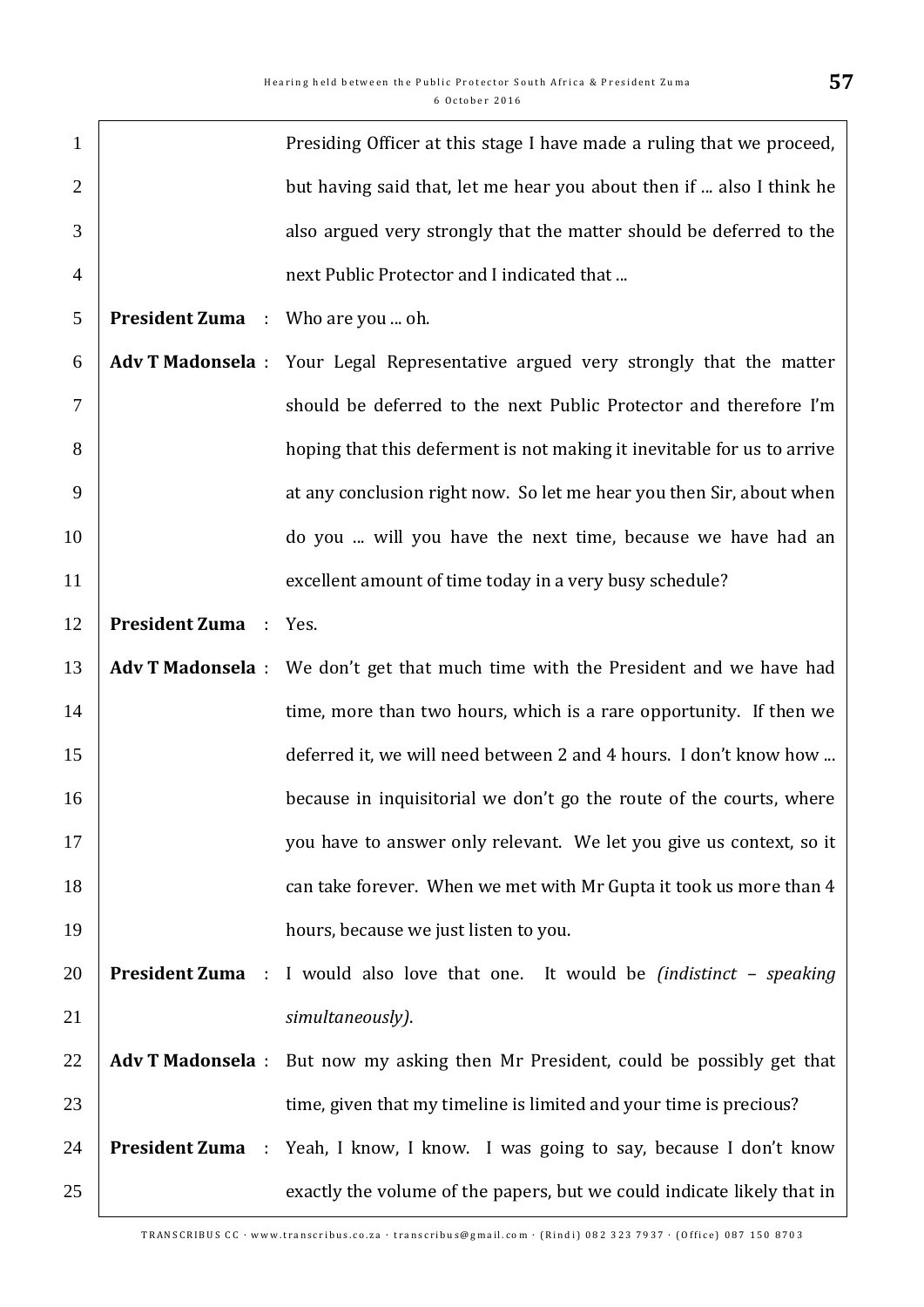| $\mathbf{1}$   |                            | a few days' time as to when we would be ready, because I think given                        |
|----------------|----------------------------|---------------------------------------------------------------------------------------------|
| $\overline{2}$ |                            | the discussions and given your feeling that we need to deal with it,                        |
| 3              |                            | we have got to take that into consideration.                                                |
| $\overline{4}$ | <b>Adv T Madonsela:</b>    | No, Mister President. Sir, if I have to now apply my mind about how                         |
| 5              |                            | we proceed, I need a very firm offer on the table regarding when                            |
| 6              |                            | could the process take place? Probably we need your PAs to also                             |
| 7              |                            | consider your availability, because you are not always in the country                       |
| 8              |                            | and you have got also many big national issues that you have to take                        |
| 9              |                            | care of.                                                                                    |
| 10             | <b>President Zuma</b><br>÷ | Okay. Well, you know I have always made a mistake to my office by                           |
| 11             |                            | saying this is the date, only to find they tell me, "Mister President,                      |
| 12             |                            | you are not here on that day or that day you are somewhere". I                              |
| 13             |                            | might have to consult on that one. Perhaps I could do the                                   |
| 14             |                            | consultation this afternoon and then come back to you, not later than                       |
| 15             |                            | today, as to what would be the date.                                                        |
| 16             |                            | Adv T Madonsela : I don't like Mister President, to do a to and froing with you. I think in |
| 17             |                            | all fairness we can only consider whether it is possible to defer or                        |
| 18             |                            | not to defer if we know what are we deferring to? It is possible that                       |
| 19             |                            | Adv Makhene can check with your PA your availability? Because let's                         |
| 20             |                            | say we say we defer and this afternoon the answer comes, and says                           |
| 21             |                            | for the next 7 days you are out of the country, so we have deferred to                      |
| 22             |                            | a future that doesn't exist. So the only way we can defer or I can                          |
| 23             |                            | consider deferring these proceedings is if there is a very clear                            |
| 24             |                            | understanding regarding what are we then working on?                                        |
| 25             | <b>Mr M Hulley</b><br>÷    | Madam, I have got a suggestion, that we stand down and we consult                           |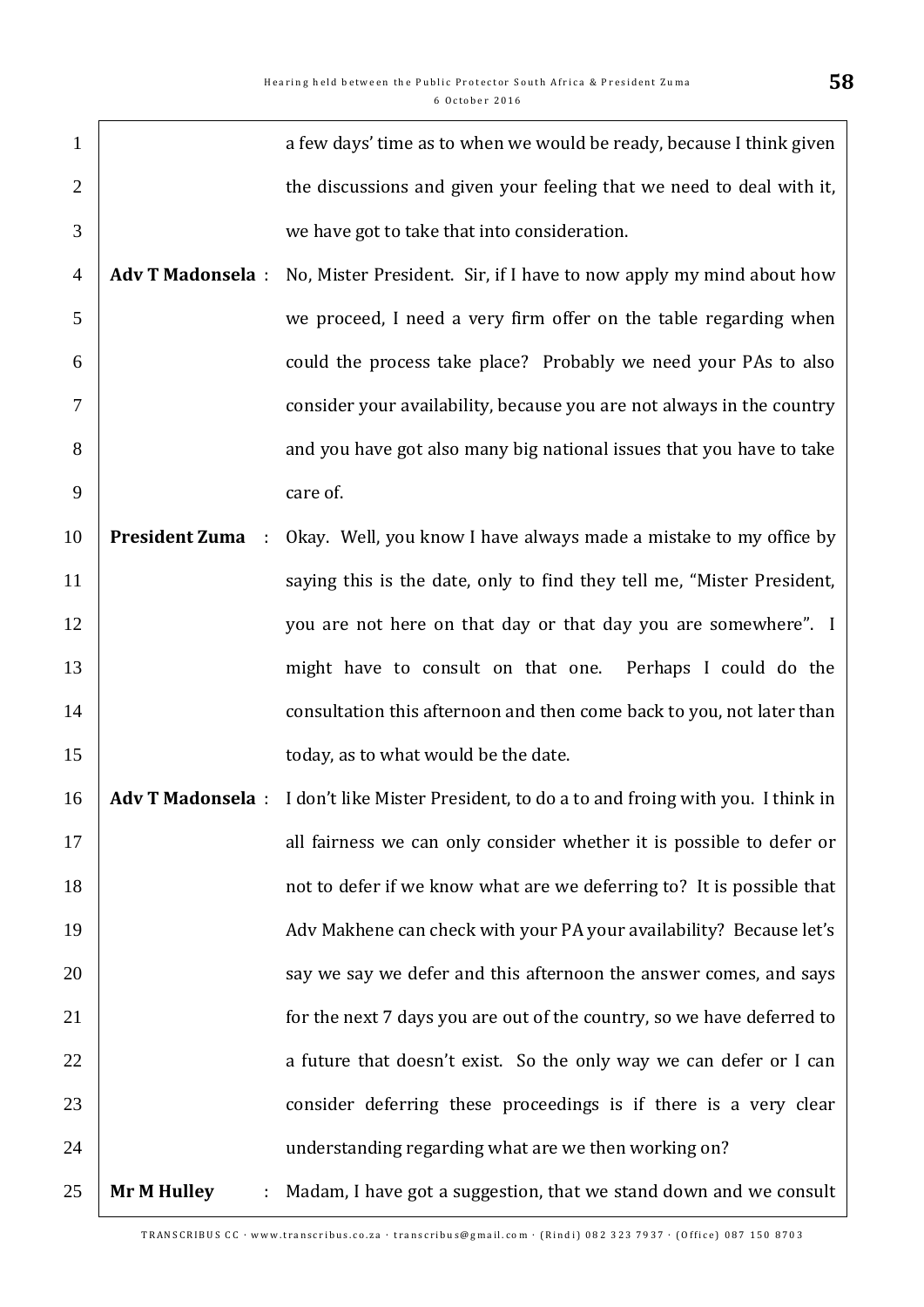| $\mathbf{1}$   |                                   | with the Chief of Staff and see whether that process Mister President,                        |
|----------------|-----------------------------------|-----------------------------------------------------------------------------------------------|
| $\overline{2}$ |                                   | is in fact possible and if it is, we can propose a date. If it is not                         |
| 3              |                                   | Adv T Madonsela : I would appreciate that, Sir.                                               |
| $\overline{4}$ | <b>Mr M Hulley</b>                | : Thank you. May I suggest that that is what we do?                                           |
| 5              | Adv T Madonsela : Thank you, yes. |                                                                                               |
| 6              | President Zuma : Just before I go |                                                                                               |
| $\overline{7}$ | Adv T Madonsela : Yes, Sir?       |                                                                                               |
| 8              |                                   | <b>President Zuma</b> :  given  I'm sure you know the papers, the amount of papers there      |
| 9              |                                   | are, because I want also to take that into consideration, how long will                       |
| 10             |                                   | it take  shall we take to go through this, because there is another                           |
| 11             |                                   | factor. We can put a date, only to find that by the date <i>(indistinct)</i> we               |
| 12             |                                   | are not through, etcetera or                                                                  |
| 13             | Adv T Madonsela : No, Sir         |                                                                                               |
| 14             |                                   | <b>President Zuma</b> :  or we put a date and then you could look at that, even if we are not |
| 15             |                                   | through, at least I would have some picture in my mind, then we can                           |
| 16             |                                   | do so. I'm just making that one as a caution, that whilst we are                              |
| 17             |                                   | looking for the date we would be all committed to it and ensure that                          |
| 18             |                                   | it happens. I don't think that should be difficult.                                           |
| 19             | <b>Adv T Madonsela:</b>           | They are not as voluminous as the  as the two Advocates can tell                              |
| 20             |                                   | you, that the court processes, you exchange documents, sometimes                              |
| 21             |                                   | you have 5 days to go through. One of the  for me for example with                            |
| 22             |                                   | these processes I can have 5 days to go through if it is urgent                               |
| 23             |                                   | proceedings, documents that are 200 pages. Here I think most you                              |
| 24             |                                   | have probably  maybe 40 pages. Advocate Makhene?                                              |
| 25             | <b>Adv N Kanyane</b><br>÷         | Kanyane. It is not voluminous.                                                                |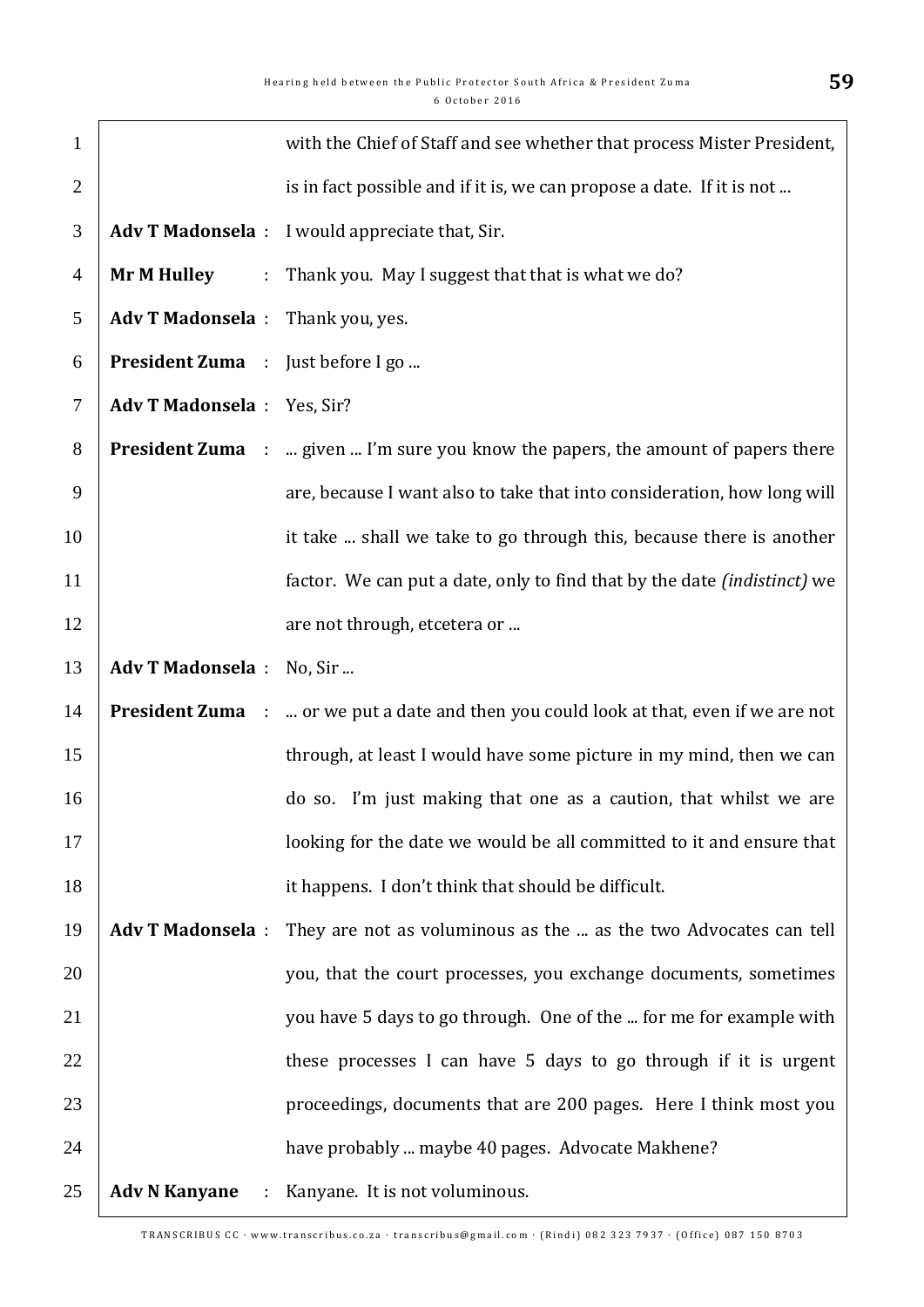| $\mathbf{1}$   | <b>President Zuma</b> : Not voluminous? |                |                                                                                |
|----------------|-----------------------------------------|----------------|--------------------------------------------------------------------------------|
| 2              | <b>Adv N Kanyane</b>                    |                | : And some of the documents are documents that had been provided               |
| 3              |                                         |                | before, like the complaint and things.                                         |
| $\overline{4}$ | <b>President Zuma</b> : Okay.           |                |                                                                                |
| 5              | <b>Adv N Kanyane</b>                    |                | : Yes, so it not  the letter itself it is about 20 pages and the annexures     |
| 6              |                                         |                | aren't a lot, and some are not new.                                            |
| 7              | <b>President Zuma</b> : Okay.           |                |                                                                                |
| 8              |                                         |                | Adv T Madonsela : But roughly how many pages, Advocate?                        |
| 9              | <b>Adv N Kanyane</b>                    |                | : I don't want to put a number on it, but it is  they are fewer than           |
| 10             |                                         |                | these.                                                                         |
| 11             | <b>Mr M Hulley</b>                      | ÷.             | It might well be now that you have given them consideration in the             |
| 12             |                                         |                | course of consultation for clarity, we may ask you certain things.             |
| 13             | <b>Adv N Kanyane</b>                    | ÷.             | For some more documents?                                                       |
| 14             | <b>Mr M Hulley</b>                      | $\mathbb{Z}^n$ | So no, it might not be more documents. It might just be answers to             |
| 15             |                                         |                | that, whether that clarity is gained from an answer or from the                |
| 16             |                                         |                | documents, but it is just something I know that in the normal course           |
| 17             |                                         |                | of practice sometimes would advise(?).                                         |
| 18             | <b>Adv N Kanyane</b>                    |                | $:$ It is fine.                                                                |
| 19             |                                         |                | <b>President Zuma</b> : Okay, let  oh, sorry.                                  |
| 20             |                                         |                | Adv T Madonsela : Then please consult then Mister President, with your team or |
| 21             |                                         |                | Advocate Makhene or somebody consults with the Chief of Staff                  |
| 22             |                                         |                | about what is possible or what we are agreeing to, so that when we             |
| 23             |                                         |                | leave here we are moving this ball from one place to another.                  |
| 24             | <b>President Zuma</b> :                 |                | Okay.                                                                          |
| 25             | <b>Mr M Hulley</b>                      |                | : Thank you.                                                                   |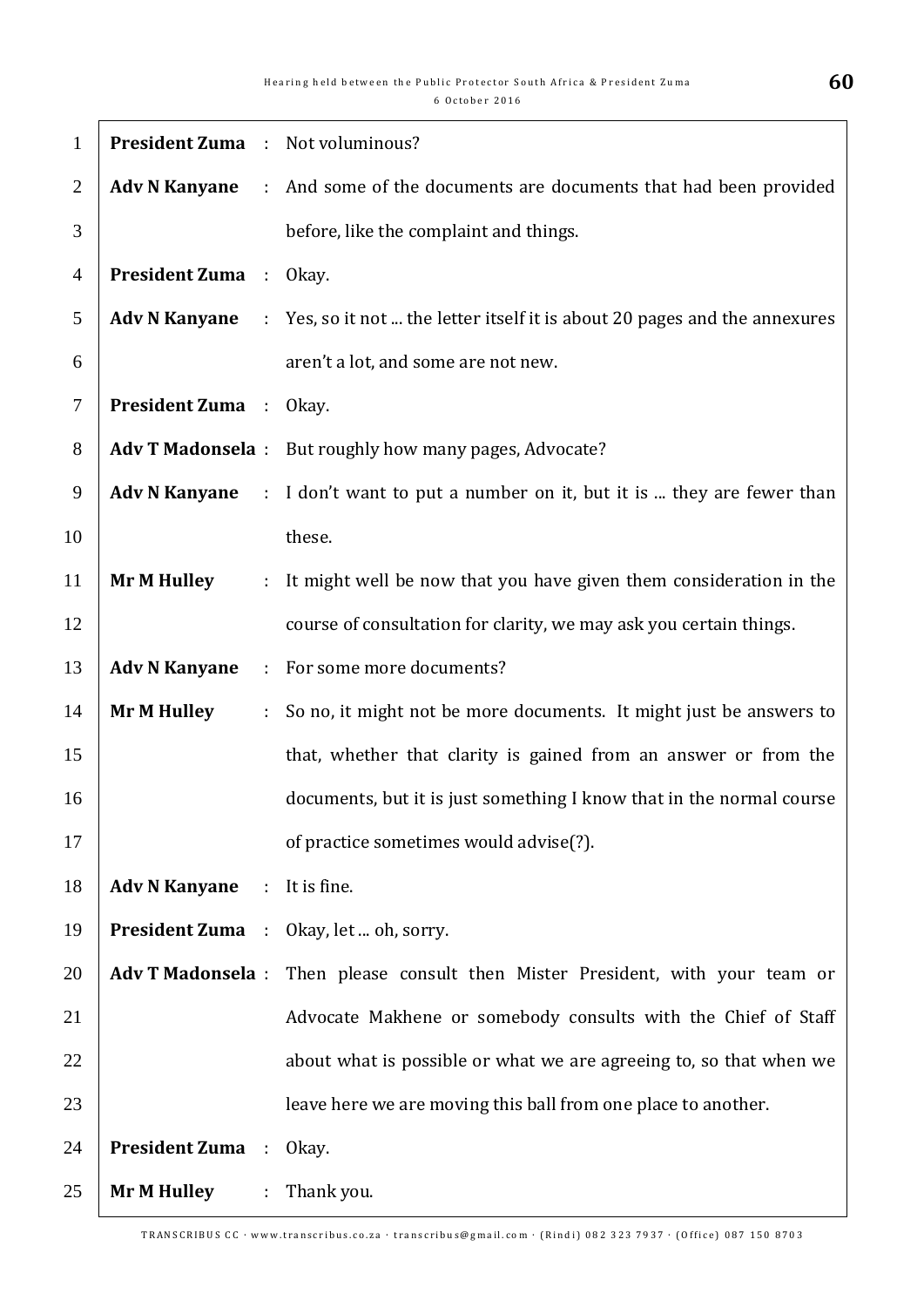| $\mathbf{1}$   |                               |                             | [Go off record // Short adjournment // Back on record]                                                  |
|----------------|-------------------------------|-----------------------------|---------------------------------------------------------------------------------------------------------|
| $\overline{2}$ |                               |                             | <b>President Zuma</b> :  who has this schedule, my schedule as usual it is just something               |
| 3              |                               |                             | out of this world. They noted it as it stands. I'm sure Michael                                         |
| $\overline{4}$ | <b>Mr M Hulley</b>            |                             | : If I could maybe take you through the schedule?                                                       |
| 5              | <b>Adv T Madonsela</b> : Yes. |                             |                                                                                                         |
| 6              | <b>Mr M Hulley</b>            | $\mathbb{R}^n$              | The President for tomorrow, which is the 7 <sup>th</sup> , has a Namibian                               |
| $\overline{7}$ |                               |                             | binational and the reason why we are going through this schedule,                                       |
| 8              |                               |                             | just so that you can appreciate some of the sort of challenges that we                                  |
| 9              |                               |                             | have in fixing a time. So on the $7th$ there is a Namibian binational                                   |
| 10             |                               |                             | where the President                                                                                     |
| 11             | <b>President Zuma</b>         | $\ddot{\phantom{a}}$        | Binational, that is the two countries meet. The delegation that side is                                 |
| 12             |                               |                             | led by the President to discuss a structured arrangement between                                        |
| 13             |                               |                             | the two countries.                                                                                      |
| 14             | <b>Mr M Hulley</b>            | $\mathcal{L}^{\mathcal{L}}$ | The 8 <sup>th</sup> and the 9 <sup>th</sup> is the Matumela Engagement in Greytown, the 8 <sup>th</sup> |
| 15             |                               |                             | and the 9 <sup>th</sup> being Saturday and Sunday. The 10 <sup>th</sup> , which would be                |
| 16             |                               |                             | Monday, the President has his weekly obligations at Luthuli House,                                      |
| 17             |                               |                             | as President of the ANC. He leaves that evening at eighteen-hundred-                                    |
| 18             |                               |                             | hours (18:00) to Nairobi for a State visit in Kenya. That State visit is                                |
| 19             |                               |                             | conducted on the 11 <sup>th</sup> and 12 <sup>th</sup> .                                                |
| 20             |                               |                             | He returns late in the afternoon on the $12th$ .<br>Then the                                            |
| 21             |                               |                             | scheduled time they have given is about eighteen-hundred-hours                                          |
| 22             |                               |                             | $(18.00)$ . The 13 <sup>th</sup> he has obligations, which will be Thursday, but                        |
| 23             |                               |                             | that is the date that he would be able to reschedule because of the                                     |
| 24             |                               |                             | nature of the engagements being local or their being local                                              |
| 25             |                               |                             | participants. Just to give some insight, we would like the benefit of                                   |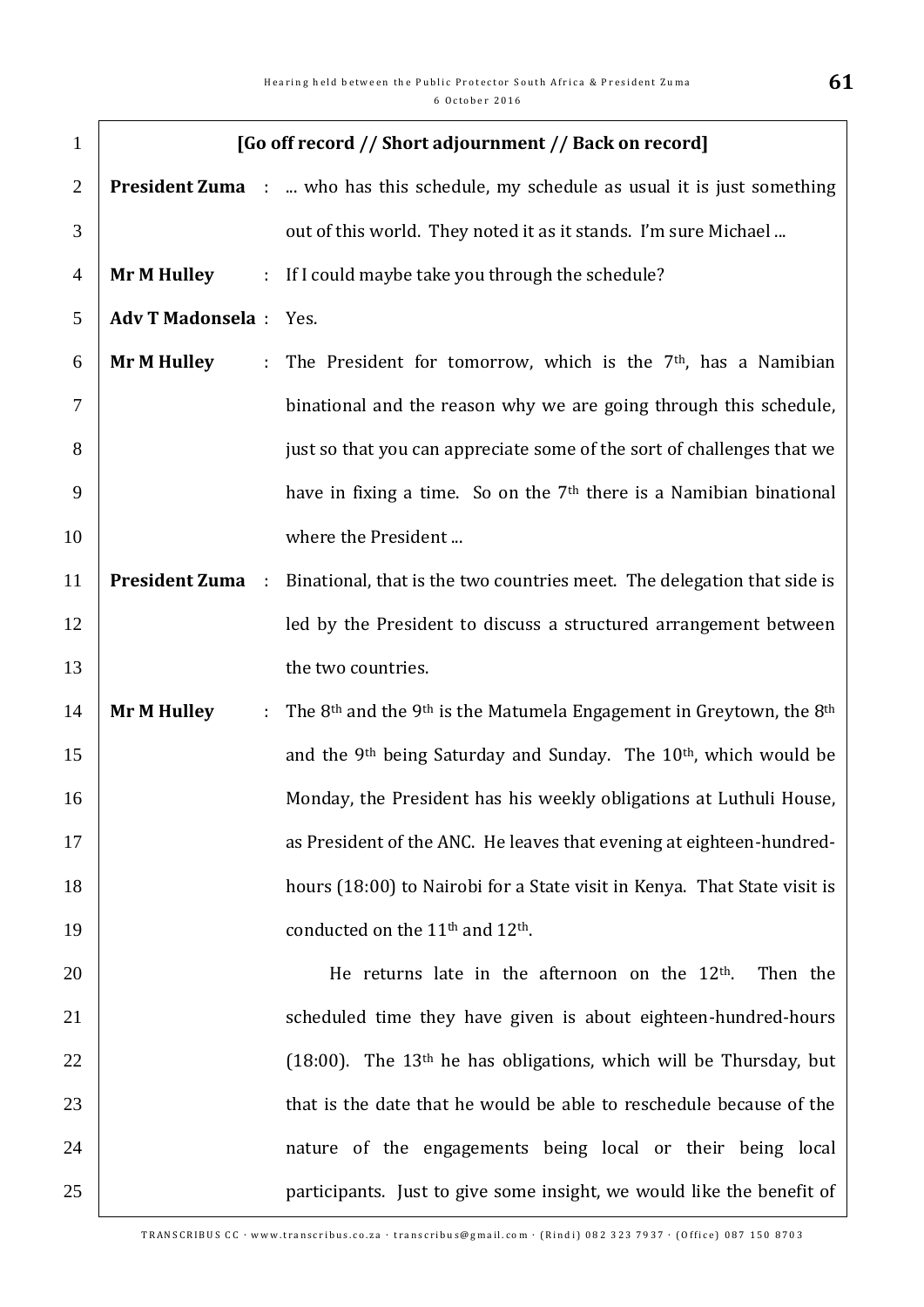$\Gamma$ 

| $\mathbf{1}$   |                               | consulting with him on Monday, late afternoon/evening before he                                     |
|----------------|-------------------------------|-----------------------------------------------------------------------------------------------------|
| $\overline{2}$ |                               | departs to Nairobi. So the suggested date would be Thursday, the                                    |
| 3              |                               | 13 <sup>th</sup> and obviously one is ever so mindful that it is your last week,                    |
| $\overline{4}$ |                               | Madam Public Prosecutor, when you would have been  or holding                                       |
| 5              |                               | that position and it is really why we go through this schedule, is just                             |
| 6              |                               | demonstrate that but for one, there are<br>international<br>to                                      |
| $\overline{7}$ |                               | engagements, which otherwise wouldn't be able to  but we lay the                                    |
| 8              |                               | schedule bare for you, so that you can give some consideration or a                                 |
| 9              |                               | revision, if necessary.                                                                             |
| 10             | <b>Adv T Madonsela:</b>       | Thank you, Mister President and thank you, Mister Hulley. Basically                                 |
| 11             |                               | it means then Mister President, we are not able to reschedule                                       |
| 12             |                               | because there would be no point in meeting on the 13 <sup>th</sup> . I would not                    |
| 13             |                               | be able to apply my mind, because the $14th$ is my last day. It means                               |
| 14             |                               | then we are back to square one, today being the only day we can                                     |
| 15             |                               | have this conversation.                                                                             |
| 16             | <b>Mr M Hulley</b><br>÷.      | Yeah, I think the diary runs                                                                        |
| 17             |                               | Adv T Madonsela : Yes, I must also indicate that it just hit my mind Mister President,              |
| 18             |                               | that we advised you specifically that I would have a meeting with                                   |
| 19             |                               | you, Sir and my last letter, the complicated letter  where is that?                                 |
| 20             | <b>Adv B Makhene :</b>        | Which one, the 22nd?                                                                                |
| 21             | <b>Adv T Madonsela</b> : Yes. |                                                                                                     |
| 22             | <b>Adv N Kanyane</b>          | : Or the 2 <sup>nd</sup> . Don't you mean the 2 <sup>nd</sup> October, the 2 <sup>nd</sup> October? |
| 23             |                               | <b>Adv T Madonsela</b> : The $2^{nd}$ October meeting.                                              |
| 24             | <b>Mr M Hulley</b>            | : Yes.                                                                                              |
| 25             |                               | Adv T Madonsela : Can we  I'm sorry, I have my own file that has these things and it is             |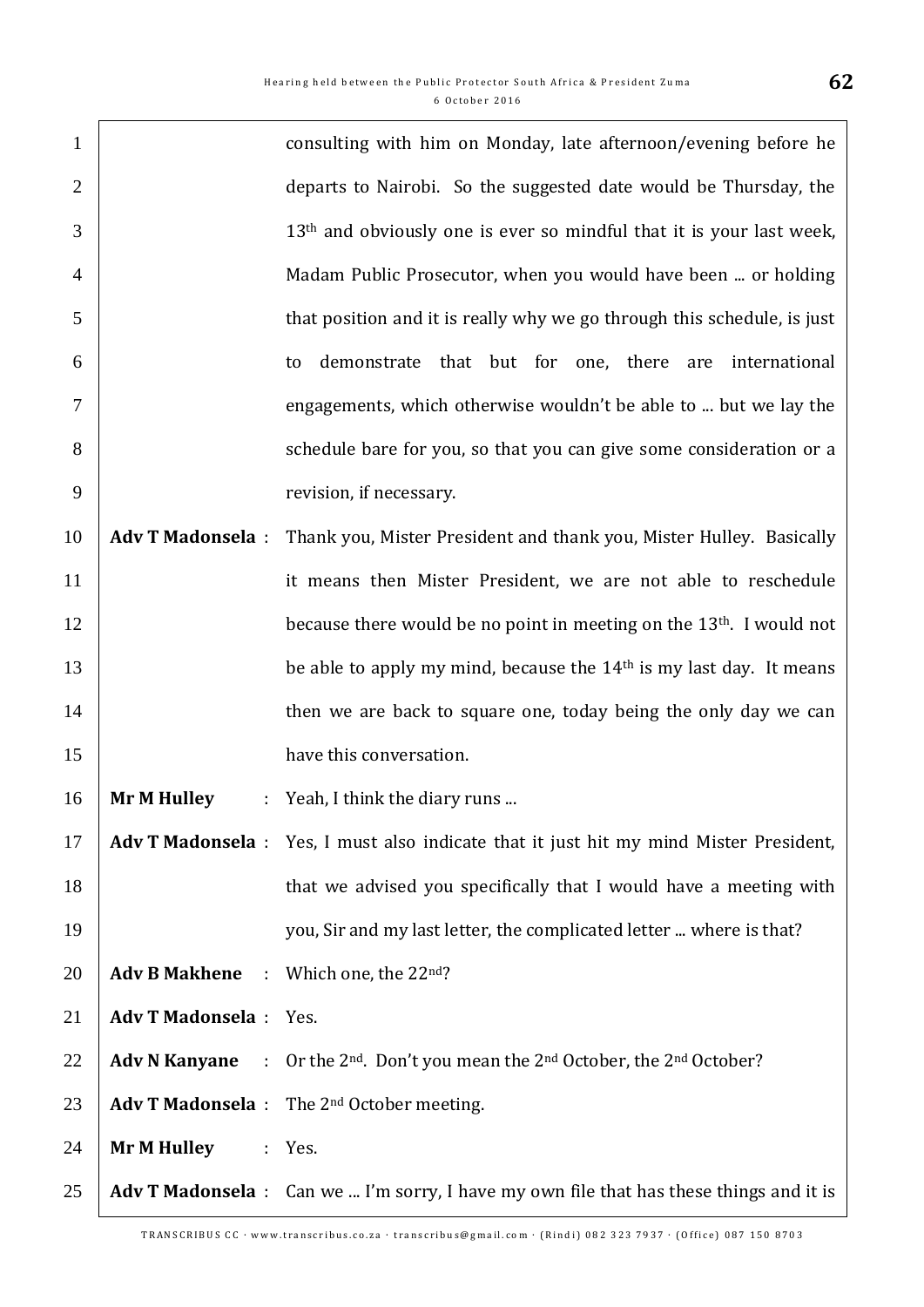| $\mathbf{1}$   |                                       |                              | me who left the file, which was given to me and when I went  thank                   |
|----------------|---------------------------------------|------------------------------|--------------------------------------------------------------------------------------|
| $\overline{2}$ |                                       |                              | you, Sir. In my letter I did specify the allegations. This was the 2 <sup>nd</sup> , |
| 3              |                                       |                              | which would have  which means it was at least 5 days ago. In my                      |
| $\overline{4}$ |                                       |                              | letter I also indicated                                                              |
| 5              | <b>Mr M Hulley</b>                    | $\mathcal{L}_{\mathrm{max}}$ | Sorry, it is the $6th$ . Today is the $6th$ and we received the letter I think       |
| 6              |                                       |                              | on the 3rd.                                                                          |
| 7              | <b>Adv N Kanyane</b>                  |                              | : On Monday.                                                                         |
| 8              | Adv T Madonsela : On Monday.          |                              |                                                                                      |
| 9              |                                       |                              | <b>Mr M Hulley</b> : We received the letter on the $3^{rd}$ .                        |
| 10             | Adv T Madonsela: On the 3rd?          |                              |                                                                                      |
| 11             | <b>Adv N Kanyane</b>                  |                              | : They sent it I think over the weekend, but you only got it on Monday.              |
| 12             |                                       |                              | It was sent on Sunday.                                                               |
| 13             | <b>Mr M Hulley</b>                    |                              | : The $2^{nd}$ is Sunday and we received it Monday. That would the $3^{rd}$ and      |
| 14             |                                       |                              | today's date being the 6 <sup>th</sup> .                                             |
| 15             |                                       |                              | Adv T Madonsela : Yes. In this letter I specifically said:                           |
| 16             |                                       |                              | "I'm affording you as the President of the Republic and as a                         |
| 17             |                                       |                              | person to whom I am likely to make an adverse finding against"                       |
| 18             |                                       |                              | <b>Adv B Makhene</b> : Which page are you reading?                                   |
| 19             | <b>Adv N Kanyane</b> : The last page. |                              |                                                                                      |
| 20             | <b>Adv T Madonsela:</b>               |                              | "to respond to the above at your earliest convenience,                               |
| 21             |                                       |                              | preferably not later than Thursday, 6 October, to enable me to                       |
| 22             |                                       |                              | conclude the investigation and issue my report on the outcome                        |
| 23             |                                       |                              | thereof as soon as possible."                                                        |
| 24             |                                       |                              | So it was very clear that the meeting of today, on Thursday the 6 <sup>th</sup> ,    |
| 25             |                                       |                              | was to receive your response to the allegations. I specifically said                 |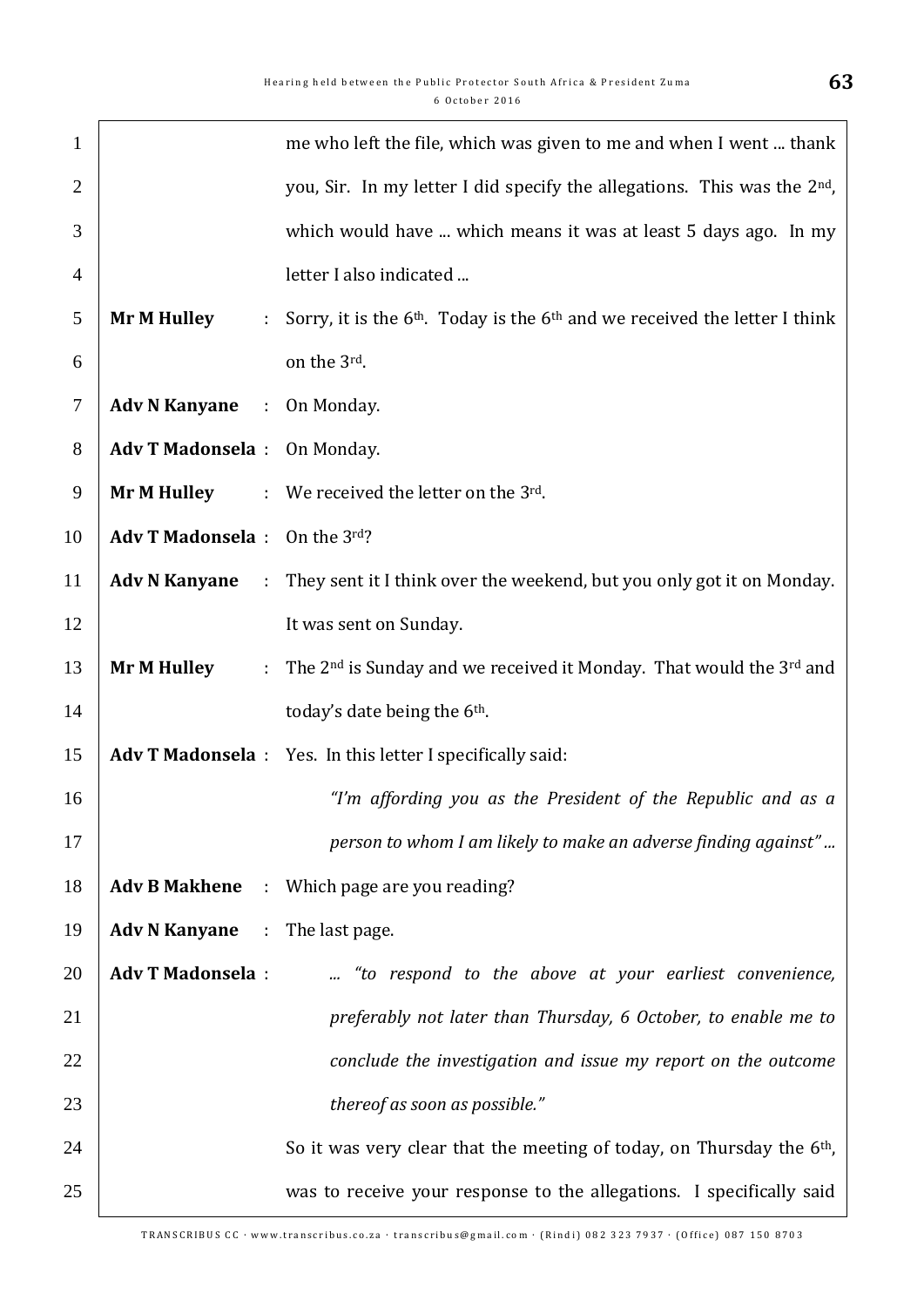**this, Mister President:**  *"I further confirm my commitment to meet with and get a comprehensive presentation of your version on 6 October 2016."*  Throughout the week we have been asked if we are going to meet with the President and what will be the purpose? We have made it clear, it is to receive the presentation of your version, Sir. The two Lawyers know that in pleadings or in proceedings, even on 8 8 8 arbitration, you don't go and sit with the Arbitrator and then when you are sitting there you then start saying, "No, I don't want to **engage 1** engage you on the merits. I want to engage you on process". 11 | If you have any objection to the process, you object in advance. 12 12 I admit that the letter was emailed to Adv Makhene and the PA on 13 Sunday, and of course nobody sits and watches their email 24 hours **14** and we had indicated we would do so on Friday, having been **The State of the standard is a standard to do that.** I also admit that the stash of documents, which **is not very comprehensive, was sent to all of the parties by the team** 17 on Saturday. 18 So you knew when you received these documents on Monday **that we will have this meeting on Thursday, the team knew that. The** 20 | DG on the other hand knew exactly what the particulars were, **because we had a meeting with the DG in Presidency, Dr Lubisi, the previous week.** It was on Monday, that week, where we have a **Fig. 23 recorded meeting indicating what the allegations were and then just buy** confirming that we are ready to provide the paperwork. At no 25 Stage did we receive any communication from yourself, Sir, from the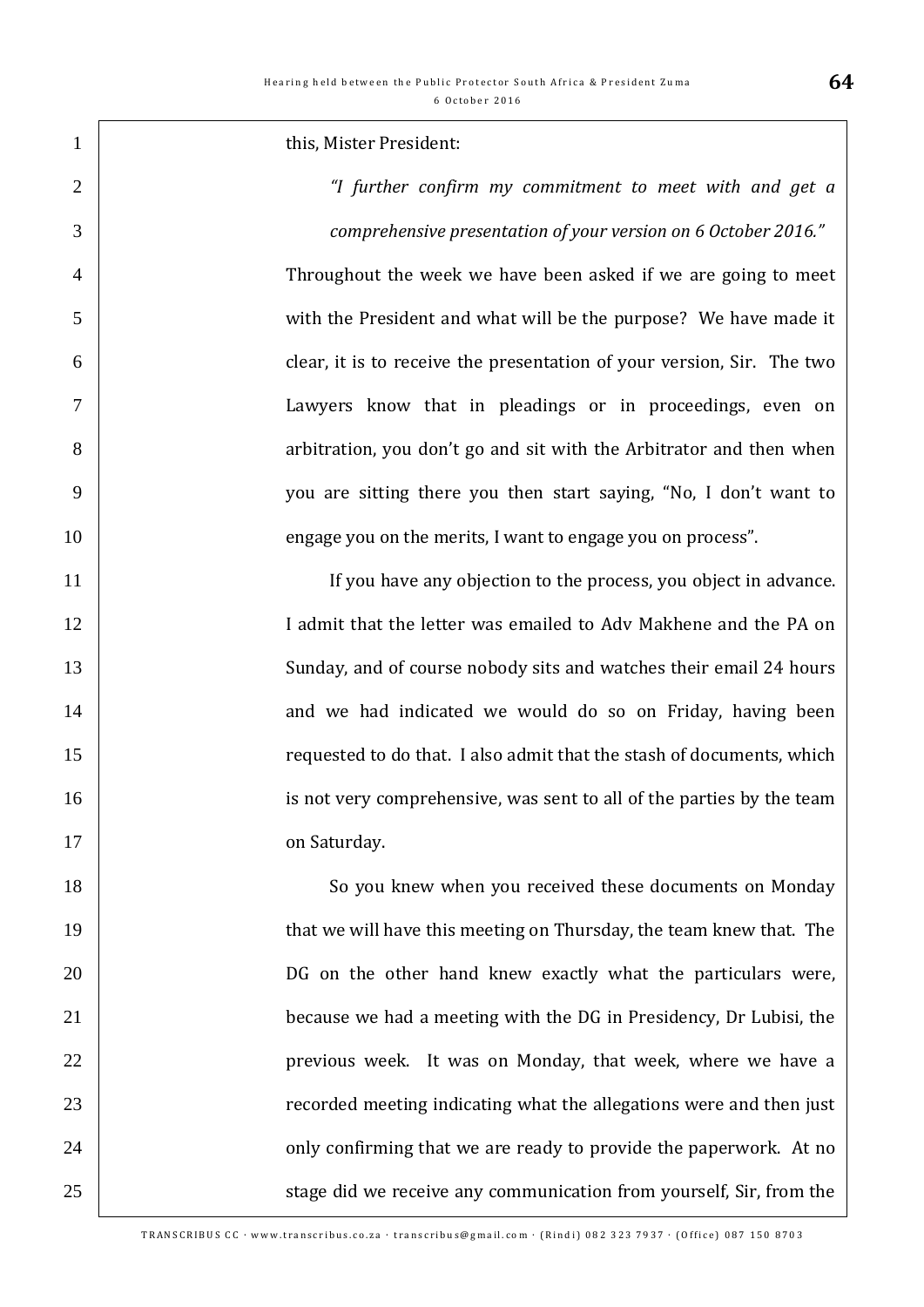| $\mathbf{1}$   |                         |   | DG or from your Lawyers objecting to the process. Even at the final                              |
|----------------|-------------------------|---|--------------------------------------------------------------------------------------------------|
| $\overline{2}$ |                         |   | end yesterday we received a letter, which was read to me this                                    |
| 3              |                         |   | morning when I was at Gallagher Estate. That letter did not say we                               |
| $\overline{4}$ |                         |   | are not meeting today to hear your version. It asked me whether or                               |
| 5              |                         |   | not the Media reports that say there is a report that has findings is                            |
| 6              |                         |   | true and secondly asked me if it is true that I'm dismissing  or                                 |
| 7              |                         |   | something along those lines - because it was read to me, I didn't see                            |
| 8              |                         |   | it - I'm dismissing Mr Hlongwane, which answer was "no" to both                                  |
| 9              |                         |   | issues, to say no, he will just be invited to bring his evidence under                           |
| 10             |                         |   | oath.                                                                                            |
| 11             |                         |   | Now of course it is in the list  at no stage was this raised and it                              |
| 12             |                         |   | is not clear to us, as we are reflecting, why would you be okay with                             |
| 13             |                         |   | the proceedings and even announce to the world that "We are here                                 |
| 14             |                         |   | to answer to the issues" and then now that we are here, we are not                               |
| 15             |                         |   | able to do it and we want now to do it on the eve of my departure?                               |
| 16             |                         |   | I'm leaving on the 14 <sup>th</sup> and ideally on the 14 <sup>th</sup> I should be sitting with |
| 17             |                         |   | the new Public Protector and handing over administratively to her                                |
| 18             |                         |   | everything that I have been doing, but even if I wasn't going to do                              |
| 19             |                         |   | that, you want me Sir, to apply my mind to everything that I'm going                             |
| 20             |                         |   | to hear from the President and contrast all of these versions.                                   |
| 21             |                         |   | I'm not able to do that on the evening of the 13 <sup>th</sup> and then issue                    |
| 22             |                         |   | a finding on the 14 <sup>th</sup> , I can't do that, but I have a suggestion                     |
| 23             | <b>Mr M Hulley</b>      | ÷ | Might I respond?                                                                                 |
| 24             | <b>Adv T Madonsela:</b> |   | Okay, please respond?                                                                            |
| 25             | <b>Mr M Hulley</b>      | ÷ | Might I respond then just to give that clarity? First of all I think an                          |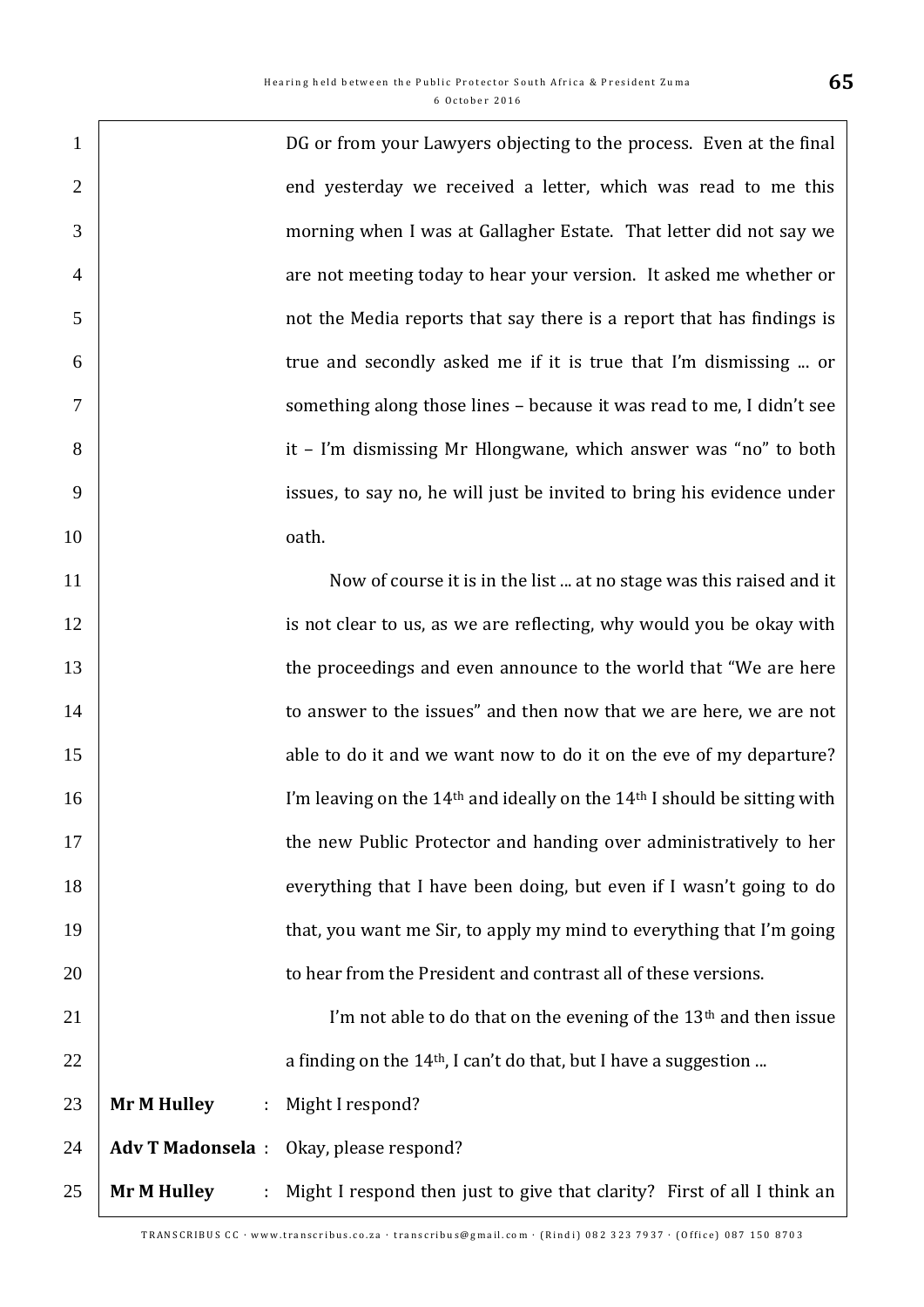| $\mathbf{1}$   |                         | acknowledgement must be made that it was a lengthy letter. As I                          |
|----------------|-------------------------|------------------------------------------------------------------------------------------|
| $\overline{2}$ |                         | said in anticipation of receiving a response, there was a scheduled                      |
| 3              |                         | consultation with President Zuma after the ANC's MEC on Sunday                           |
| $\overline{4}$ |                         | That consultation was had. Of course at that stage no<br>night.                          |
| 5              |                         | documents were received from your office.<br>The President's                             |
| 6              |                         | schedule, being what it is, the first opportunity  yes, it is true that                  |
| $\overline{7}$ |                         | the letter was received on Monday. First opportunity we had again                        |
| 8              |                         | to consult was yesterday and at that stage                                               |
| 9              |                         | Adv T Madonsela : Was that before or after the letter of yesterday was issued?           |
| 10             | <b>Mr M Hulley</b>      | : That would have been  no, that was a brief letter. It was a brief                      |
| 11             |                         | letter where                                                                             |
| 12             |                         | Adv T Madonsela : I'm asking though when you consulted with President Zuma               |
| 13             | <b>Mr M Hulley</b>      | : It was after the letter.                                                               |
| 14             |                         | Adv T Madonsela :  was it before or after you had issued that letter?                    |
| 15             | <b>Mr M Hulley</b>      | : It was after the letter. It was after the letter. So the only opportunity              |
| 16             |                         | we had                                                                                   |
| 17             |                         | Adv T Madonsela : So who issued that letter then, on whose instructions, if it wasn't on |
| 18             |                         | the instructions of President Zuma?                                                      |
| 19             | <b>Mr M Hulley</b><br>÷ | It was on President Zuma's instructions. A telephonic consultation                       |
| 20             |                         | was had, say, "This is the matter the concerns us, this is the matter                    |
| 21             |                         | that we want clarity on". I then met with the DG on the date that the                    |
| 22             |                         | letter was issued. I conveyed to him that these were President                           |
| 23             |                         | Zuma's instructions, met with him personally and as a consequence                        |
| 24             |                         | of that he issued the letter. The point that is made                                     |
| 25             | <b>Adv T Madonsela:</b> | But then with the two of you then, if you had the ability to meet with                   |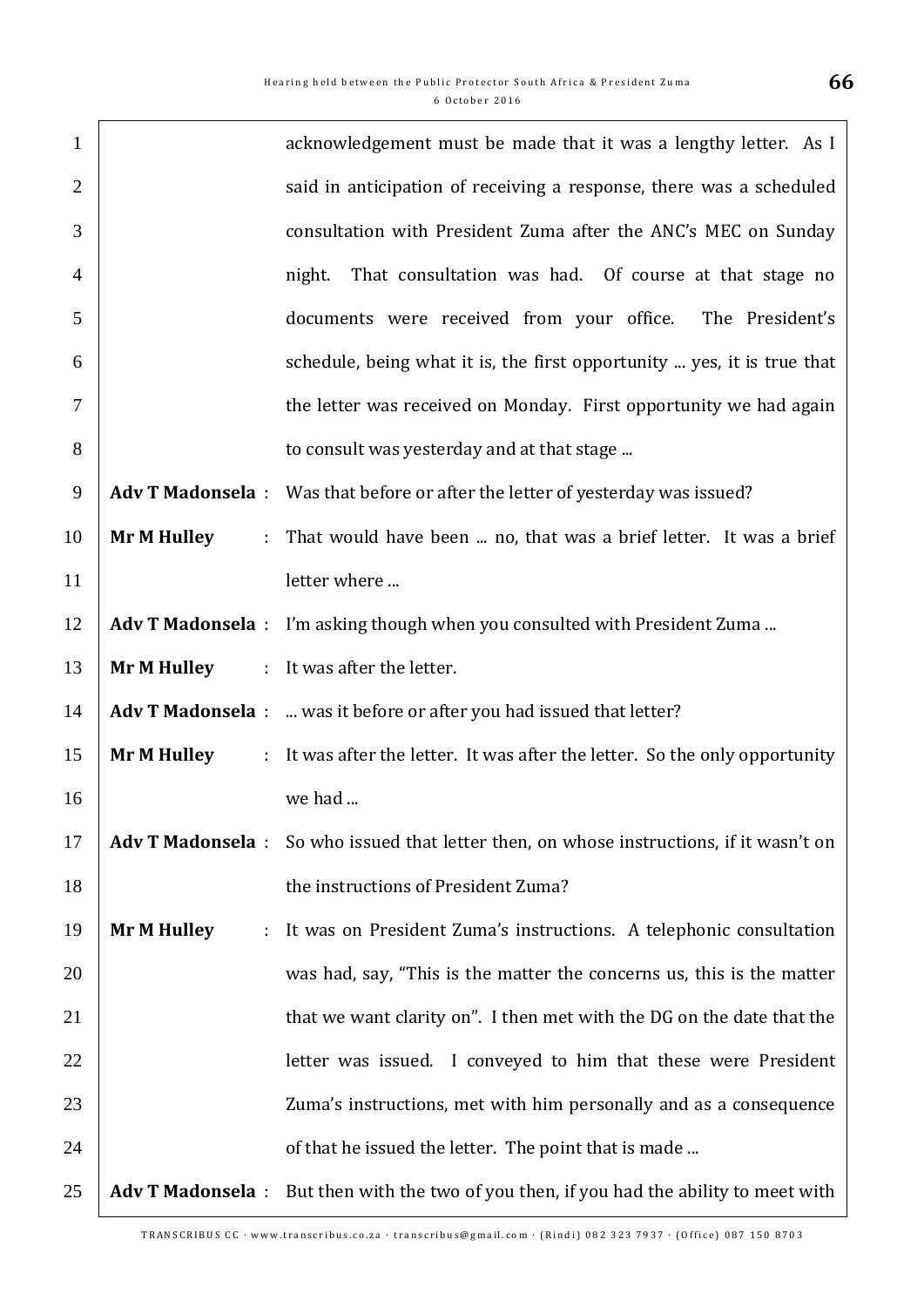| $\mathbf{1}$     |                         |    | the DG, why was it not possible to peruse the document? As you              |
|------------------|-------------------------|----|-----------------------------------------------------------------------------|
| $\overline{2}$   |                         |    | have indicated it is only a 22-page letter. We peruse hundreds of           |
| 3                |                         |    | pages over the same period when we deal with the processes.                 |
| $\overline{4}$   | <b>Adv B Makhene</b>    | ÷. | I'm working on something else. I was working on FICA and other              |
| 5                |                         |    | things.                                                                     |
| 6                | <b>Adv T Madonsela:</b> |    | So I'm asking why was it not possible? There was also the team that         |
| $\overline{7}$   |                         |    | had met with us earlier, where we had shared these views. Why was           |
| 8                |                         |    | it not possible to look through these documents?                            |
| $\boldsymbol{9}$ | <b>Mr M Hulley</b>      | t. | We did look through the documents. I am not saying as from Monday           |
| 10               |                         |    | that we didn't have an opportunity to look at the document. The             |
| 11               |                         |    | question is, did we have an opportunity to consult, to take an              |
| 12               |                         |    | instruction and formulate a response? My answer to you is, given the        |
| 13               |                         |    | President's diary, the only opportunity where that was possible was         |
| 14               |                         |    | yesterday and we had scheduled that in anticipation of whatever             |
| 15               |                         |    | additional matters might well arise, and that is why I started in my        |
| 16               |                         |    | opening comments to you, to say that is why there was no written            |
| 17               |                         |    | representation in the manner that we have made today, because               |
| 18               |                         |    | quite frankly the time period did not permit, coupled with the fact         |
| 19               |                         |    | that we always understood the import of the purpose of the meeting,         |
| 20               |                         |    | as that which was expressed in paragraph 2 of your letter dated 22nd        |
| 21               |                         |    | of September.                                                               |
| 22               |                         |    | Adv T Madonsela : Well, we haven't changed from paragraph 2.                |
| 23               | <b>Mr M Hulley</b>      | ÷  | With respect there is a drastic change. If you do a comparative             |
| 24               |                         |    | analysis, both in respect of its volume, its import and the scope, one      |
| 25               |                         |    | more welcome to the conclusion that the letter dated the 2 <sup>nd</sup> of |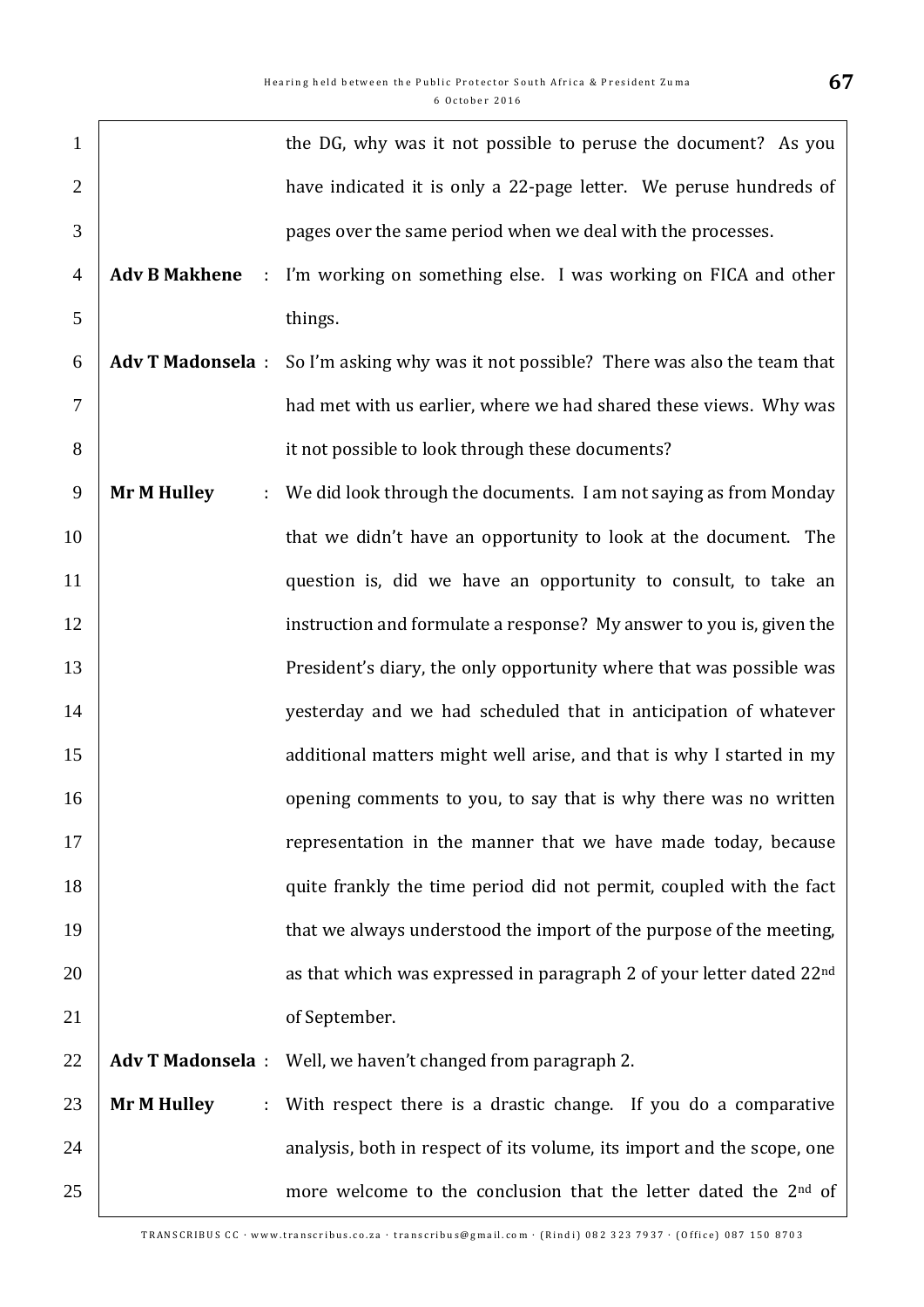| $\mathbf{1}$   |                                      | October                                                                               |
|----------------|--------------------------------------|---------------------------------------------------------------------------------------|
| $\overline{2}$ | <b>Adv T Madonsela:</b>              | The scope doesn't change. Mister Hulley, the scope doesn't change.                    |
| 3              |                                      | Mister President, the letter has always accused you of violating the                  |
| $\overline{4}$ |                                      | Executive Ethics Code. Mr Hulley here on the record has suggested                     |
| 5              |                                      | that you never knew that you were accused of anything, that you                       |
| 6              |                                      | thought you had to answer for your son. From the outset the only                      |
| $\tau$         |                                      | reason you are  looked into this was that Complainant number two                      |
| 8              |                                      | asked us to question whether or not you had violated the Executive                    |
| 9              |                                      | Ethics Code by either enabling or allowing this? So that enquiry has                  |
| 10             |                                      | not changed.                                                                          |
| 11             |                                      | That was not about you being the father of young Mr Zuma. It                          |
| 12             |                                      | was about you as the President of South Africa being caught up. It is                 |
| 13             |                                      | incidental that young Mr Zuma is your son, because that is the detail                 |
| 14             |                                      | of the relationship, but the accusation was never about you                           |
| 15             |                                      | answering for Mr Duduzane Zuma's actions. It was always about you                     |
| 16             |                                      | answering for your actions. We can read the first letter and I would                  |
| 17             |                                      | ask you to read it aloud for the record, Mister Hulley, the very first                |
| 18             |                                      | letter I wrote to the President?                                                      |
| 19             | <b>Mr M Hulley</b><br>$\mathbb{Z}^+$ | With respect, Madam Prosecutor                                                        |
| 20             |                                      | Adv T Madonsela : I just think we keep going around in circles about what exactly did |
| 21             |                                      | the President know about what he was being asked to answer for. It                    |
| 22             |                                      | was always about your ethical conduct, Sir.                                           |
| 23             | <b>Mr M Hulley</b><br>÷.             | With respect Madam Prosecutor, I think we have made our                               |
| 24             |                                      | submissions. We have made a request of you, I think you have heard                    |
| 25             |                                      | it out of the mouth of President Zuma as well. We have laid bare                      |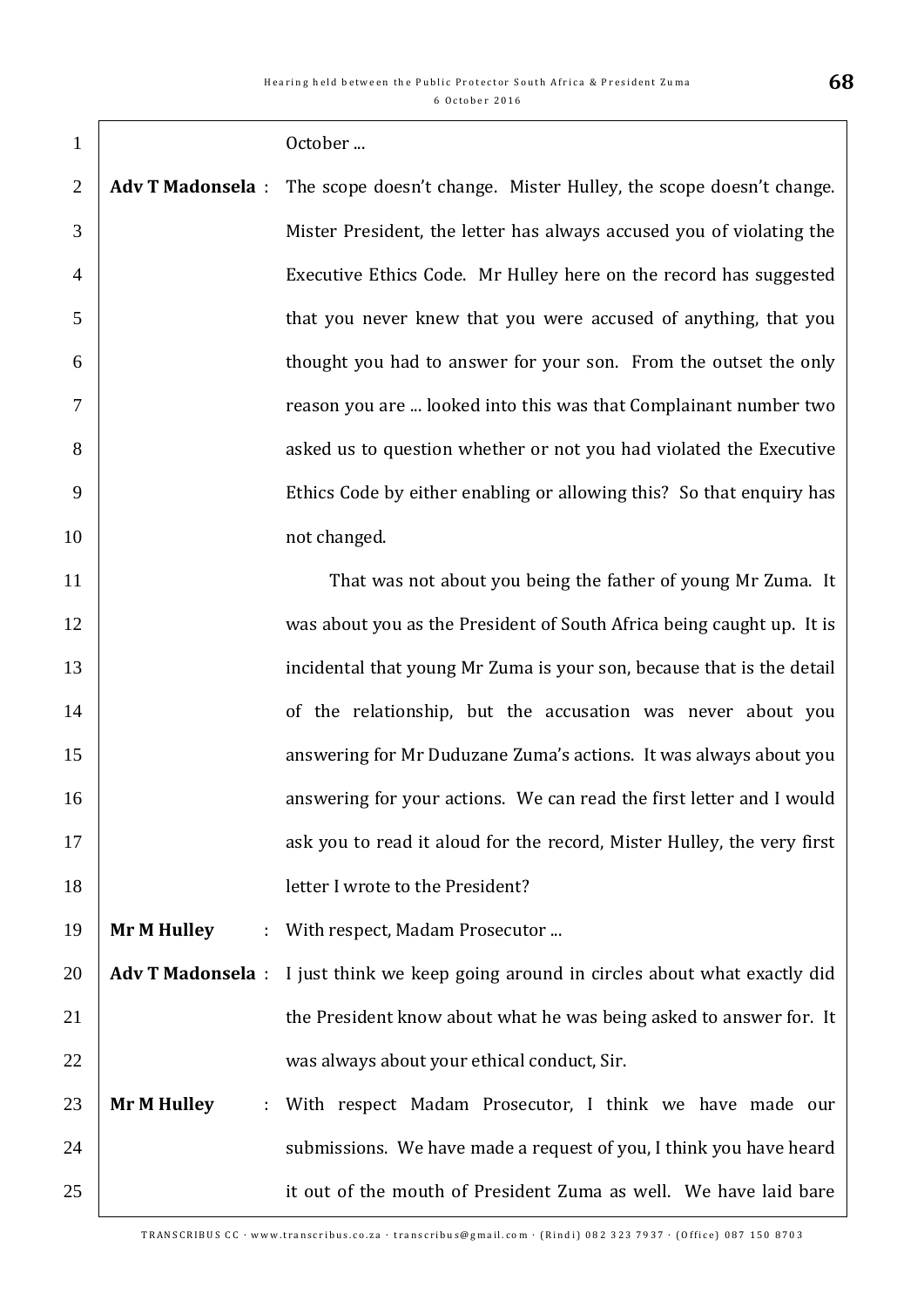| $\mathbf{1}$   |                          | what the difficulties are. It is not a contrive situation to make sure  |
|----------------|--------------------------|-------------------------------------------------------------------------|
| $\overline{2}$ |                          | that this matter falls within the realm of your successor or any of     |
| 3              |                          | those matters. It is a genuine attempt to assist and we are going to    |
| $\overline{4}$ |                          | assist, whether it be yourself or your successor, I think the President |
| 5              |                          | has expressed a                                                         |
| 6              | <b>Adv T Madonsela:</b>  | Alright. I'm making a ruling that President, we proceed now. You        |
| 7              |                          | make your choice then, Sir. If you want to proceed, you can proceed.    |
| 8              |                          | If you choose not to proceed, I will proceed then with whatever         |
| 9              |                          | information I have, because honestly Sir, I think you have been given   |
| 10             |                          | an ample opportunity to assist me with this investigation. It is a      |
| 11             |                          | requirement in terms of Section $7(4)$ of the Public Protector Act,     |
| 12             |                          | which Madam, you had that Act earlier. We can look at it.               |
| 13             |                          | It is a requirement of Section 7(9) of the Public Protector Act         |
| 14             |                          | that the Public Protector may ask anyone in the Republic to assist      |
| 15             |                          | him or her with an investigation and I honestly think that you can      |
| 16             |                          | assist me right now. I honestly think whatever the intention may be     |
| 17             |                          | regarding postponing this matter to the $14th$ , it is an irrational    |
| 18             |                          | arrangement, it will not work.                                          |
| 19             | <b>Mr M Hulley</b><br>÷. | I think then we must respectfully convey to you that under that         |
| 20             |                          | conditions                                                              |
| 21             | <b>Adv T Madonsela:</b>  | Please can you not stop  can you stop talking for the President?        |
| 22             |                          | Mister Hulley, I'm forbidding you from speaking. I'm not giving you     |
| 23             |                          | an opportunity. I'm asking Mister President to address me. He is        |
| 24             |                          | the                                                                     |
| 25             | <b>Mr M Hulley</b>       | : And is there any purpose or should I excuse myself?                   |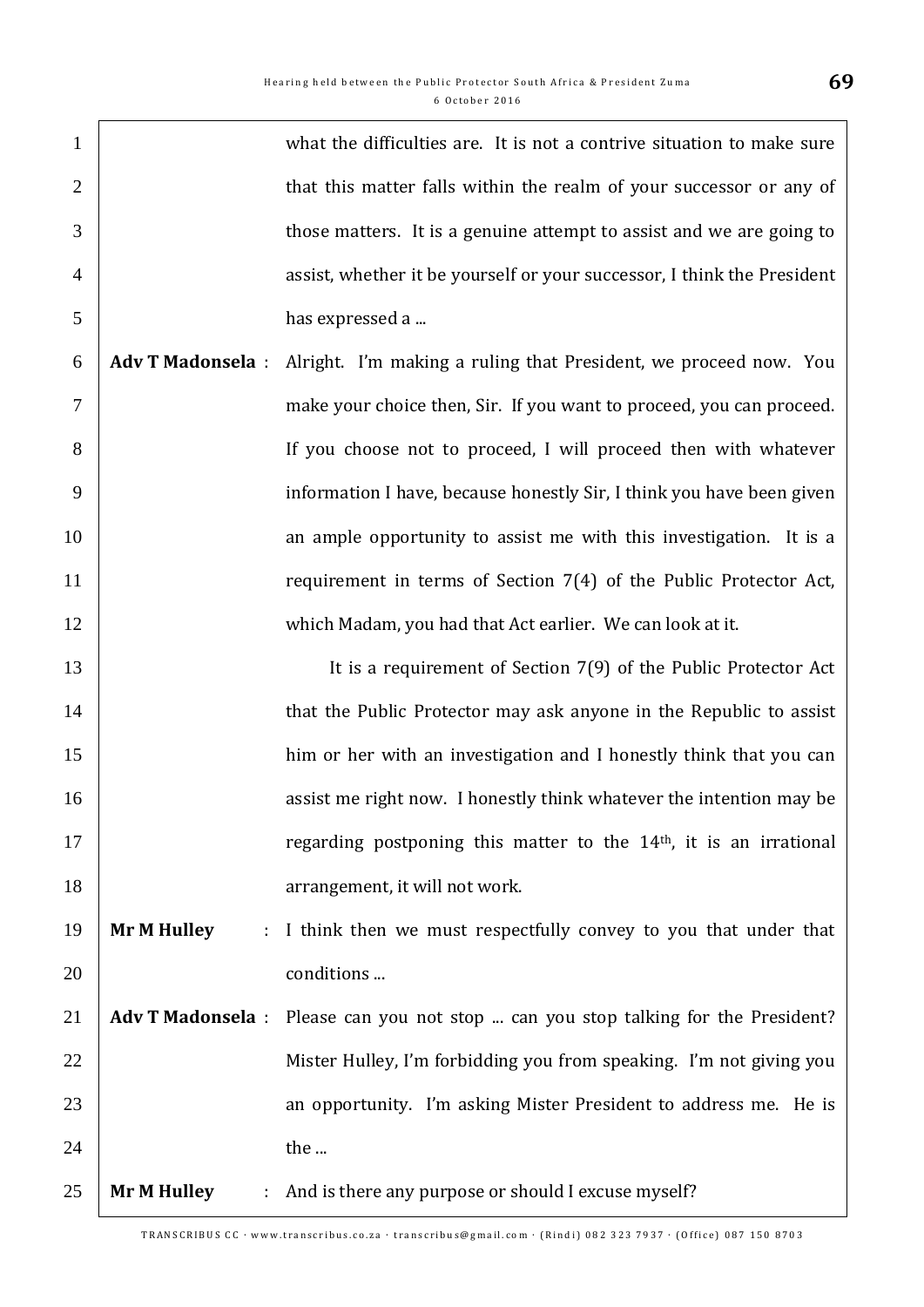| $\mathbf{1}$   |                           | Adv T Madonsela : No, Sir, you are here to support Mr President, but Mr President Zuma   |
|----------------|---------------------------|------------------------------------------------------------------------------------------|
| $\overline{2}$ |                           | is the one who is employed by the State of South Africa in this                          |
| 3              |                           | capacity. You are employed as his Advisor, but not as his mouth.                         |
| $\overline{4}$ |                           | Mister President, I am requesting that we proceed with the answers                       |
| 5              |                           | you can give. Any additional answers  what we can do, we have                            |
| 6              |                           | noticed that on the 10 <sup>th</sup> you are going to be chairing a meeting of the       |
| $\tau$         |                           | ANC, which meeting sometimes you don't chair. When you are out of                        |
| 8              |                           | the country somebody else in the ANC chairs.                                             |
| 9              |                           | We can then agree that you will answer the questions you can                             |
| 10             |                           | answer today and then on Monday, the 10 <sup>th</sup> any answers that you               |
| 11             |                           | still want to give, we can then  I can reschedule whatever I have to                     |
| 12             |                           | do on the 10 <sup>th</sup> and make myself available for this. I rescheduled             |
| 13             |                           | things to be here myself, because it was important that I give you an                    |
| 14             |                           | opportunity to give me your version of what happened.                                    |
| 15             | <b>Adv B Makhene</b><br>÷ | Can't we put the questions in writing?                                                   |
| 16             |                           | Adv T Madonsela : No, they have to be answered, because inquisitorial things is that you |
| 17             |                           | need to follow up  if you don't understand, you need to follow up,                       |
| 18             |                           | but really I have read them on the record, they are simple questions                     |
| 19             |                           | that is  and the President has said he has answered these questions                      |
| 20             |                           | before and for me  thank you, Sir. I had said we are not having this                     |
| 21             |                           | conversation only in terms of Section 7(4) of the Public Protector                       |
| 22             |                           | Act. You are Mister President, required in terms of Section 7(4) of                      |
| 23             |                           | the Public Protector Act to assist me. It says there:                                    |
| 24             |                           | "For the purposes of conducting an investigation the Public                              |
| 25             |                           | Protector may direct any person to submit an affidavit or                                |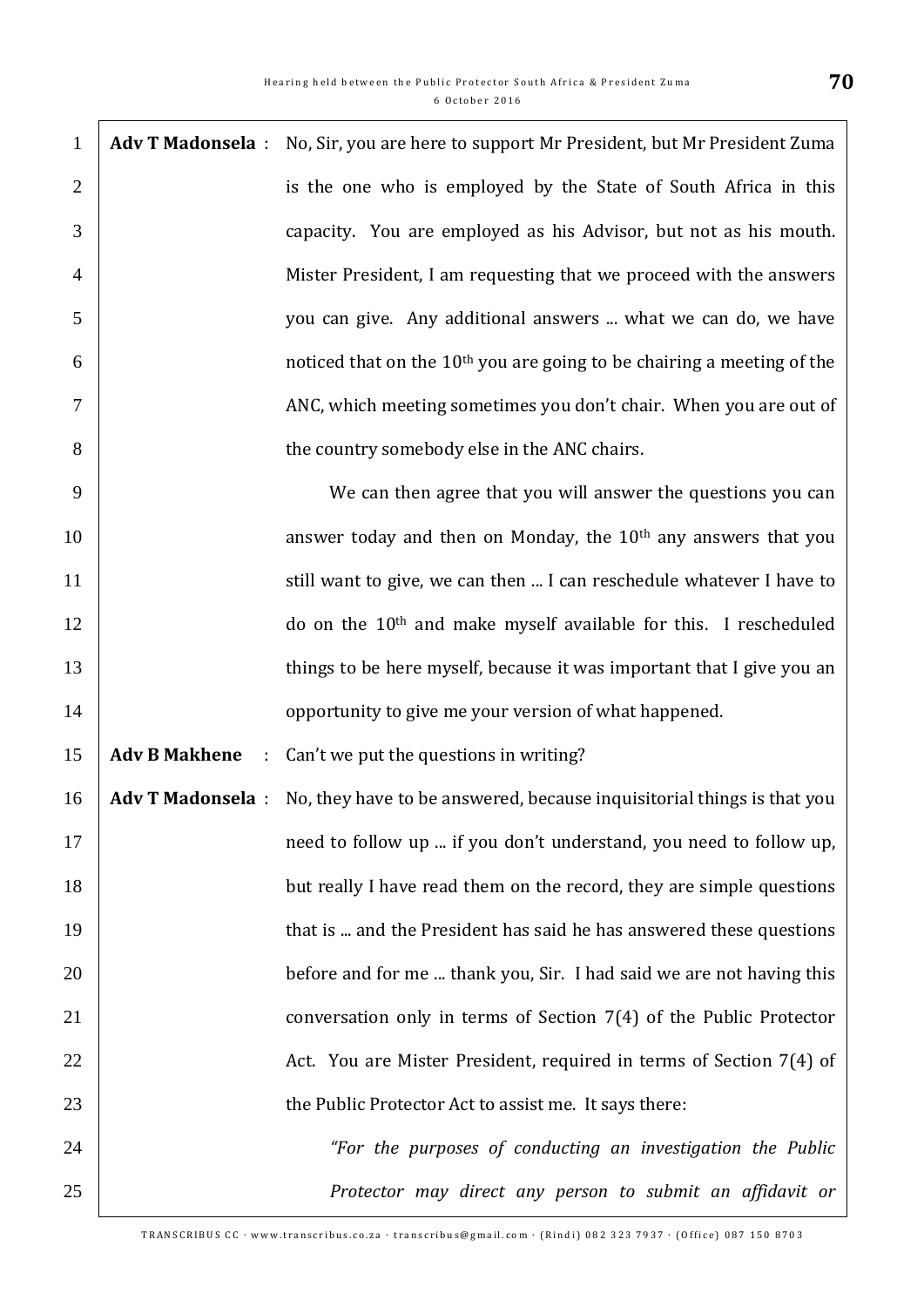| $\mathbf{1}$   | affirmed declaration or to appear before him or her to give             |
|----------------|-------------------------------------------------------------------------|
| $\overline{2}$ | evidence or to produce any document in his or her possession or         |
| 3              | under his or her control, which has a bearing on the matter being       |
| $\overline{4}$ | investigated, and may examine such person."                             |
| 5              | "And may examine such person", that is the part where I can             |
| 6              | examine. Then the second  then (b) says:                                |
| 7              | "The Public Protector or any person duly authorised thereto by          |
| 8              | him or her may request an explanation from any person whom he           |
| 9              | or she reasonably suspects of having information, which has a           |
| 10             | bearing on a matter being or to be investigated."                       |
| 11             | The important part is Section 5, because it says:                       |
| 12             | "A direction referred to in Subsection $(4)(a)$ shall be by way of a    |
| 13             | subpoena containing particulars of the matter in connection with        |
| 14             | which the person subpoenaed is required to appear before the            |
| 15             | Public Protector and shall be signed by the Public Protector on         |
| 16             | the person subpoenaed."                                                 |
| 17             | Then Subsection (6) says:                                               |
| 18             | "The Public Protector may require any person appearing as a             |
| 19             | witness before him or her to give evidence under oath."                 |
| 20             | So that is it. Right, can we hear your view Sir, because we have really |
| 21             | been chasing our tails? We have wasted your valuable time and yet       |
| 22             | we just have been discussing process, and this process matter was       |
| 23             | never brought to our attention before we came here. I have read the     |
| 24             | questions to you, Mister President and you can apply your mind. I       |
| 25             | have just asked you to explain your relationship with the Gupta         |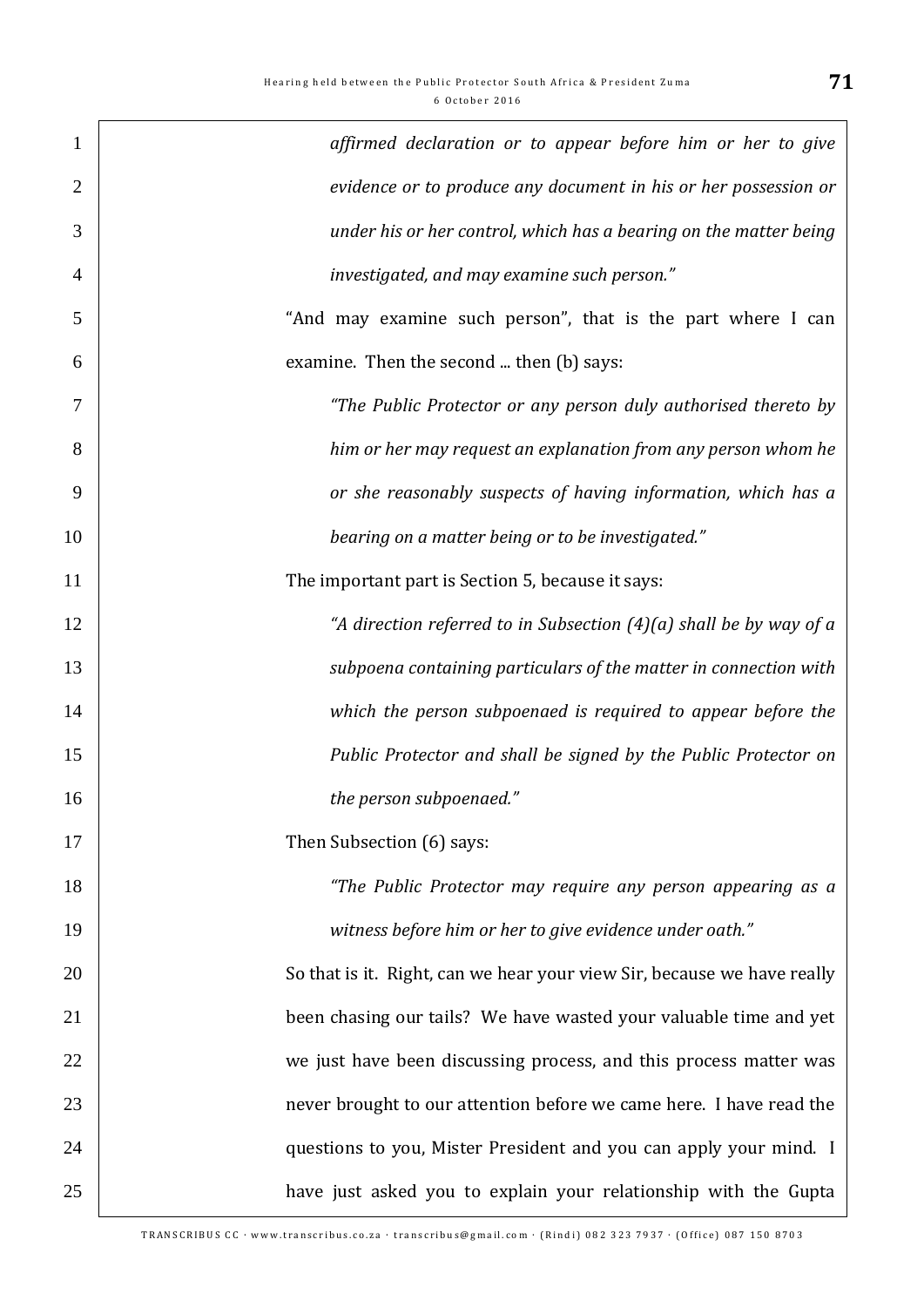| $\mathbf{1}$   |                                        | Family and things like that. I'm also making then an offer that the    |
|----------------|----------------------------------------|------------------------------------------------------------------------|
| $\overline{2}$ |                                        | only reasonable  because we have to be reasonable. We can't defer      |
| 3              |                                        | to a future that is unattainable and the future of the $13th$ is an    |
| $\overline{4}$ |                                        | unattainable future. I am saying then that we proceed and then on      |
| 5              |                                        | Monday Adv Makhene wanted to know if these questions could be          |
| 6              |                                        | answered by way of written. What could have happened is that after     |
| $\tau$         |                                        | on President Zuma being accused he could have answered those           |
| 8              |                                        | questions, these allegations that are being made by an affidavit and   |
| 9              |                                        | just said, "This is what I know" and then                              |
| 10             | <b>Adv B Makhene</b><br>$\mathbb{R}^n$ | You mean that ones that are here?                                      |
| 11             | <b>Adv T Madonsela:</b>                | No, the original accusations by way of an affidavit he could have said |
| 12             |                                        | that. For example the DG, when we subpoenaed him for something,        |
| 13             |                                        | he came with an affidavit that was saying, "No, we don't know this,    |
| 14             |                                        | the Cabinet thinks that we don't do things this way" and he            |
| 15             |                                        | submitted an affidavit to that effect.                                 |
| 16             | <b>Adv B Makhene</b><br>÷              | Are you saying he can still prepare an affidavit?                      |
| 17             | <b>Adv T Madonsela:</b>                | Certainly, but that would not be answering our specific questions.     |
| 18             |                                        | That would be answering the accusations. You will remember we          |
| 19             |                                        | sent him the accusations, so the affidavit would have answered these   |
| 20             |                                        | people that are accusing you, Sir. "Jonas says he was offered  I was   |
| 21             |                                        | not a party to that" or if  whatever, Mentor says, "I was sitting in a |
| 22             |                                        | room next-door" and that she says, "I was  she informed me"  that      |
| 23             |                                        | you could have responded to Sir, because from day one I did indicate   |
| 24             |                                        | that you are then suspected by the Complainant of having violated      |
| 25             |                                        | your responsibilities under the Executive Ethics Code. That is not a   |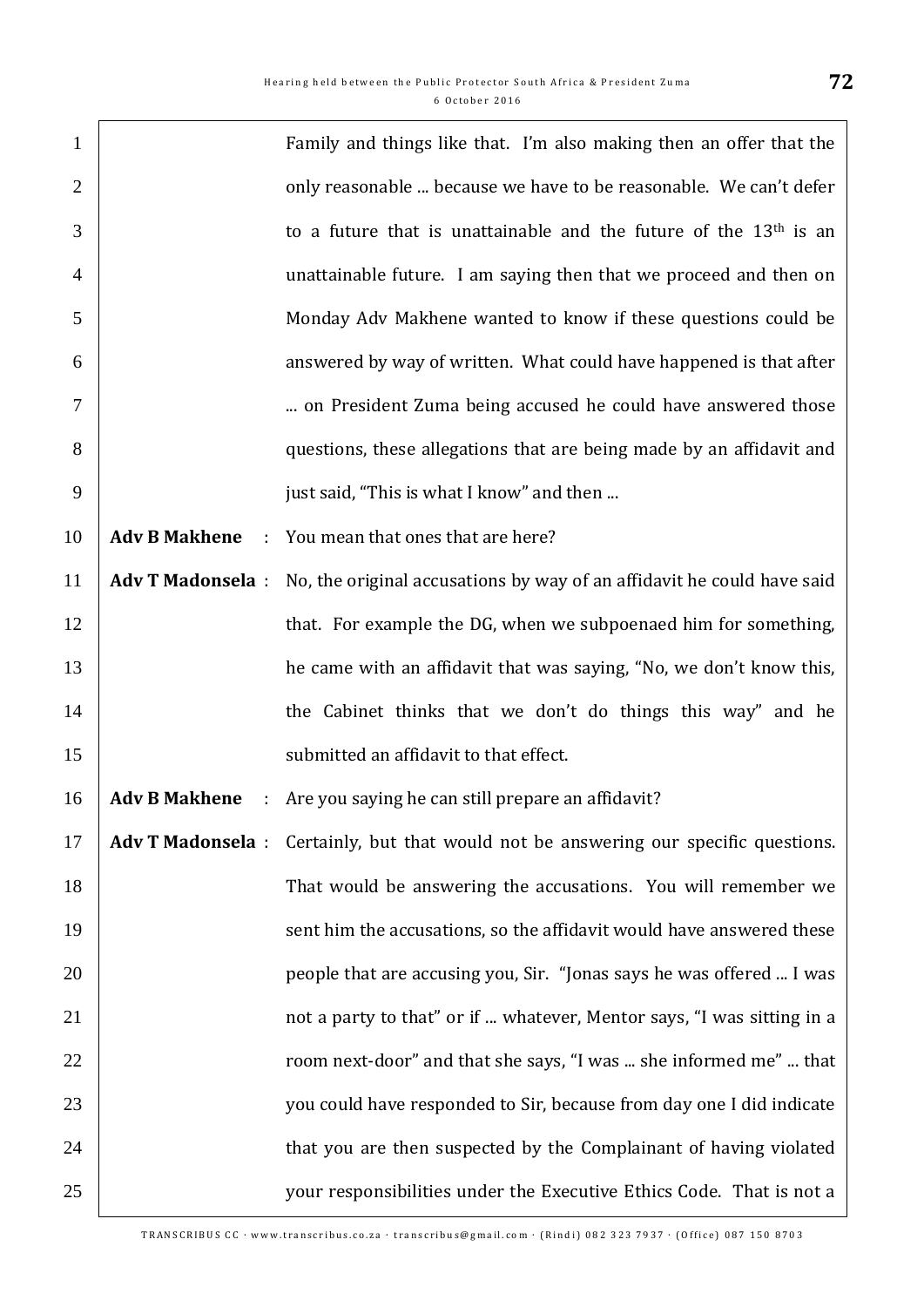| $\mathbf{1}$   |                         |   | surprise thing that came two and a half days ago.                                        |
|----------------|-------------------------|---|------------------------------------------------------------------------------------------|
| $\overline{2}$ | <b>Adv B Makhene</b>    | ÷ | But can't we - in order to try and accommodate the timelines that we                     |
| 3              |                         |   | have – send you an affidavit to respond to the accusations and then                      |
| $\overline{4}$ |                         |   | what we are left with are those allegations, because you say you can't                   |
| 5              |                         |   | give them in writing?                                                                    |
| 6              | <b>Adv T Madonsela:</b> |   | Alright.                                                                                 |
| 7              |                         |   | <b>Adv B Makhene</b> : At least we would have done something, because then we can sit    |
| 8              |                         |   | with him, help him to respond to the accusations, send it to you.                        |
| 9              |                         |   | Adv T Madonsela : Alright, let's do so. I still don't want to find myself in a situation |
| 10             |                         |   | where President Zuma has never been given an opportunity to try                          |
| 11             |                         |   | and get to the bottom of it, and I do believe Mister President, it is                    |
| 12             |                         |   | important to have a lengthy discussion and I know that, because I did                    |
| 13             |                         |   | have a lengthy discussion with one of the people who are implicated.                     |
| 14             |                         |   | It gives you their own context of the world and  because from                            |
| 15             |                         |   | where I'm sitting I have not been in any of those places, so I have no                   |
| 16             |                         |   | idea what happened. We decide, as you know, on the balance of                            |
| 17             |                         |   | probabilities what we think happened and we move, but to do that it                      |
| 18             |                         |   | can't be done purely on written evidence.                                                |
| 19             |                         |   | So you need an opportunity to say, "But if you are saying this,                          |
| 20             |                         |   | how does it tally with that?". If I don't do that, I take your cardboard                 |
| 21             |                         |   | statement against somebody who has had an opportunity to give me                         |
| 22             |                         |   | context to theirs. I then weigh those. I may need more text. That is                     |
| 23             |                         |   | why they have a Hearing ordinarily, even in inquisitorial Hearings                       |
| 24             |                         |   | you have a Hearing. So this is what  I still am suggesting Mister                        |
| 25             |                         |   | President, that maybe you get your Deputy to chair Monday's                              |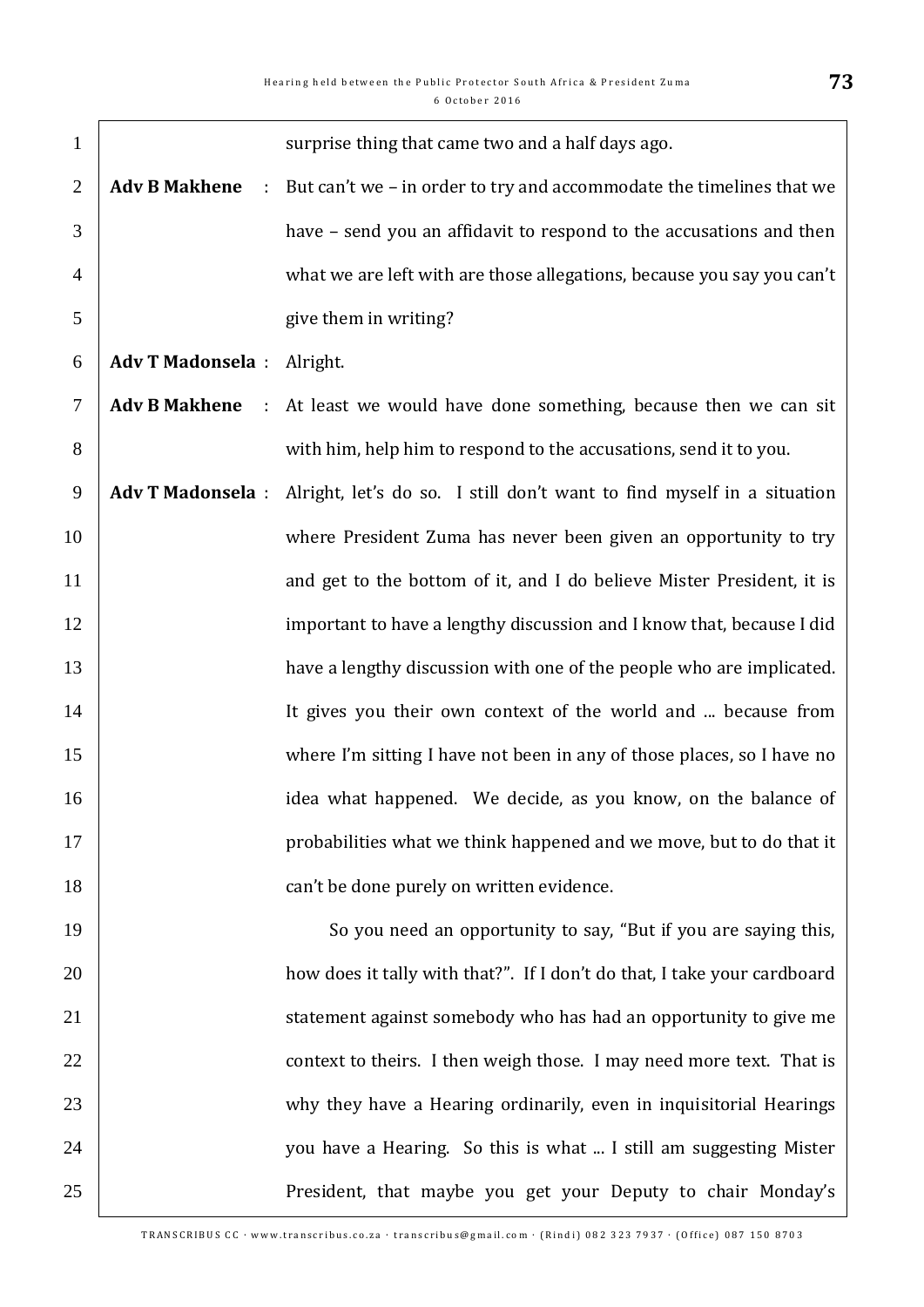| $\mathbf{1}$   |                                        |             | meeting. In that way we will meet ourselves halfway.                                    |
|----------------|----------------------------------------|-------------|-----------------------------------------------------------------------------------------|
| $\overline{2}$ | <b>President Zuma</b> : Oh, my Deputy? |             |                                                                                         |
| 3              |                                        |             | Adv T Madonsela : Your Deputy to chair Monday's meeting, because when you are out of    |
| $\overline{4}$ |                                        |             | the country your Deputy or somebody else do chair those meetings.                       |
| 5              |                                        |             | Sometimes both of you are out of the country and certainly some                         |
| 6              |                                        |             | other leader                                                                            |
| $\tau$         | <b>Adv B Makhene</b>                   | $\sim 10^6$ | Only on Mondays.                                                                        |
| 8              | <b>Adv T Madonsela</b> : Pardon?       |             |                                                                                         |
| 9              | Adv B Makhene : Mondays.               |             |                                                                                         |
| 10             |                                        |             | Adv T Madonsela : No, but there has been times when the President is out of the country |
| 11             |                                        |             | on a Monday.                                                                            |
| 12             |                                        |             | Adv B Makhene : He leaves after the meetings. I'm just saying Gwede doesn't want        |
| 13             |                                        |             | anyone to disturb him, that is his time, he tells us.                                   |
| 14             |                                        |             | Adv T Madonsela : Yeah, but Mr Mantashe will have to appreciate that  I'm trying to     |
| 15             |                                        |             | provide a win-win platform. You insist you need further time. We                        |
| 16             |                                        |             | have been chasing our tails around, do we give each other further                       |
| 17             |                                        |             | time of not? We relented  even though we were ambushed with                             |
| 18             |                                        |             | this request for further time, we relented because we want to be fair                   |
| 19             |                                        |             | we want the full story of what happened. We then said, "Okay, give                      |
| 20             |                                        |             | We are given a date that is unworkable by any<br>us dates".                             |
| 21             |                                        |             | imagination. We are providing one that gives you extra time. It is                      |
| 22             |                                        |             | Thursday today and then on Monday, alternative then  because you                        |
| 23             |                                        |             | are to here on Sunday, Sir.                                                             |
| 24             |                                        |             | <b>President Zuma</b> : Yeah, on Sunday I'm not here.                                   |
| 25             |                                        |             | Adv T Madonsela : That is the problem. Since you are not here on Sunday, then Monday    |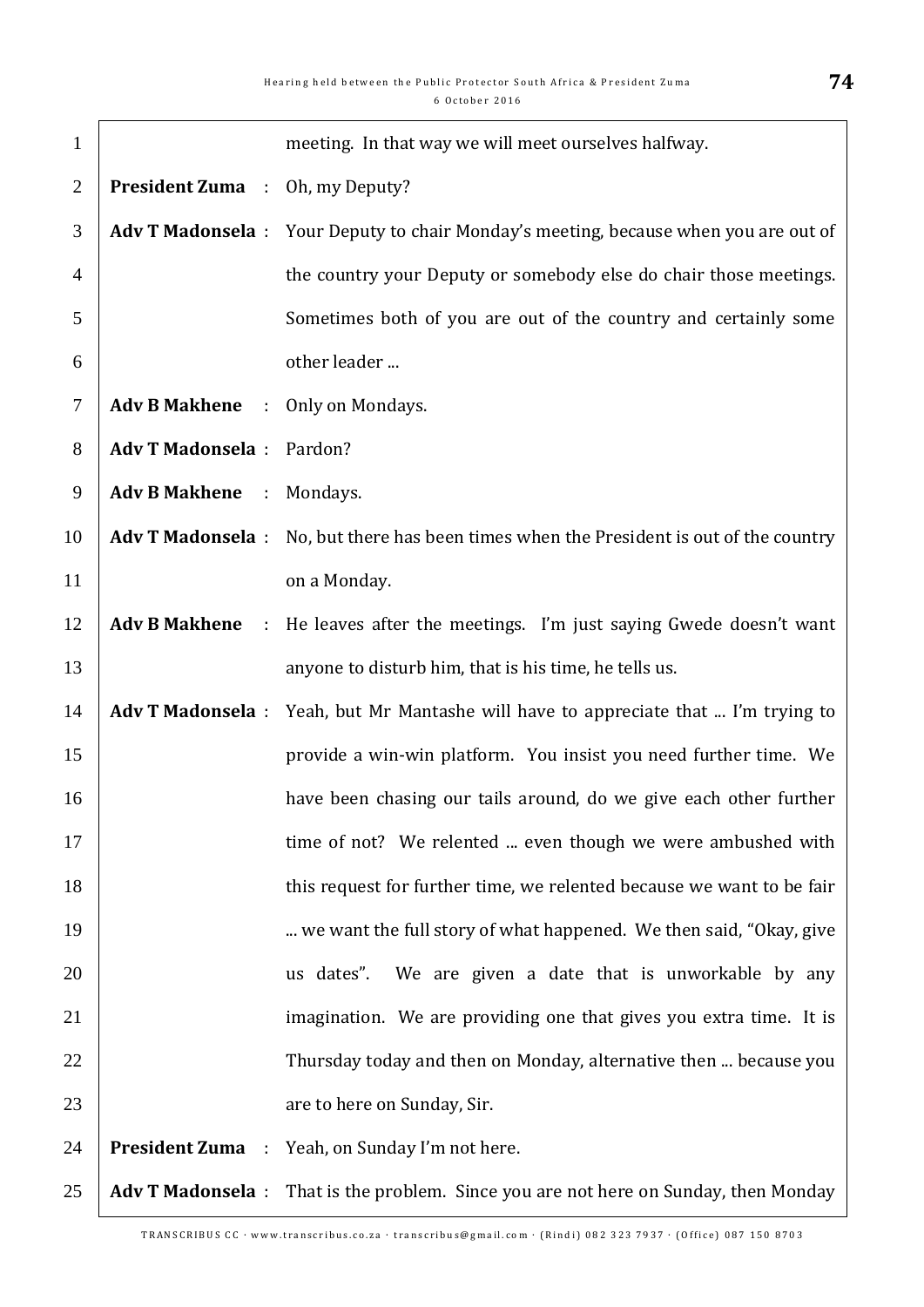| $\mathbf{1}$   |                                     | is the only option. Maybe you could chair the meeting, part of it, on               |
|----------------|-------------------------------------|-------------------------------------------------------------------------------------|
| $\overline{2}$ |                                     | Monday and then half of the day we do this. It is just trying to assist             |
| 3              |                                     | each other. Monday is the only day that we can try  can you find out                |
| $\overline{4}$ |                                     | from Busi what is it that I can opt out?                                            |
| 5              | Mr B Dhlamini                       | : I need to get the phone. The phone is outside.                                    |
| 6              | Adv T Madonsela : We have no phone? |                                                                                     |
| 7              |                                     | Adv N Kanyane : We don't have phones.                                               |
| 8              |                                     | Adv T Madonsela : You will have to go outside, Sir.                                 |
| 9              |                                     | Mr B Dhlamini : No problem. For Monday?                                             |
| 10             |                                     | Adv T Madonsela : Yeah, go to the protectors.                                       |
| 11             | Mr B Dhlamini                       | : And we can go to Johannesburg if <i>(indistinct)</i> .                            |
| 12             |                                     | Adv T Madonsela : Yes. We are not  the Canadian guy who trains people like us, they |
| 13             |                                     | say with them  which unfortunately is a principle we have not                       |
| 14             |                                     | applied, they say, "Anytime, anywhere. If you want us to come to                    |
| 15             |                                     | your house at twelve midnight (24:00)", the Ontario Ombudsman                       |
| 16             |                                     | will come to your house at twelve midnight (24:00). That is why                     |
| 17             |                                     | they do their investigations in 3 months. They never exceed 3                       |
| 18             |                                     | months. The sharpen-your-teeth guy. In fact if it takes 3 months for                |
| 19             |                                     | them it is long. They do this  they do the G77, which resulted in                   |
| 20             |                                     | "caught in the act" against the South African  the Canadian                         |
| 21             |                                     | Government on how it had treated demonstrators.                                     |
| 22             | <b>President Zuma</b> :             | Let me go and check my  my Doctor is here with the  with the                        |
| 23             |                                     | Doctor.                                                                             |
| 24             |                                     | Adv T Madonsela : Yeah, so anytime anywhere my team is saying we can go to the      |
| 25             |                                     | President, wherever he is on Monday, but after he has then done half                |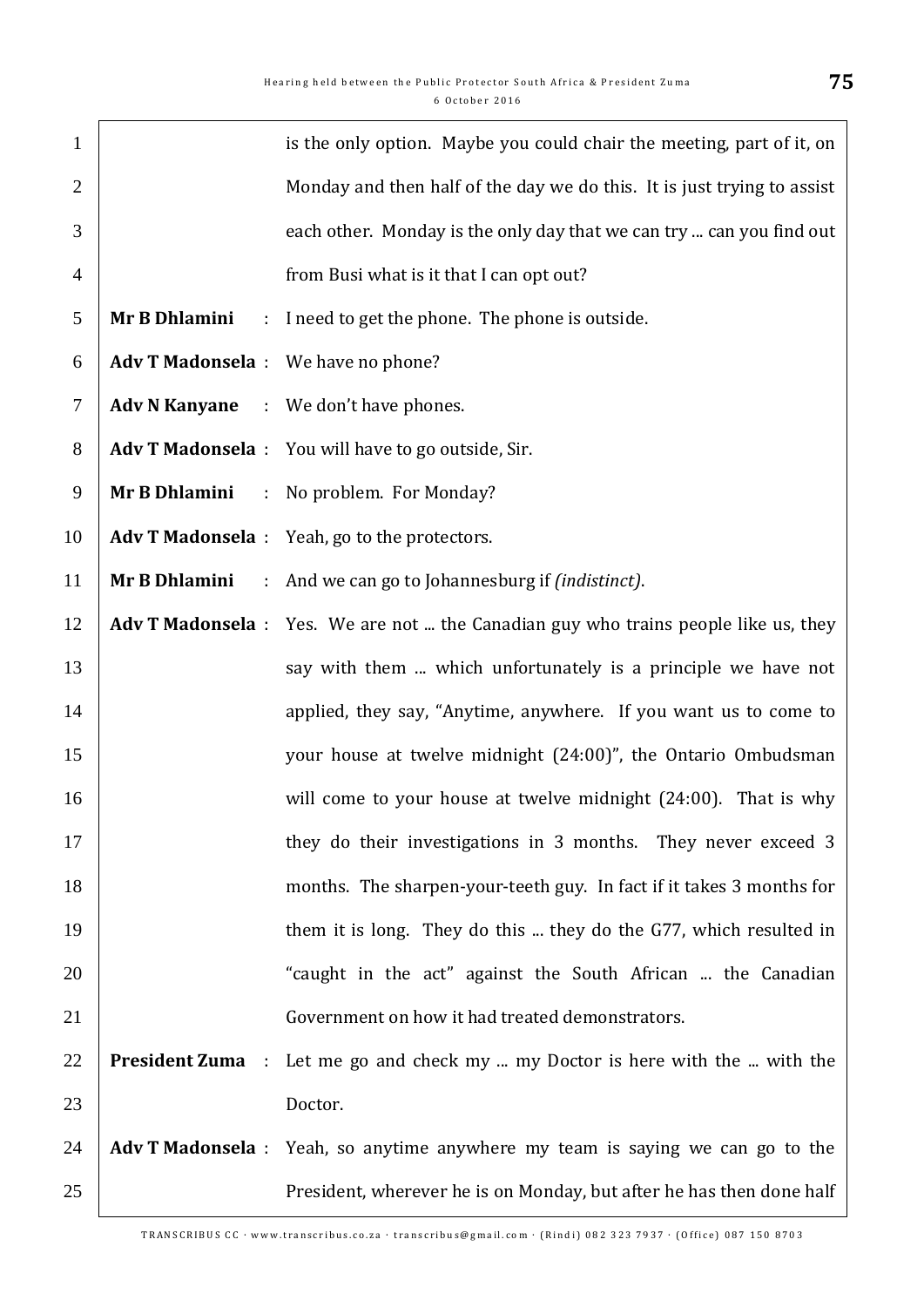| $\mathbf{1}$   |                                | the meeting. So what about you, you are employed fulltime, aren't                     |
|----------------|--------------------------------|---------------------------------------------------------------------------------------|
| $\overline{2}$ |                                | you able to consult with him?                                                         |
| 3              | <b>Adv B Makhene</b>           | : Yeah, but I'm booked for an operation.                                              |
| $\overline{4}$ |                                | [Discussions amongst each other]                                                      |
| 5              | <b>Adv N Kanyane</b>           | : Should I pause?                                                                     |
| 6              | Adv T Madonsela : Yes, please. |                                                                                       |
| $\tau$         |                                | [Go off record // Back on record]                                                     |
| 8              |                                | Adv T Madonsela :  I think it we have been fair, even though this whole procedural    |
| 9              |                                | issue has been an ambush question. Mr Hulley is saying, "We were                      |
| 10             |                                | ambushed with the procedural issue, because the document was a                        |
| 11             |                                | lengthy one", but you have had then seen  and everyone announced                      |
| 12             |                                | to the Media that "We are here to answer questions today" and we                      |
| 13             |                                | show up here, having cancelled everything for today, there are no                     |
| 14             |                                | questions being answered.                                                             |
| 15             |                                | So I'm just saying in all fairness we have tried to meet you                          |
| 16             |                                | halfway, Mister President. After a lengthy  after a whole day                         |
| 17             |                                | squandered discussing procedure, we are then saying let's meet each                   |
| 18             |                                | other halfway. So what I'm putting then on the table  I heard you                     |
| 19             |                                | whisper that you have another 30 minutes, you need to go  20                          |
| 20             |                                | minutes?                                                                              |
| 21             |                                | <b>President Zuma</b> : You mean now? Yeah.                                           |
| 22             |                                | Adv T Madonsela : Which obviously we have eaten 4 hours of your time as the President |
| 23             |                                | of our country, taking care of all of our lives, we have eaten 4 hours                |
| 24             |                                | of your time discussing procedure. That 4 hours could well have                       |
| 25             |                                | been used to discuss these issues and that 4 hours could well have                    |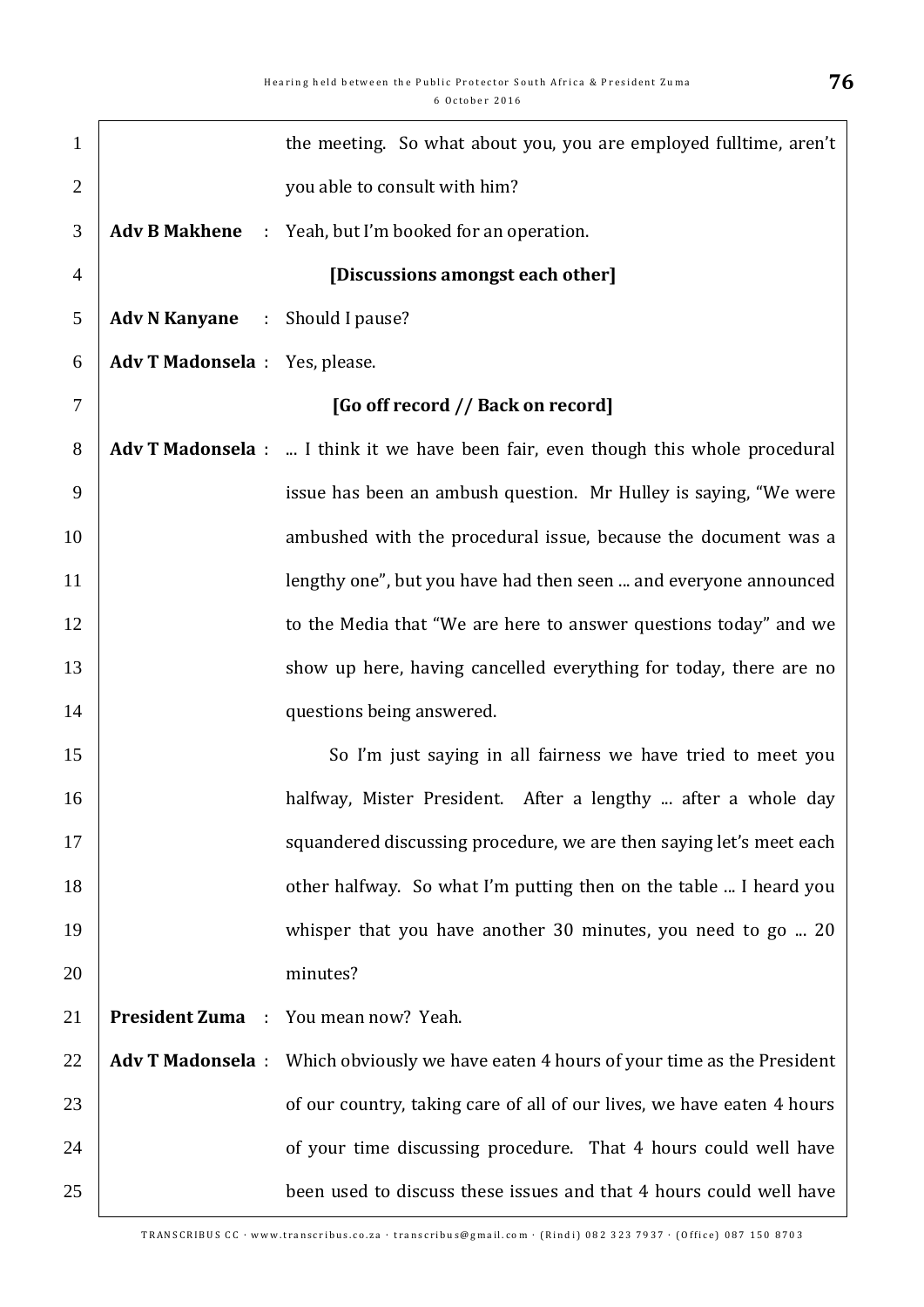| $\mathbf{1}$   |                                   | been used to then identify what leftovers could be dealt with                    |
|----------------|-----------------------------------|----------------------------------------------------------------------------------|
| $\overline{2}$ |                                   | elsewhere. That having been said, I don't want to cry over spilled               |
| 3              |                                   | milk. I am then saying if Mr Hulley is not going to be there on                  |
| $\overline{4}$ |                                   | Monday, I am reluctantly happy to proceed going forward, that we go              |
| 5              |                                   | on to the meeting on Monday. I am going to say, although this is not             |
| 6              |                                   | our procedure, but because we are now trying to facilitate the                   |
| 7              |                                   | process, which basically gives you different treatment, but what can             |
| 8              |                                   | we do?                                                                           |
| 9              |                                   | We are just trying from our side to play fair, to play as                        |
| 10             |                                   | responsive as possible. We will give these questions. You can go and             |
| 11             |                                   | print out those questions and give them to President Zuma. In fact               |
| 12             |                                   | we can give him this whole document. Is that okay, Advocate                      |
| 13             |                                   | Kanyane?                                                                         |
| 14             | <b>Adv N Kanyane</b><br>$\sim$    | Madam?                                                                           |
| 15             |                                   | Adv T Madonsela : Should we give the President this whole document, is there any |
| 16             |                                   | problem or should we just give him the questions?                                |
| 17             | <b>Adv N Kanyane</b><br>$\sim 10$ | It is your call. I don't know, it is your call. You asked whether you            |
| 18             |                                   | should give just this?                                                           |
| 19             | <b>Adv T Madonsela:</b>           | Yeah.                                                                            |
| 20             | <b>Adv N Kanyane</b><br>$\sim 10$ | Okay.                                                                            |
| 21             | <b>Adv T Madonsela:</b>           | Outside procedure we will give you this document. You have  we                   |
| 22             |                                   | still are open or we still insist that we meet on Monday, that then we           |
| 23             |                                   | be given this document at least maybe a night before then or at least            |
| 24             |                                   | a couple of hours before we have a meeting, be given your response               |
| 25             |                                   | at least in time for us to make sense of your response and if we need            |
|                |                                   |                                                                                  |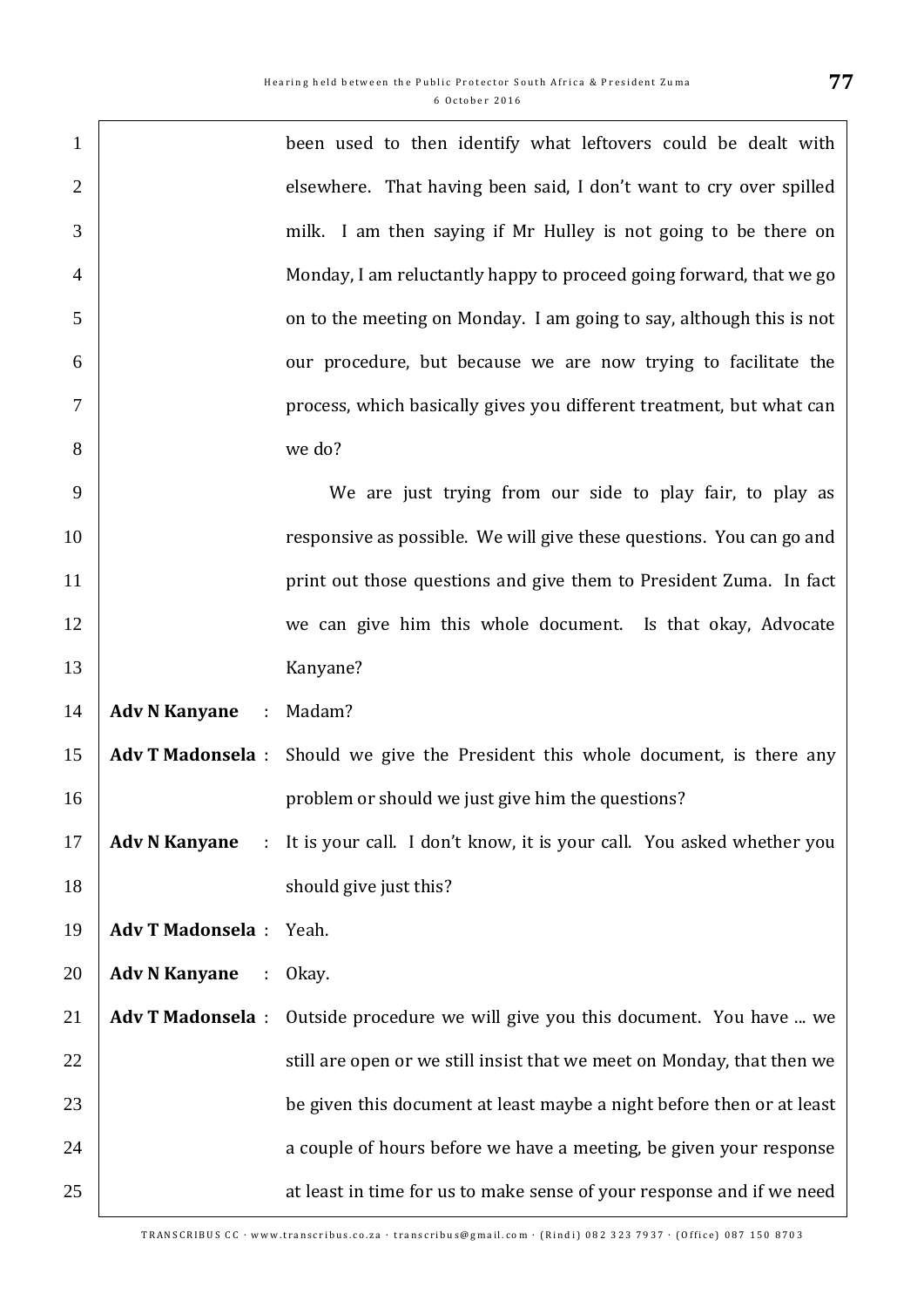| $\mathbf{1}$   |                        | further particulars, because the idea is just to deepen our                        |
|----------------|------------------------|------------------------------------------------------------------------------------|
| $\overline{2}$ |                        | understanding of your answer, because when I ask you something,                    |
| 3              |                        | you give me an answer, then I will ask, "Is this what you mean?" and               |
| $\overline{4}$ |                        | then I then ask, "What about this?", which is not possible through a               |
| 5              |                        | Then we have to write each other letters, but  is that<br>letter.                  |
| 6              |                        | possible to move forward? That is granting your wish, Advocate                     |
| $\tau$         |                        | Makhene.                                                                           |
| 8              | <b>Adv B Makhene :</b> | (Indistinct).                                                                      |
| 9              |                        | Adv T Madonsela : That we then ask you to give us an affidavit answering these     |
| 10             |                        | questions. At the latest I would love it done by Sunday night, but                 |
| 11             | <b>Adv B Makhene</b> : | This Sunday?                                                                       |
| 12             |                        | Adv T Madonsela : Yeah, but if it is not possible, then Monday morning. Then after |
| 13             |                        | meeting with the ANC, we can then have a session on Monday. Have                   |
| 14             |                        | we heard from the CC? Yeah, it is fine, I can meet with him in the                 |
| 15             |                        | morning. I know it takes long, but I can leave you in charge of that               |
| 16             |                        | one.                                                                               |
| 17             | Mr B Dhlamini<br>÷.    | I will refer this one to Johannesburg as well, if it is possible.                  |
| 18             |                        | Adv T Madonsela : Yeah, we will work out our own schedule. We do have something,   |
| 19             |                        | but we will find a way and we are agreeing that we will follow you                 |
| 20             |                        | wherever you want. If you want at your house, we can meet you at                   |
| 21             |                        | your house. If you want  I don't think Luthuli House is ideal, but we              |
| 22             |                        | are in your hands. We don't want a spectacle. We just want a private               |
| 23             |                        | conversation. We are then suggesting, since Mr Hulley is not going to              |
| 24             |                        | be there, you retain a Lawyer of your wish with the advice of Mr                   |
| 25             |                        | Hulley, who will be there to advise, since Adv Makhene is not going                |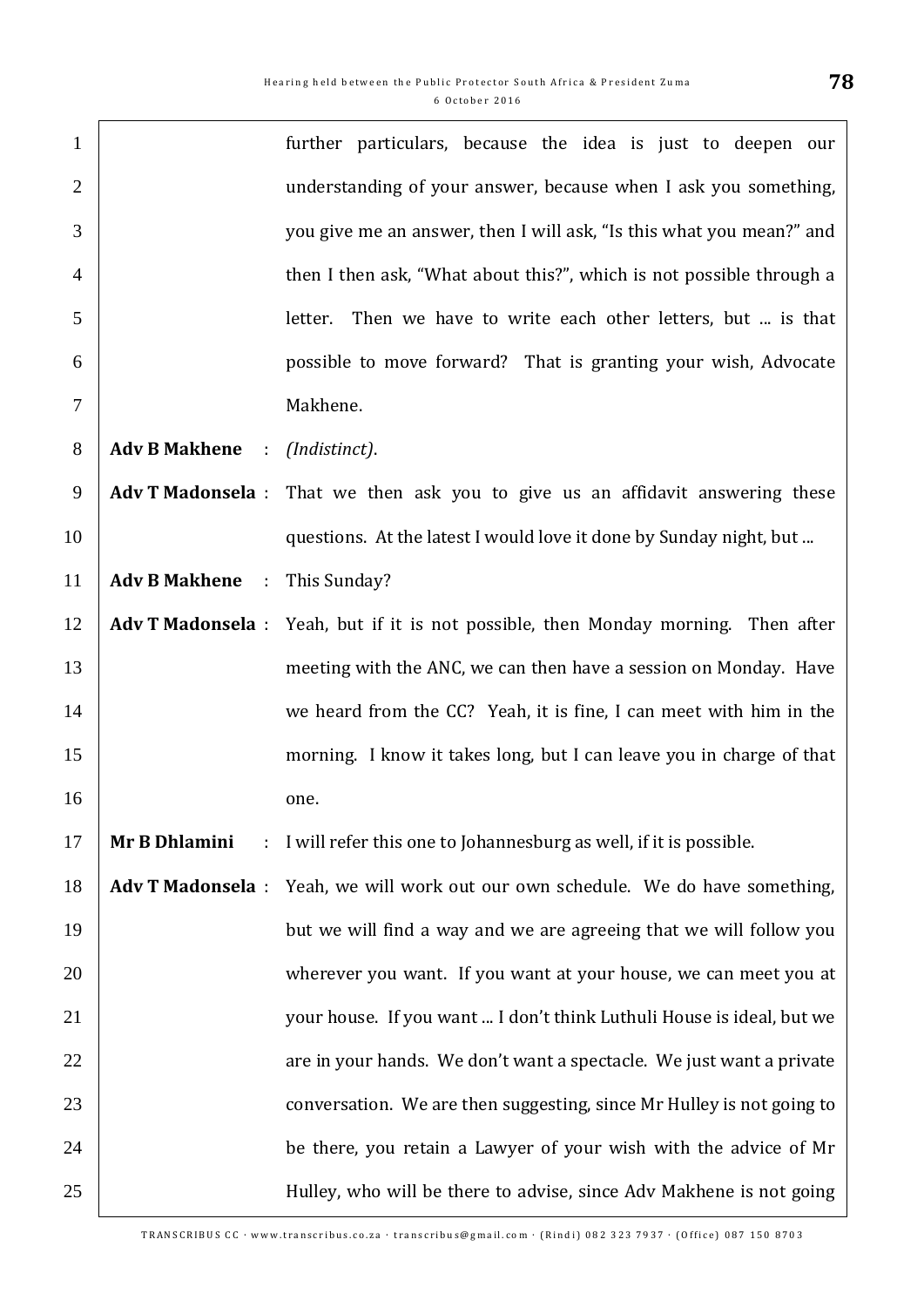$\Gamma$ 

| $\mathbf{1}$   |                                   | to be there. That is the best accommodation I can make. Remember                             |
|----------------|-----------------------------------|----------------------------------------------------------------------------------------------|
| $\overline{2}$ |                                   | a Lawyer  Mr Hulley would have assisted with answering these                                 |
| 3              |                                   | questions. It is now just a question of  I can't interview the                               |
| $\overline{4}$ |                                   | President all by himself. In fact that is part of the reason  if you look                    |
| 5              |                                   | at the "secure and comfort", a lot of stuff that was discussed at that                       |
| 6              |                                   | meeting is not in the report, because I met you alone and that is why                        |
| 7              |                                   | we have insisted this time that we meet you with your Lawyers,                               |
| 8              |                                   | because as you have said yourself, you need a Lawyer to say  maybe                           |
| 9              |                                   | if you have explained something in a manner that doesn't really work                         |
| 10             |                                   | well, for the Lawyer to clarify it and put it in context or if I ask a                       |
| 11             |                                   | question that your Lawyer thinks it is not proper, your Lawyer                               |
| 12             |                                   | should then stop me from asking that question.                                               |
| 13             |                                   | Adv B Makhene : I think the President would be comfortable with one of us present.           |
| 14             |                                   | Adv T Madonsela : Yeah, but let's work with the system, man, colleagues.                     |
| 15             |                                   | <b>President Zuma</b> : I'm sure we could discuss that, yeah. We could discuss that I think. |
| 16             |                                   | Adv T Madonsela : Thank you, Sir. So do we have a deal then that we will get a time          |
| 17             |                                   | from you for Monday, but can we make a deal that we will get the                             |
| 18             |                                   | report at least on Monday morning and there is  an affidavit on                              |
| 19             |                                   | Monday morning?                                                                              |
| 20             | <b>Adv B Makhene</b><br>$\sim$ 1. | I'm not sure, we won't have time, because  I can't agree, because                            |
| 21             |                                   | tomorrow I'm not here at all. I don't know if we can <i>(indistinct -</i>                    |
| 22             |                                   | speaking simultaneously).                                                                    |
| 23             | <b>Mr M Hulley</b><br>÷           | If you allow me to speak again Madam Prosecutor, I was saying to my                          |
| 24             |                                   | colleague, Bonisiwe, that                                                                    |
| 25             |                                   | Adv T Madonsela : "Madam Protector".                                                         |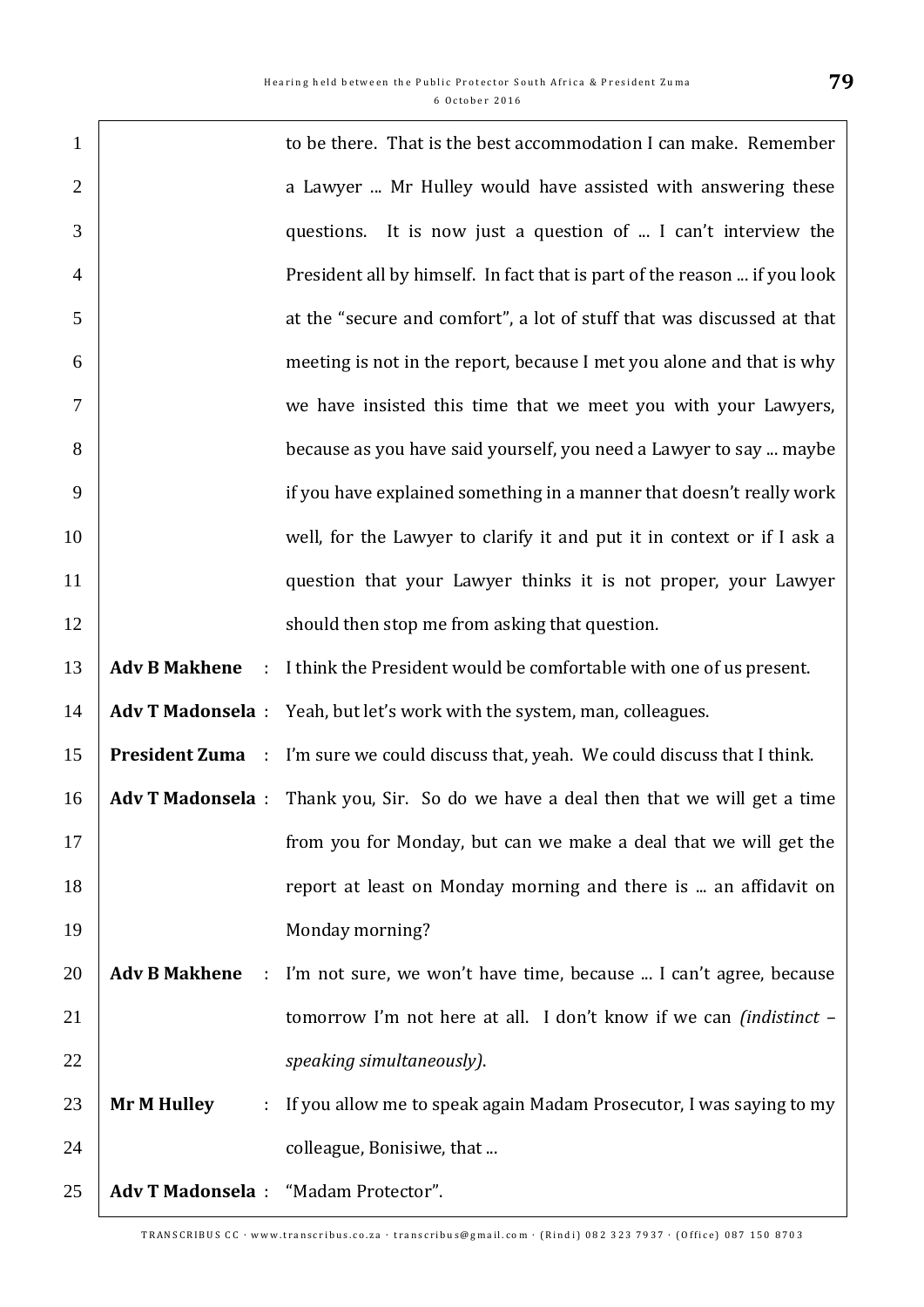| $\mathbf{1}$   | <b>Mr M Hulley</b> | : I beg your pardon.                                                     |
|----------------|--------------------|--------------------------------------------------------------------------|
| $\overline{2}$ |                    | Adv T Madonsela : For the next 7 days. It is 6.                          |
| 3              | <b>Mr M Hulley</b> | : What I was saying to my actual colleague is that also not because of   |
| $\overline{4}$ |                    | my availability, because of the President's non-availability or          |
| 5              |                    | tomorrow and the next two days, we won't have an opportunity to          |
| 6              |                    | consult with him. I can well make Monday, but it is not around my        |
| $\tau$         |                    | availability. It is whether come Monday we would have an                 |
| 8              |                    | opportunity to consult, to traverse all the matter, to prepare an        |
| 9              |                    | affidavit, to send it off to you and to have the President in a state of |
| 10             |                    | readiness, where ethically I can say without any contradiction that I    |
| 11             |                    | know that I have exercised my best endeavours for the President to       |
| 12             |                    | so that whatever the outcome, whatever your ruling is, I know I          |
| 13             |                    | haven't failed in my duty.                                               |
| 14             |                    | I'm saying under the circumstances and the constraint of time            |
| 15             |                    | I'm not sure I can give the President that undertaking that I can        |
| 16             |                    | properly represent him, having consulted, having drafted an              |
| 17             |                    | affidavit, taken him through the affidavit, settle the affidavit, make   |
| 18             |                    | sure that I have properly precognated(?) him for whatever matters        |
| 19             |                    | might arise out of those.                                                |
| 20             |                    | Those are not  this is not a matter where I'm representing a             |
| 21             |                    | client who has been accused of having pilfered an apple from the         |
| 22             |                    | Green Grocer. It is a serious matter and with the weight of that         |
| 23             |                    | responsibility I'm saying the time that is there, these are scheduled    |
| 24             |                    | things that the President have. You can come in any day of the week,     |
| 25             |                    | you will see a host of Ministers who also have urgent matters call on    |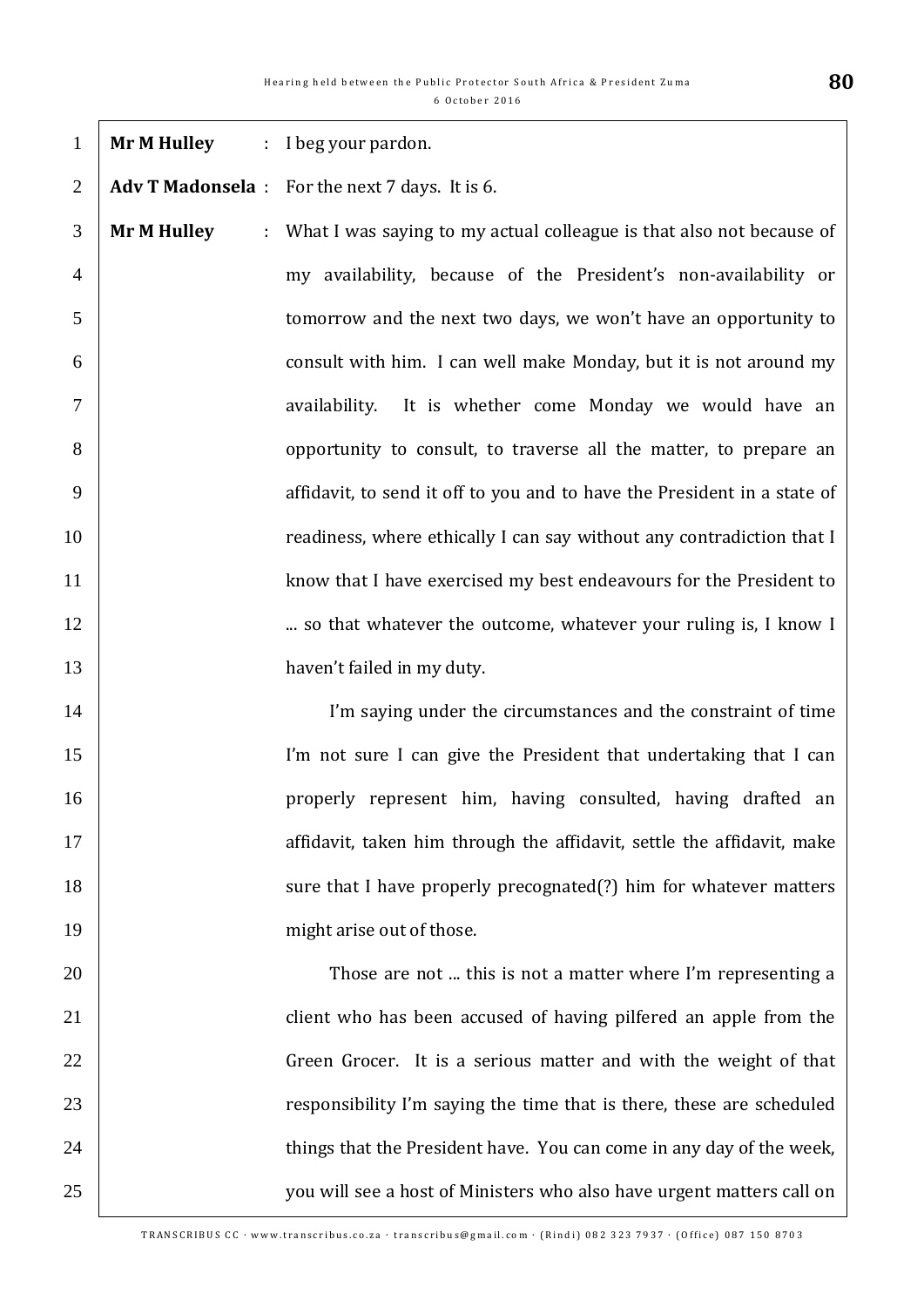| $\mathbf{1}$   |                         | the President's time. We do not have the monopoly of ousting all of                   |
|----------------|-------------------------|---------------------------------------------------------------------------------------|
| $\overline{2}$ |                         | those people and saying in the context of what we are busy with your                  |
| 3              |                         | Ministry or your obligations don't  or need to take second fiddle. I                  |
| $\overline{4}$ |                         | know that this is a serious matter                                                    |
| 5              | <b>Adv T Madonsela:</b> | No, no, no, Mister Hulley, some of the things you say are extremely                   |
| 6              |                         | objectionable.                                                                        |
| $\tau$         | <b>Mr M Hulley</b>      | : I am merely sharing with you                                                        |
| 8              |                         | Adv T Madonsela : I am not a Ministry. I am an administrative oversight body that has |
| 9              |                         | duly come to this meeting, where you advised your client to advise                    |
| 10             |                         | the world that I will be given answers today. So I'm not the one who                  |
| 11             |                         | is changing the game here. You are. He issued a statement or the                      |
| 12             |                         | Presidency issued a statement to say I'm here to get answers. I have                  |
| 13             |                         | done my best to get those answers.                                                    |
| 14             |                         | Even people accused of murder, all they need to be told is what                       |
| 15             |                         | they are accused of and then they are interviewed. Of course they                     |
| 16             |                         | can take the right to remain silent, but in the case of, for example,                 |
| 17             |                         | employment proceedings  you will know that yourself, in the case                      |
| 18             |                         | of employment proceedings in a Disciplinary Enquiry all you are                       |
| 19             |                         | given is what you are accused of.                                                     |
| 20             |                         | In the preliminary part of the investigation you are just                             |
| 21             |                         | supposed to say what do you know about it? This is nothing                            |
| 22             |                         | different from that, because this is about the President of the                       |
| 23             |                         | Republic of South Africa being the first employee. I don't like the                   |
| 24             |                         | insinuations, Sir and that is why I have to respond to you, because                   |
| 25             |                         | both me and you are going down on a record and this very record                       |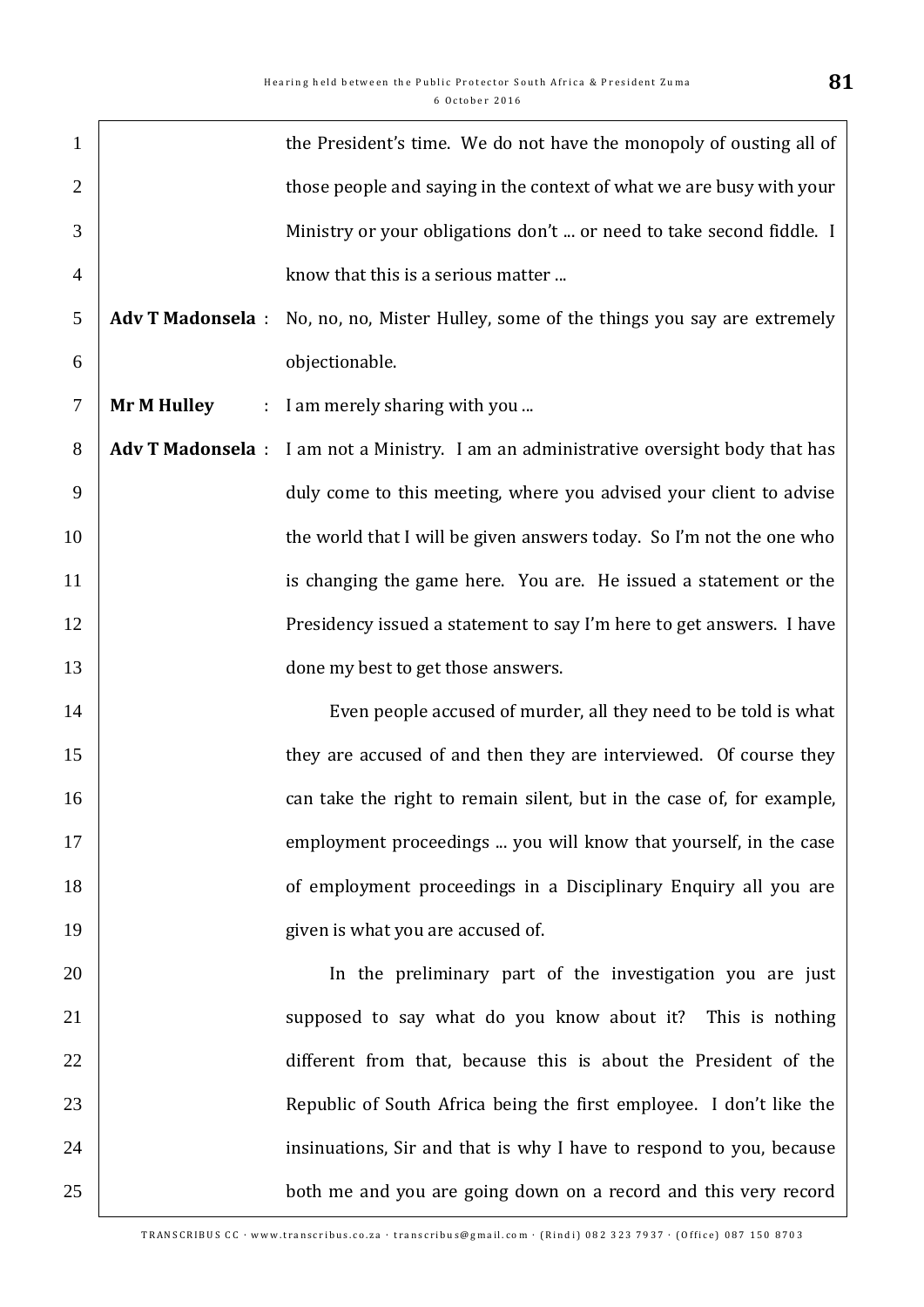1 | may well go to court tomorrow, and the insinuations you keep 2 making are that I am making exceptions, I am trying to make my institution important. I have played open cards here. The President was given an opportunity from March this year to respond to this or to make a comment. He chose ... he said he chose not to, but already by then it was clear that one of those three people were suggesting that he had violated the Executive Ethics Code. That is not new, that **is not coming today.** 

9 So Sir, let's just stop with the innuendos. Let's try to assist each 10 **10** other. Despite the ambush, we have put something on the table. You  $\mu$  have put something on the 13<sup>th</sup>, I'm saying it is not workable. I put 12 | something on the 10<sup>th</sup> where I know it is workable, because the 13 | President is the President of both the Republic of South Africa and 14 **the ANC.** Adv Makhene says the SG of the ANC doesn't like anyone 15 **chairing those meetings, but what people like ... I prefer fish, but** 16 **there are days when I have to deal with vegetables, because they** 17 don't have a vegetarian meal, so what we like we don't always get.

18 So Mr Mantashe might not get what he likes. What is important 19 to me is that President Zuma has said to me he is not ready to answer 20 **here**, it would be unfair for me to insist on answering. I ruled that 21 | let's proceed, but he came back and made a compelling statement 22 1 23 mean I'm saying Sir, work with me, give some of your time on 24 Monday. I'm not saying I'm special. I know you are the President, I 25 Xhow you have a thousand more responsibilities than I do. That is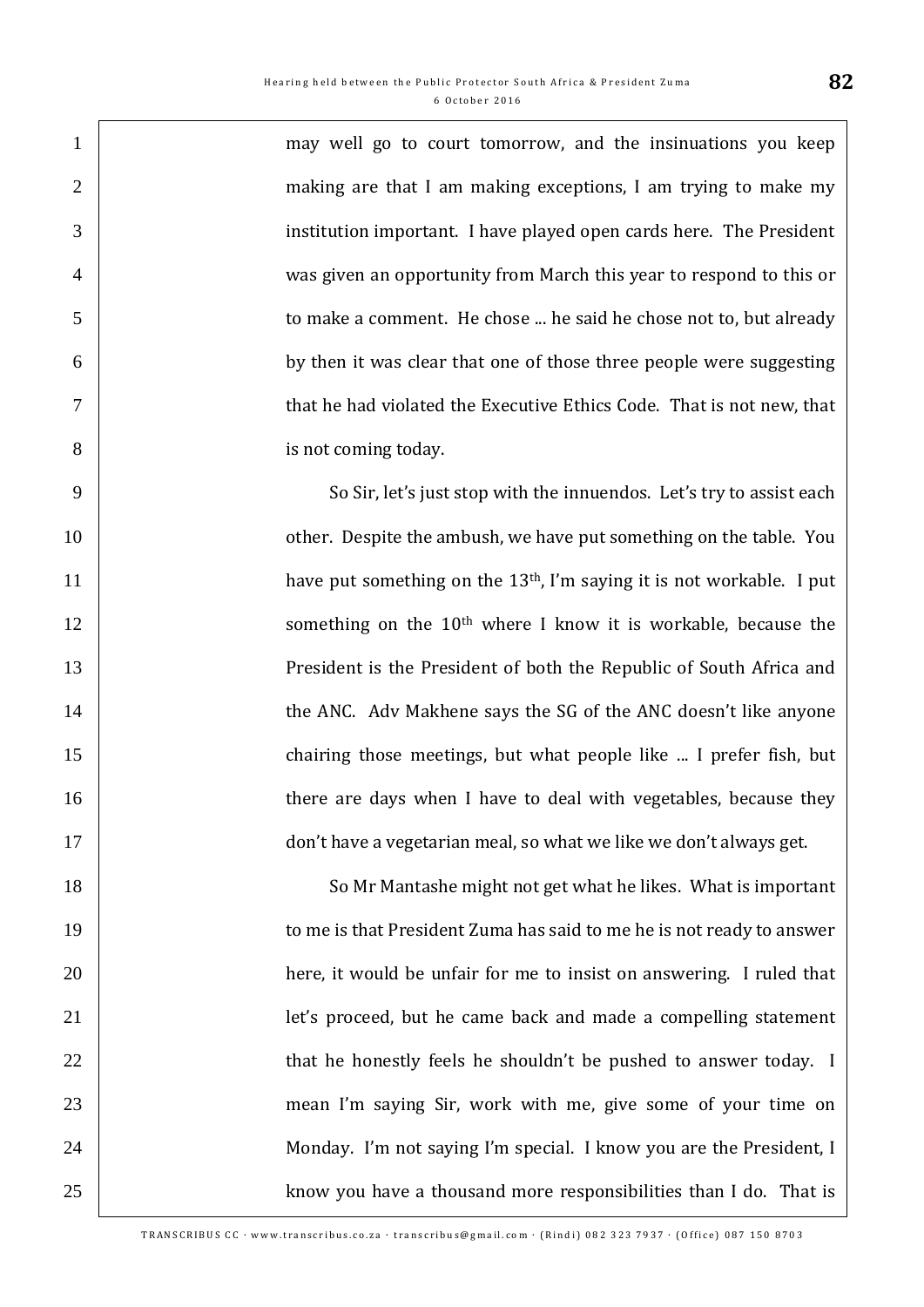| $\mathbf{1}$   |                    |    | not an issue.                                                                          |
|----------------|--------------------|----|----------------------------------------------------------------------------------------|
| $\overline{2}$ | <b>Mr M Hulley</b> |    | : With respect I was merely giving an insight into some of the                         |
| 3              |                    |    | difficulties of the President's time.                                                  |
| $\overline{4}$ |                    |    | Adv T Madonsela : I disagree with that insight Sir, I really do. I am a grown woman, I |
| 5              |                    |    | know that he is the President of the country, I know that he has                       |
| 6              |                    |    | Ministers requesting his time, I know he has Presidents of the world                   |
| $\tau$         |                    |    | requesting his time, I know he has citizens requesting his time. So by                 |
| 8              |                    |    | trying to teach me those issues, you are suggesting that I don't know                  |
| 9              |                    |    | about those things. I do know about those things.                                      |
| 10             |                    |    | That is why I requested the President to go and check his own                          |
| 11             |                    |    | schedule. I didn't impose on a specific day. Based on the schedule                     |
| 12             |                    |    | that has been presented to me by the President of the Republic, I'm                    |
| 13             |                    |    | trying to negotiate space that could be both comfortable to the                        |
| 14             |                    |    | President and to myself.                                                               |
| 15             | <b>Mr M Hulley</b> | ÷. | You had invited me to comment. I merely just said what some of the                     |
| 16             |                    |    | difficulties were.                                                                     |
| 17             |                    |    | Adv T Madonsela : Okay, I have heard you, Sir.                                         |
| 18             | <b>Mr M Hulley</b> |    | : Thank you.                                                                           |
| 19             |                    |    | Adv T Madonsela : I just don't like the innuendo, Sir. I know you have given us very   |
| 20             |                    |    | cogent legal issues to consider and I respect your views, and                          |
| 21             |                    |    | anywhere and at all time I have dealt with you there is a lot of                       |
| 22             |                    |    | valuable insight that have emerged from the questions that you raise,                  |
| 23             |                    |    | but on these issues, on these insinuations I do take exception, Sir.                   |
| 24             | <b>Mr M Hulley</b> | ÷  | No, then I must readily apologise.                                                     |
| 25             |                    |    | Adv T Madonsela : Just on those small issues I do take exception.                      |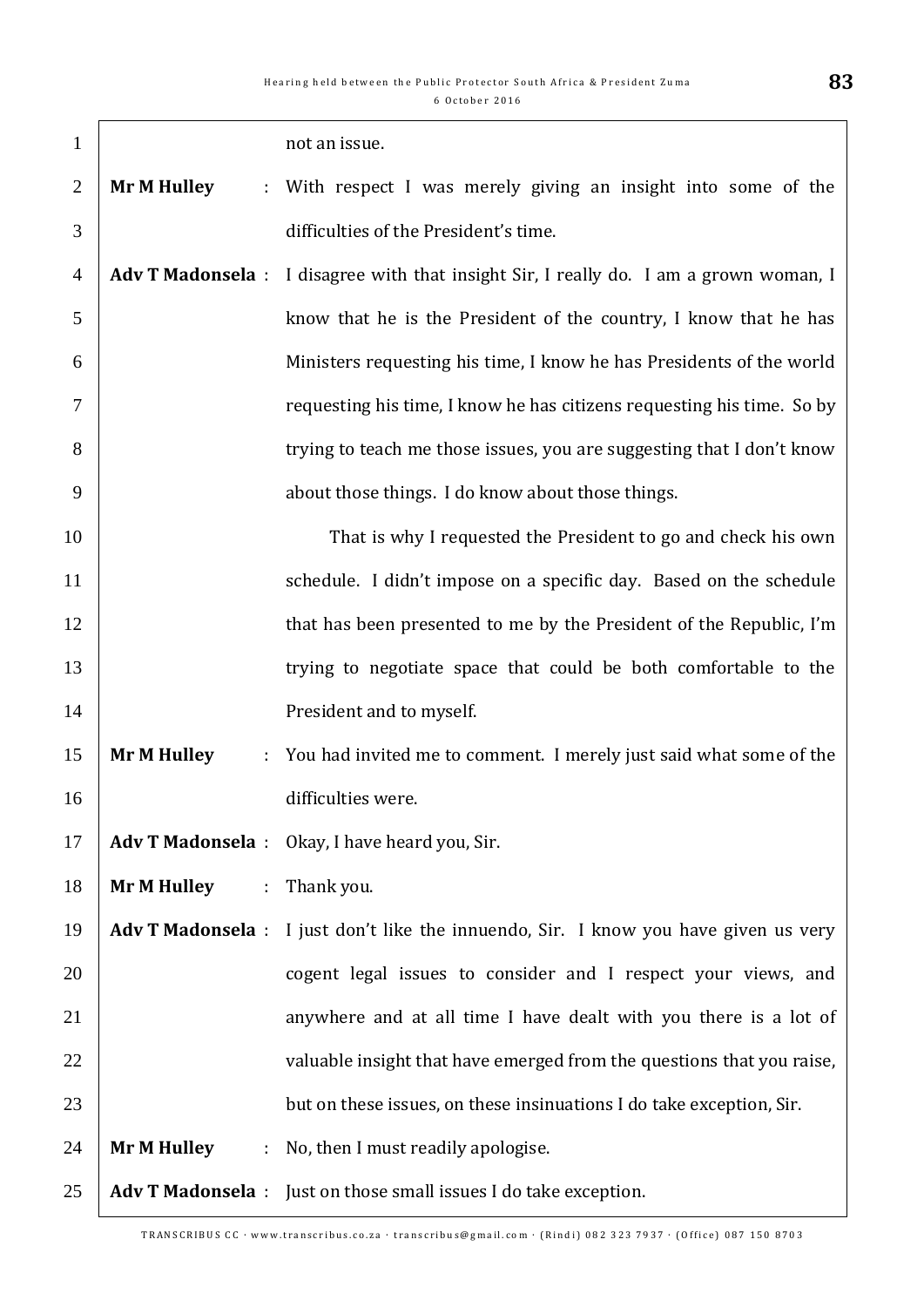| $\mathbf{1}$   | <b>Mr M Hulley</b><br>÷. | No, I must readily apologise. I was merely saying                        |
|----------------|--------------------------|--------------------------------------------------------------------------|
| $\overline{2}$ | <b>Adv T Madonsela:</b>  | But not generally on your legal arguments, which are very sound and      |
| 3              |                          | valuable.                                                                |
| $\overline{4}$ | <b>Mr M Hulley</b><br>÷  | No, sorry, no, mine is not to be argumentative. I was just saying as a   |
| 5              |                          | practical reality, which many people can attest to, the President is     |
| 6              |                          | accessible to many people and to command his time, even though we        |
| $\overline{7}$ |                          | occupy a place as Advisors, it is not an easy task and where one is      |
| 8              |                          | dealing with a weighty matter like this, one must be alive to what it is |
| 9              |                          | that one's responsibilities are.                                         |
| 10             | <b>Adv T Madonsela:</b>  | Okay. President, we keep talking about you in your presence and it is    |
| 11             |                          | very uncomfortable for me, because you are here and we are not           |
| 12             |                          | discussing matters of the law. We are discussing matters of              |
| 13             |                          | convenience and I'm really just appealing that you may assist me         |
| 14             |                          | here, because these are issues about you rescheduling. It is not a       |
| 15             |                          | question that should be answered by your Lawyer. It is a question        |
| 16             |                          | that should be answered by you, to say how can you help me to assist     |
| 17             |                          | you, because for me it is very important that I hear your side of the    |
| 18             |                          | story.                                                                   |
| 19             |                          | It was in that context that I was conceding the request from             |
| 20             |                          | Adv Makhene.<br>Nobody else has been given these to answer.              |
| 21             |                          | Everyone is asked  you are given the essence of what are the             |
| 22             |                          | allegations, but the specific questions are never given to you in        |
| 23             |                          | advance, but just to try and assist you I was then saying, okay, let's   |
| 24             |                          | give you the questions in advance, you answer them at your leisure,      |
| 25             |                          | but we know that you might not fully appreciate the questions we         |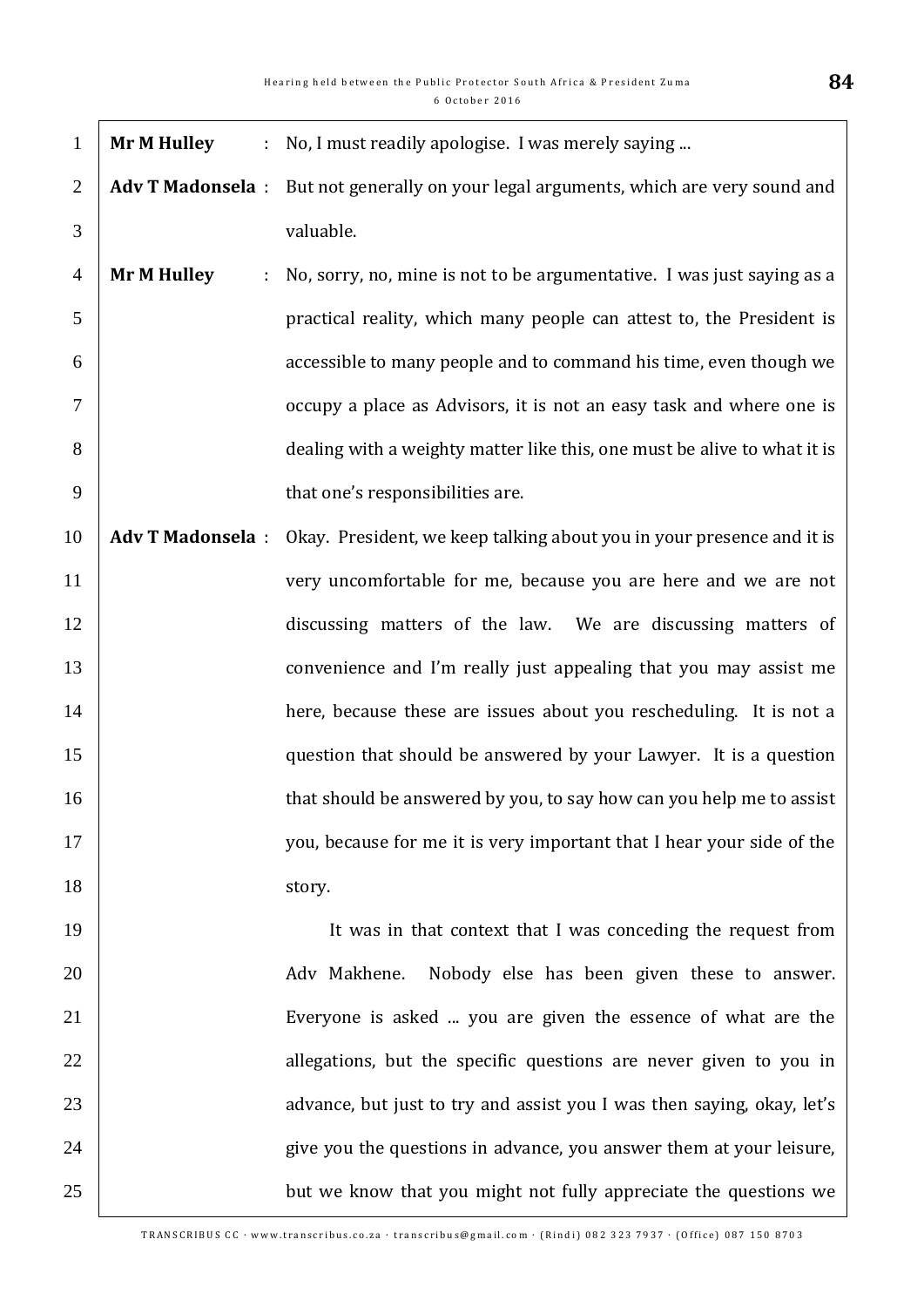| $\mathbf{1}$   |                                       | have asked, so let's meet on Monday. Now he is saying no, the                      |
|----------------|---------------------------------------|------------------------------------------------------------------------------------|
| $\overline{2}$ |                                       | questions can't be answered before Monday, because your time may                   |
| 3              |                                       | to permit. So I'm saying can an arrangement be made to make sure                   |
| $\overline{4}$ |                                       | that your time permits?                                                            |
| 5              | <b>President Zuma</b><br>÷            | I'm sure, let us communicate on Monday to see what can happen. I                   |
| 6              |                                       | think rather than not to move forward, I think let us see whether on               |
| 7              |                                       | Monday we can get some time. I think on principle, unless there is                 |
| 8              |                                       | anything changing, we could communicate if there is anything                       |
| 9              |                                       | changing, what would be left is to communicate what time.                          |
| 10             | <b>Adv T Madonsela:</b>               | Okay, so it is going to be on Monday. Thank you, Mister President.                 |
| 11             |                                       | From our side we are going to give you these questions. Let's leave                |
| 12             |                                       | them now, even though they are not in a neat form. Do you have                     |
| 13             |                                       | yours, because mine has just got something                                         |
| 14             | <b>Adv N Kanyane</b><br>$\mathcal{L}$ | Yes, I have the questions. Of the annexures we may first need to                   |
| 15             |                                       | make copies.                                                                       |
| 16             |                                       | Adv T Madonsela : Okay, can you just write  because on the version there isn't any |
| 17             |                                       | questions about gifts to or from the foundation, if you can just edit              |
| 18             |                                       | that and  because I was going to ask the question. I don't want                    |
| 19             |                                       | again to ask you an ambush question, remember. Everything that we                  |
| 20             |                                       | are going to ask  is it there?                                                     |
| 21             | <b>Adv N Kanyane</b>                  | : Uh-uh (negative).                                                                |
| 22             |                                       | Adv T Madonsela : So just let's  is this the last page?                            |
| 23             | <b>Adv N Kanyane</b>                  | : That is the last page, yes.                                                      |
| 24             |                                       | Adv T Madonsela : Okay, because that came up in the last interview we had.         |
| 25             |                                       | [Discussions amongst each other]                                                   |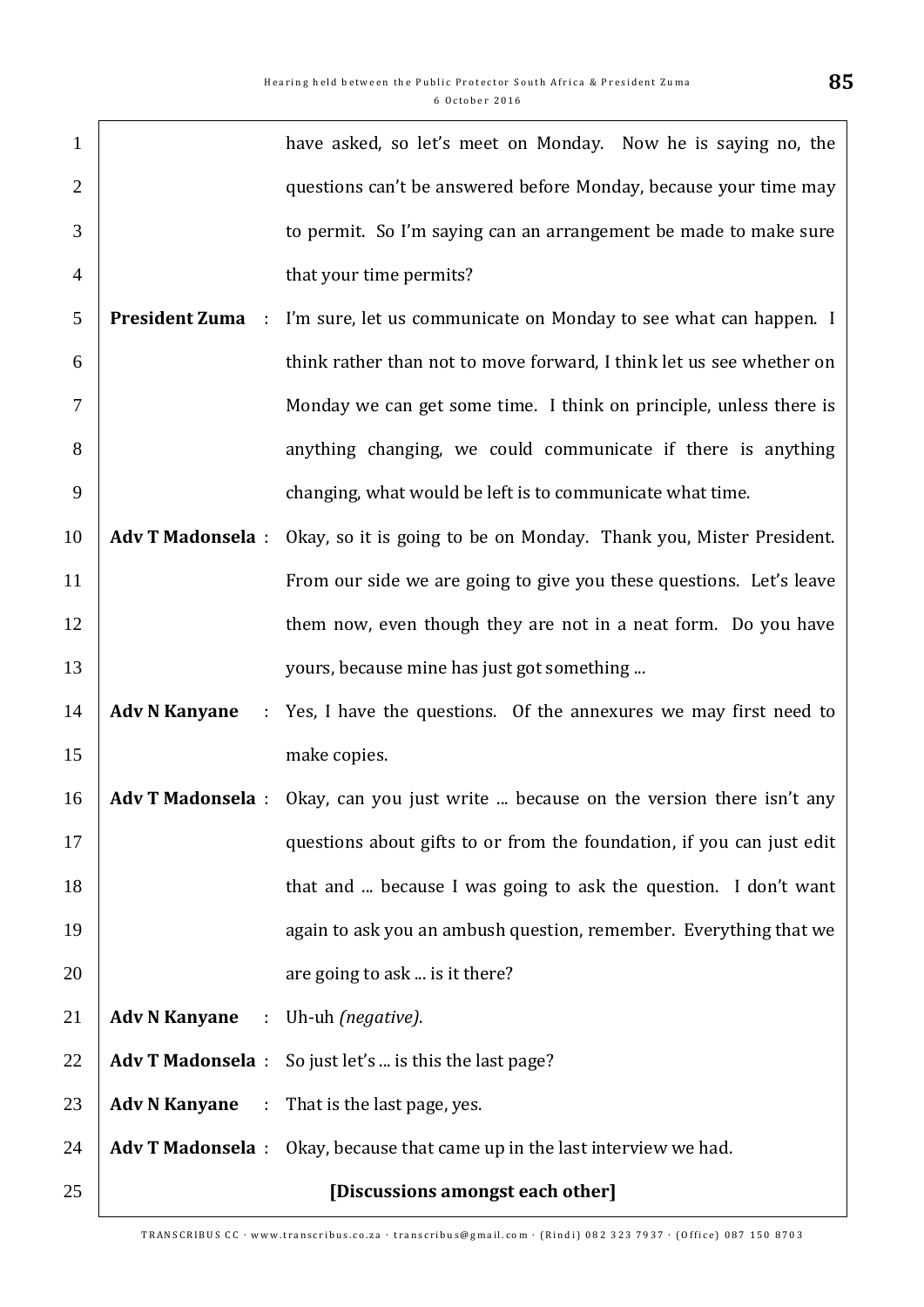| $\mathbf{1}$   |                                        |                       | Adv T Madonsela : Yeah, if you can kindly read the bottom? I'm going to give it to Adv    |
|----------------|----------------------------------------|-----------------------|-------------------------------------------------------------------------------------------|
| $\overline{2}$ |                                        |                       | Makhene and to Mr Hulley, if you can read my hand? I'm just adding                        |
| 3              |                                        |                       | that because that is a question that was not there and it is the last                     |
| $\overline{4}$ |                                        |                       | part. It relates to the Jacob Zuma Trust and to the Jacob Zuma                            |
| 5              |                                        |                       | Foundation. That is all.                                                                  |
| 6              | <b>Mr M Hulley</b>                     | $\mathbb{Z}^{\times}$ | Sorry, what is the second word there, sorry, "The Zuma"?                                  |
| $\tau$         | <b>Adv T Madonsela : Family Trust.</b> |                       |                                                                                           |
| 8              | <b>Mr M Hulley</b>                     |                       | : Family Trust?                                                                           |
| 9              |                                        |                       | Adv T Madonsela : Sorry, I was told that if you write in a manner that people can't read, |
| 10             |                                        |                       | it suggests you are educated. Seriously, I learnt that from Prof                          |
| 11             |                                        |                       | Makhoba, he said that is what the Doctors say, that writing in such a                     |
| 12             |                                        |                       | way is                                                                                    |
| 13             | <b>President Zuma</b><br>$\sim$        |                       | There are two people who have that handwriting, it is Doctors and                         |
| 14             |                                        |                       | Lawyers.                                                                                  |
| 15             | <b>Adv T Madonsela:</b>                |                       | But I was shocked when Prof Makhoba told us that. I was surprised                         |
| 16             |                                        |                       | when he told us that Doctors believe that is a sign of being educated.                    |
| 17             |                                        |                       | I said, "How can they be so crazy"? Because he was asking them to                         |
| 18             |                                        |                       | stop writing in a scribbly way, that they should write in a way that                      |
| 19             |                                        |                       | they said, "No, that is a sign of being educated". Now for me it just                     |
| 20             | <b>Adv N Kanyane</b>                   | ÷                     | I heard the Health Minister saying that, when he questioned that, he                      |
| 21             |                                        |                       | said Doctors should write legibly, they say it is  what do they say, "It                  |
| 22             |                                        |                       | is practice, it is the culture of the profession".                                        |
| 23             |                                        |                       | Adv T Madonsela : Yes. Yeah, that is where  it comes from there, from Prof Makhoba,       |
| 24             |                                        |                       | that Doctors write in this strange way and they say that is part of the                   |
| 25             |                                        |                       | culture, it makes them look educated.                                                     |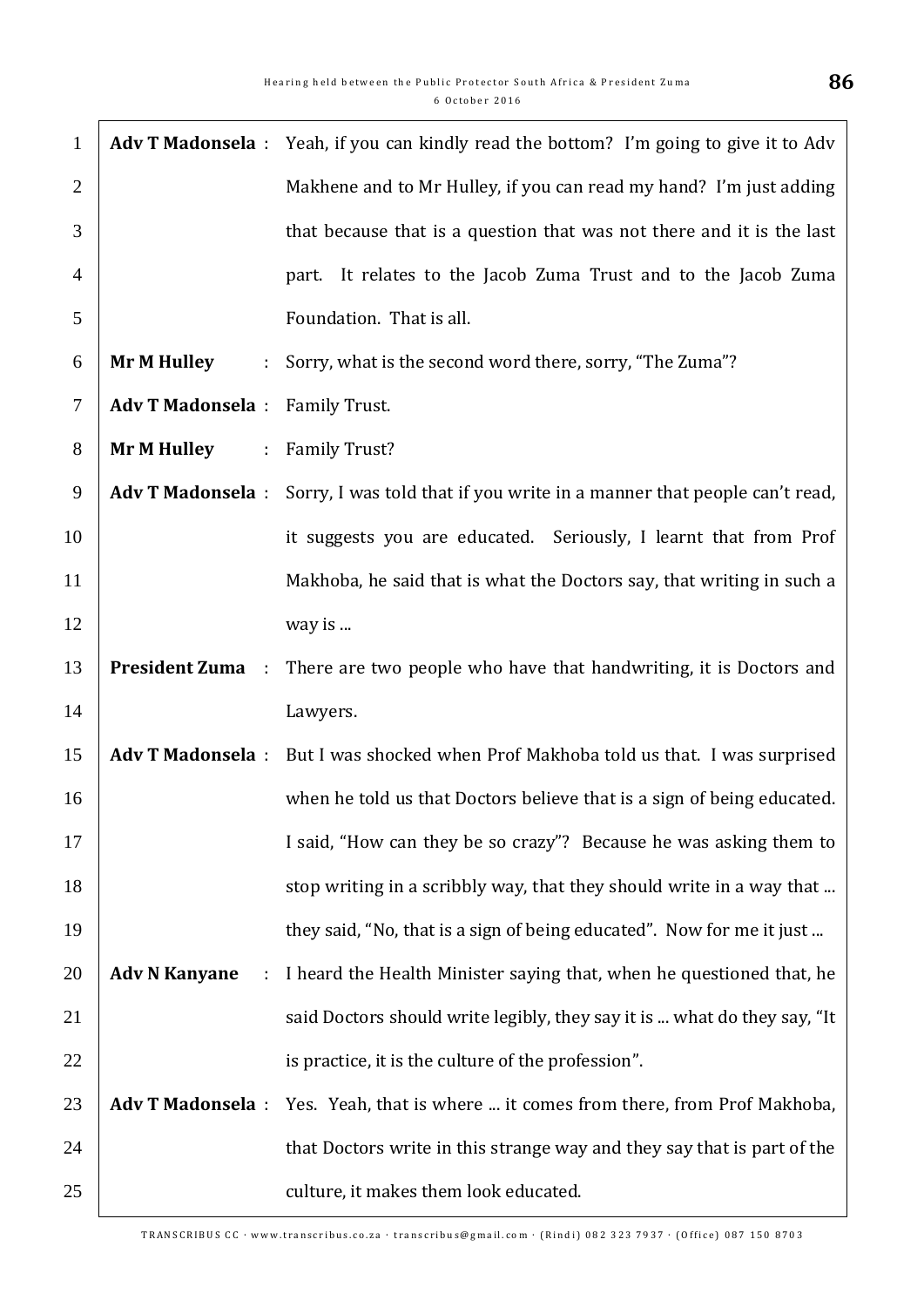| $\mathbf{1}$   | <b>Mr M Hulley</b>                       |                             | : It means I'm in the wrong profession.                                                       |
|----------------|------------------------------------------|-----------------------------|-----------------------------------------------------------------------------------------------|
| 2              |                                          |                             | Adv T Madonsela : No, no, it is not Lawyers. I have never heard a Lawyer.                     |
| 3              | <b>Mr M Hulley</b>                       |                             | : Because my handwriting is putered(?), so that is                                            |
| $\overline{4}$ |                                          |                             | Adv T Madonsela : I have never heard a Lawyer arguing for it, but I was shocked that          |
| 5              |                                          |                             | anybody could argue it, because we should apologise for handwriting                           |
| 6              |                                          |                             | that can't be read. That is why I was asking you to read it in my                             |
| $\overline{7}$ |                                          |                             | presence, so that I can sort out my deficiencies right now here, but                          |
| 8              |                                          |                             | are you clear then with the questions?                                                        |
| 9              | <b>Mr M Hulley</b>                       |                             | : Yes, I am. Thank you very much.                                                             |
| 10             | <b>Adv T Madonsela</b> : Okay.           |                             |                                                                                               |
| 11             |                                          |                             | Adv N Kanyane : Is it fine if I do it like this, I give them this then?                       |
| 12             | <b>Adv T Madonsela</b> : Yes.            |                             |                                                                                               |
| 13             | <b>Adv N Kanyane</b> : Are you sure, PP? |                             |                                                                                               |
| 14             |                                          |                             | Adv T Madonsela : You are happy with the annexures?                                           |
| 15             | <b>Mr M Hulley</b>                       |                             | : So those are the questions and the annexures?                                               |
| 16             |                                          |                             | Adv T Madonsela : It is just the statements, not  okay.                                       |
| 17             | <b>Adv N Kanyane</b>                     |                             | : It is what is annexed here.                                                                 |
| 18             |                                          |                             | Adv T Madonsela : Alright and you have my version <i>(indistinct)</i> , you have a  it is the |
| 19             |                                          |                             | same list for us, so that                                                                     |
| 20             | <b>Adv N Kanyane</b>                     | $\mathcal{L}^{\mathcal{L}}$ | Yes, because it is mentioned in the annexures.                                                |
| 21             |                                          |                             | Adv T Madonsela : Okay, so that is it then.                                                   |
| 22             | <b>Mr M Hulley</b>                       | ÷.                          | Can I just get some clarity? Is the anticipation that before the time                         |
| 23             |                                          |                             | that the President will indicate on Monday, we should give you an                             |
| 24             |                                          |                             | affidavit that would                                                                          |
| 25             |                                          |                             | Adv T Madonsela : That would be preferred, because then it would help me to  but              |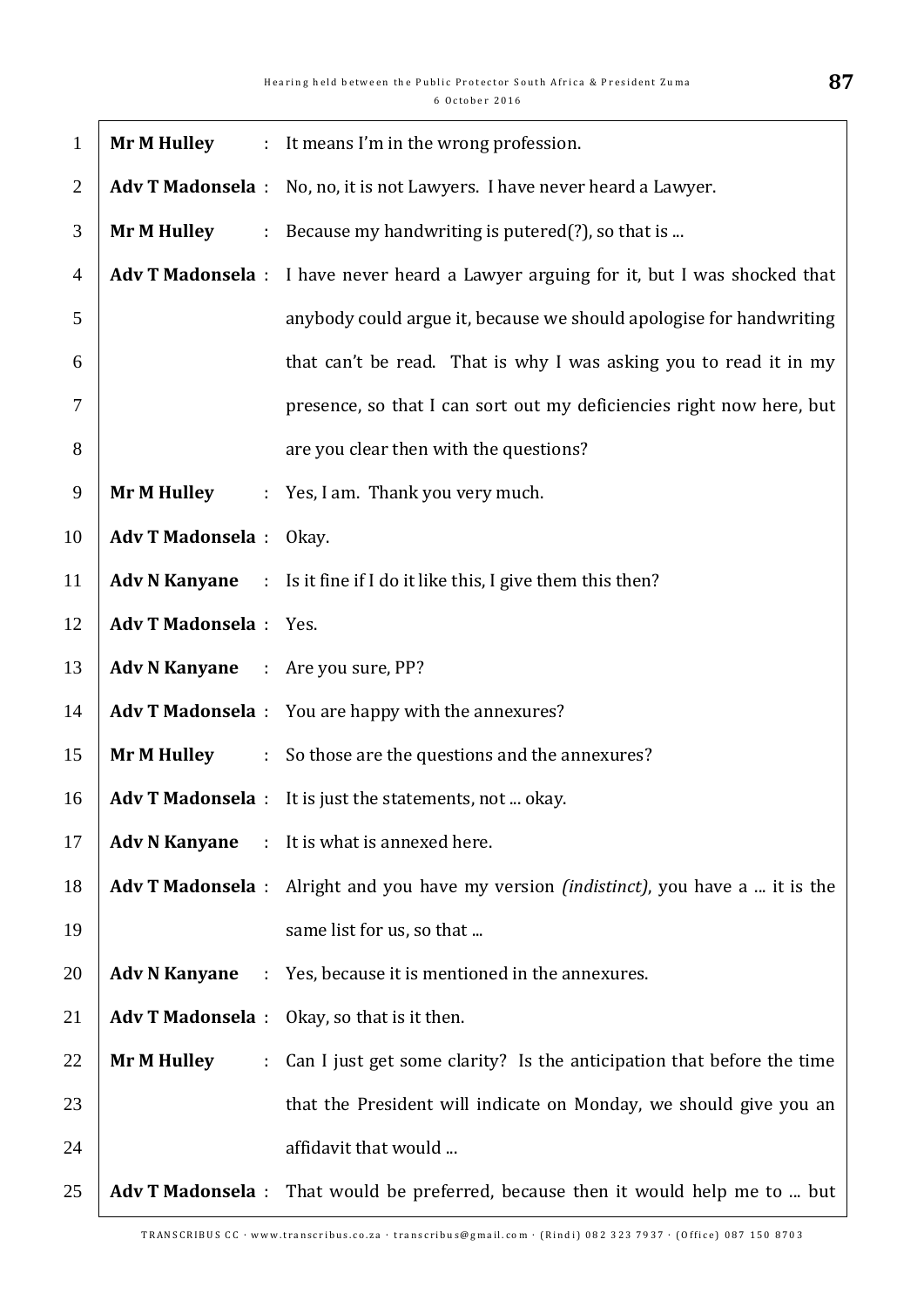1 even if then it is given to us, because we don't want to waste his time 2 by asking him un-useful questions, because it is supposed to be an earnest exercise that is trying to get his version as properly as possible and if we haven't read his affidavit and then we ask him questions, we can't then ... or even no, let's say we don't ask questions that we should be asking and then we arrive at conclusions, the idea is to make sure that when we finally weigh everything, we put it in one basket, we have all possible versions that need to be considered and at the end of that process ... for example, **let's say for whatever reason ... I'm not saying we are going to make** 11 any finding against you.

12 There should still be any time ... if we are thinking that having heard that version we still think there might be something wrong **that you did, there should be time between that possible thinking** 15 15 and any report that I could come up with, whether it is a final report, **16 Whether it is a process report, whatever I am going to end up with. Is that fair to you, Sir?** Okay, no, then it is manageable. I don't want to **18 ask you that question.** 

19 | As a Lawyer we have different training, but I think we have 20 **The Stephen External and Stephen External Stephen Extremely** reached a point where Mister President, you have been extremely 21 | helpful in getting us to then do Monday. Although I had said we 22 Would like to get your questions on Monday morning, if that is not 23 possible, let's at least get them some ... at least maybe two hours or 24 so before we meet with you, so that we can apply our mind, we can 25 25 25 apply our mind to our answers and formulate proper questions.